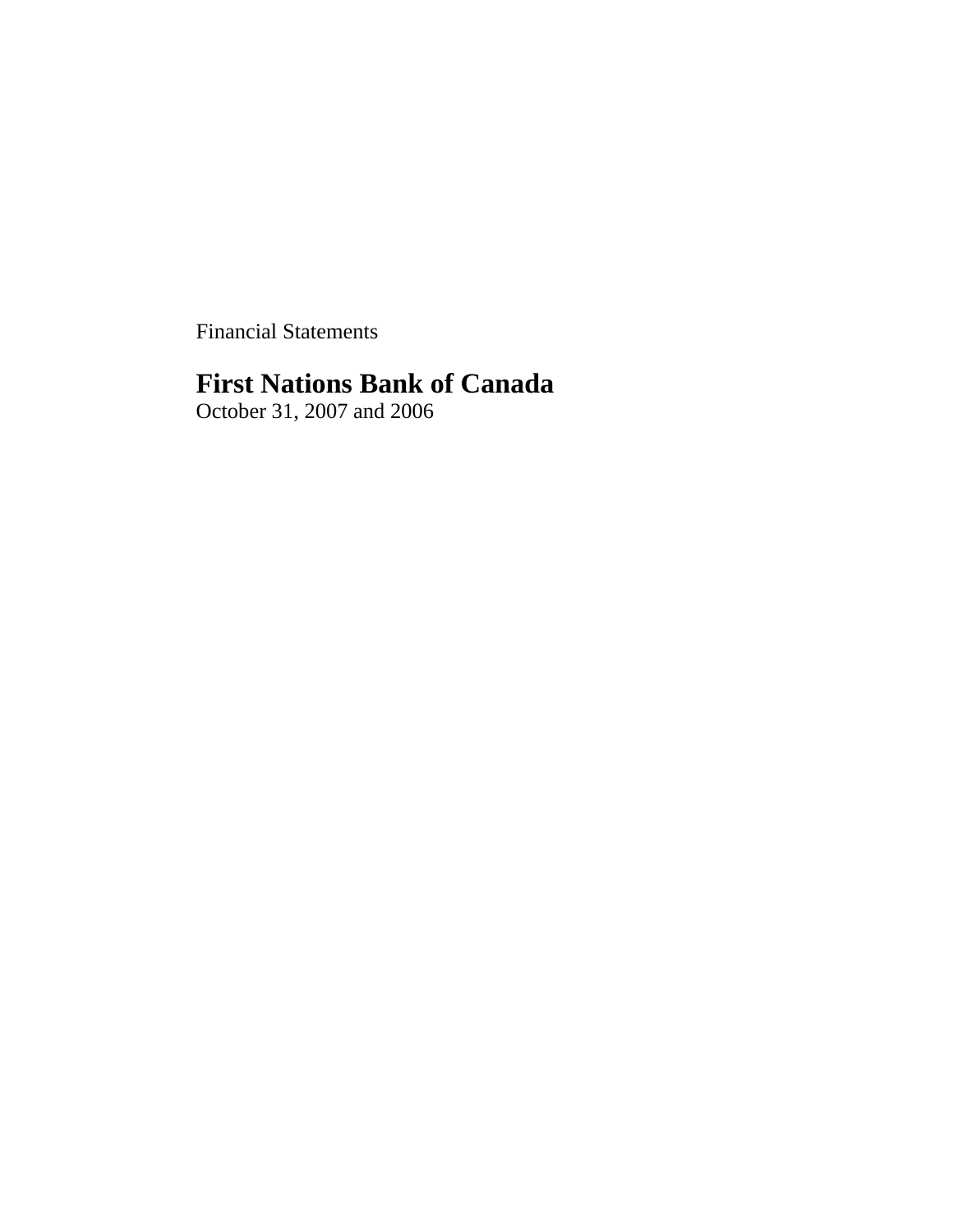# **AUDITORS' REPORT**

## To the Shareholders of **First Nations Bank of Canada**

We have audited the balance sheets of **First Nations Bank of Canada** as at October 31, 2007 and 2006 and the statements of income and comprehensive income, changes in shareholders' equity and cash flows for the years then ended. These financial statements are the responsibility of the Bank's management. Our responsibility is to express an opinion on these financial statements based on our audits.

We conducted our audits in accordance with Canadian generally accepted auditing standards. Those standards require that we plan and perform an audit to obtain reasonable assurance whether the financial statements are free of material misstatement. An audit includes examining, on a test basis, evidence supporting the amounts and disclosures in the financial statements. An audit also includes assessing the accounting principles used and significant estimates made by management, as well as evaluating the overall financial statement presentation.

In our opinion, these financial statements present fairly, in all material respects, the financial position of the Bank as at October 31, 2007 and 2006 and the results of its operations and its cash flows for the years then ended in accordance with Canadian generally accepted accounting principles.

Ernet + young LLP

Toronto, Canada, March 14, 2008.

**Chartered Accountants Licensed Public Accountants**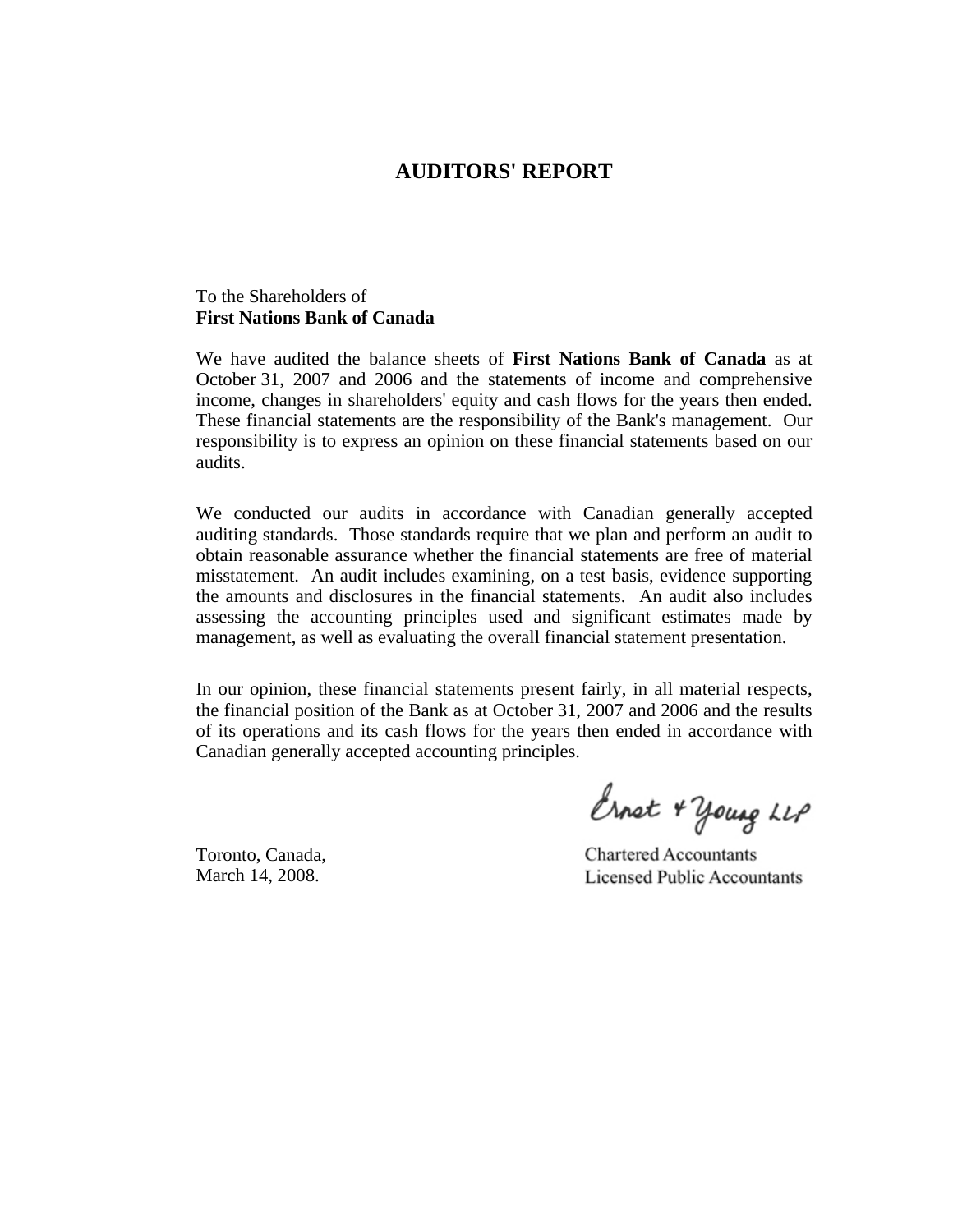# **BALANCE SHEETS**

[in thousands of dollars]

As at October 31

|                                                                   | 2007    | 2006    |
|-------------------------------------------------------------------|---------|---------|
|                                                                   | \$      | \$      |
| <b>ASSETS</b>                                                     |         |         |
| Cash [note $5[a]$ ]                                               | 83,940  | 51,944  |
| Loans, net of allowance for credit losses [note 3]                |         |         |
| Mortgage loans                                                    | 33,089  | 29,758  |
| Other loans                                                       | 106,277 | 97,564  |
|                                                                   | 139,366 | 127,322 |
| Interest receivable                                               | 1.042   | 1,090   |
| Future tax assets [note 8]                                        | 564     | 258     |
| Capital assets, net [note 4]                                      | 1,261   | 194     |
| Deferred costs                                                    | 116     | 549     |
| Other receivable                                                  | 38      |         |
|                                                                   | 226,327 | 181,357 |
| <b>LIABILITIES AND SHAREHOLDERS' EQUITY</b><br><b>Liabilities</b> |         |         |
| <b>Borrowings</b>                                                 |         |         |
| Notice deposits                                                   | 118,422 | 106,153 |
| Medium-term certificates                                          | 30,791  | 21,490  |
| Loans from The Toronto-Dominion Bank [note 5[c]]                  | 22,856  | 24,887  |
|                                                                   | 172,069 | 152,530 |
| Cheques and other items in transit, net [note 5[h]]               | 23,206  | 9,532   |
| Payable to The Toronto-Dominion Bank                              | 3,628   | 3,191   |
| Interest payable                                                  | 924     | 753     |
| Income taxes payable                                              | (72)    | 703     |
| Other liabilities                                                 | 708     | 273     |
| Shareholder loan [note 5[d]]                                      |         | 375     |
| <b>Total liabilities</b>                                          | 200,463 | 167,357 |
| Shareholders' equity                                              |         |         |
| Share capital [note 6]                                            | 23,259  | 13,135  |
| Retained earnings                                                 | 2,605   | 865     |
| <b>Total shareholders' equity</b>                                 | 25,864  | 14,000  |
|                                                                   | 226,327 | 181.357 |

*See accompanying notes*

On behalf of the Board:

Leith Mater

 $\overline{\mathcal{O}}$ 

Director Director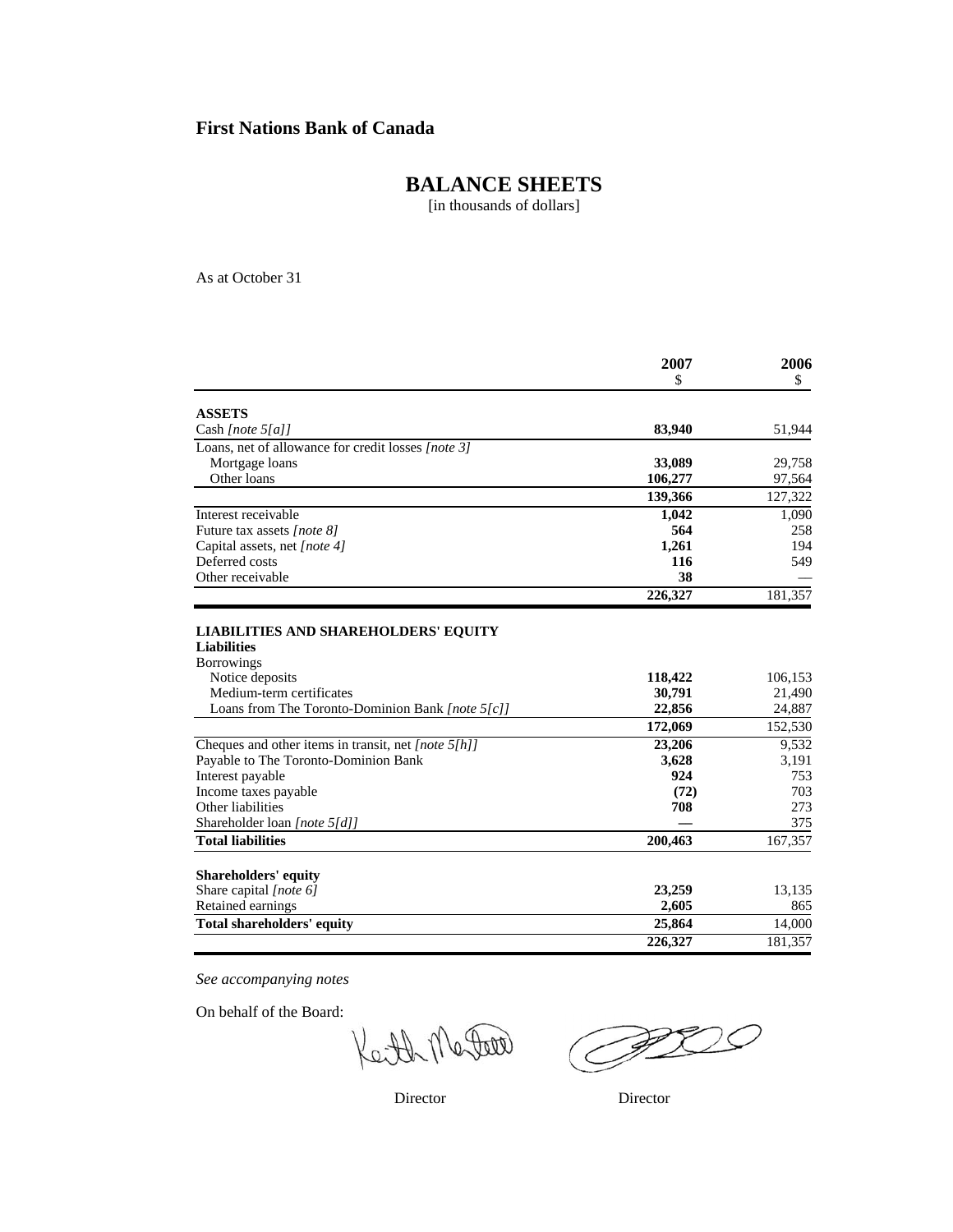# **STATEMENTS OF INCOME AND COMPREHENSIVE INCOME**

[in thousands of dollars]

Years ended October 31

|                                                                     | 2007<br>\$ | 2006<br>\$ |
|---------------------------------------------------------------------|------------|------------|
| <b>INTEREST INCOME</b>                                              |            |            |
| Term and bank deposits                                              | 2,523      | 1,813      |
| Loans                                                               |            |            |
| Mortgage loans                                                      | 1,696      | 1,577      |
| Other loans                                                         | 6,367      | 5,635      |
|                                                                     | 10,586     | 9,025      |
|                                                                     |            |            |
| <b>INTEREST EXPENSE</b>                                             |            |            |
| Notice deposits                                                     | 2,675      | 1,915      |
| Medium-term certificates                                            | 945        | 665        |
| Loans from The Toronto-Dominion Bank [note 5[c]]                    | 1,074      | 1,182      |
|                                                                     | 4,694      | 3,762      |
| Net interest income                                                 | 5,892      | 5,263      |
| (Recovery of) provision for credit losses [note 3]                  | (12)       | 262        |
| Net interest income after (recovery of) provision for credit losses | 5,904      | 5,001      |
| Other income                                                        | 2,181      | 1,819      |
| Net interest and other income                                       | 8,085      | 6,820      |
|                                                                     |            |            |
| <b>NON-INTEREST EXPENSES</b> [note 5[b]]                            |            |            |
| Salary and staff benefits                                           | 2,679      | 2,019      |
| Occupancy                                                           | 498        | 368        |
| Marketing                                                           | 214        | 180        |
| Professional fees                                                   | 177        | 256        |
| Central services                                                    | 595        | 589        |
| Travel                                                              | 130        | 120        |
| Master Services Agreement                                           | 475        | 547        |
| Other                                                               | 869        | 560        |
|                                                                     | 5,637      | 4,639      |
| Income before income taxes                                          | 2,448      | 2,181      |
| Provision for income taxes [note 8]                                 | 784        | 791        |
| Net income for the year                                             | 1,664      | 1,390      |
| Other comprehensive income for the year                             |            |            |
| Comprehensive income for the year                                   | 1,664      | 1,390      |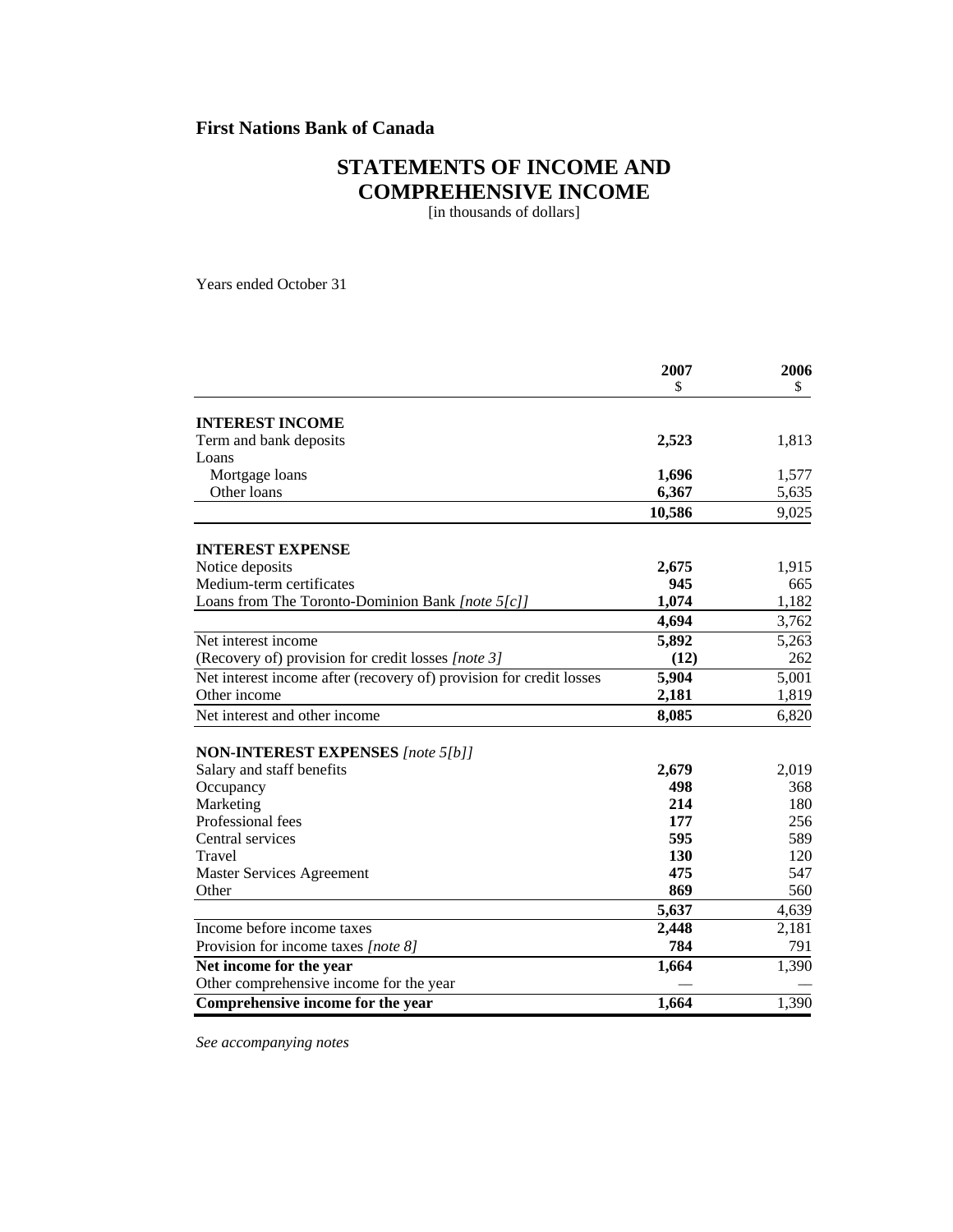# **STATEMENTS OF CHANGES IN SHAREHOLDERS' EQUITY**

[in thousands of dollars]

Years ended October 31

|                                                | 2007<br>S | 2006   |
|------------------------------------------------|-----------|--------|
| <b>Share capital</b> [note 6]                  | 23,259    | 13,135 |
| Retained earnings (deficit), beginning of year | 865       | (496)  |
| Future tax income (expense) for share issuance | 386       | (29)   |
| Dividend to The Toronto-Dominion Bank          | (310)     |        |
| Net income for the year.                       | 1,664     | 1,390  |
| Retained earnings, end of year                 | 2,605     | 865    |
| Comprehensive income for the year              |           |        |
| Total shareholders' equity, end of year        | 25,864    | 14,000 |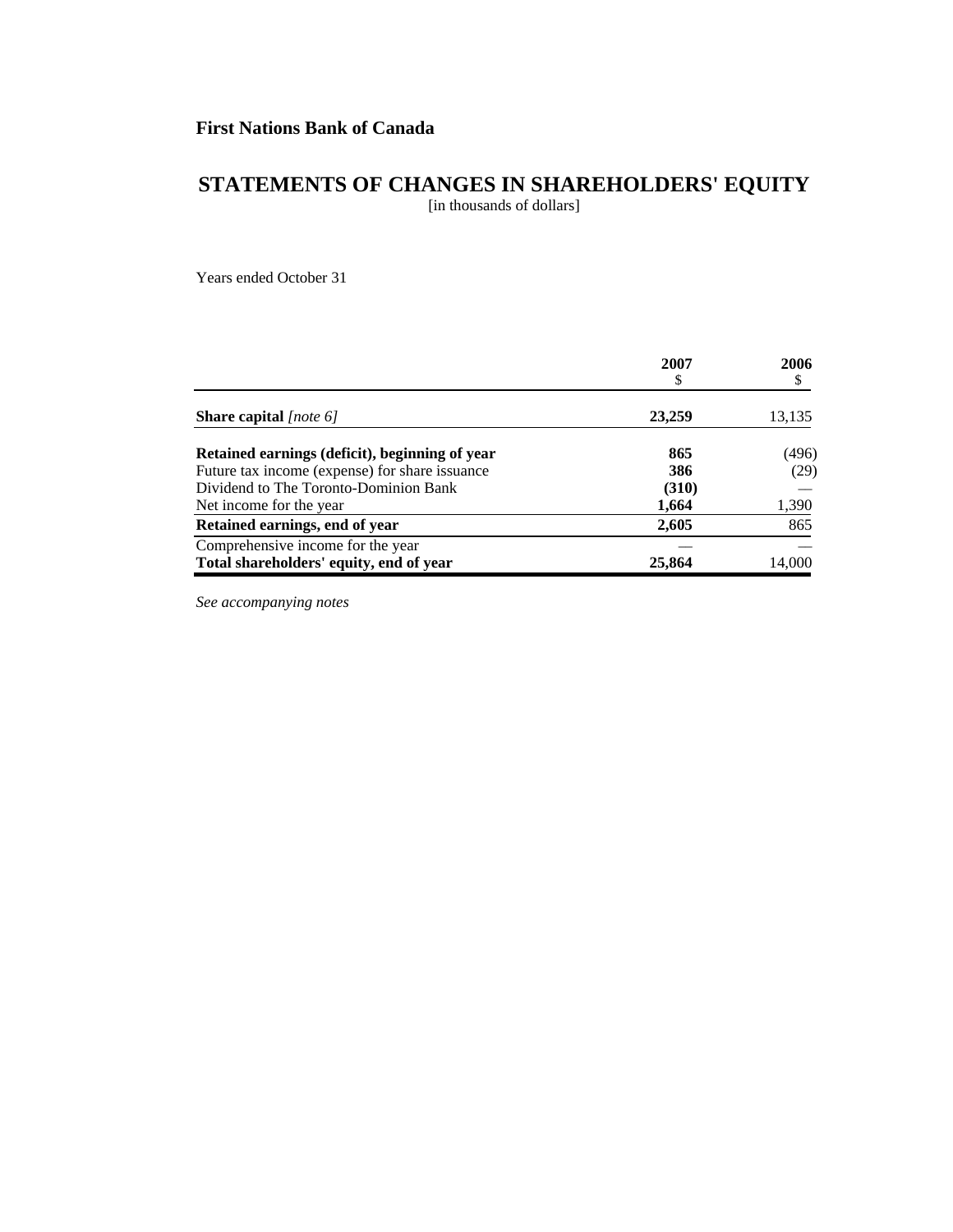# **STATEMENTS OF CASH FLOWS**

[in thousands of dollars]

Years ended October 31

|                                                                    | 2007      | 2006      |
|--------------------------------------------------------------------|-----------|-----------|
|                                                                    | \$        | \$        |
| <b>OPERATING ACTIVITIES</b>                                        |           |           |
| Net income for the year                                            | 1,664     | 1,390     |
| Add (deduct) items not involving cash                              |           |           |
| (Recovery of) provision for credit losses                          | (12)      | 262       |
| Future income taxes                                                | (306)     | 21        |
| Depreciation and amortization                                      | 68        | 28        |
| Future tax income (expense) for share issuance                     | 386       | (29)      |
| Changes in non-cash working capital balances related to operations |           |           |
| Interest receivable                                                | 48        | (2)       |
| Interest payable                                                   | 171       | (13)      |
| Income taxes (recoverable) payable                                 | (775)     | 603       |
| Other assets                                                       | 395       | 8,579     |
| Other liabilities                                                  | 14,171    | 9,309     |
| Cash provided by operating activities                              | 15,810    | 20,148    |
|                                                                    |           |           |
| <b>FINANCING ACTIVITIES</b>                                        |           |           |
| Notice deposits, net                                               | 12,269    | 16,038    |
| Medium-term certificates, net                                      | 9,301     | 3,129     |
| Loans from The Toronto-Dominion Bank, net                          | (2,031)   | (938)     |
| Issuance of common shares                                          | 14,000    |           |
| Share issue costs                                                  | (1,491)   |           |
| Redemption of preferred shares                                     | (2,695)   |           |
| Dividend to The Toronto-Dominion Bank                              | (310)     |           |
| Issuance of preferred shares                                       | 310       |           |
| Cash provided by financing activities                              | 29,353    | 18,229    |
|                                                                    |           |           |
| <b>INVESTING ACTIVITIES</b>                                        |           |           |
| Capital assets                                                     | (1,135)   | (49)      |
| Mortgage loans                                                     | (3,331)   | (1,426)   |
| Other loans, net of amounts written off                            | (8,701)   | (19,034)  |
| Cash used in investing activities                                  | (13, 167) | (20, 509) |
|                                                                    |           |           |
| Net increase in cash during the year                               | 31,996    | 17,868    |
| Cash, beginning of year                                            | 51,944    | 34,076    |
| Cash, end of year                                                  | 83,940    | 51,944    |
|                                                                    |           |           |
| <b>Supplemental cash flow information</b><br>Interest paid         | 4,523     | 3,775     |
| Income taxes paid                                                  | 1,480     | 218       |
|                                                                    |           |           |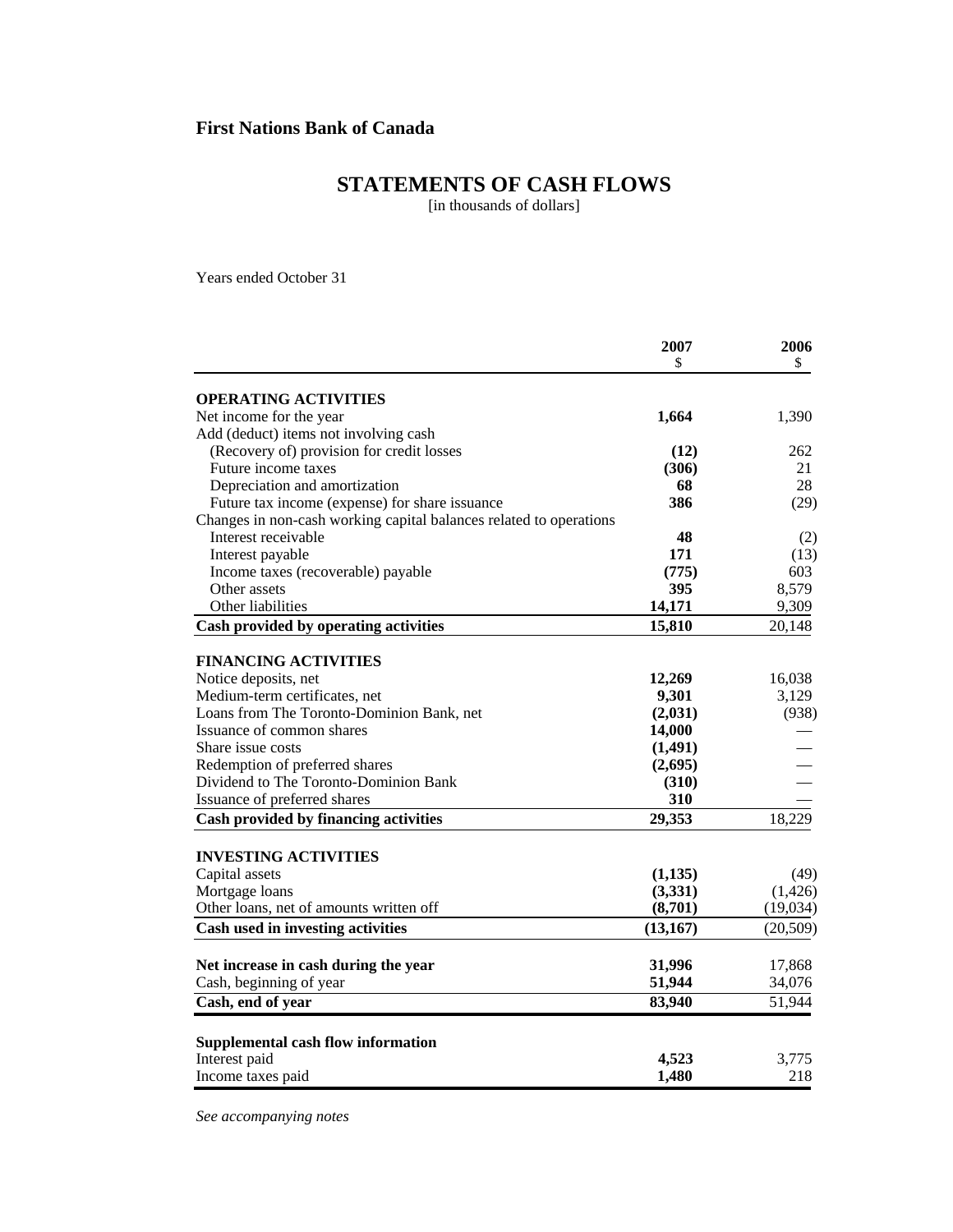# **NOTES TO FINANCIAL STATEMENTS**

[in thousands of dollars unless otherwise indicated]

October 31, 2007 and 2006

## **1. INCORPORATION**

First Nations Bank of Canada [the "Bank"] was incorporated under the Bank Act [1992 as amended] by Letters Patent dated November 19, 1996.

## **2. SIGNIFICANT ACCOUNTING POLICIES**

The accounting policies followed by the Bank, including the accounting requirements of the Superintendent of Financial Institutions Canada, conform with Canadian generally accepted accounting principles and include the following significant accounting policies:

### **Use of estimates**

The preparation of the financial statements of the Bank requires management to make estimates and assumptions based on information available as of the date of the financial statements. Therefore, actual results could differ from those estimates. The accounting for loan losses, fair value of financial instruments and income taxes are areas where management makes such estimates and assumptions.

## **Changes in accounting policies**

#### *Financial instruments*

The Bank adopted The Canadian Institute of Chartered Accountants (CICA) Handbook Section 3855, *Financial Instruments – Recognition and Measurement*; Section 3861, *Financial Instruments – Disclosure and Presentation*; Section 1530, *Comprehensive Income*; and Section 3251, *Equity* on November 1, 2006. The adoption of these new Financial Instruments standards did not result in changes to the recorded amounts of any assets, liabilities or components of shareholders' equity on the date of adoption.

#### *Financial assets and financial liabilities*

Prior to the adoption of the new standards, the Bank classified all of its financial assets as loans and receivables. Loans were stated net of unearned income and an allowance for credit losses. All of the bank's financial liabilities were recorded on an accrual basis.

Under the new standards, financial assets and financial liabilities are initially recognized at fair value and are subsequently accounted for based on their classification. The classification depends on the purpose for which the financial instruments were acquired and their characteristics.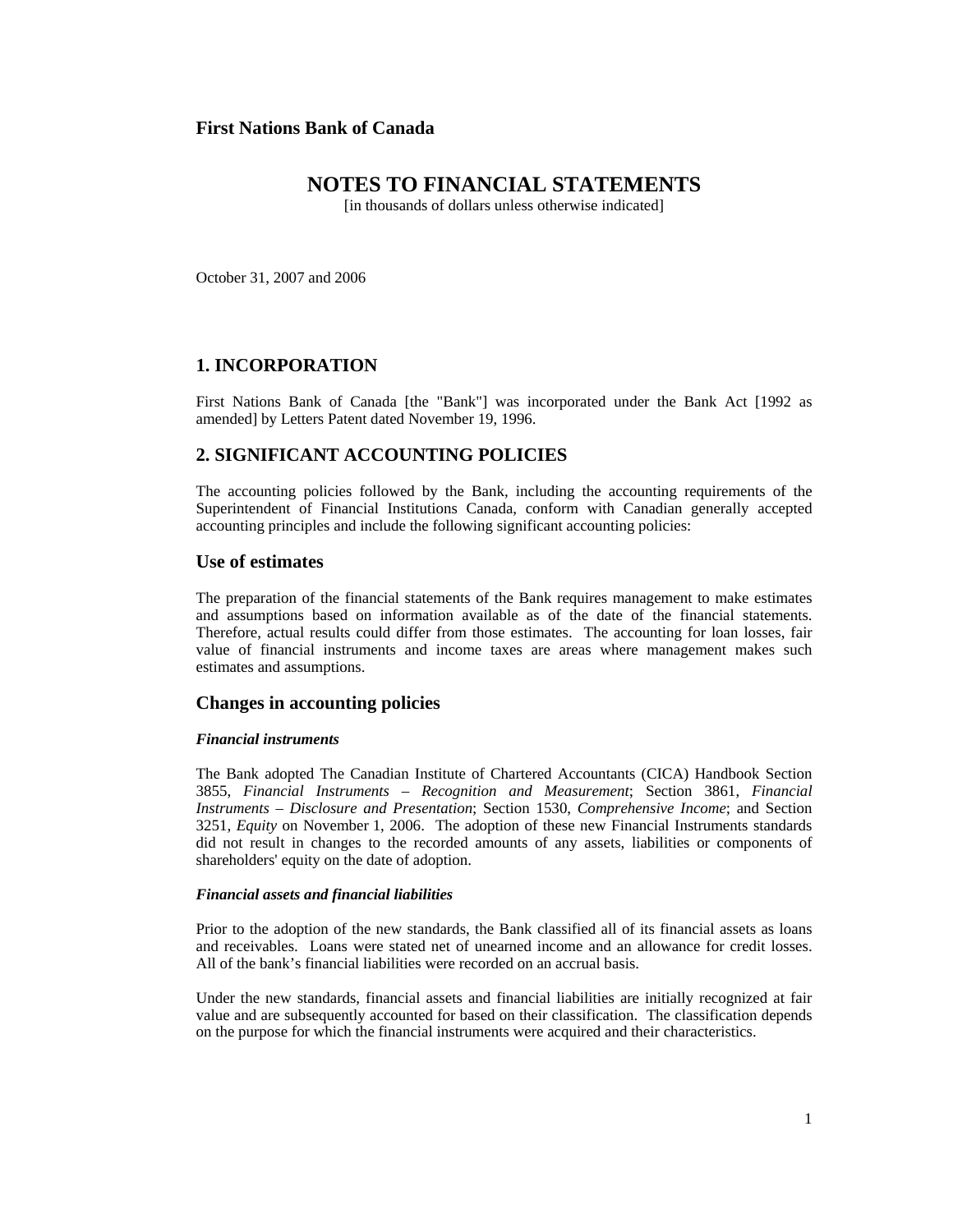## **NOTES TO FINANCIAL STATEMENTS**

[in thousands of dollars unless otherwise indicated]

October 31, 2007 and 2006

## **Future accounting and reporting changes**

#### *Capital disclosures*

The CICA issued a new accounting standard, Section 1535, *Capital Disclosures*, which requires the disclosure of both qualitative and quantitative information that enables users of financial statements to evaluate the entity's objectives, policies and processes for managing capital. This new standard is effective for the Bank beginning November 1, 2007.

#### *Financial instruments*

The CICA issued two new accounting standards, Section 3862, *Financial Instruments – Disclosures*, and Section 3863, *Financial Instruments – Presentation*, which apply to interim and annual financial statements relating to fiscal years beginning on or after October 1, 2007. These new standards are effective for the Bank beginning November 1, 2007.

#### **Loans**

Loans are recorded at amortized costs using the effective interest rate method, net of an allowance for credit losses and net of unearned income. Interest income is recorded on an accrual basis until such time as the loan is classified as impaired. Interest on impaired loans subsequently received is recorded as income only when management has reasonable assurance as to the timely collection of the full amount of the principal and interest. An impaired loan is any loan where, in management's opinion, there has been a deterioration of credit quality to the extent that the Bank no longer has reasonable assurance as to the timely collection of the full amount of the principal and interest.

## **Mortgage loans**

Mortgage loans are carried at cost net of unamortized discounts, premiums and buy-down fees. Interest received on prepayment and discharges of mortgages is recorded in income.

#### **Allowance for credit losses**

An allowance is maintained which is considered adequate to absorb all credit-related losses in the Bank's portfolio of loans and mortgages. The allowance is deducted from the applicable asset in the balance sheets.

The allowance consists of specific and general allowances.

Specific allowances include all the accumulated provisions for losses on particular assets required to reduce the book values to estimated realizable amounts in the ordinary course of business.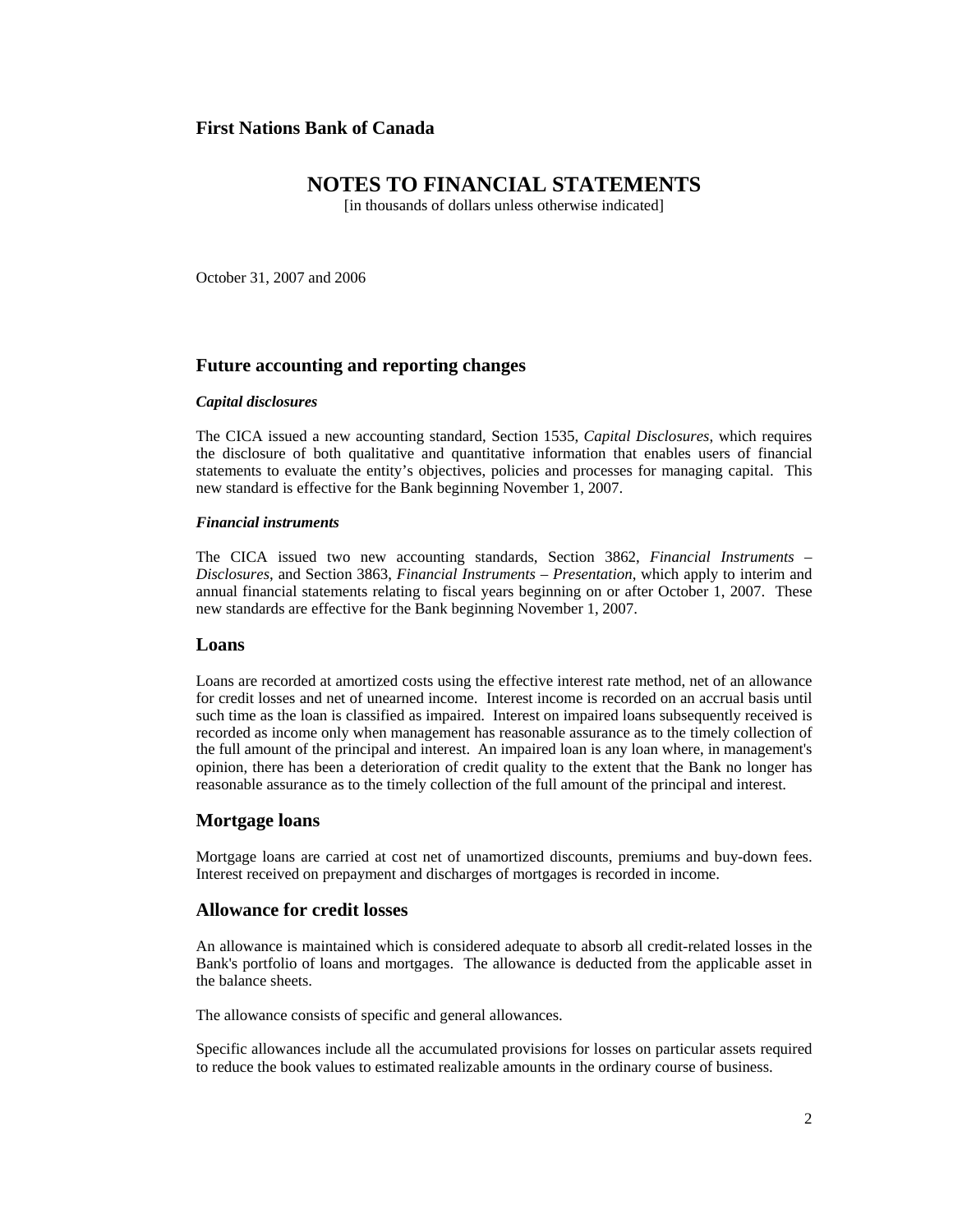# **NOTES TO FINANCIAL STATEMENTS**

[in thousands of dollars unless otherwise indicated]

October 31, 2007 and 2006

General allowances include all the accumulated provisions for losses which are considered to have occurred but cannot be determined on an item-by-item basis. The level of the general allowance depends upon an assessment of business and economic conditions, historical and expected loss experience, loan portfolio composition and other relevant indicators. The resulting allowance is considered adequate, when combined with the specific allowances, to absorb all credit losses in the portfolio.

Actual write-offs, net of recoveries, are deducted from the allowance for credit losses. The provision for credit losses, which is charged to the statements of income, is added to bring the allowance to a level which management considers adequate to absorb probable credit-related losses in the portfolio.

### **Capital assets**

Equipment, including furniture and fixtures and leasehold improvements, are recorded at cost less accumulated depreciation and amortization. Depreciation and amortization are provided over the estimated useful lives of the assets using the following annual rates and methods:

Computer equipment 30% declining balance Furniture, fixtures and other equipment 20% declining balance<br>Leasehold improvements straight-line over the te straight-line over the term of the lease

## **Deferred costs**

Legal, accounting and other direct costs related to private placement of common shares are deferred and deducted from the related capital account when the issuance of such shares is complete. Deferred costs also include the cash rebates paid on cashback mortgages which are deferred and amortized over the term of the mortgage.

During the year, the common share offering was consummated and the related deferred costs were netted against share proceeds.

#### **Income taxes**

The Bank follows the liability method of tax allocation for accounting for income taxes. Under this method, future tax assets and liabilities are determined based on differences between the financial reporting and tax bases of assets and liabilities, measured using the substantively enacted tax rates and laws that will be in effect when the differences are expected to reverse.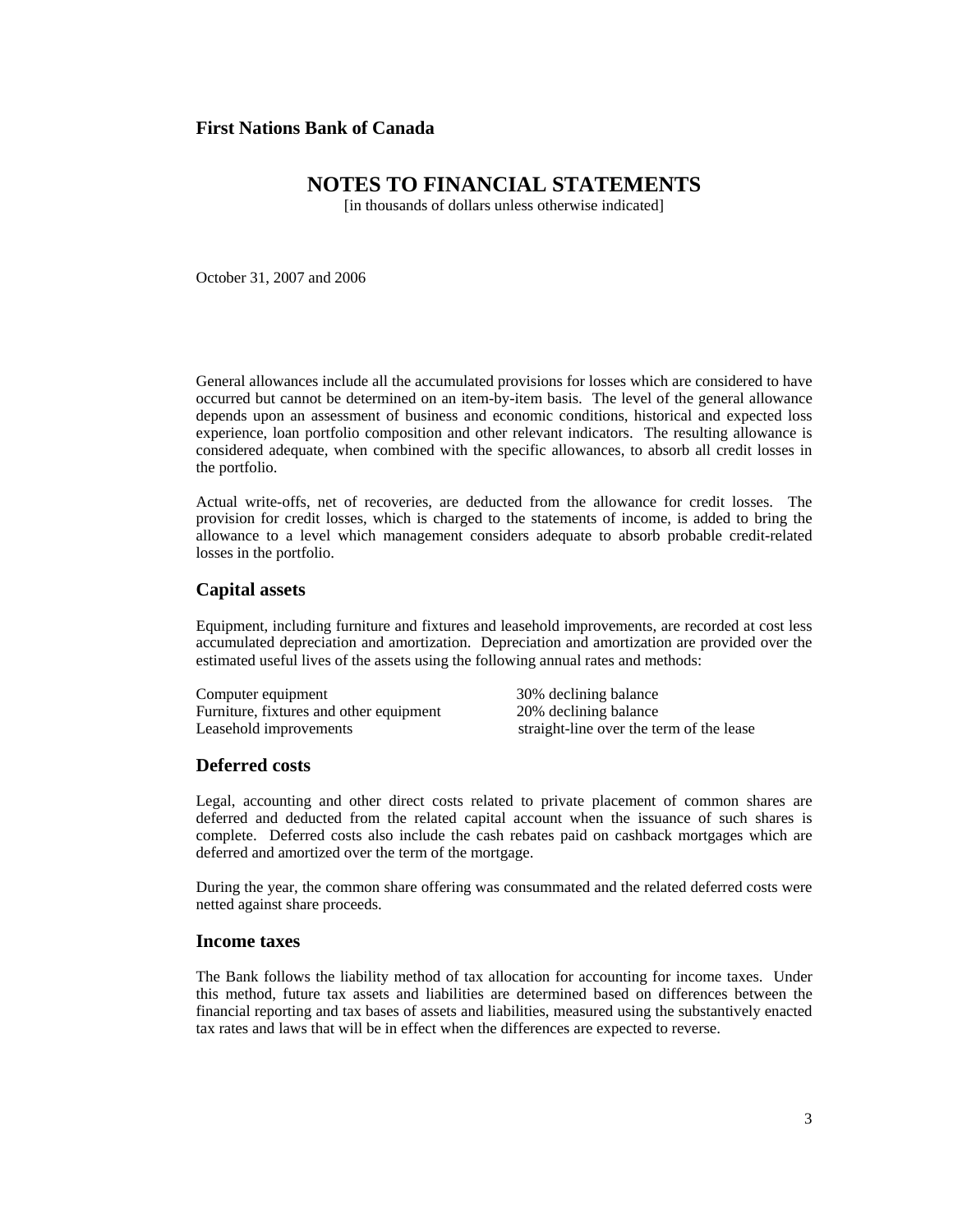# **NOTES TO FINANCIAL STATEMENTS**

[in thousands of dollars unless otherwise indicated]

October 31, 2007 and 2006

#### **Employee future benefits**

The Bank's employees are covered by The Pension Fund Society of The Toronto-Dominion Bank, which is a defined benefit plan for which membership is voluntary. The employees are also covered by The Toronto-Dominion Bank's ["TD Bank"] post-retirement benefits, post-employment benefits, compensated absences and termination benefits plans. The costs of these pension and non-pension benefit plans are not specifically allocated to, or funded separately by, the Bank. As a result, the Bank is not able to identify its share of the underlying assets and liabilities and the benefit plans are accordingly accounted for as defined contribution plans.

## **3. LOANS, IMPAIRED LOANS AND ALLOWANCE FOR CREDIT LOSSES**

|                               |                                   |                                    | 2007                              |                                 |                                        |                                         |
|-------------------------------|-----------------------------------|------------------------------------|-----------------------------------|---------------------------------|----------------------------------------|-----------------------------------------|
|                               | Gross<br>amount<br>of loans<br>\$ | <b>Specific</b><br>allowance<br>\$ | <b>General</b><br>allowance<br>\$ | Total<br>allowance<br>\$        | <b>Net</b><br>amount<br>of loans<br>\$ | <b>Gross</b><br>impaired<br>loans<br>\$ |
| Mortgage loans                | 33,093                            |                                    | 4                                 |                                 | 33,089                                 | 71                                      |
| Other loans                   | 106,898                           |                                    | 621                               | 621                             | 106,277                                | 36                                      |
|                               | 139,991                           |                                    | 625                               | 625                             | 139,366                                | 107                                     |
|                               |                                   |                                    | 2006                              |                                 |                                        |                                         |
|                               | Gross<br>amount<br>of loans<br>\$ | <b>Specific</b><br>allowance<br>\$ | <b>General</b><br>allowance<br>\$ | <b>Total</b><br>allowance<br>\$ | <b>Net</b><br>amount<br>of loans<br>\$ | <b>Gross</b><br>impaired<br>loans<br>\$ |
| Mortgage loans<br>Other loans | 29,776<br>98,253                  |                                    | 18<br>689                         | 18<br>689                       | 29,758<br>97,564                       | 133<br>31                               |
|                               | 128,029                           |                                    | 707                               | 707                             | 127,322                                | 164                                     |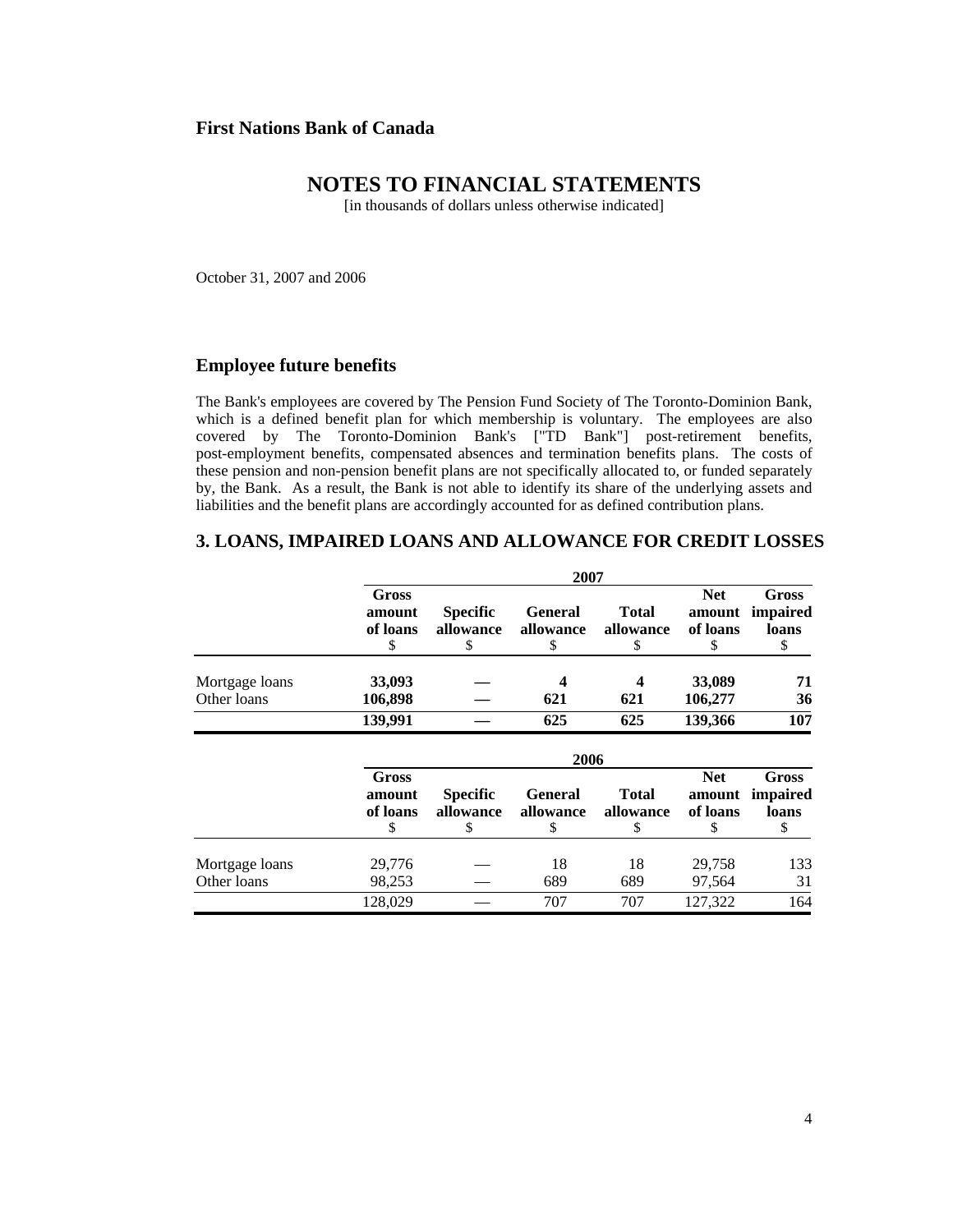# **NOTES TO FINANCIAL STATEMENTS**

[in thousands of dollars unless otherwise indicated]

October 31, 2007 and 2006

## **Allowance for credit losses**

|                                                                           | 2007 | 2006  |
|---------------------------------------------------------------------------|------|-------|
|                                                                           |      |       |
| Balance, beginning of year                                                | 707  | 658   |
| Write-offs                                                                | (70) | (213) |
| (Recovery of) provision for credit losses charged to statements of income |      |       |
| Specific                                                                  | 68   | 92    |
| General                                                                   | (80) | 170   |
|                                                                           | (12) | 262   |
| Balance, end of year                                                      | 625  | 707   |

Mortgage loans include \$31,559 [2006 - \$28,017] of insured loans. Other loans include \$30,146 [2006 - \$30,590] of government guaranteed loans.

# **4. CAPITAL ASSETS**

Capital assets consist of the following:

|                                         | 2007       |                                                        | 2006                        |                             |
|-----------------------------------------|------------|--------------------------------------------------------|-----------------------------|-----------------------------|
|                                         | Cost<br>\$ | <b>Accumulated</b><br>depreciation and<br>amortization | <b>Net</b><br>book<br>value | <b>Net</b><br>book<br>value |
| Computer equipment                      | 18         | 16                                                     |                             | 3                           |
| Furniture, fixtures and other equipment | 165        | 73                                                     | 92                          | 23                          |
| Leasehold improvements                  | 1.429      | 262                                                    | 1,167                       | 168                         |
|                                         | 1,612      | 351                                                    | 1,261                       | 194                         |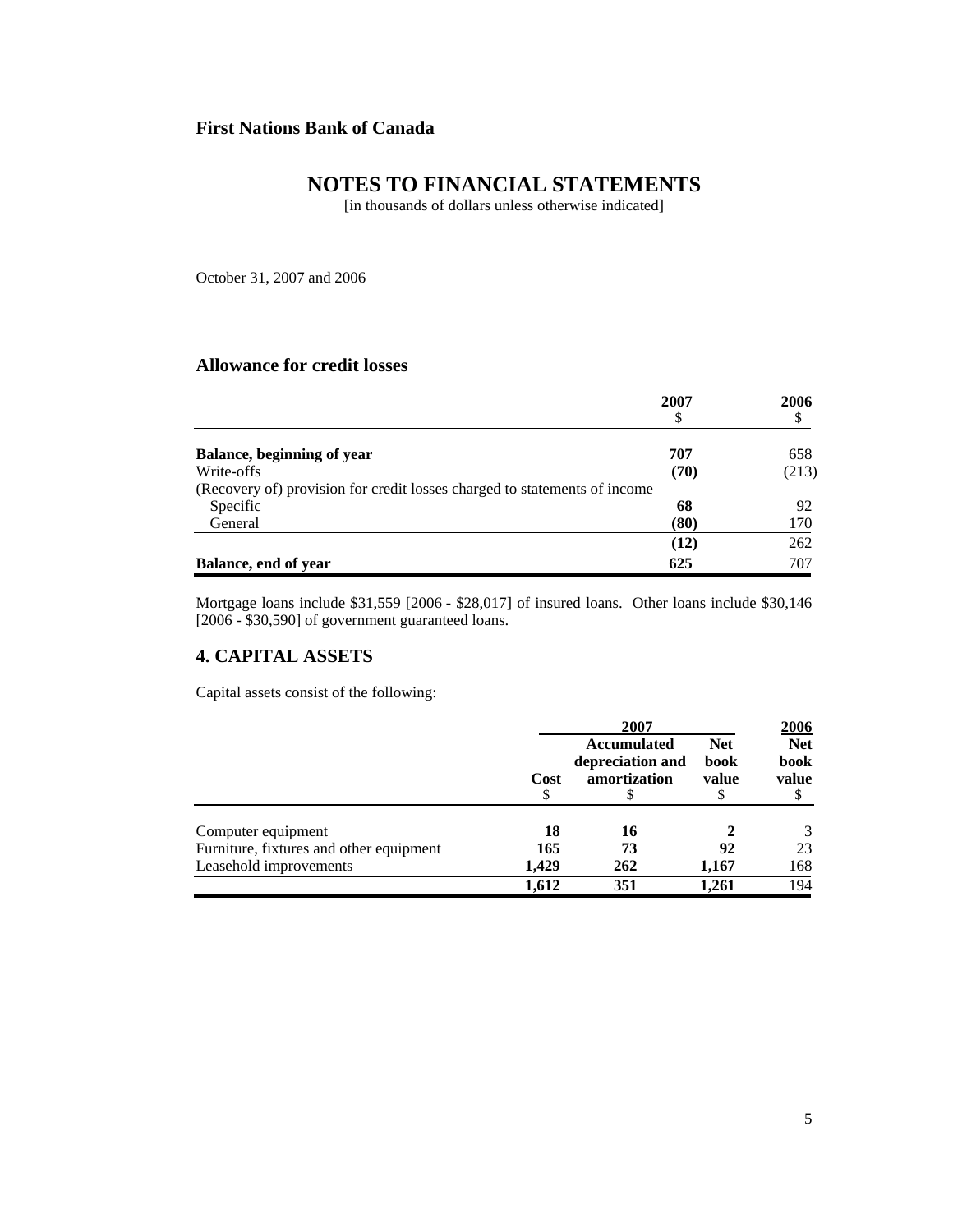## **NOTES TO FINANCIAL STATEMENTS**

[in thousands of dollars unless otherwise indicated]

October 31, 2007 and 2006

## **5. RELATED PARTY TRANSACTIONS**

#### **[a] Cash**

Cash is held with TD Bank.

#### **[b] Services**

The Bank has entered into the TD/FNBC Services Agreement (2007), pursuant to which TD Bank performs banking, financial and discretionary services, including but not limited to financial accounting and reporting, head office and divisional support, corporate secretarial and treasury services. Payments to TD Bank for its services are on market terms and conditions. Some of the Bank's capital assets are also supplied monthly from TD Bank. During the year, the Bank incurred \$1,189 [2006 - \$1,236] for these services.

#### **[c] Loans from TD Bank**

The Bank has entered into agreements under which TD Bank has agreed to provide the Bank with credit facilities for purposes of managing liquidity and interest rate risk. The credit facilities are established at market terms and interest rates. At October 31, 2007, the available credit facilities totalled \$29,856 [2006 - \$31,887]; the total outstanding balance was \$22,856 [2006 - \$24,887] and matures between October 2008 and February 2011. Interest payable to TD Bank as at October 31, 2007 amounted to \$395 [2006 - \$420].

#### **[d] Shareholder loan**

The Bank entered into an agreement with TD Bank to receive nil [2006 - \$375] to cover costs incurred in obtaining an Order to Commence Business. The loan is non-interest bearing.

### **[e] Guarantee**

For the purposes of obtaining Canada Deposit Insurance Corporation ["CDIC"] insurance coverage, TD Bank has guaranteed to CDIC the Bank's deposit liabilities up to \$40 million of the Bank's deposit liabilities to the extent that they are in respect of deposits that are, or are required to be, insured pursuant to the CDIC Act. A guarantee fee of 1/22 of 1% of the insured deposits as at April 30, 2006 was paid to TD Bank in July 2006 and the guarantee fee of \$14 was payable to TD Bank at year end.

The Bank has also guaranteed to the Cree Regional Authority daily outstanding deposit liabilities on behalf of certain beneficiaries in the amount of \$13,702 at October 31, 2007.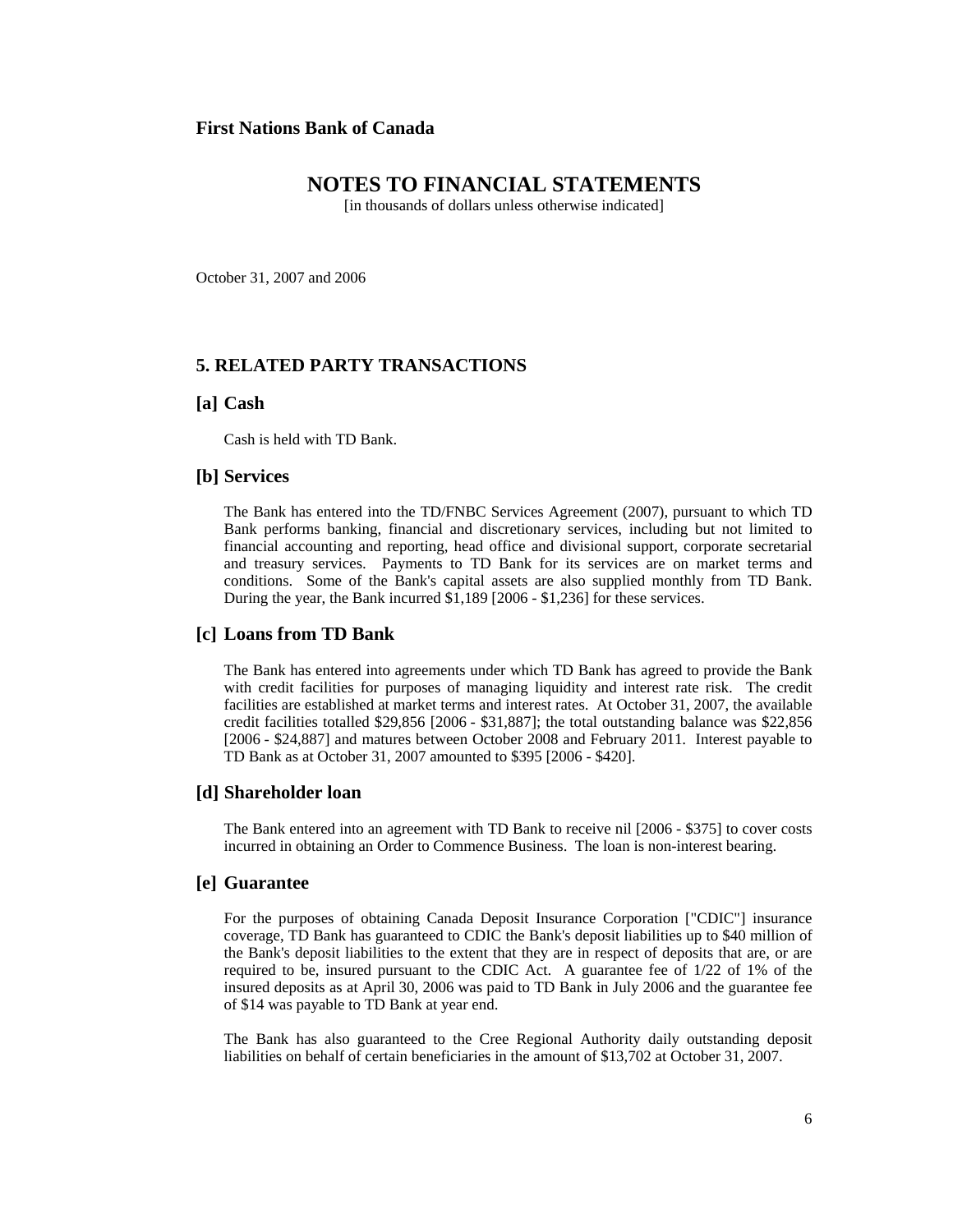# **NOTES TO FINANCIAL STATEMENTS**

[in thousands of dollars unless otherwise indicated]

October 31, 2007 and 2006

### **[f] Assets under administration**

The Bank has monies invested with related parties on behalf of clients of approximately \$4,190 [2006 - \$2,546].

### **[g] Loans to directors and employees**

At October 31, 2007, loans provided to the Bank's directors and employees at discounts to customer rates amounted to \$1,291 [2006 - \$764].

### **[h] Cheques and other items in transit, net**

The Bank uses TD Bank as its settlement agent. The balance from the daily settlement with TD Bank at October 31, 2007 is \$6,365 [2006 - \$5,342] and net payable of \$16,841 [2006 - \$4,190] to TD Bank.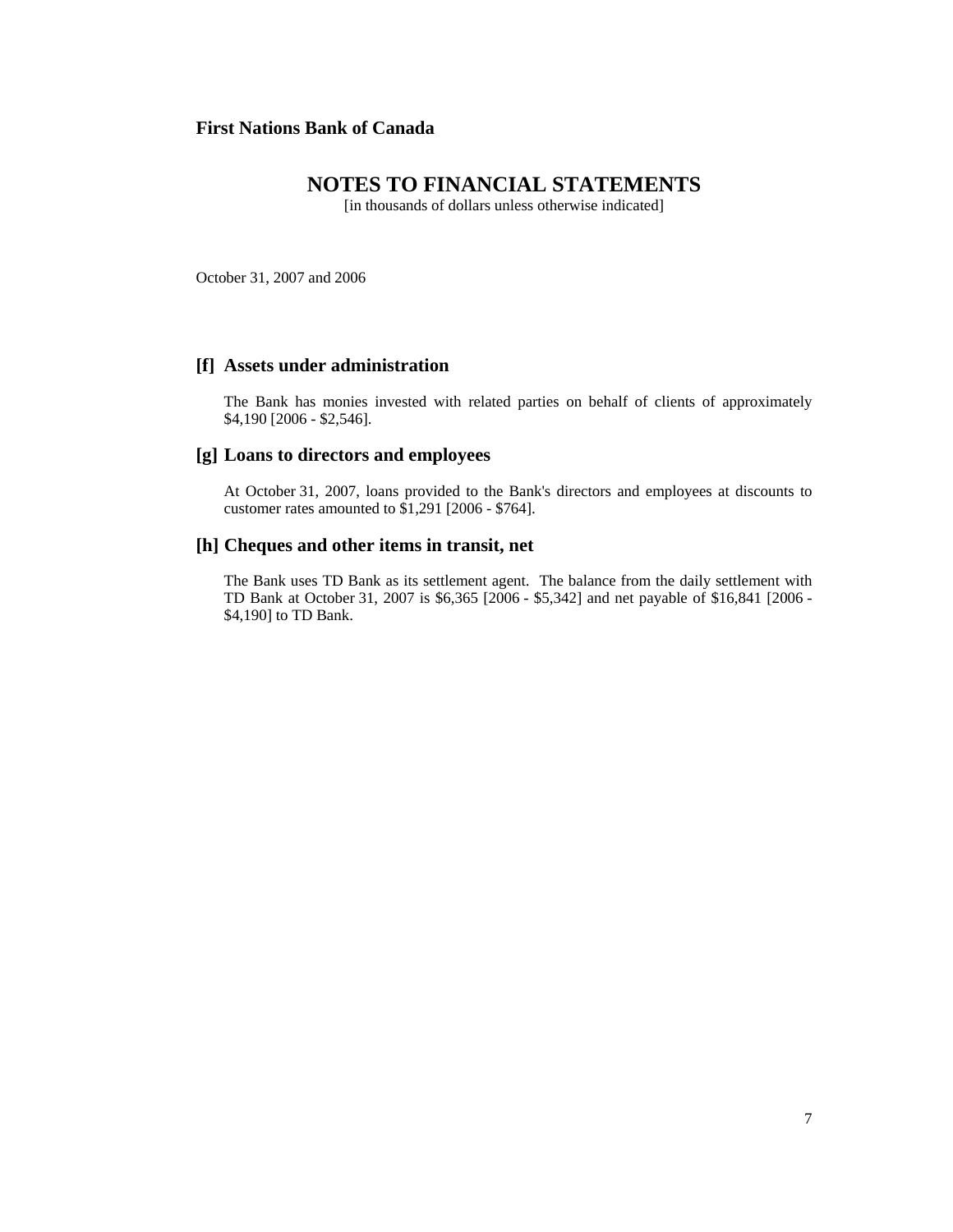# **NOTES TO FINANCIAL STATEMENTS**

[in thousands of dollars unless otherwise indicated]

October 31, 2007 and 2006

# **6. SHARE CAPITAL**

Share capital consists of the following:

|                                               | 2007          |          | 2006      |        |
|-----------------------------------------------|---------------|----------|-----------|--------|
|                                               | #             | \$       | #         | \$     |
| <b>Authorized</b>                             |               |          |           |        |
| Unlimited common shares                       |               |          |           |        |
| Unlimited Class A non-voting preferred shares |               |          |           |        |
| Unlimited Class B voting preferred shares     |               |          |           |        |
| Unlimited Class C non-voting preferred shares |               |          |           |        |
| <b>Issued and outstanding</b>                 |               |          |           |        |
| <b>Common shares</b>                          |               |          |           |        |
| Balance, beginning of year                    | 1,052,071     | 1,089    | 1,052,071 | 1,089  |
| Share issuance                                | 6,222,240     | 14,000   |           |        |
| Class A preferred shares conversion           | 2,813,086     | 4,046    |           |        |
| Class B preferred shares conversion           | 997,655       | 2,246    |           |        |
| Share issue costs                             |               | (1, 491) |           |        |
| Balance, end of year                          | 11,085,052    | 19,890   | 1,052,071 | 1,089  |
| <b>Class A preferred shares</b>               |               |          |           |        |
| Balance, beginning of year                    | 2,813,086     | 4,046    | 2,813,086 | 4,046  |
| Conversion to common shares                   | (2,813,086)   | (4,046)  |           |        |
| Balance, end of year                          |               |          | 2,813,086 | 4,046  |
| <b>Class B preferred shares</b>               |               |          |           |        |
| Balance, beginning of year                    | 8,000,000     | 8,000    | 8,000,000 | 8,000  |
| Conversion at \$2.25 per share                | (8,000,000)   | (8,000)  |           |        |
| Conversion at \$2.25 per share                | 3,555,555     | 8,000    |           |        |
| Conversion to common shares                   | (997, 655)    | (2,246)  |           |        |
| Redemption                                    | (1, 197, 959) | (2,695)  |           |        |
| Share issuance                                | 137,778       | 310      |           |        |
| Balance, end of year                          | 1,497,719     | 3,369    | 8,000,000 | 8,000  |
| <b>Total share capital</b>                    |               | 23,259   |           | 13,135 |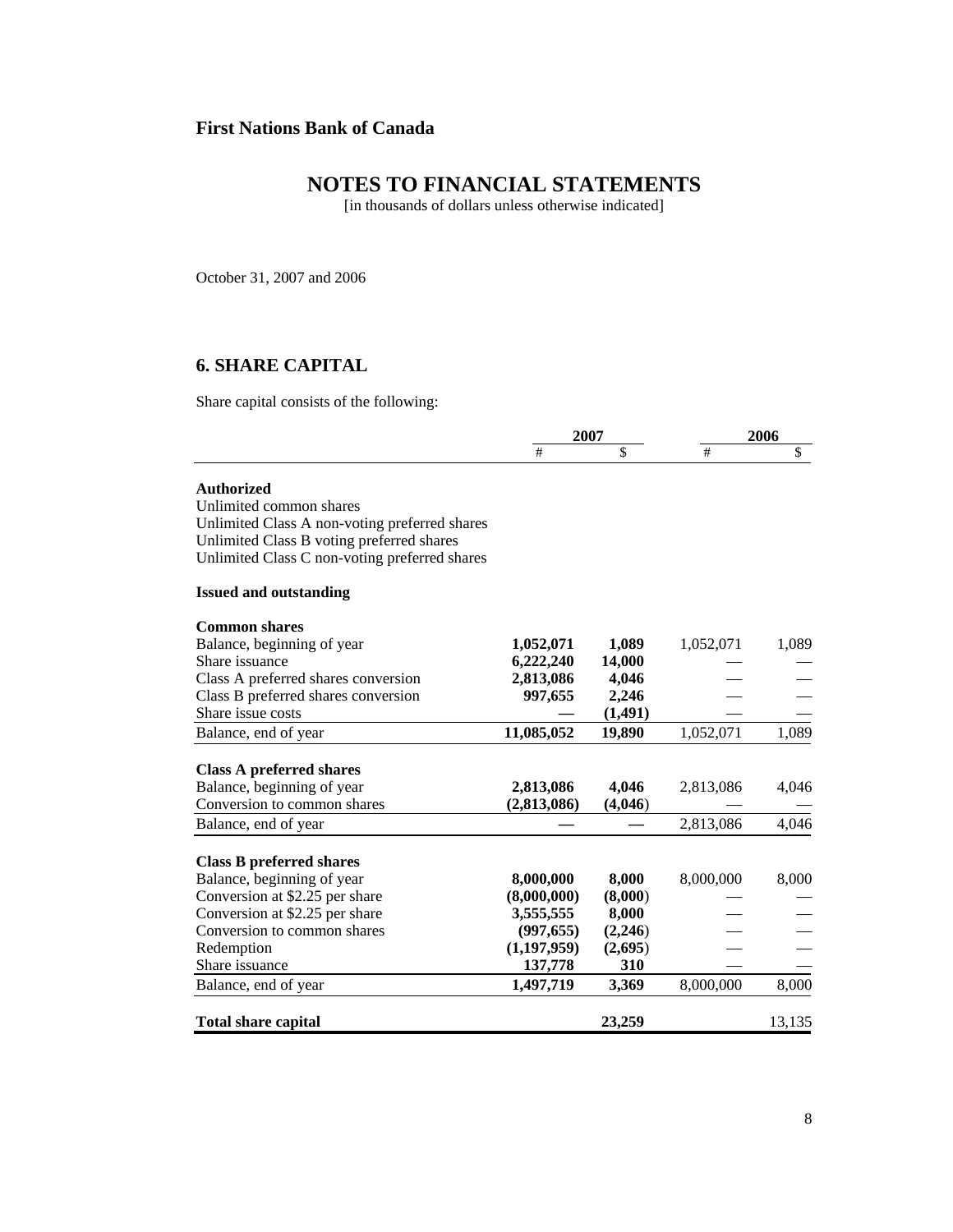# **NOTES TO FINANCIAL STATEMENTS**

[in thousands of dollars unless otherwise indicated]

October 31, 2007 and 2006

Under the terms of the By-laws of the Bank, common shares may be owned only by First Nations Investors as defined in the By-laws and by TD Bank or one of its affiliates. The Class B voting preferred shares may be owned only by TD Bank or one of its affiliates. Owners of all classes of shares are entitled to dividends, if declared by the Board of Directors of the Bank. No dividends may be declared on common shares unless the Bank concurrently declares or pays an equal dividend per Class B preferred share.

Effective October 26, 2007, the Bank successfully closed the common share offering and By-law No. 2 became effective resulting in the following transactions:

The 2,813,086 Class A non-voting preferred shares were converted to common shares on the basis of one common share for one Class A preferred share.

The 8,000,0000 Class B preferred shares held by TD Bank were consolidated into 3,555,555 Class B preferred shares. 997,655 Class B preferred shares held by TD Bank after the foregoing consolidation were converted into 997,655 common shares. 1,197,959 Class B preferred shares were redeemed for \$2,695. 137,778 Class B preferred shares were issued to TD Bank in satisfaction of the dividend declared December 11, 2006 in the amount of \$310.

## **7. FAIR VALUE OF FINANCIAL INSTRUMENTS**

|                                         |                         | 2007                           |                        |                                      |
|-----------------------------------------|-------------------------|--------------------------------|------------------------|--------------------------------------|
| <b>Balance sheets</b>                   | Carrying<br>value<br>\$ | <b>Estimated</b><br>fair value | Carrying<br>value<br>S | <b>Estimated</b><br>fair value<br>\$ |
| <b>ASSETS</b><br>Loans, net             | 139,366                 | 140,771                        | 127,322                | 129,472                              |
| <b>LIABILITIES</b><br><b>Borrowings</b> | 172,069                 | 172,904                        | 152,530                | 153,706                              |

The aggregate of the estimated fair value amounts presented does not represent management's estimate of the underlying value of the Bank. Moreover, fair values disclosed represent estimates of values made at a specific point in time and may not be reflective of future fair values.

Fair values are based on the following methods of valuation and assumptions:

In the case of items which are short-term in nature or contain variable rate features, fair value is considered to be equal to carrying value.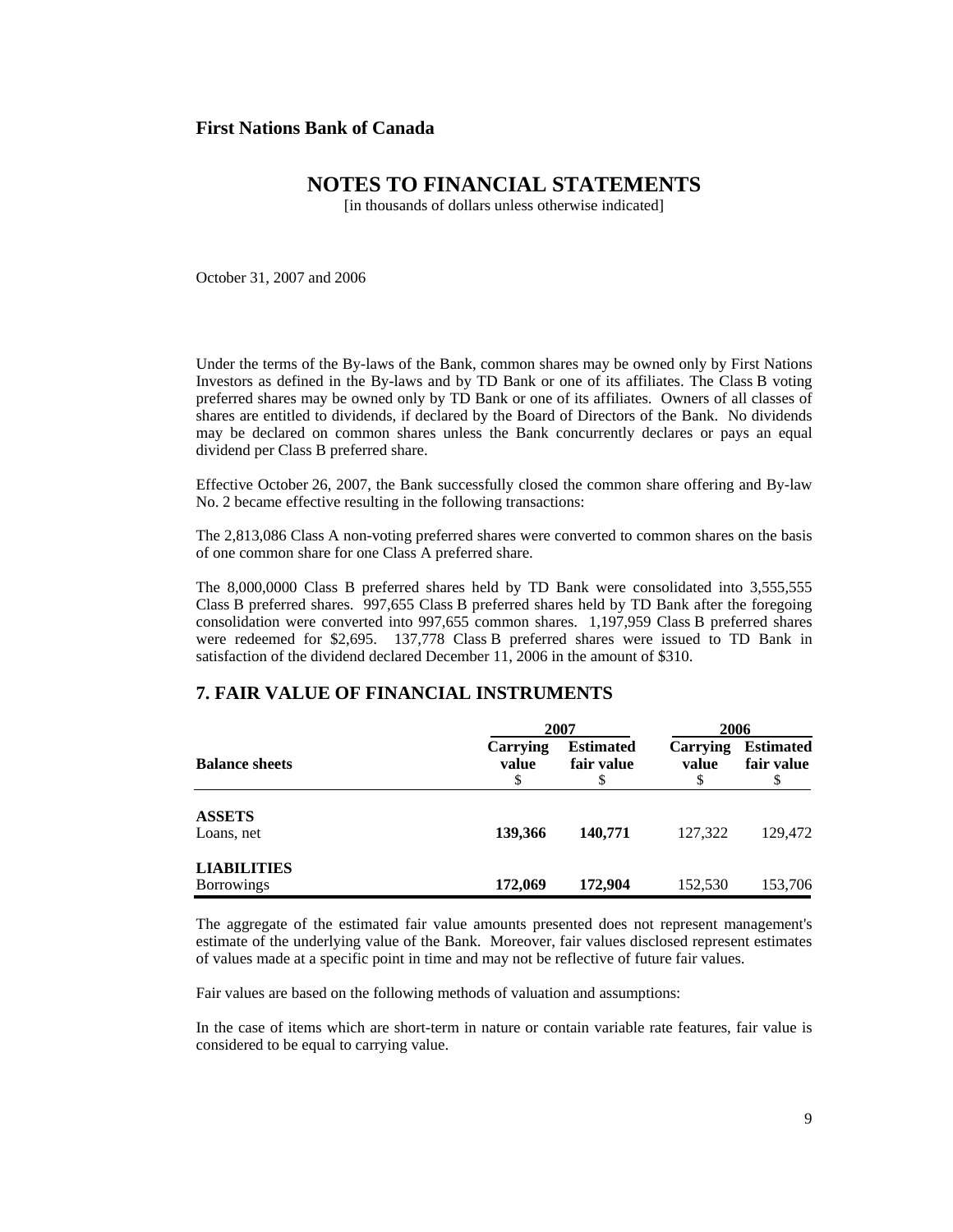# **NOTES TO FINANCIAL STATEMENTS**

[in thousands of dollars unless otherwise indicated]

October 31, 2007 and 2006

The estimated fair value of loans reflects changes in general interest rates which have occurred since the loans were originated and the creditworthiness of individual borrowers. For fixed-rate loans, estimated fair value is determined by discounting the expected future cash flows related to these loans at market interest rates for loans with similar credit risks.

The estimated fair value of borrowings, other than short-term items, is determined by discounting the contractual cash flows using interest rates currently offered for deposits with similar terms.

## **8. INCOME TAXES**

Significant components of the Bank's future tax assets are as follows:

|                             | 2007 | 2006 |
|-----------------------------|------|------|
|                             | S    |      |
| <b>Future tax assets</b>    |      |      |
| Allowance for credit losses | 209  | 248  |
| Capital assets              |      | 36   |
| Other                       | 355  | (26) |
|                             | 564  | 258  |

Significant components of the provision for income taxes are as follows:

|                                                                                                         | 2007 | 2006 |
|---------------------------------------------------------------------------------------------------------|------|------|
| Current income tax expense                                                                              | 704  | 799  |
| Future income tax provision (recovery) relating to origination<br>and reversal of temporary differences | 80   | (8)  |
| <b>Provision for income taxes</b>                                                                       | 784  | 791  |

The provision for income taxes shown in the statements of income differs from that obtained by applying statutory tax rates to the income before incomes taxes for the following reasons:

|                                  | 2007  |               | 2006  |               |
|----------------------------------|-------|---------------|-------|---------------|
|                                  |       | $\frac{0}{0}$ |       | $\frac{0}{0}$ |
| Income before income taxes       | 2.448 |               | 2,181 |               |
| Income taxes at statutory rate   | 861   | 35.2          | 796   | 36.5          |
| Other                            | (77)  | (3.1)         | (5)   | (0.2)         |
| <b>Effective income tax rate</b> | 784   | 32.1          | 791   | 36.3          |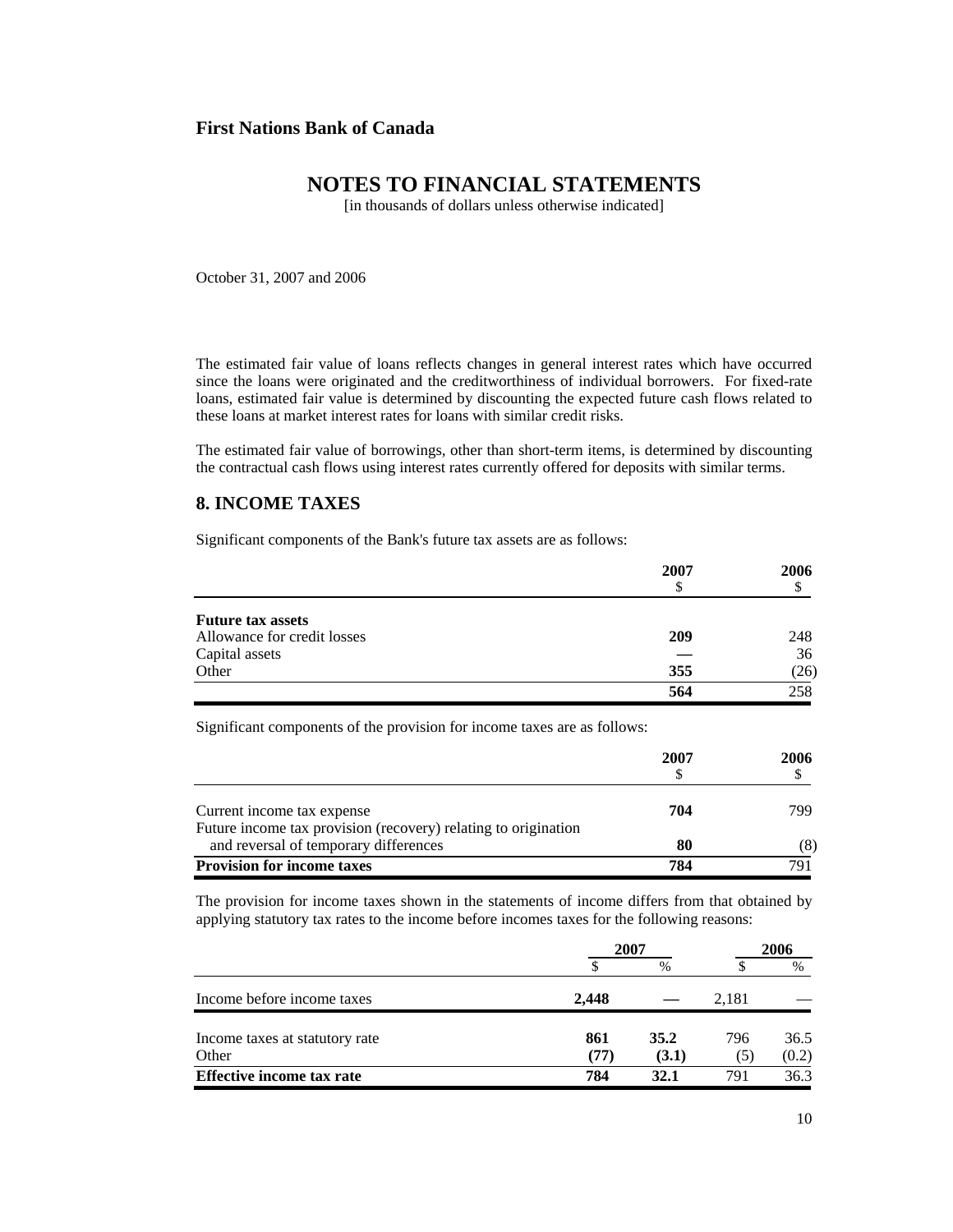# **NOTES TO FINANCIAL STATEMENTS**

[in thousands of dollars unless otherwise indicated]

October 31, 2007 and 2006

## **9. INTEREST RATE RISK**

The following tables set out the assets and liabilities on the date of the earlier of contractual maturity or when they re-price. Use of these tables to derive information about the Bank's interest rate risk position is limited by the fact that the date the financial instruments re-price may be different from the earlier of contractual maturity or re-pricing date. Examples of this include mortgages which are shown at contractual maturity but which often prepay earlier, and certain borrowings, which are shown at contractual maturity but which are often cashed before their contractual maturity.

|                                                                 | 2007            |                |              |               |                |               |              |
|-----------------------------------------------------------------|-----------------|----------------|--------------|---------------|----------------|---------------|--------------|
|                                                                 |                 | Less than      |              | Non-          |                |               |              |
|                                                                 | <b>Floating</b> | $\mathbf{1}$   | $1$ to $2$   | $2$ to $3$    | Over 3         | interest rate |              |
|                                                                 | rate            | vear           | years        | years         | vears          | sensitive     | <b>Total</b> |
|                                                                 | \$              | \$             | \$           | \$            | \$             | \$            | \$           |
| <b>ASSETS</b>                                                   |                 |                |              |               |                |               |              |
| Cash                                                            | 83,940          |                |              |               |                |               | 83,940       |
| Mortgage loans                                                  |                 | 6,780          | 8,404        | 8,455         | 9,450          |               | 33,089       |
| Effective vield                                                 |                 | 5.78           | 5.75         | 5.12          | 5.75           |               |              |
| Other loans                                                     | 70,847          | 5,513          | 3,733        | 4,650         | 21,534         |               | 106,277      |
| Effective yield                                                 |                 | 6.70           | 7.23         | 7.13          | 6.03           |               |              |
| Other                                                           |                 |                |              |               |                | 3,021         | 3,021        |
|                                                                 | 154,787         | 12,293         | 12,137       | 13,105        | 30,984         | 3,021         | 226,327      |
| <b>LIABILITIES AND</b><br><b>SHAREHOLDERS'</b><br><b>EQUITY</b> |                 |                |              |               |                |               |              |
| <b>Borrowings</b><br>Effective yield                            | 100,311<br>1.44 | 22,471<br>3.79 | 7.545<br>4.4 | 7,375<br>4.48 | 34,367<br>4.56 |               | 172,069      |
| Other                                                           |                 |                |              |               |                | 5,188         | 5,188        |
| Cheques and other items<br>in transit, net                      |                 |                |              |               |                | 23,206        | 23,206       |
| Shareholder loan                                                |                 |                |              |               |                |               |              |
| Shareholders' equity                                            |                 |                |              |               |                | 25,864        | 25,864       |
|                                                                 | 100,311         | 22,471         | 7,545        | 7,375         | 34,367         | 54,258        | 226,327      |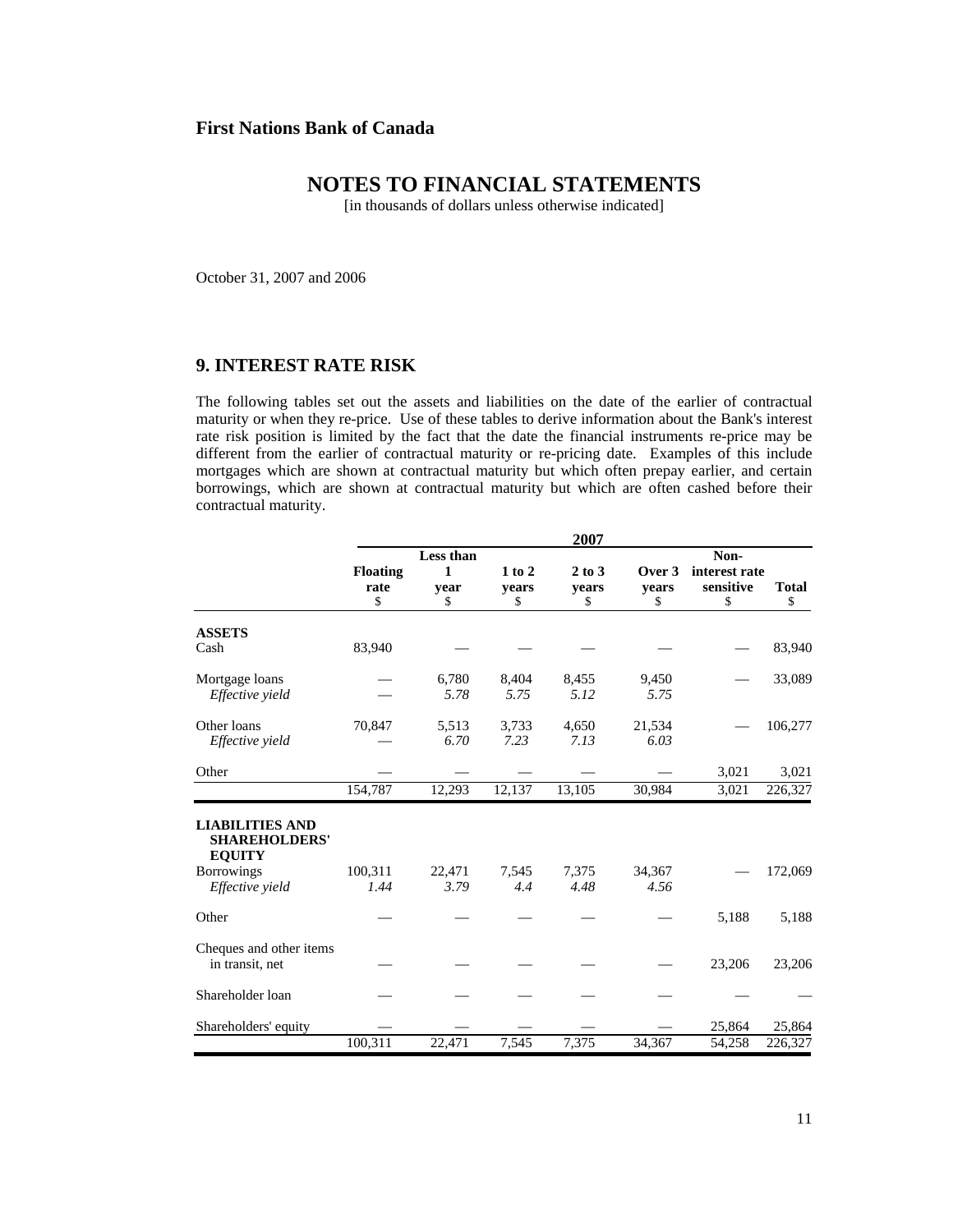# **NOTES TO FINANCIAL STATEMENTS**

[in thousands of dollars unless otherwise indicated]

October 31, 2007 and 2006

|                                                                 | 2006            |                |               |               |                |               |              |
|-----------------------------------------------------------------|-----------------|----------------|---------------|---------------|----------------|---------------|--------------|
|                                                                 | Less than       |                |               | Non-          |                |               |              |
|                                                                 | <b>Floating</b> | 1              | $1$ to $2$    | $2$ to $3$    | Over 3         | interest rate |              |
|                                                                 | rate            | year           | years         | years         | vears          | sensitive     | <b>Total</b> |
|                                                                 | \$              | \$             | \$            | \$            | \$             | \$            | \$           |
| <b>ASSETS</b>                                                   |                 |                |               |               |                |               |              |
| Cash                                                            | 51,944          |                |               |               |                |               | 51,944       |
| Mortgage loans                                                  |                 | 6,223          | 6,196         | 7,835         | 9,504          |               | 29,758       |
| Effective yield                                                 |                 | 6.00           | 5.82          | 5.80          | 5.58           |               |              |
| Other loans                                                     | 52,730          | 19,727         | 2,197         | 2,314         | 20,596         |               | 97,564       |
| Effective yield                                                 |                 | 7.15           | 6.71          | 6.62          | 5.88           |               |              |
| Other                                                           |                 |                |               |               |                | 2,091         | 2,091        |
|                                                                 | 104,674         | 25,950         | 8,393         | 10,149        | 30,100         | 2,091         | 181,357      |
| <b>LIABILITIES AND</b><br><b>SHAREHOLDERS'</b><br><b>EQUITY</b> |                 |                |               |               |                |               |              |
| <b>Borrowings</b><br>Effective yield                            | 105,572<br>1.13 | 22,471<br>1.54 | 2,522<br>4.34 | 2,481<br>4.28 | 19,484<br>4.55 |               | 152,530      |
| Other                                                           |                 |                |               |               |                | 4,920         | 4,920        |
| Cheques and other items<br>in transit, net                      |                 |                |               |               |                | 9,532         | 9,532        |
| Shareholder loan                                                |                 |                |               |               |                | 375           | 375          |
| Shareholders' equity                                            |                 |                |               |               |                | 14,000        | 14,000       |
|                                                                 | 105,572         | 22,471         | 2,522         | 2,481         | 19,484         | 28,827        | 181,357      |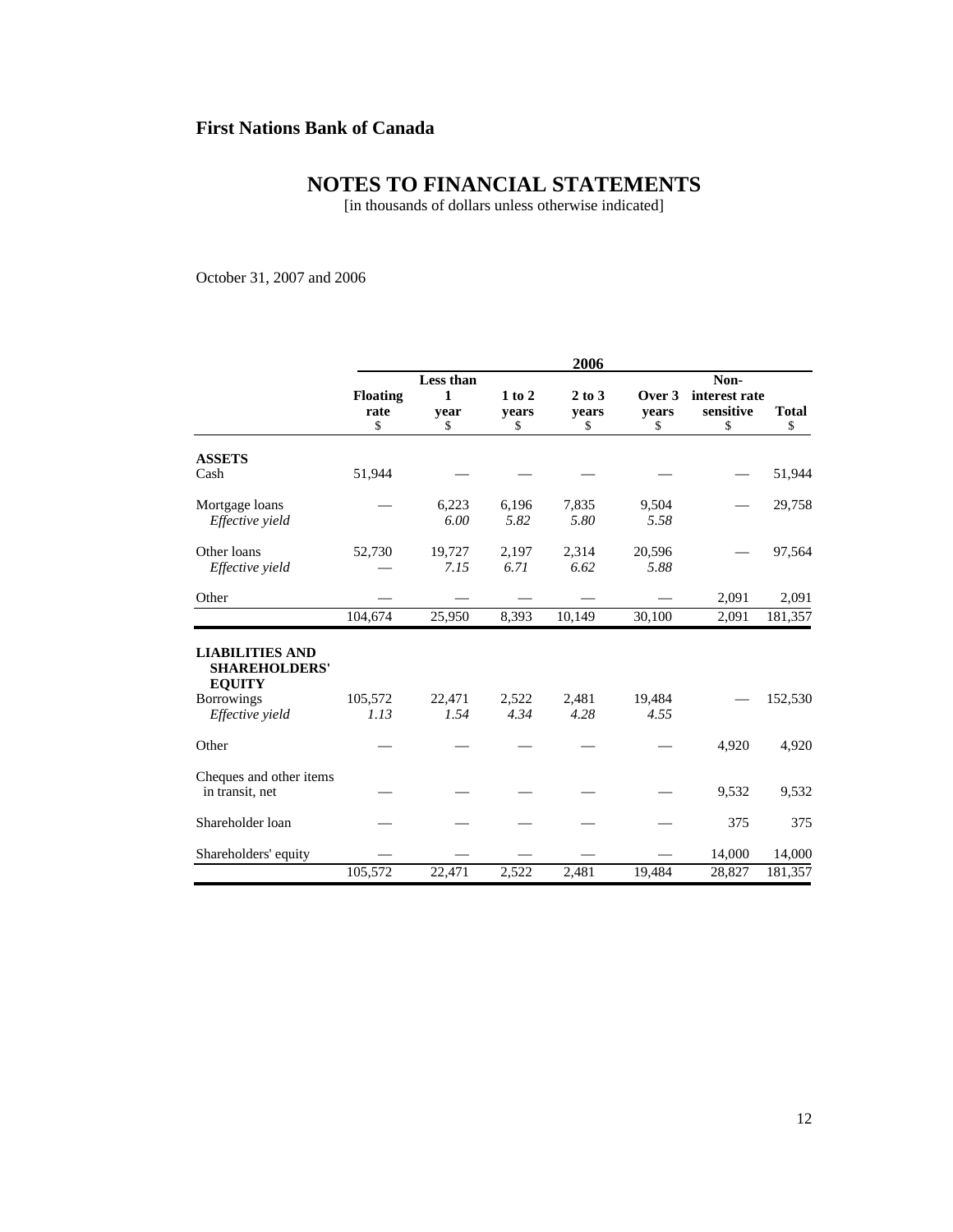## **NOTES TO FINANCIAL STATEMENTS**

[in thousands of dollars unless otherwise indicated]

October 31, 2007 and 2006

### **10. LEASE COMMITMENTS**

The Bank has obligations under long-term, non-cancellable leases for premises as follows:

|                                                     | \$  |
|-----------------------------------------------------|-----|
|                                                     |     |
|                                                     | 258 |
|                                                     | 214 |
| $\begin{array}{c} 2008 \\ 2009 \\ 2010 \end{array}$ | 212 |
| 2011                                                | 210 |
| 2012                                                | 171 |

## **11. CONTINGENT LIABILITIES, COMMITMENTS AND GUARANTEES**

In the normal course of operations, the Bank, as set out in its By-laws, indemnifies directors and officers in certain circumstances, to the extent permitted by law, against certain claims that may be made against them as a result of their services to the Bank. The Bank may be required to indemnify directors, officers and such person's heirs or legal representatives for costs incurred as a result of civil, criminal or administrative actions to which such person is made a party in certain circumstances. The duty of the Bank to indemnify is further contingent on the director or officer meeting certain criteria in the By-laws such as to have acted honestly and in good faith with a view to the best interest of the Bank. The nature of the indemnification prevents the Bank from making a reasonable estimate of the maximum potential amount that the Bank would be required to pay such persons. No amount has been accrued in the financial statements with respect to this indemnification.

## **12. COMPARATIVE FINANCIAL STATEMENTS**

The comparative financial statements have been re-classified from statements previously presented to conform to the presentation of the 2007 financial statements.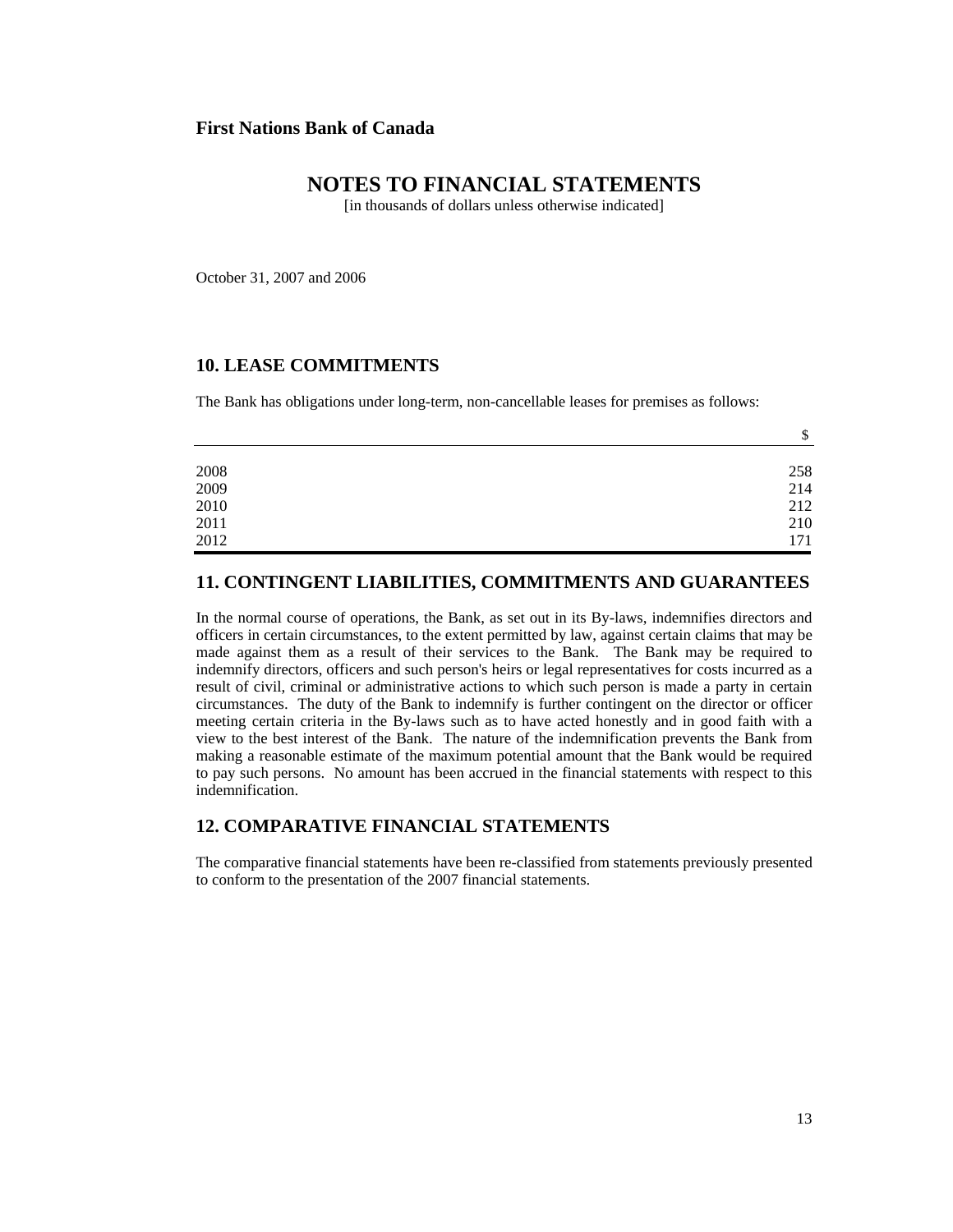Financial Statements

# **First Nations Bank of Canada**

October 31, 2008 and 2007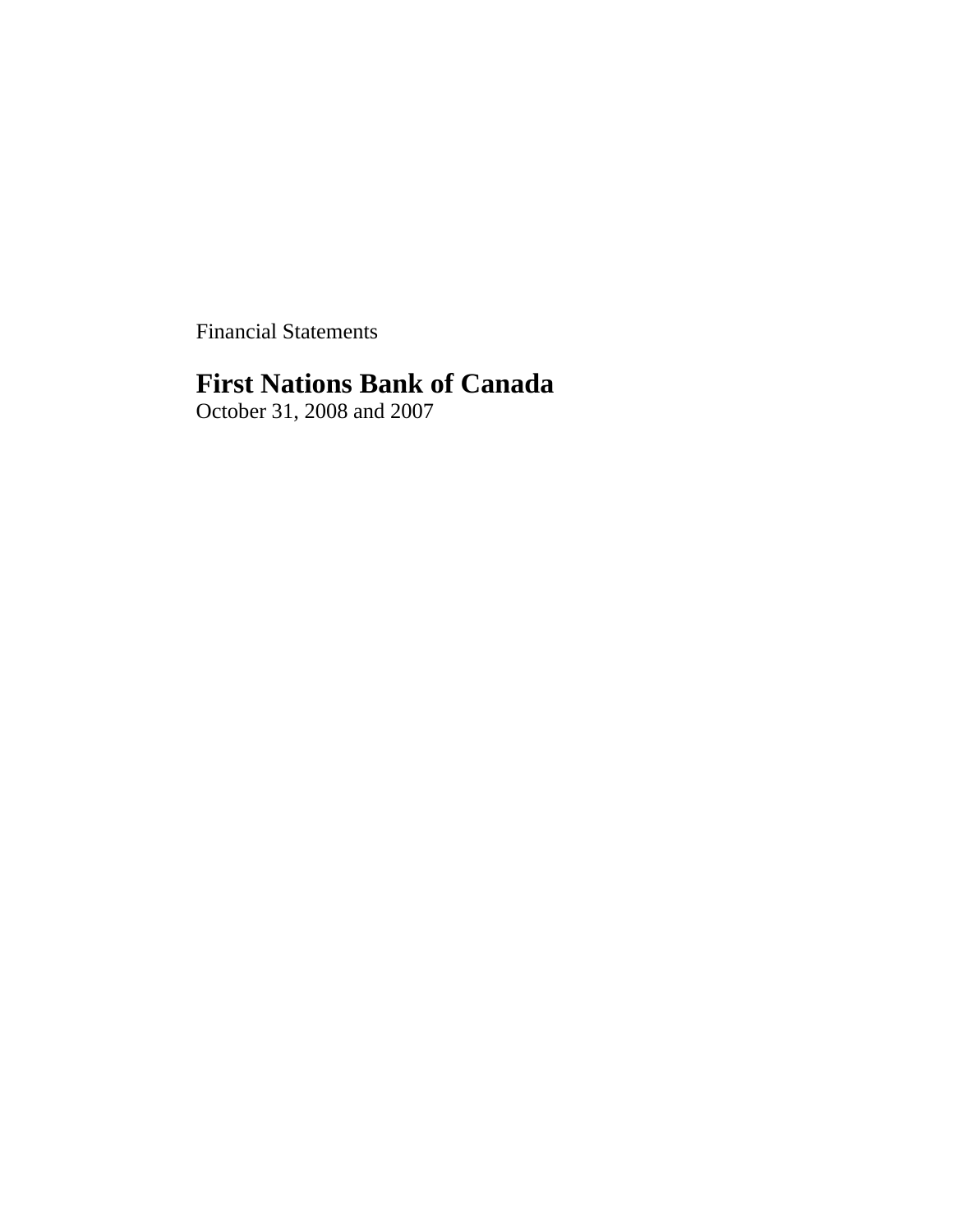# **AUDITORS' REPORT**

## To the Shareholders of **First Nations Bank of Canada**

We have audited the balance sheets of **First Nations Bank of Canada** as at October 31, 2008 and 2007 and the statements of income and comprehensive income, changes in shareholders' equity and cash flows for the years then ended. These financial statements are the responsibility of the Bank's management. Our responsibility is to express an opinion on these financial statements based on our audits.

We conducted our audits in accordance with Canadian generally accepted auditing standards. Those standards require that we plan and perform an audit to obtain reasonable assurance whether the financial statements are free of material misstatement. An audit includes examining, on a test basis, evidence supporting the amounts and disclosures in the financial statements. An audit also includes assessing the accounting principles used and significant estimates made by management, as well as evaluating the overall financial statement presentation.

In our opinion, these financial statements present fairly, in all material respects, the financial position of the Bank as at October 31, 2008 and 2007 and the results of its operations and its cash flows for the years then ended in accordance with Canadian generally accepted accounting principles.

Toronto, Canada, December 19, 2008.

Ernet + young LLP

**Chartered Accountants Licensed Public Accountants**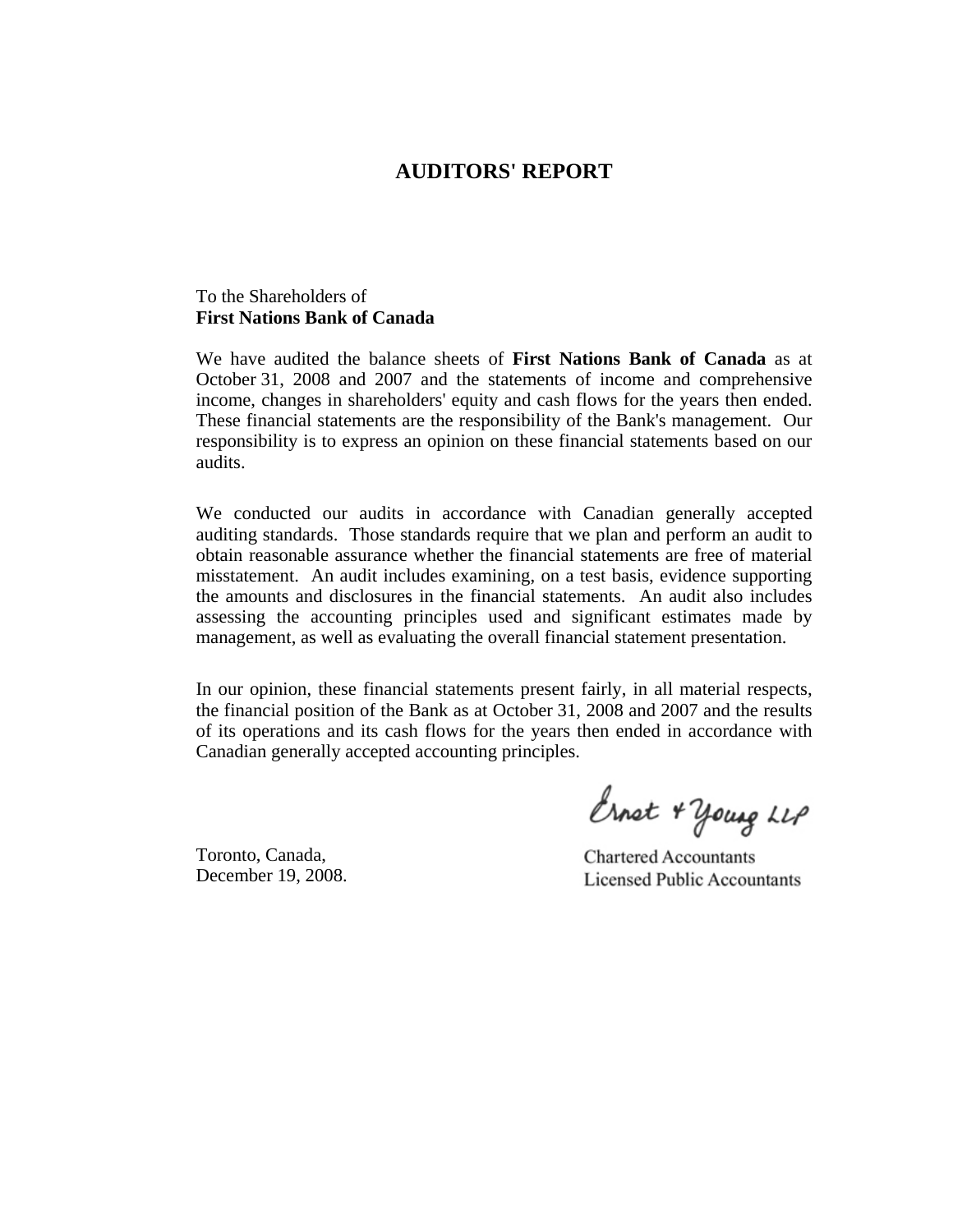# **BALANCE SHEETS**

[in thousands of dollars]

As at October 31

|                                                                      | 2008    | 2007    |  |
|----------------------------------------------------------------------|---------|---------|--|
|                                                                      | \$      | \$      |  |
| <b>ASSETS</b>                                                        |         |         |  |
| Cash and cash equivalents [note 5[a]]                                | 115,417 | 83,940  |  |
| Loans, net of allowance for credit losses [note 3]                   |         |         |  |
| Mortgage loans                                                       | 32,752  | 33,089  |  |
| Other loans                                                          | 100,484 | 106,277 |  |
|                                                                      | 133,236 | 139,366 |  |
| Cheques and other items in transit, net [note $5/g$ ]                | 1,208   |         |  |
| Interest receivable                                                  | 1,285   | 1,042   |  |
| Future tax assets [note 9]                                           | 407     | 564     |  |
| Capital assets, net [note 4]                                         | 1,510   | 1,261   |  |
| Deferred costs                                                       | 135     | 116     |  |
| Other receivable                                                     | 1       | 38      |  |
|                                                                      | 253,199 | 226,327 |  |
| <b>Liabilities</b><br><b>Borrowings</b>                              |         |         |  |
|                                                                      |         |         |  |
| Notice deposits                                                      | 158,049 | 118,422 |  |
| Medium-term certificates                                             | 41,662  | 30,791  |  |
| Loans from The Toronto-Dominion Bank [note 5[c]]                     | 20,780  | 22,856  |  |
|                                                                      | 220,491 | 172,069 |  |
| Cheques and other items in transit, net [note 5[g]]                  |         | 23,206  |  |
| Payable to The Toronto-Dominion Bank                                 | 3,991   | 3,628   |  |
| Interest payable                                                     | 778     | 924     |  |
| Other liabilities                                                    | 495     | 636     |  |
| <b>Total liabilities</b>                                             | 225,755 | 200,463 |  |
| Contingent liabilities, commitments and guarantees [notes 12 and 13] |         |         |  |
| <b>Shareholders' equity</b>                                          |         |         |  |
| Share capital [note 6]                                               | 23,259  | 23,259  |  |
| Retained earnings                                                    | 4,185   | 2,605   |  |
| <b>Total shareholders' equity</b>                                    | 27,444  | 25.864  |  |

 **253,199** 226,327

*See accompanying notes*

On behalf of the Board:

Ceth Mater

**PROC** II.

Director Director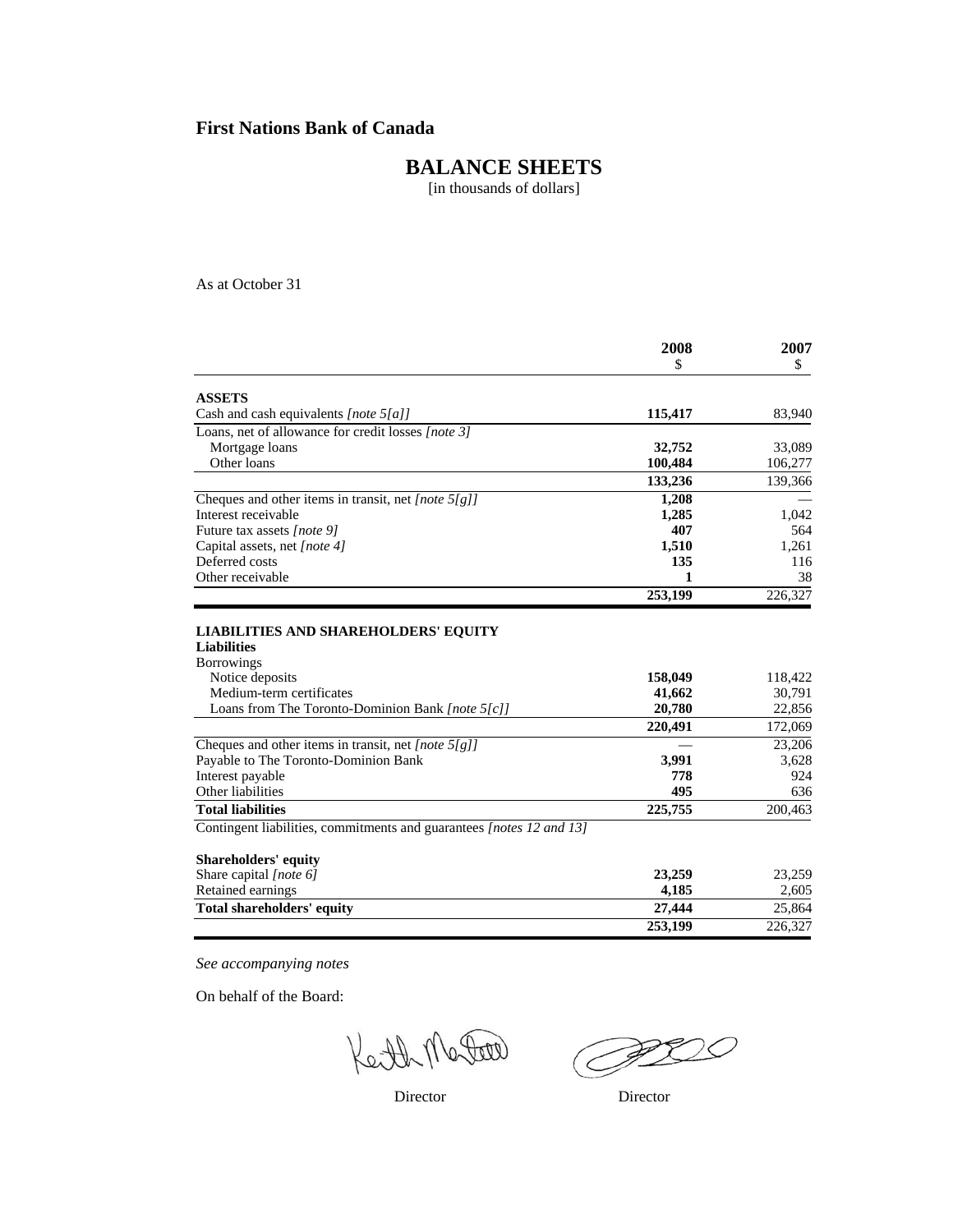# **STATEMENTS OF INCOME AND COMPREHENSIVE INCOME**

[in thousands of dollars]

Years ended October 31

|                                                                     | 2008   | 2007   |
|---------------------------------------------------------------------|--------|--------|
|                                                                     | \$     | \$     |
| <b>INTEREST INCOME</b>                                              |        |        |
| Term and bank deposits                                              | 3,982  | 2,523  |
| Loans                                                               |        |        |
| Mortgage loans                                                      | 1,753  | 1,696  |
| Other loans                                                         | 6,271  | 6,367  |
|                                                                     | 12,006 | 10,586 |
| <b>INTEREST EXPENSE</b>                                             |        |        |
| Notice deposits                                                     | 2,770  | 2,675  |
| Medium-term certificates                                            | 1,438  | 945    |
| Loans from The Toronto-Dominion Bank [note 5[c]]                    | 1,009  | 1,074  |
|                                                                     | 5,217  | 4,694  |
| Net interest income                                                 | 6,789  | 5,892  |
| Provision for (recovery of) credit losses [note 3]                  | 236    | (12)   |
| Net interest income after provision for (recovery of) credit losses | 6,553  | 5,904  |
| Other income                                                        | 2,383  | 2,181  |
| Net interest and other income                                       | 8,936  | 8,085  |
|                                                                     |        |        |
| <b>NON-INTEREST EXPENSES</b> [note 5[b]]                            |        |        |
| Salary and staff benefits                                           | 2,957  | 2,679  |
| Occupancy                                                           | 716    | 498    |
| Marketing                                                           | 209    | 214    |
| Professional fees                                                   | 372    | 177    |
| Central services                                                    | 668    | 595    |
| Travel                                                              | 149    | 130    |
| <b>Master Services Agreement</b>                                    | 448    | 475    |
| Capital taxes                                                       | 462    | 438    |
| Other                                                               | 560    | 431    |
|                                                                     | 6,541  | 5,637  |
| Income before income taxes                                          | 2,395  | 2,448  |
| Provision for income taxes [note 9]                                 | 705    | 784    |
| Net income for the year                                             | 1,690  | 1,664  |
| Other comprehensive income for the year                             |        |        |
| Net income and other comprehensive income                           | 1,690  | 1,664  |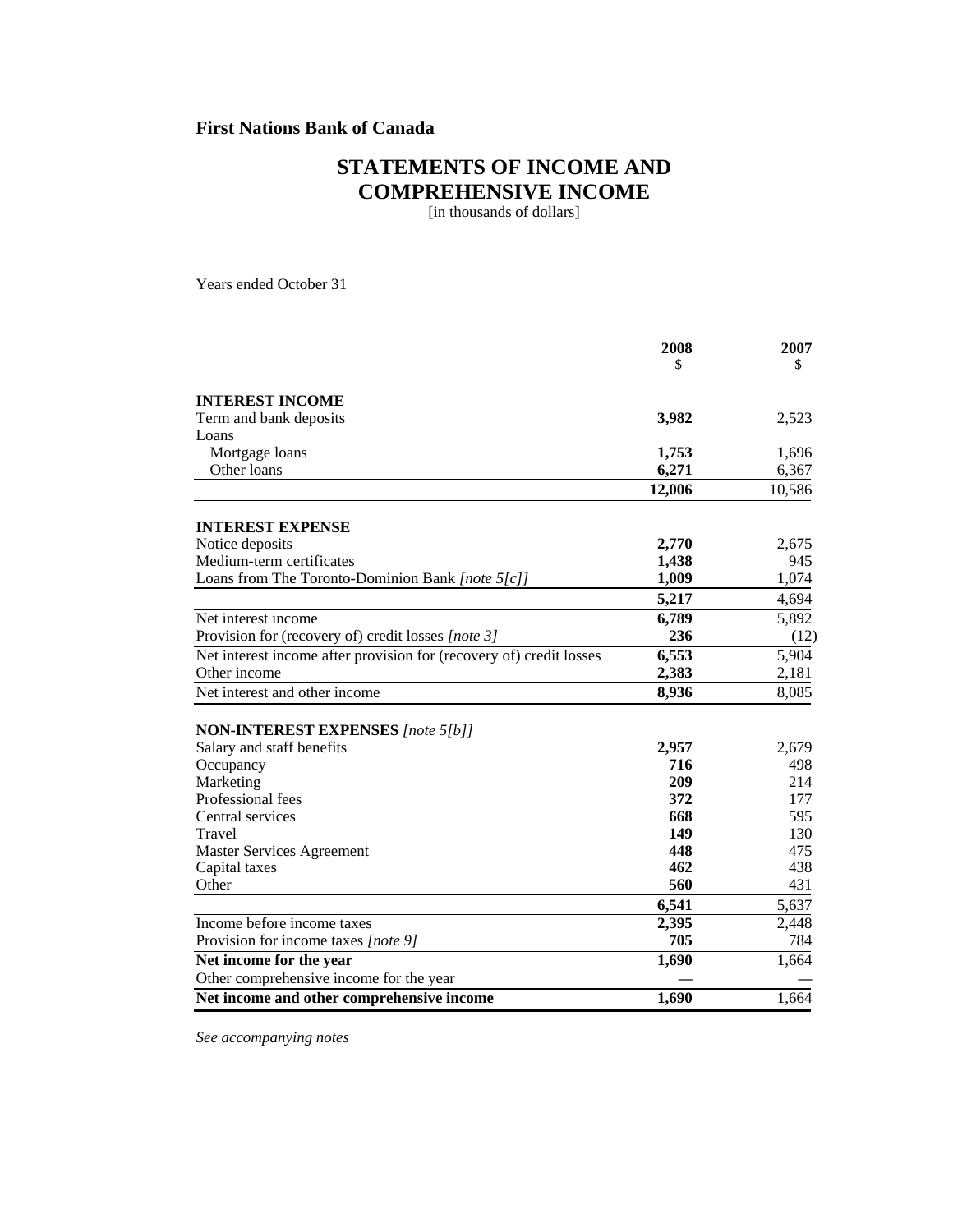# **STATEMENTS OF CHANGES IN SHAREHOLDERS' EQUITY**

[in thousands of dollars]

Years ended October 31

|                                                | 2008<br>\$ | 2007<br>\$ |
|------------------------------------------------|------------|------------|
| <b>Share capital</b> [note 6]                  | 23,259     | 23,259     |
| Retained earnings, beginning of year           | 2,605      | 865        |
| Future tax income (expense) for share issuance | (110)      | 386        |
| Dividend to The Toronto-Dominion Bank          |            | (310)      |
| Net income for the year.                       | 1,690      | 1,664      |
| Retained earnings, end of year                 | 4,185      | 2,605      |
| Total shareholders' equity, end of year        | 27,444     | 25,864     |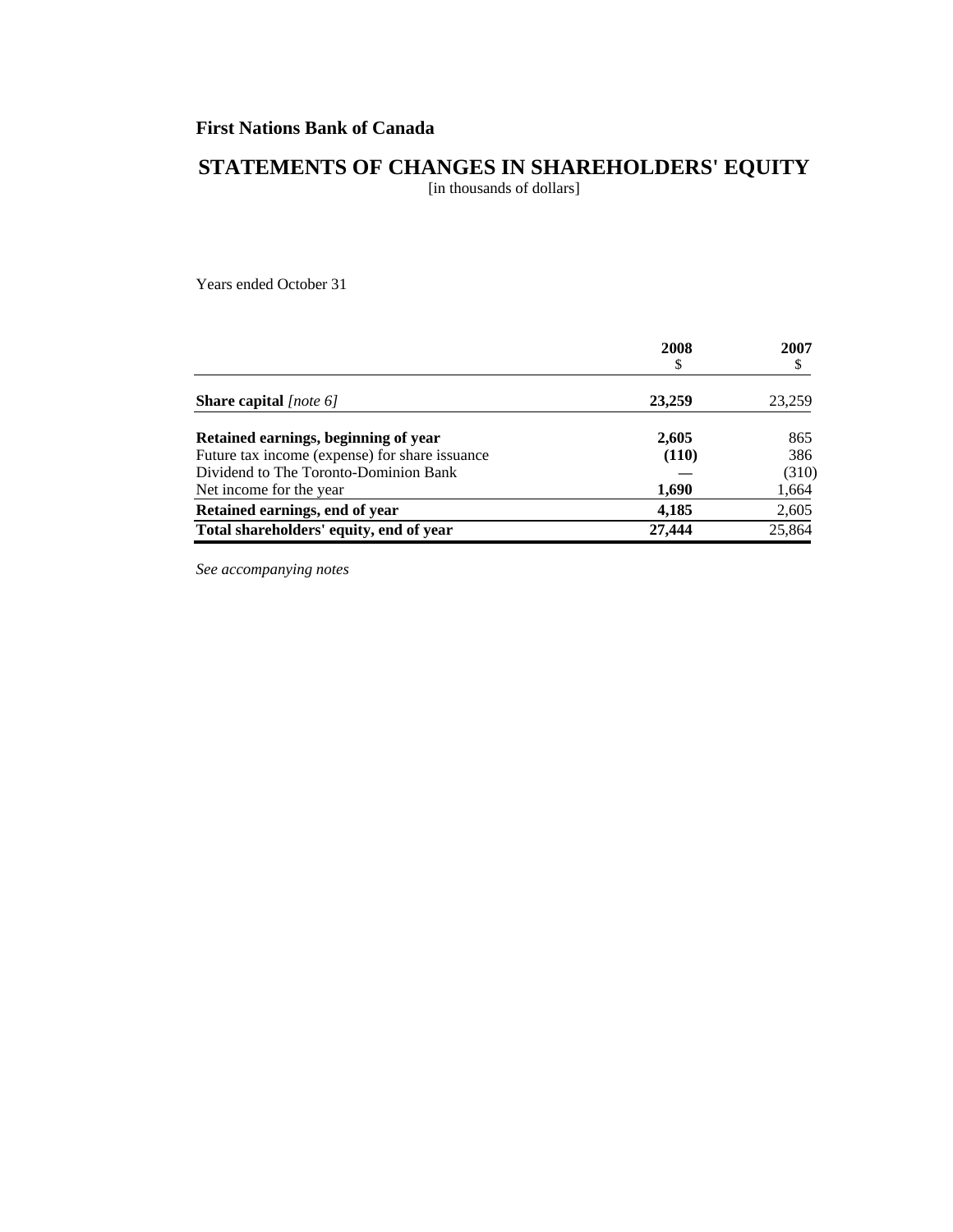# **STATEMENTS OF CASH FLOWS**

[in thousands of dollars]

Years ended October 31

|                                                                         | 2008      | 2007      |
|-------------------------------------------------------------------------|-----------|-----------|
|                                                                         | \$        | \$        |
| <b>OPERATING ACTIVITIES</b>                                             |           |           |
| Net income for the year                                                 | 1,690     | 1,664     |
| Add (deduct) items not involving cash                                   |           |           |
| Provision for (recovery of) credit losses                               | 236       | (12)      |
| Future income taxes                                                     | 157       | (306)     |
| Depreciation and amortization                                           | 99        | 68        |
| Future tax income (expense) for share issuance                          | (110)     | 386       |
| Changes in non-cash working capital balances related to operations      |           |           |
| Interest receivable                                                     | (243)     | 48        |
| Interest payable                                                        | (146)     | 171       |
| Other assets                                                            | (1,190)   | 395       |
| Other liabilities                                                       | (22, 984) | 13,396    |
| Cash provided by (used in) operating activities                         | (22, 491) | 15,810    |
|                                                                         |           |           |
| <b>FINANCING ACTIVITIES</b>                                             |           |           |
| Notice deposits, net                                                    | 39,627    | 12,269    |
| Medium-term certificates, net                                           | 10,871    | 9,301     |
| Loans from The Toronto-Dominion Bank, net                               | (2,076)   | (2,031)   |
| Issuance of common shares                                               |           | 14,000    |
| Share issue costs                                                       |           | (1,491)   |
| Redemption of preferred shares<br>Dividend to The Toronto-Dominion Bank |           | (2,695)   |
|                                                                         |           | (310)     |
| Issuance of preferred shares                                            |           | 310       |
| Cash provided by financing activities                                   | 48,422    | 29,353    |
| <b>INVESTING ACTIVITIES</b>                                             |           |           |
| Capital assets                                                          | (348)     | (1, 135)  |
| Mortgage loans                                                          | 337       | (3,331)   |
| Other loans, net of amounts written off                                 | 5,557     | (8,701)   |
| Cash provided by (used in) investing activities                         | 5,546     | (13, 167) |
|                                                                         |           |           |
| Net increase in cash and cash equivalents during the year               | 31,477    | 31,996    |
| Cash and cash equivalents, beginning of year                            | 83,940    | 51,944    |
| Cash and cash equivalents, end of year                                  | 115,417   | 83,940    |
| Supplemental cash flow information                                      |           |           |
| Interest paid                                                           | 5,363     | 4,523     |
| Income taxes paid                                                       | 598       | 1,480     |
|                                                                         |           |           |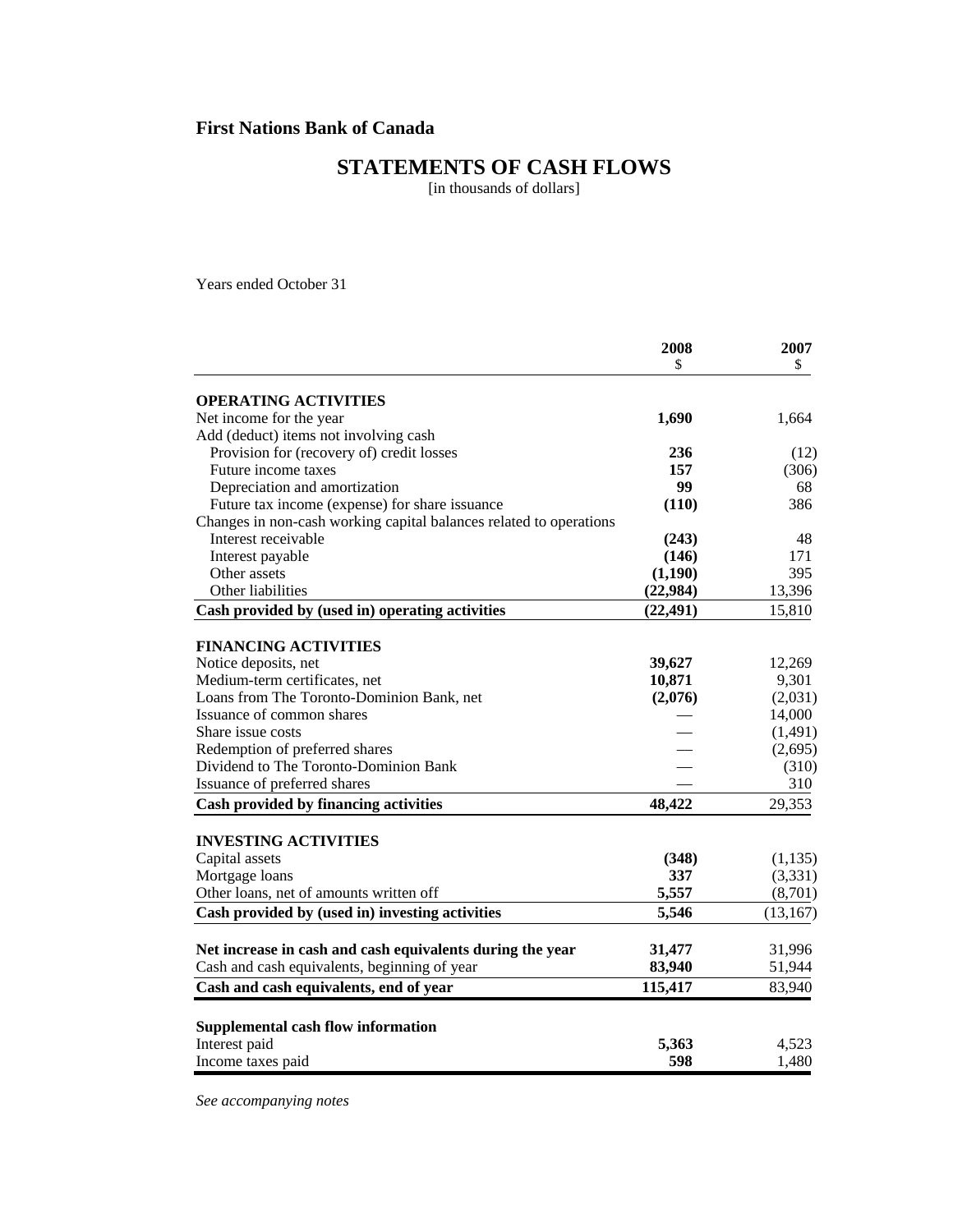# **NOTES TO FINANCIAL STATEMENTS**

[in thousands of dollars unless otherwise indicated]

October 31, 2008 and 2007

## **1. INCORPORATION**

First Nations Bank of Canada [the "Bank"] was incorporated under the Bank Act [1992 as amended] by Letters Patent dated November 19, 1996.

## **2. SIGNIFICANT ACCOUNTING POLICIES**

The accounting policies followed by the Bank, including the accounting requirements of the Office of the Superintendent of Financial Institutions Canada ["OSFI"], conform with Canadian generally accepted accounting principles and include the following significant accounting policies:

## **Use of estimates**

The preparation of the financial statements of the Bank requires management to make estimates and assumptions based on information available as of the date of the financial statements. Therefore, actual results could differ from those estimates. The accounting for loan losses, fair value of financial instruments and income taxes are areas where management makes such estimates and assumptions.

## **Changes in accounting policies**

#### *Capital disclosures*

Effective November 1, 2007, the Canadian Institute of Chartered Accountants ["CICA"], Section 1535, *Capital Disclosures,* was implemented*,* which requires the disclosure of both qualitative and quantitative information that enables users of financial statements to evaluate the entity's objectives, policies and processes for managing capital. The new guidance did not have an effect on the financial position or earnings of the Bank.

#### *Financial instruments*

Effective November 1, 2007, the accounting and disclosure requirements of the CICA's two new accounting standards, Section 3862, *Financial Instruments – Disclosures*, and Section 3863, *Financial Instruments – Presentation*, were implemented. The new guidance did not have an effect on the financial position or earnings of the Bank.

The Bank adopted CICA Section 3855, *Financial Instruments – Recognition and Measurement*; Section 3861, *Financial Instruments – Disclosure and Presentation*; Section 1530, *Comprehensive Income*; and Section 3251, *Equity* on November 1, 2006. The adoption of these new financial instruments standards resulted in changes in the accounting for financial instruments as well as the recognition of certain transition adjustments that have been recorded in opening retained earnings or opening accumulated other comprehensive income.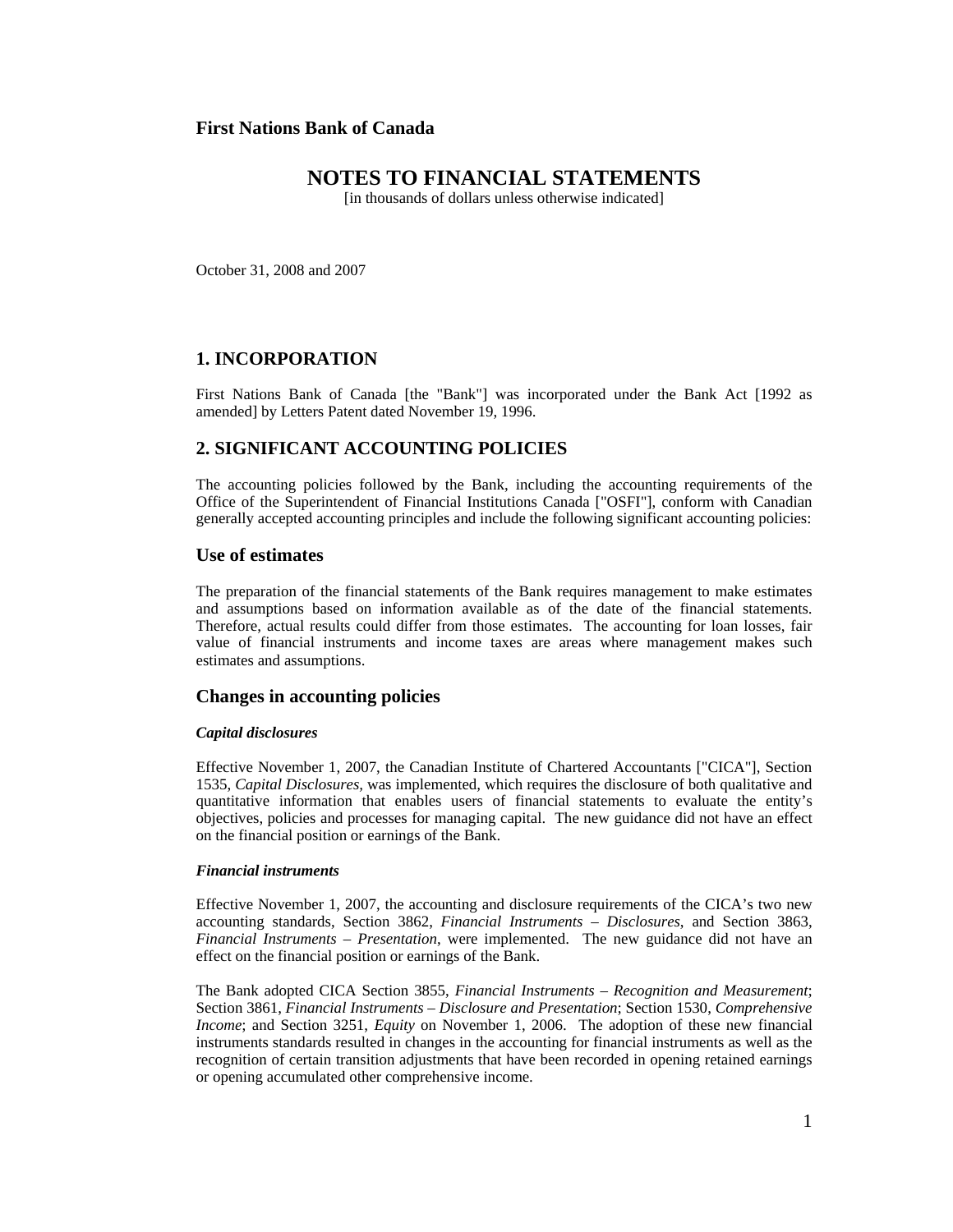# **NOTES TO FINANCIAL STATEMENTS**

[in thousands of dollars unless otherwise indicated]

October 31, 2008 and 2007

#### *Financial assets and financial liabilities*

Prior to the adoption of the new standards, the Bank classified all of its financial assets as loans and receivables. Loans were stated net of unearned income and an allowance for credit losses. All of the Bank's financial liabilities were recorded on an accrual basis.

Under the new standards, financial assets and financial liabilities are initially recognized at fair value and are subsequently accounted for based on their classification. The classification depends on the purpose for which the financial instruments were acquired and their characteristics.

### **Cash and cash equivalents**

Cash and cash equivalents consist of cash and amounts due from The Toronto-Dominion Bank ["TD Bank"].

## **Loans**

Loans are recorded at amortized costs using the effective interest rate method, net of an allowance for credit losses and net of unearned income. Interest income is recorded on an accrual basis until such time as the loan is classified as impaired. Interest on impaired loans subsequently received is recorded as income only when management has reasonable assurance as to the timely collection of the full amount of the principal and interest. An impaired loan is any loan where, in management's opinion, there has been a deterioration of credit quality to the extent that the Bank no longer has reasonable assurance as to the timely collection of the full amount of the principal and interest.

### **Mortgage loans**

Mortgage loans are carried at cost net of unamortized discounts, premiums and buy-down fees. Interest received on prepayment and discharges of mortgages is recorded in income.

## **Allowance for credit losses**

An allowance is maintained which is considered adequate to absorb all credit-related losses in the Bank's portfolio of loans and mortgages. The allowance is deducted from the applicable asset in the balance sheets.

The allowance consists of specific and general allowances.

Specific allowances include all the accumulated provisions for losses on particular assets required to reduce the book values to estimated realizable amounts in the ordinary course of business.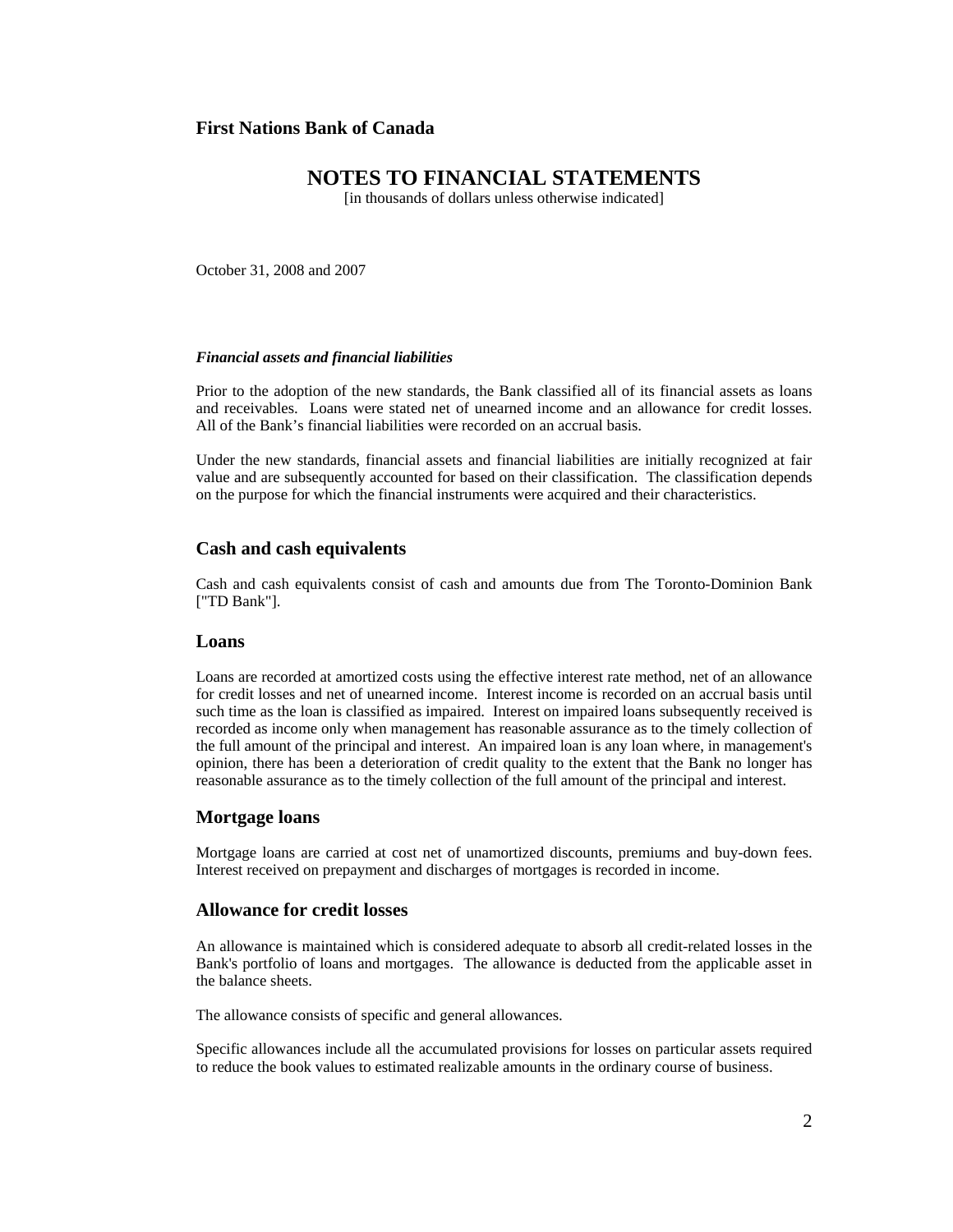# **NOTES TO FINANCIAL STATEMENTS**

[in thousands of dollars unless otherwise indicated]

October 31, 2008 and 2007

General allowances include all the accumulated provisions for losses which are considered to have occurred but cannot be determined on an item-by-item basis. The level of the general allowance depends upon an assessment of business and economic conditions, historical and expected loss experience, loan portfolio composition and other relevant indicators. The resulting allowance is considered adequate, when combined with the specific allowances, to absorb all credit losses in the portfolio.

Actual write-offs, net of recoveries, are deducted from the allowance for credit losses. The provision for credit losses, which is charged to the statements of income and comprehensive income, is added to bring the allowance to a level which management considers adequate to absorb probable credit-related losses in the portfolio.

### **Capital assets**

Capital assets are recorded at cost less accumulated depreciation and amortization. Depreciation and amortization are provided over the estimated useful lives of the assets using the following annual rates and methods:

Computer equipment 30% declining balance Furniture, fixtures and other equipment 20% declining balance Leasehold improvements straight-line over the term of the lease

#### **Deferred costs**

Deferred costs include the cash rebates paid on cashback mortgages which are deferred and amortized over the term of the mortgage. Deferred costs also include prepaid insurance costs.

### **Income taxes**

The Bank follows the liability method of tax allocation for accounting for income taxes. Under this method, future tax assets and liabilities are determined based on differences between the financial reporting and tax bases of assets and liabilities and are measured using the substantively enacted tax rates and laws that will be in effect when the differences are expected to reverse.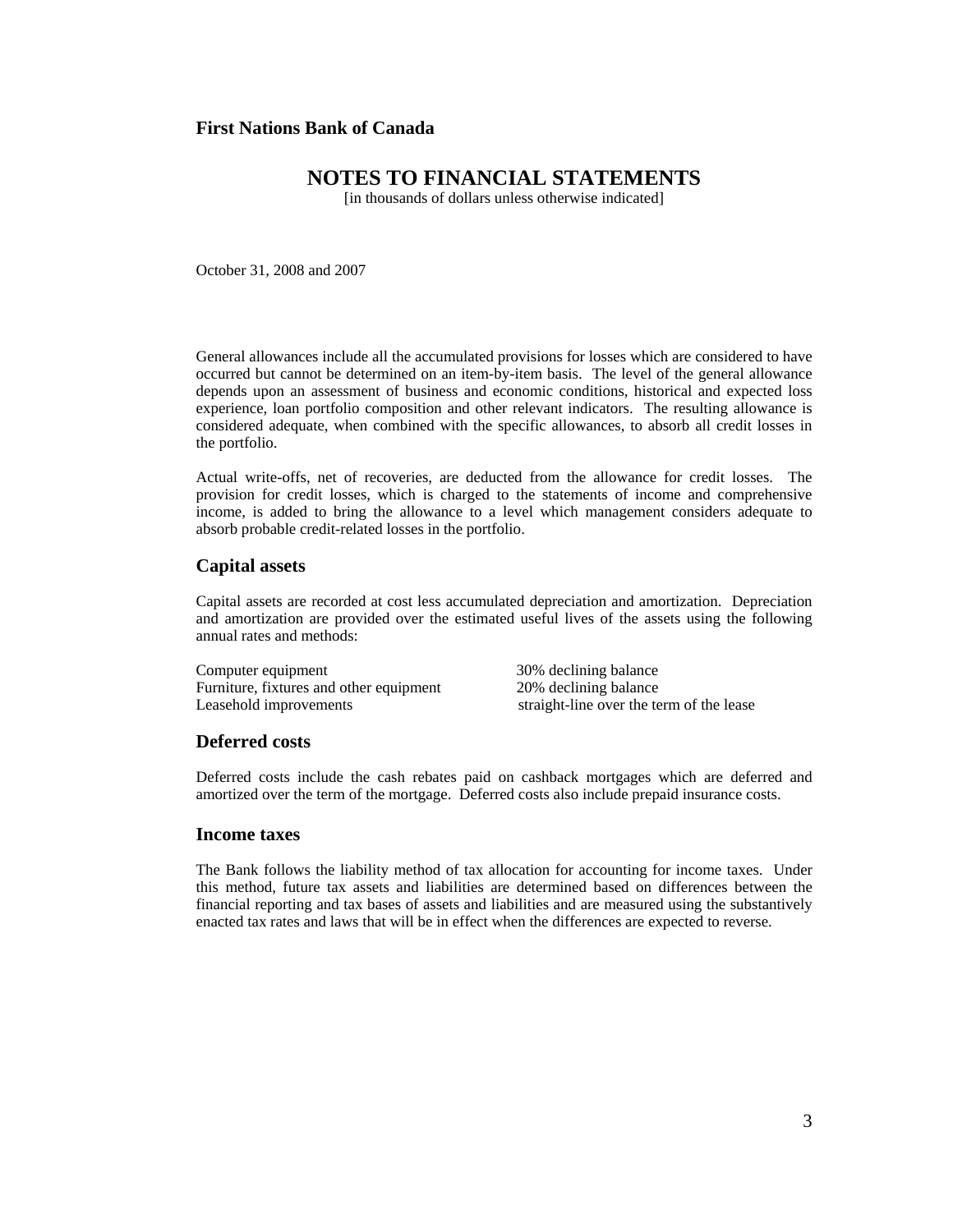# **NOTES TO FINANCIAL STATEMENTS**

[in thousands of dollars unless otherwise indicated]

October 31, 2008 and 2007

# **Employee future benefits**

The Bank's employees are covered by The Pension Fund Society of The Toronto-Dominion Bank, which is a defined benefit plan for which membership is voluntary. The employees are also covered by TD Bank's post-retirement benefits, post-employment benefits, compensated absences and termination benefits plans. The costs of these pension and non-pension benefit plans are not specifically allocated to, or funded separately by, the Bank. As a result, the Bank is not able to identify its share of the underlying assets and liabilities and the benefit plans are accordingly accounted for as defined contribution plans.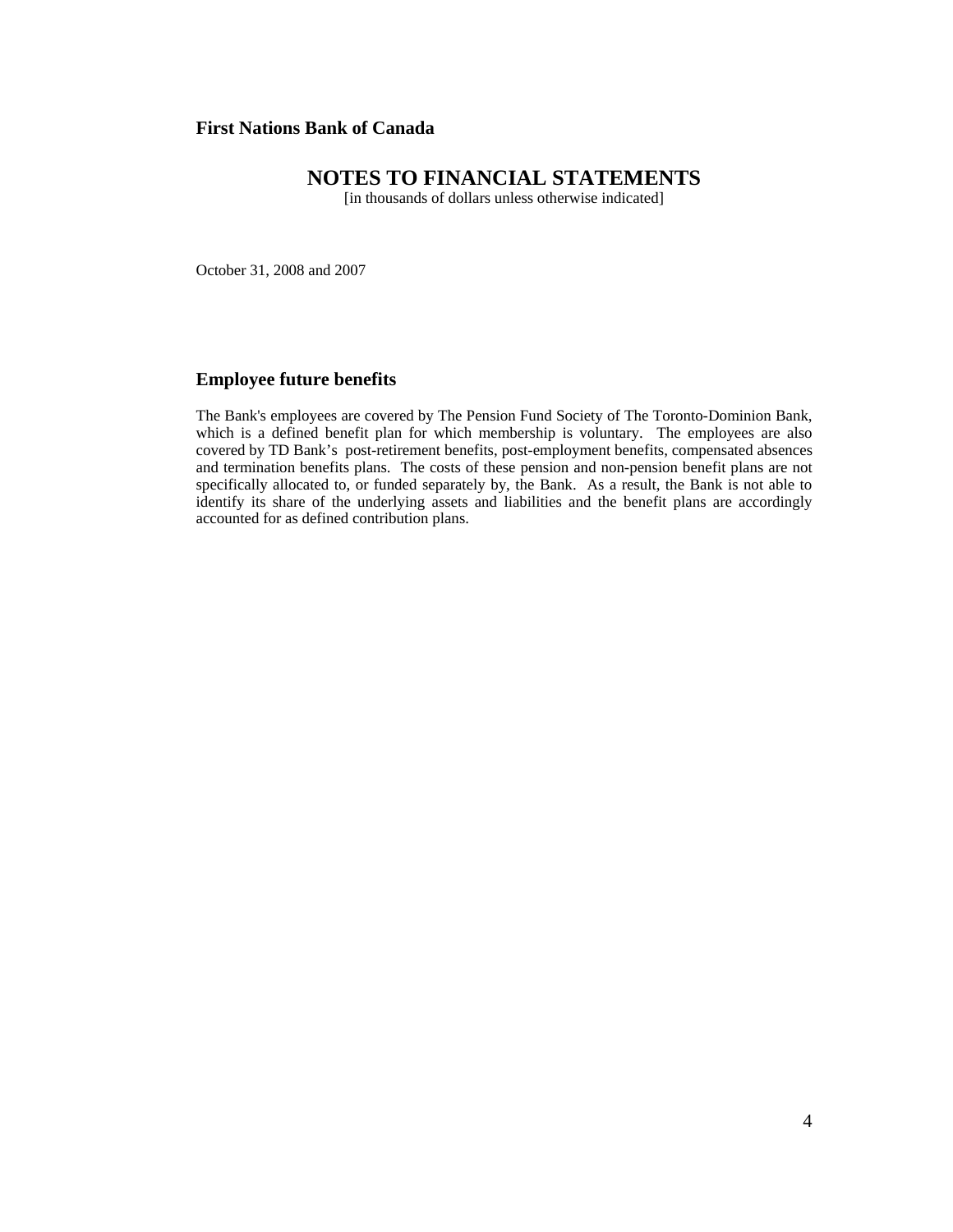# **NOTES TO FINANCIAL STATEMENTS**

[in thousands of dollars unless otherwise indicated]

October 31, 2008 and 2007

## **3. LOANS, IMPAIRED LOANS AND ALLOWANCE FOR CREDIT LOSSES**

|                               | 2008                              |                                   |                                   |                                 |                                       |                                        |  |
|-------------------------------|-----------------------------------|-----------------------------------|-----------------------------------|---------------------------------|---------------------------------------|----------------------------------------|--|
|                               | Gross<br>amount<br>of loans<br>\$ | <b>Specific</b><br>allowance<br>S | <b>General</b><br>allowance<br>\$ | <b>Total</b><br>allowance<br>\$ | <b>Net</b><br>amount<br>of loans<br>S | <b>Gross</b><br>impaired<br>loans<br>S |  |
| Mortgage loans<br>Other loans | 32,756<br>101,164                 |                                   | 680                               | 4<br>680                        | 32,752<br>100,484                     | 56                                     |  |
|                               | 133,920                           |                                   | 684                               | 684                             | 133,236                               | 56                                     |  |
|                               |                                   |                                   | 2007                              |                                 |                                       |                                        |  |
|                               | Gross<br>amount<br>of loans<br>\$ | <b>Specific</b><br>allowance<br>S | <b>General</b><br>allowance<br>S  | <b>Total</b><br>allowance<br>\$ | <b>Net</b><br>amount<br>of loans<br>S | <b>Gross</b><br>impaired<br>loans<br>S |  |
| Mortgage loans<br>Other loans | 33,093<br>106,898                 |                                   | 4<br>621                          | 4<br>621                        | 33,089<br>106,277                     | 71<br>36                               |  |
|                               | 139,991                           |                                   | 625                               | 625                             | 139,366                               | 107                                    |  |

# **Allowance for credit losses**

|                                           | 2008  | 2007 |  |
|-------------------------------------------|-------|------|--|
|                                           | \$    | \$   |  |
| <b>Balance, beginning of year</b>         | 625   | 707  |  |
| Write-offs                                | (177) | (70) |  |
| Provision for (recovery of) credit losses |       |      |  |
| Specific                                  | 177   | 68   |  |
| General                                   | 59    | (80) |  |
|                                           | 236   | (12) |  |
| Balance, end of year                      | 684   | 625  |  |

Mortgage loans include \$31,174 [2007 - \$31,559] of insured loans. Other loans include \$15,793 [2007 - \$30,146] of government guaranteed loans.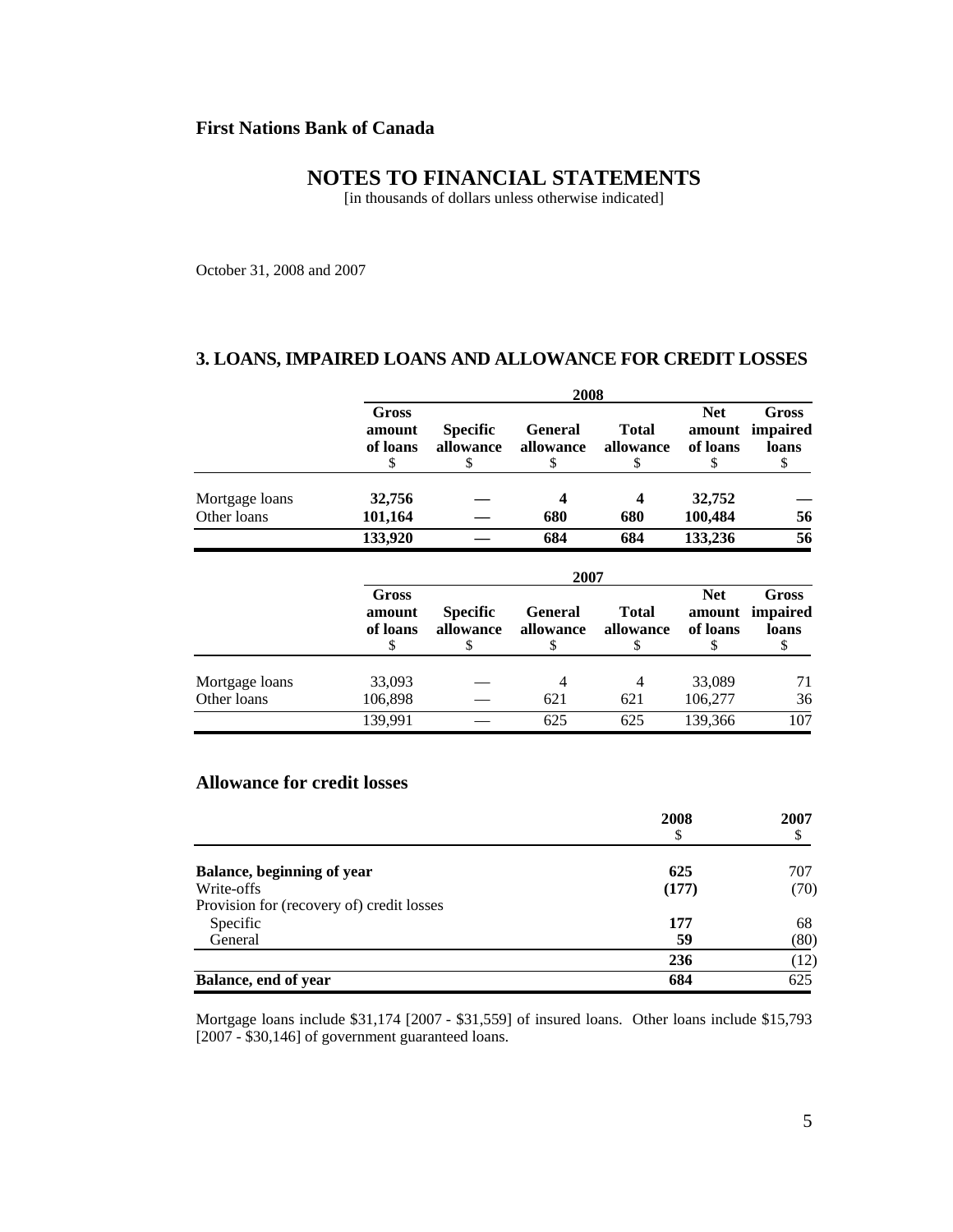# **NOTES TO FINANCIAL STATEMENTS**

[in thousands of dollars unless otherwise indicated]

October 31, 2008 and 2007

## **Loans past due but not impaired**

A loan is past due when a counterparty has failed to make a payment by the contractual due date. The following table provides aging information for loans that are past due but not impaired. A grace period has been incorporated if it is common to a product type and provided to the counterparties. The grace period represents the additional time period (e.g. three days) beyond the contractual due date during which a counterparty is permitted to make the payment without the loan being classified as past due.

#### **Gross amount of loans past due but not impaired as at October 31, 2008**

|                                              | $1 - 30$<br>days | 31-60<br>davs | 61-89<br>days | 90<br>days<br>or more | <b>Total</b> |
|----------------------------------------------|------------------|---------------|---------------|-----------------------|--------------|
| Residential mortgages                        | 232              | 315           |               | 74                    | 621          |
| Consumer instalment and other personal loans | 46               |               | 23            | 3                     | 72           |
| Business and government                      | 2,635            |               |               |                       | 2,635        |
|                                              | 2.913            | 315           | 23            | 77                    | 3.328        |

# **4. CAPITAL ASSETS**

Capital assets consist of the following:

|                                         | 2008       |                                                        |                             | 2007                        |
|-----------------------------------------|------------|--------------------------------------------------------|-----------------------------|-----------------------------|
|                                         | Cost<br>\$ | <b>Accumulated</b><br>depreciation and<br>amortization | <b>Net</b><br>book<br>value | <b>Net</b><br>book<br>value |
| Computer equipment                      |            |                                                        |                             | 2                           |
| Furniture, fixtures and other equipment | 317        | 99                                                     | 218                         | 92                          |
| Leasehold improvements                  | 1,624      | 332                                                    | 1,292                       | 1,167                       |
|                                         | 1.941      | 431                                                    | 1.510                       | .261                        |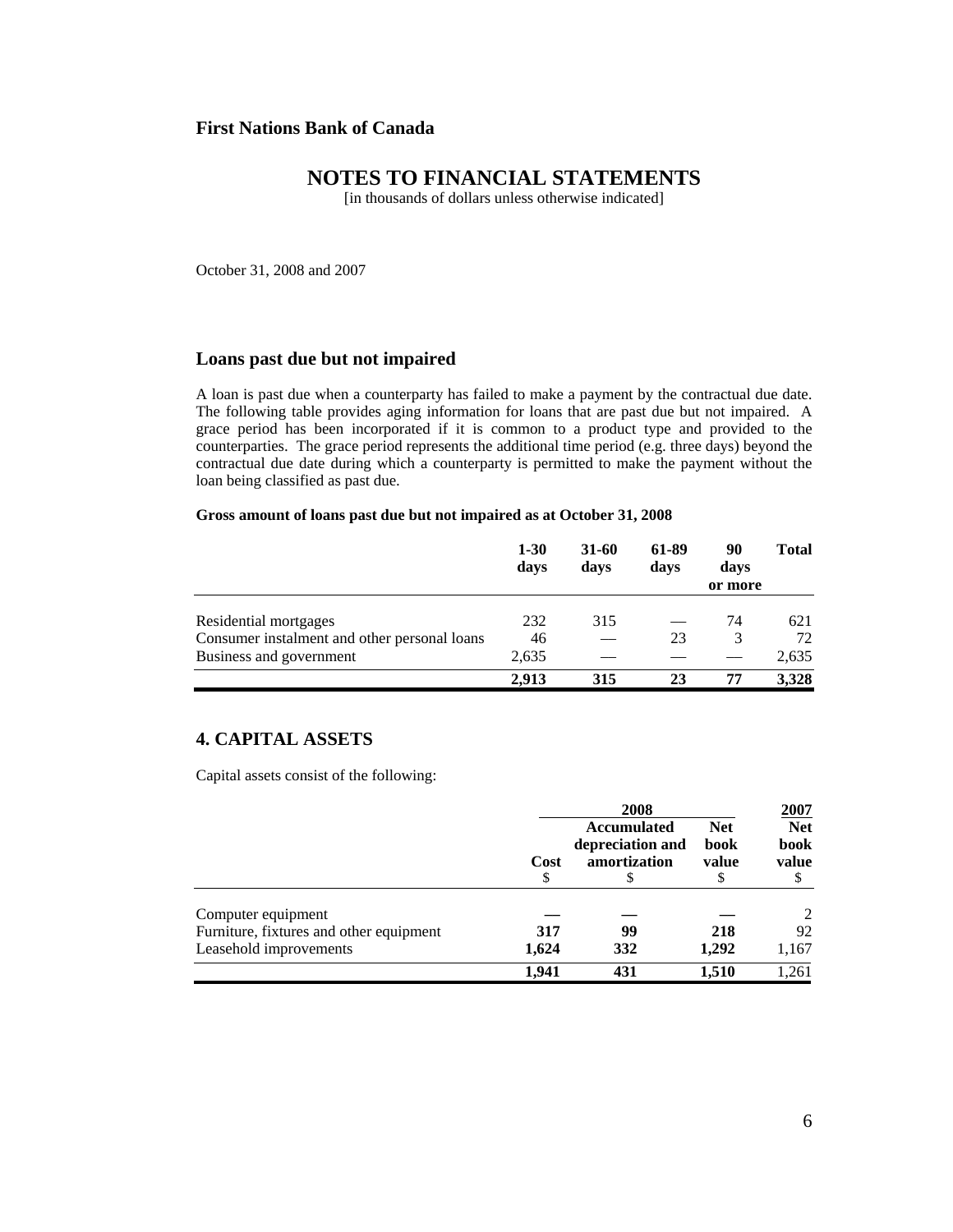# **NOTES TO FINANCIAL STATEMENTS**

[in thousands of dollars unless otherwise indicated]

October 31, 2008 and 2007

## **5. RELATED PARTY TRANSACTIONS**

All related party transactions are measured at carrying value.

### **[a] Cash and cash equivalents**

Cash and cash equivalents are held with TD Bank and consist of the following:

|                                                                                | 2008<br>\$ | 2007<br>\$ |
|--------------------------------------------------------------------------------|------------|------------|
| Deposit bearing accounts                                                       | 35,417     | 83,940     |
| Term deposit bearing interest at 3.2% per annum,<br>maturing November 4, 2008  | 20,000     |            |
| Term deposit bearing interest at 3.2% per annum,<br>maturing November 10, 2008 | 10,000     |            |
| Term deposit bearing interest at 3.2% per annum,<br>maturing December 8, 2008  | 30,000     |            |
| Term deposit bearing interest at 3.2% per annum,<br>maturing January 6, 2009   | 20,000     |            |
|                                                                                | 115,417    | 83.940     |

### **[b] Services**

The Bank has entered into the TD/FNBC Services Agreement (2007), pursuant to which TD Bank performs banking, financial and discretionary services, including but not limited to financial accounting and reporting, head office and divisional support, corporate secretarial and treasury services. Payments to TD Bank for its services are on market terms and conditions. Some of the Bank's capital assets are also supplied monthly from TD Bank. During the year, the Bank incurred \$1,339 [2007 - \$1,189] for these services.

## **[c] Loans from TD Bank**

The Bank has entered into agreements under which TD Bank has agreed to provide the Bank with credit facilities for purposes of managing liquidity and interest rate risk. The credit facilities are established at market terms and interest rates. At October 31, 2008, the available credit facilities totalled \$27,780 [2007 - \$29,856]; the total outstanding balance was \$20,780 [2007 - \$22,856] and matures between February 2009 and February 2011. Interest payable to TD Bank as at October 31, 2008 amounted to \$373 [2007 - \$395].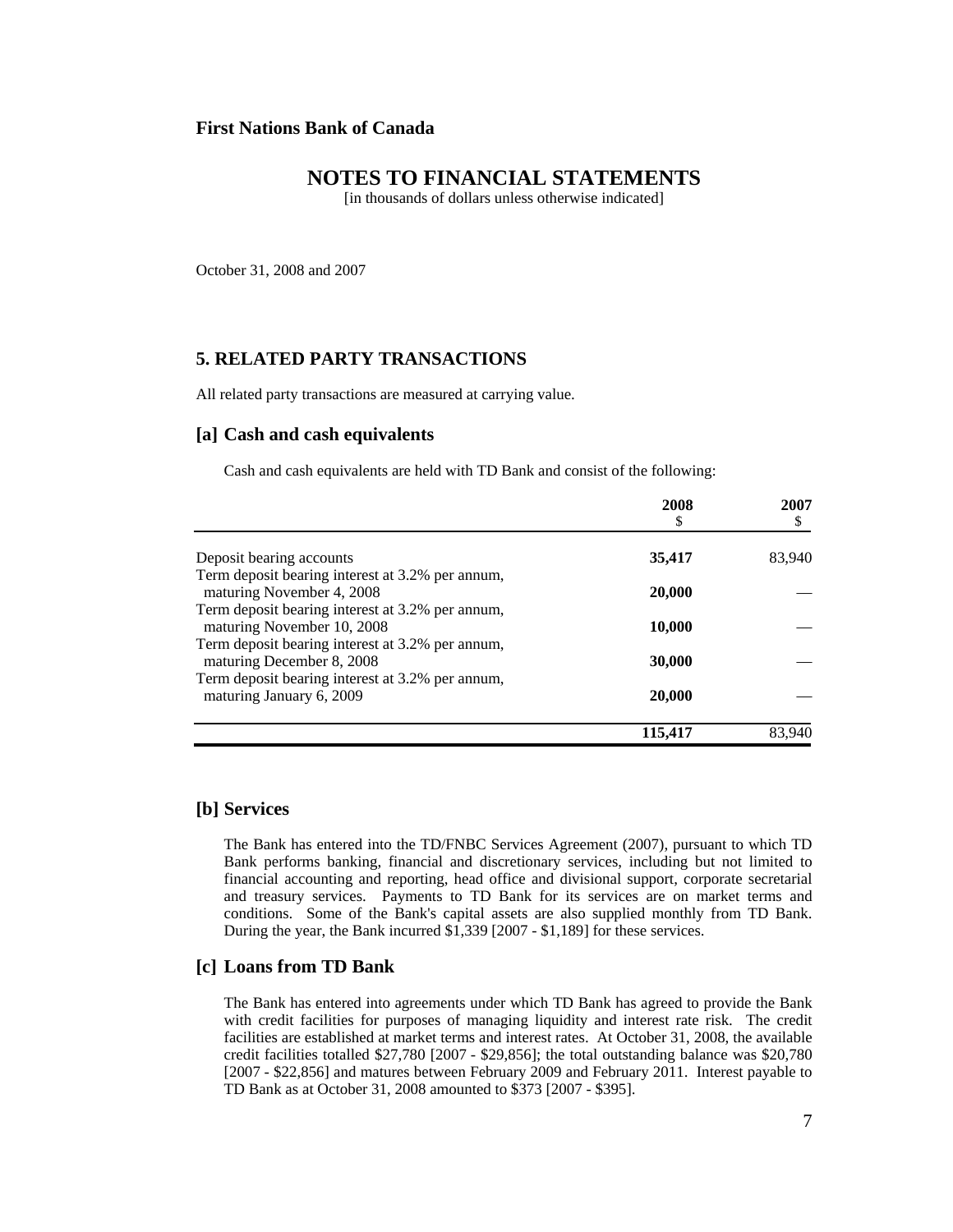# **NOTES TO FINANCIAL STATEMENTS**

[in thousands of dollars unless otherwise indicated]

October 31, 2008 and 2007

## **[d] Guarantee**

For the purposes of obtaining Canada Deposit Insurance Corporation ["CDIC"] insurance coverage, TD Bank has guaranteed to CDIC the Bank's deposit liabilities up to \$40 million to the extent that they are in respect of deposits that are, or are required to be, insured pursuant to the CDIC Act. A guarantee fee of 1/22 of 1% of the insured deposits as at April 30, 2007 and 2008 was paid to TD Bank in January 2008 and June 2008, respectively.

TD Bank has also guaranteed to the Cree Regional Authority daily outstanding deposit liabilities on behalf of certain beneficiaries in the amount of \$24,205 at October 31, 2008.

### **[e] Assets under administration**

The Bank has monies invested with related parties on behalf of clients of approximately \$2,702 [2007 - \$4,190].

## **[f] Loans to directors and employees**

At October 31, 2008, loans provided to the Bank's directors and employees at discounts to customer rates amounted to \$1,554 [2007 - \$1,291].

#### **[g] Cheques and other items in transit, net**

The Bank uses TD Bank as its settlement agent. The balance from the daily settlement with TD Bank at October 31, 2008 was a receivable of \$1,436 [2007 – payable of \$6,365] and a payable of \$228 [2007 - \$16,841].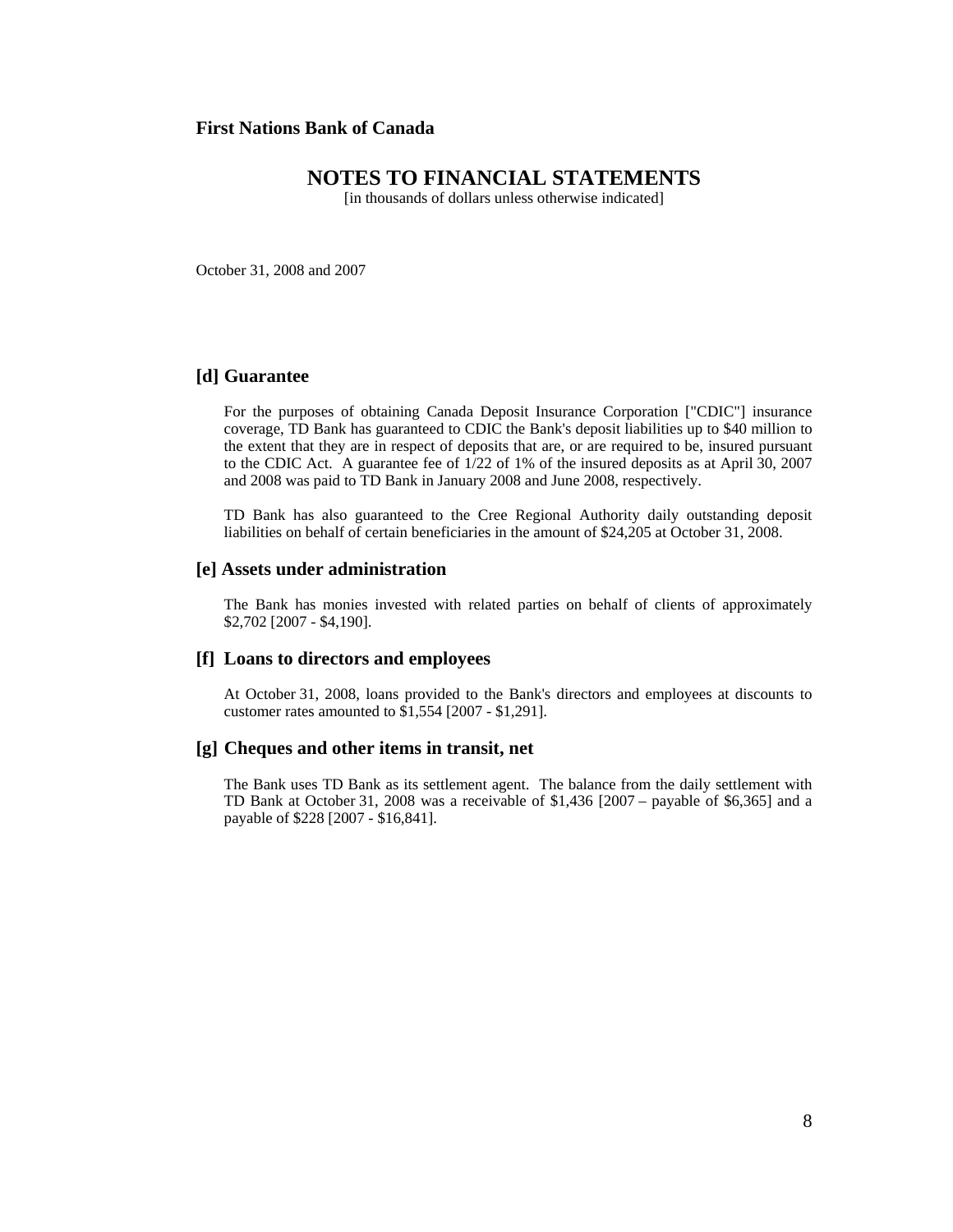# **NOTES TO FINANCIAL STATEMENTS**

[in thousands of dollars unless otherwise indicated]

October 31, 2008 and 2007

# **6. SHARE CAPITAL**

Share capital consists of the following:

|                                                                  | 2008       |        |                          | 2007             |  |
|------------------------------------------------------------------|------------|--------|--------------------------|------------------|--|
|                                                                  | #          | \$     | #                        | $\overline{\$}$  |  |
| <b>Authorized</b>                                                |            |        |                          |                  |  |
| Unlimited common shares                                          |            |        |                          |                  |  |
| Unlimited Class A non-voting preferred shares                    |            |        |                          |                  |  |
| Unlimited Class B voting preferred shares                        |            |        |                          |                  |  |
| Unlimited Class C non-voting preferred shares                    |            |        |                          |                  |  |
| <b>Issued and outstanding</b>                                    |            |        |                          |                  |  |
| <b>Common shares</b>                                             |            |        |                          |                  |  |
| Balance, beginning of year                                       | 11,085,052 | 19,890 | 1,052,071                | 1,089            |  |
| Share issuance                                                   |            |        | 6,222,240                | 14,000           |  |
| Class A preferred shares conversion                              |            |        | 2,813,086                | 4,046            |  |
| Class B preferred shares conversion                              |            |        | 997,655                  | 2,246            |  |
| Share issue costs                                                |            |        |                          | (1,491)          |  |
| Balance, end of year                                             | 11,085,052 | 19,890 | 11,085,052               | 19,890           |  |
| <b>Class A preferred shares</b>                                  |            |        |                          |                  |  |
| Balance, beginning of year                                       |            |        | 2,813,086                | 4,046            |  |
| Conversion to common shares                                      |            |        | (2,813,086)              | (4,046)          |  |
| Balance, end of year                                             |            |        |                          |                  |  |
|                                                                  |            |        |                          |                  |  |
| <b>Class B preferred shares</b>                                  |            |        |                          |                  |  |
| Balance, beginning of year                                       | 1,497,719  | 3,369  | 8,000,000                | 8,000            |  |
| Conversion at \$2.25 per share<br>Conversion at \$2.25 per share |            |        | (8,000,000)<br>3,555,555 | (8,000)<br>8,000 |  |
| Conversion to common shares                                      |            |        |                          |                  |  |
|                                                                  |            |        | (997, 655)               | (2,246)          |  |
| Redemption                                                       |            |        | (1, 197, 959)            | (2,695)<br>310   |  |
| Share issuance                                                   |            |        | 137,778                  |                  |  |
| Balance, end of year                                             | 1,497,719  | 3,369  | 1,497,719                | 3,369            |  |
| <b>Total share capital</b>                                       |            | 23,259 |                          | 23,259           |  |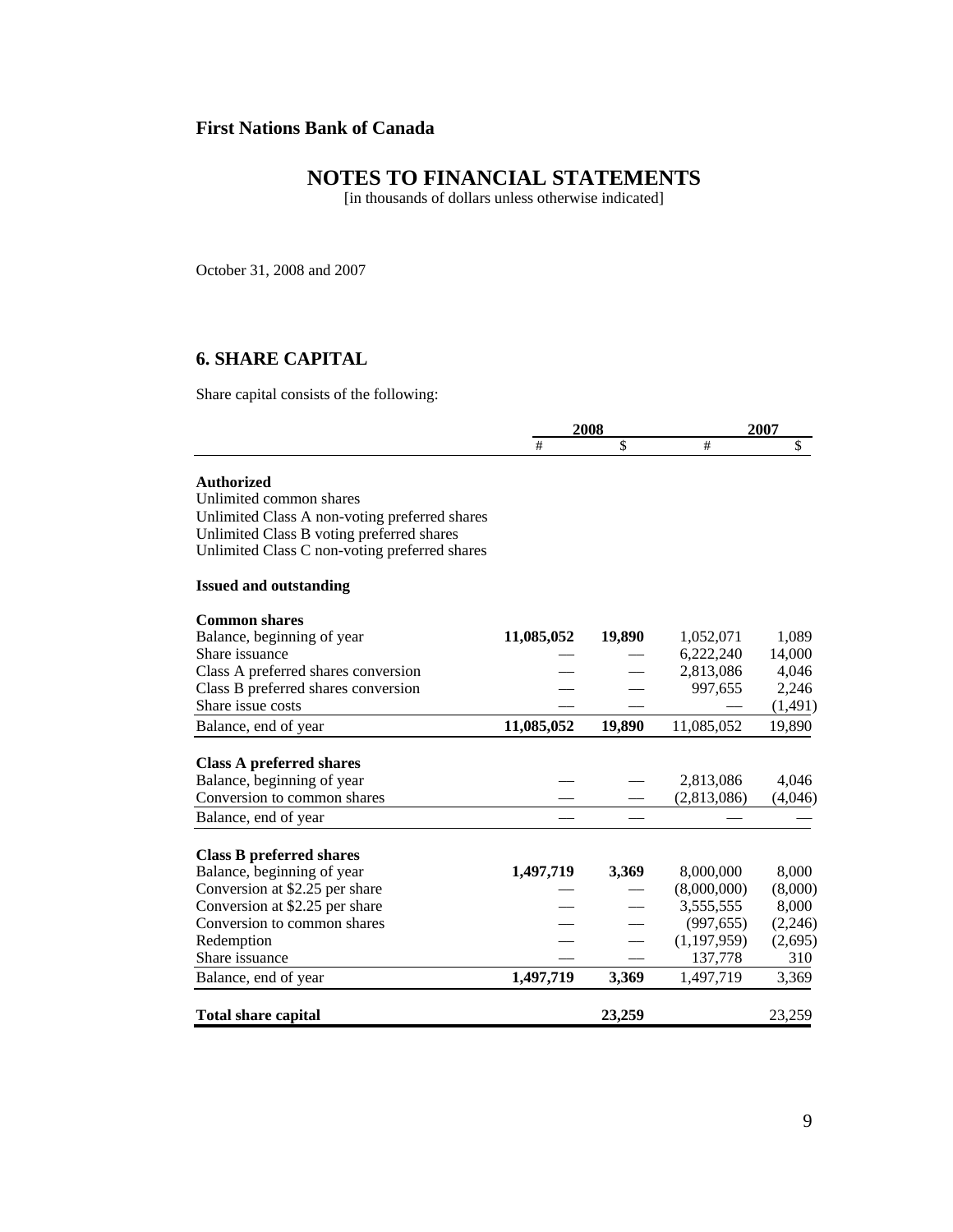# **NOTES TO FINANCIAL STATEMENTS**

[in thousands of dollars unless otherwise indicated]

October 31, 2008 and 2007

Under the terms of the By-laws of the Bank, common shares may be owned only by First Nations Investors as defined in the By-laws and by TD Bank or one of its affiliates. The Class B voting preferred shares may be owned only by TD Bank or one of its affiliates. Owners of all classes of shares are entitled to dividends, if declared by the Board of Directors of the Bank. No dividends may be declared on common shares unless the Bank concurrently declares or pays an equal dividend per Class B preferred share. No dividends were declared during the year.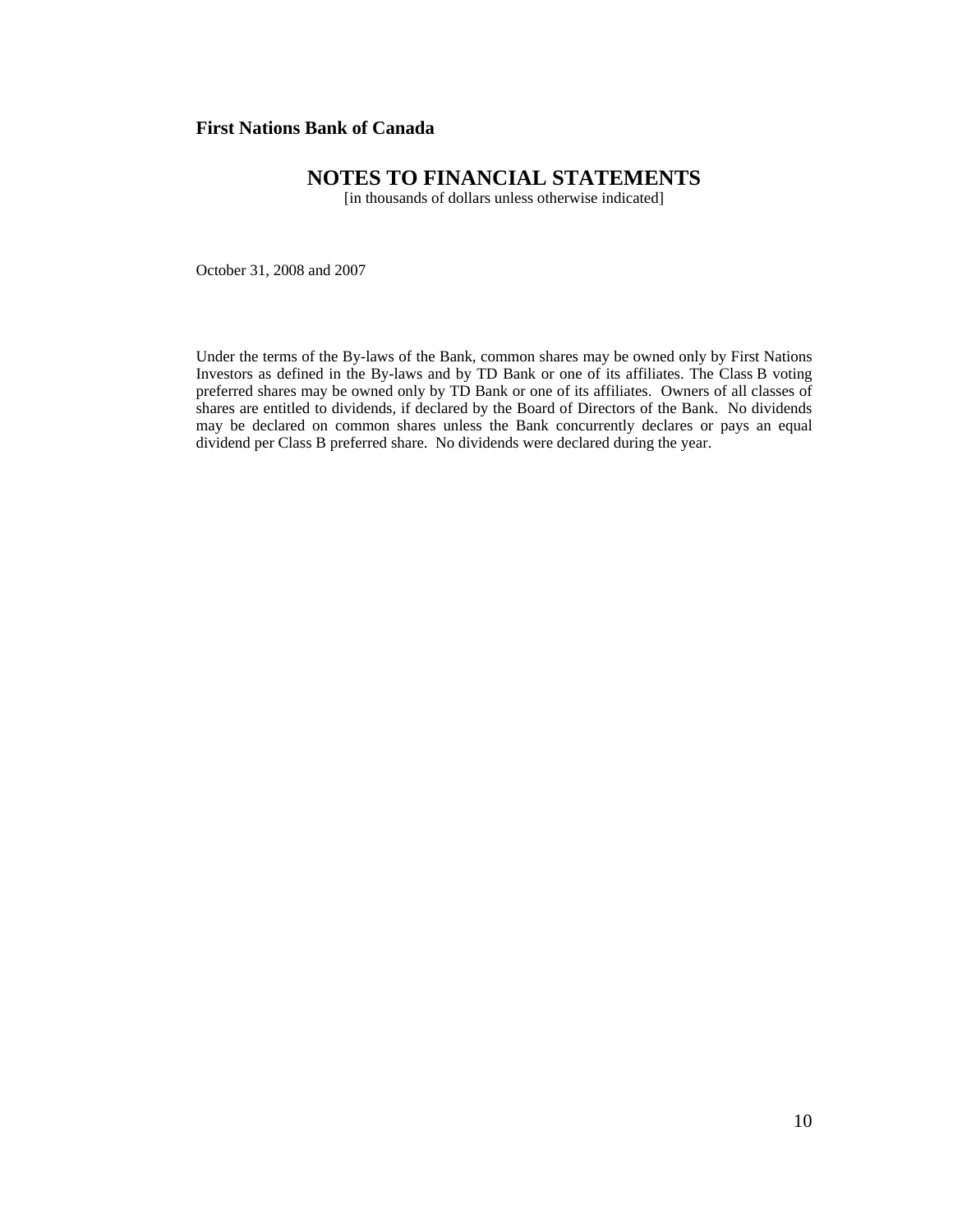# **NOTES TO FINANCIAL STATEMENTS**

[in thousands of dollars unless otherwise indicated]

October 31, 2008 and 2007

## **7. REGULATORY CAPITAL**

The Bank manages its capital under guidelines established by OSFI. The regulatory capital guidelines measure capital in relation to credit, market and operational risks. The Bank has a capital management policy, procedures and controls which it utilizes to achieve its goals and objectives.

The Bank's objectives include:

- Ensure that the quality and quantity of capital is adequate, at a minimum, to meet all applicable regulatory requirements; and
- Provide that at least half of the Bank's capital is permanent, free from mandatory fixed charges and subordinate to the rights of depositors and other creditors.

The Bank's total capital consists of one tier of capital approved under OSFI's regulatory capital guidelines.

As at October 31, 2008, Tier 1 capital includes items such as common shares and preferred shares and retained earnings.

During the year ended October 31, 2008, the Bank complied with the capital guidelines for capital ratios and asset-to-capital multiple. This guideline is based on the "International Convergence of Capital Measurement and Capital Standards – A Revised Framework" ["Basel II"] issued by the Basel Committee on Banking Supervision. For the comparative period, the Bank complied with the capital adequacy requirements guidelines issued by OSFI under the Basel I Capital Accord ["Basel I"].

The Bank's regulatory capital position as at October 31, 2008 and 2007 was as follows:

|                                         | 2008 <sup>1</sup> | $2007^1$  |
|-----------------------------------------|-------------------|-----------|
|                                         | [Basel II]        | [Basel I] |
| Tier 1 capital                          | \$27,444          | \$23,259  |
| Tier 1 capital ratio                    | 22.3%             | 28.0%     |
| Total capital <sup>2</sup>              | \$27,444          | \$23,259  |
| Total capital ratio <sup>3</sup>        | 22.3%             | 28.0%     |
| Assets-to-capital multiple <sup>4</sup> | 9.2               | 8.6       |

<sup>1</sup> The Bank's capital positions were calculated based on Basel II as at October 31, 2008 and Basel I as at October 31, 2007, and as a result may not provide comparable information.<br><sup>2</sup> Tier 1 capital ratio is calculated as Tier 1 capital divided by risk-weighted assets ["RWA"].

 $^3$  Total capital ratio is calculated as total capital divided by RWA.<br> $^4$  The assets-to-capital multiple is calculated as total assets plus off-balance sheet credit instruments, such as certain letters of credit and gu divided by total adjusted capital.

OSFI's target Tier 1 and total capital ratios for the Bank is 10%.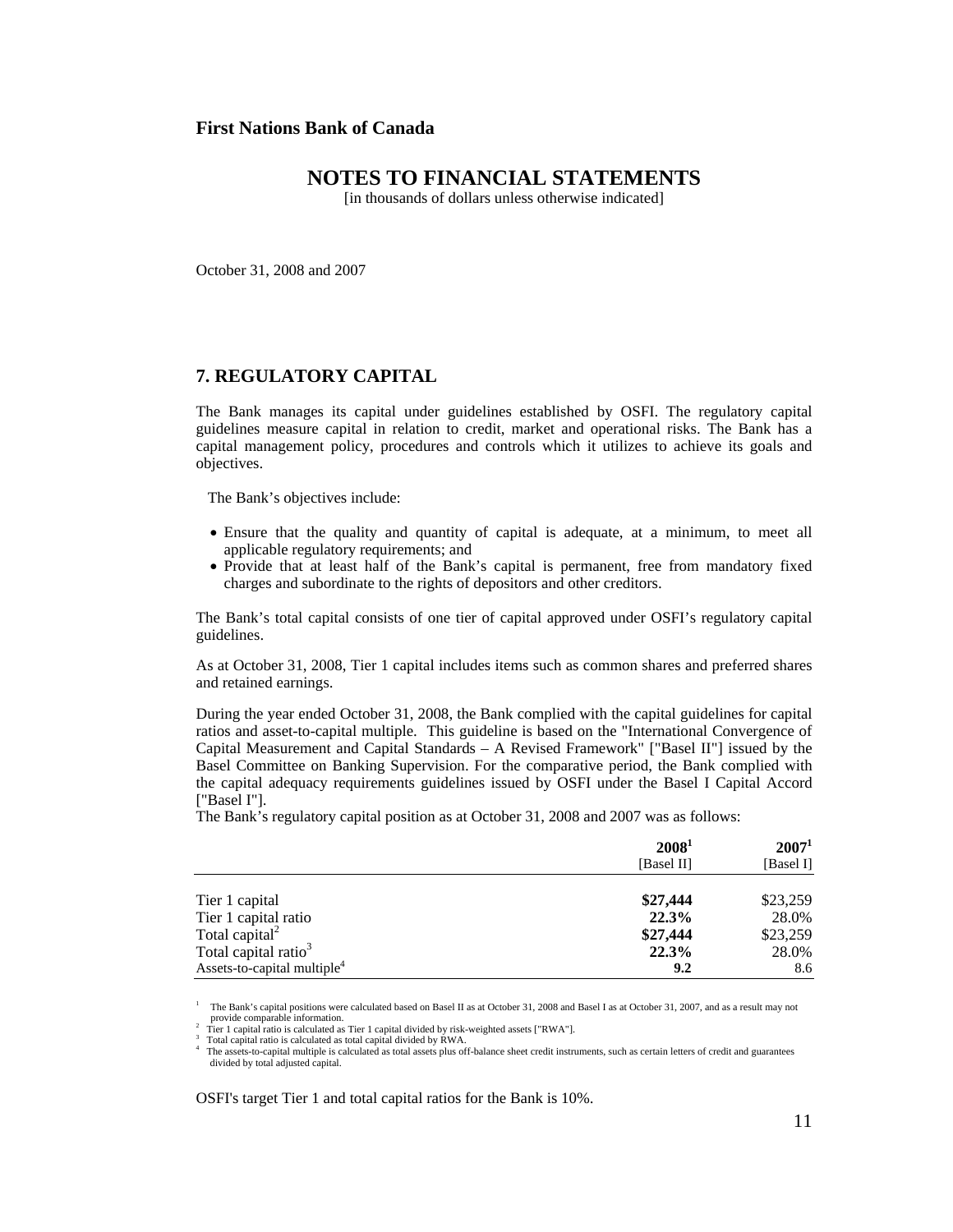# **NOTES TO FINANCIAL STATEMENTS**

[in thousands of dollars unless otherwise indicated]

October 31, 2008 and 2007

## **8. FAIR VALUE OF FINANCIAL INSTRUMENTS**

|                                         | 2008                   |                                | 2007                     |                                     |  |
|-----------------------------------------|------------------------|--------------------------------|--------------------------|-------------------------------------|--|
| <b>Balance sheets</b>                   | Carrying<br>value<br>S | <b>Estimated</b><br>fair value | <b>Carrying</b><br>value | <b>Estimated</b><br>fair value<br>S |  |
| <b>ASSETS</b><br>Loans, net             | 133,236                | 136,190                        | 139,366                  | 140,771                             |  |
| <b>LIABILITIES</b><br><b>Borrowings</b> | 220,491                | 222,122                        | 172,069                  | 172,904                             |  |

The aggregate of the estimated fair value amounts presented does not represent management's estimate of the underlying value of the Bank. Moreover, fair values disclosed represent estimates of values made at a specific point in time and may not be reflective of future fair values.

Fair values are based on the following methods of valuation and assumptions:

In the case of items which are short-term in nature or contain variable rate features, fair value is considered to be equal to carrying value.

The estimated fair value of loans reflects changes in general interest rates which have occurred since the loans were originated and the creditworthiness of individual borrowers. For fixed-rate loans, estimated fair value is determined by discounting the expected future cash flows related to these loans at market interest rates for loans with similar credit risks.

The estimated fair value of borrowings, other than short-term items, is determined by discounting the contractual cash flows using interest rates currently offered for deposits with similar terms.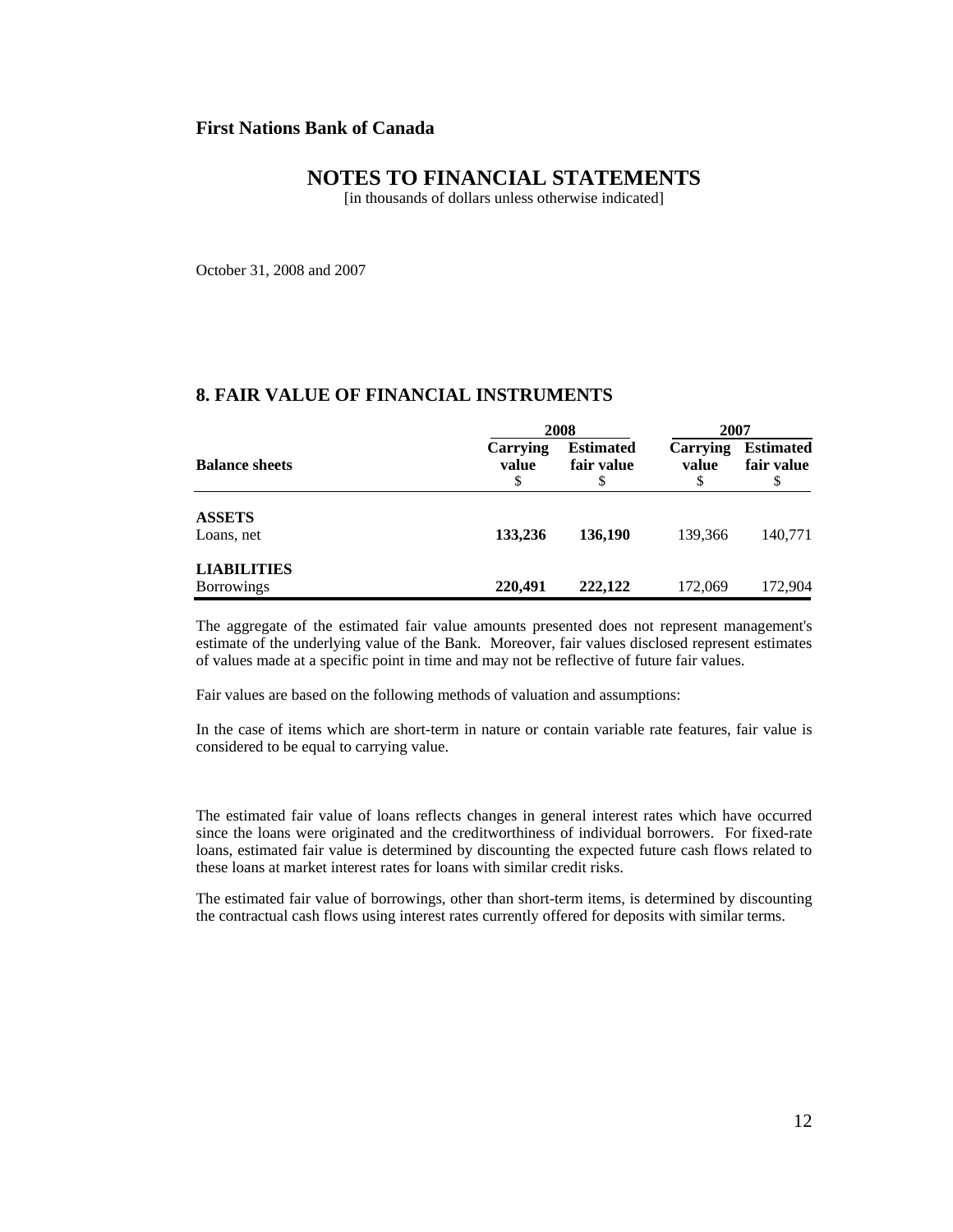# **NOTES TO FINANCIAL STATEMENTS**

[in thousands of dollars unless otherwise indicated]

October 31, 2008 and 2007

# **9. INCOME TAXES**

Significant components of the Bank's future tax assets are as follows:

|                             | 2008<br>\$ | 2007 |
|-----------------------------|------------|------|
| <b>Future tax assets</b>    |            |      |
| Allowance for credit losses | 216        | 209  |
| Capital assets              | (51)       |      |
| Other                       | 242        | 355  |
|                             | 407        | 564  |

Significant components of the provision for income taxes are as follows:

|                                                   | 2008 | 2007 |
|---------------------------------------------------|------|------|
| Current income tax expense                        | 658  | 704  |
| Future income tax expense relating to origination |      |      |
| and reversal of temporary differences             | 47   | 80   |
| <b>Provision for income taxes</b>                 | 705  | 784  |

The provision for income taxes shown in the statements of income and comprehensive income differs from that obtained by applying statutory tax rates to the income before income taxes for the following reasons:

|                                | 2008  |       | 2007  |       |
|--------------------------------|-------|-------|-------|-------|
|                                |       | $\%$  |       | $\%$  |
| Income before income taxes     | 2,395 |       | 2,448 |       |
| Income taxes at statutory rate | 785   | 32.8  | 861   | 35.2  |
| Other                          | (80)  | (3.3) | (77)  | (3.2) |
| <b>Effective tax</b>           | 705   | 29.5  | 784   | 32.0  |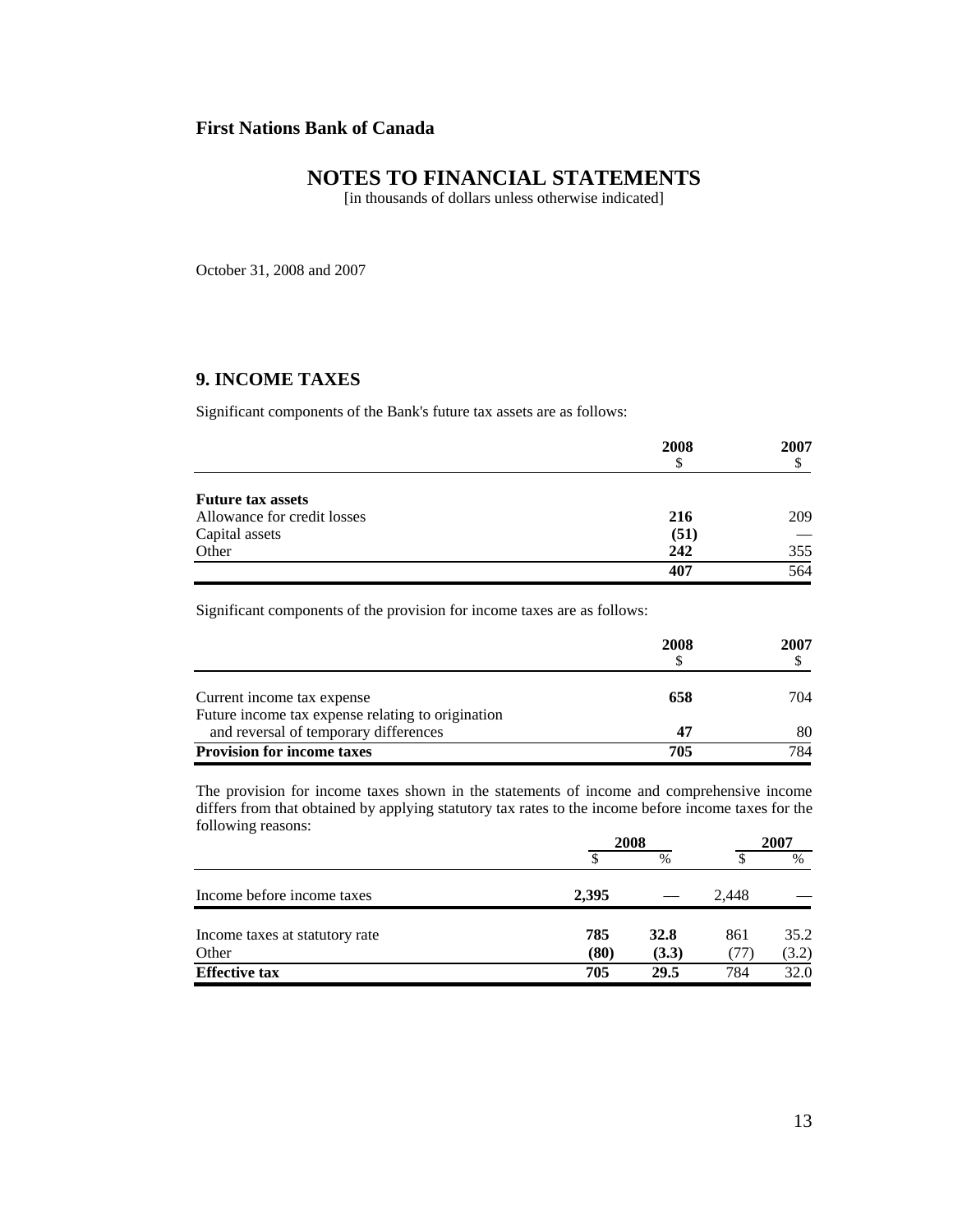# **NOTES TO FINANCIAL STATEMENTS**

[in thousands of dollars unless otherwise indicated]

October 31, 2008 and 2007

## **10. INTEREST RATE RISK**

The following tables set out the assets and liabilities on the date of the earlier of contractual maturity or when they re-price. Use of these tables to derive information about the Bank's interest rate risk position is limited by the fact that the date the financial instruments re-price may be different from the earlier of contractual maturity or re-pricing date. Examples of this include mortgages which are shown at contractual maturity but which often prepay earlier, and certain borrowings, which are shown at contractual maturity but which are often cashed before their contractual maturity.

|                                                                 |                               |                              |                           | 2008                  |                       |                                          |                    |
|-----------------------------------------------------------------|-------------------------------|------------------------------|---------------------------|-----------------------|-----------------------|------------------------------------------|--------------------|
|                                                                 | <b>Floating</b><br>rate<br>\$ | Less than<br>1<br>vear<br>\$ | $1$ to $2$<br>vears<br>\$ | 2 to 3<br>vears<br>\$ | Over 3<br>vears<br>\$ | Non-<br>interest rate<br>sensitive<br>\$ | <b>Total</b><br>\$ |
| <b>ASSETS</b><br>Cash and<br>cash equivalents                   | 115,417                       |                              |                           |                       |                       |                                          | 115,417            |
| Mortgage loans<br>Effective yield                               |                               | 6,086<br>5.72                | 9,308<br>5.26             | 8,567<br>5.90         | 8,791<br>5.84         |                                          | 32,752             |
| Other loans<br>Effective yield                                  | 65,776                        | 6,750<br>6.24                | 5,128<br>7.25             | 21,535<br>6.04        | 1,295<br>7.21         |                                          | 100,484            |
| Other                                                           |                               |                              |                           |                       |                       | 3,338                                    | 3,338              |
| Cheques and other<br>items in transit, net                      |                               |                              |                           |                       |                       | 1,208                                    | 1,208              |
|                                                                 | 181,193                       | 12,836                       | 14,436                    | 30,102                | 10,086                | 4,546                                    | 253,199            |
| <b>LIABILITIES AND</b><br><b>SHAREHOLDERS'</b><br><b>EQUITY</b> |                               |                              |                           |                       |                       |                                          |                    |
| <b>Borrowings</b><br>Effective yield                            | 143,130<br>0.77               | 28,521<br>3.33               | 9,983<br>4.37             | 25,534<br>4.57        | 13,323<br>4.65        |                                          | 220,491            |
| Other                                                           |                               |                              |                           |                       |                       | 5,264                                    | 5,264              |
| Shareholders' equity                                            |                               |                              |                           |                       |                       | 27,444                                   | 27,444             |
|                                                                 | 143,130                       | 28,521                       | 9,983                     | 25,534                | 13,323                | 32,708                                   | 253,199            |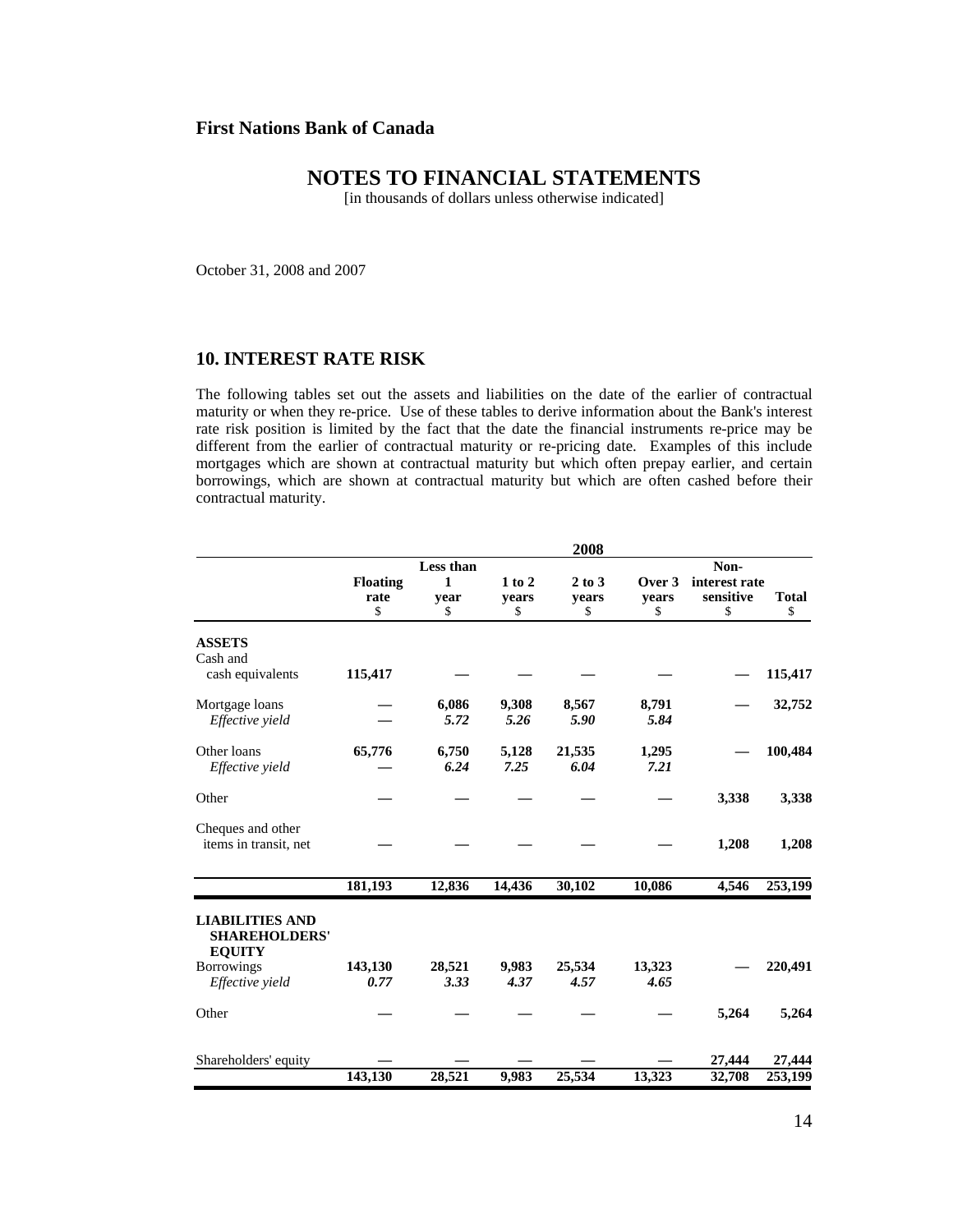# **NOTES TO FINANCIAL STATEMENTS**

[in thousands of dollars unless otherwise indicated]

October 31, 2008 and 2007

|                                                                 |                         |           |                     | 2007            |                 |                            |              |
|-----------------------------------------------------------------|-------------------------|-----------|---------------------|-----------------|-----------------|----------------------------|--------------|
|                                                                 | Less than               |           |                     |                 |                 | Non-                       |              |
|                                                                 | <b>Floating</b><br>rate | 1<br>vear | $1$ to $2$<br>vears | 2 to 3<br>vears | Over 3<br>vears | interest rate<br>sensitive | <b>Total</b> |
|                                                                 | \$                      | \$        | \$                  | \$              | \$              | \$                         | \$           |
| <b>ASSETS</b><br>Cash and                                       |                         |           |                     |                 |                 |                            |              |
| cash equivalents                                                | 83,940                  |           |                     |                 |                 |                            | 83,940       |
| Mortgage loans                                                  |                         | 6,780     | 8,404               | 8,455           | 9,450           |                            | 33,089       |
| Effective yield                                                 |                         | 5.78      | 5.75                | 5.12            | 5.75            |                            |              |
| Other loans                                                     | 70,847                  | 5,513     | 3,733               | 4,650           | 21,534          |                            | 106,277      |
| Effective yield                                                 |                         | 6.70      | 7.23                | 7.13            | 6.03            |                            |              |
| Other                                                           |                         |           |                     |                 |                 | 3,021                      | 3,021        |
|                                                                 | 154,787                 | 12,293    | 12,137              | 13,105          | 30,984          | 3,021                      | 226,327      |
| <b>LIABILITIES AND</b><br><b>SHAREHOLDERS'</b><br><b>EQUITY</b> |                         |           |                     |                 |                 |                            |              |
| <b>Borrowings</b>                                               | 100,311                 | 22,471    | 7,545               | 7,375           | 34,367          |                            | 172,069      |
| Effective yield                                                 | 1.44                    | 3.79      | 4.40                | 4.48            | 4.56            |                            |              |
| Other                                                           |                         |           |                     |                 |                 | 5,188                      | 5,188        |
| Cheques and other items<br>in transit, net                      |                         |           |                     |                 |                 | 23,206                     | 23,206       |
| Shareholders' equity                                            |                         |           |                     |                 |                 | 25,864                     | 25,864       |
|                                                                 | 100,311                 | 22,471    | 7,545               | 7,375           | 34,367          | 54,258                     | 226,327      |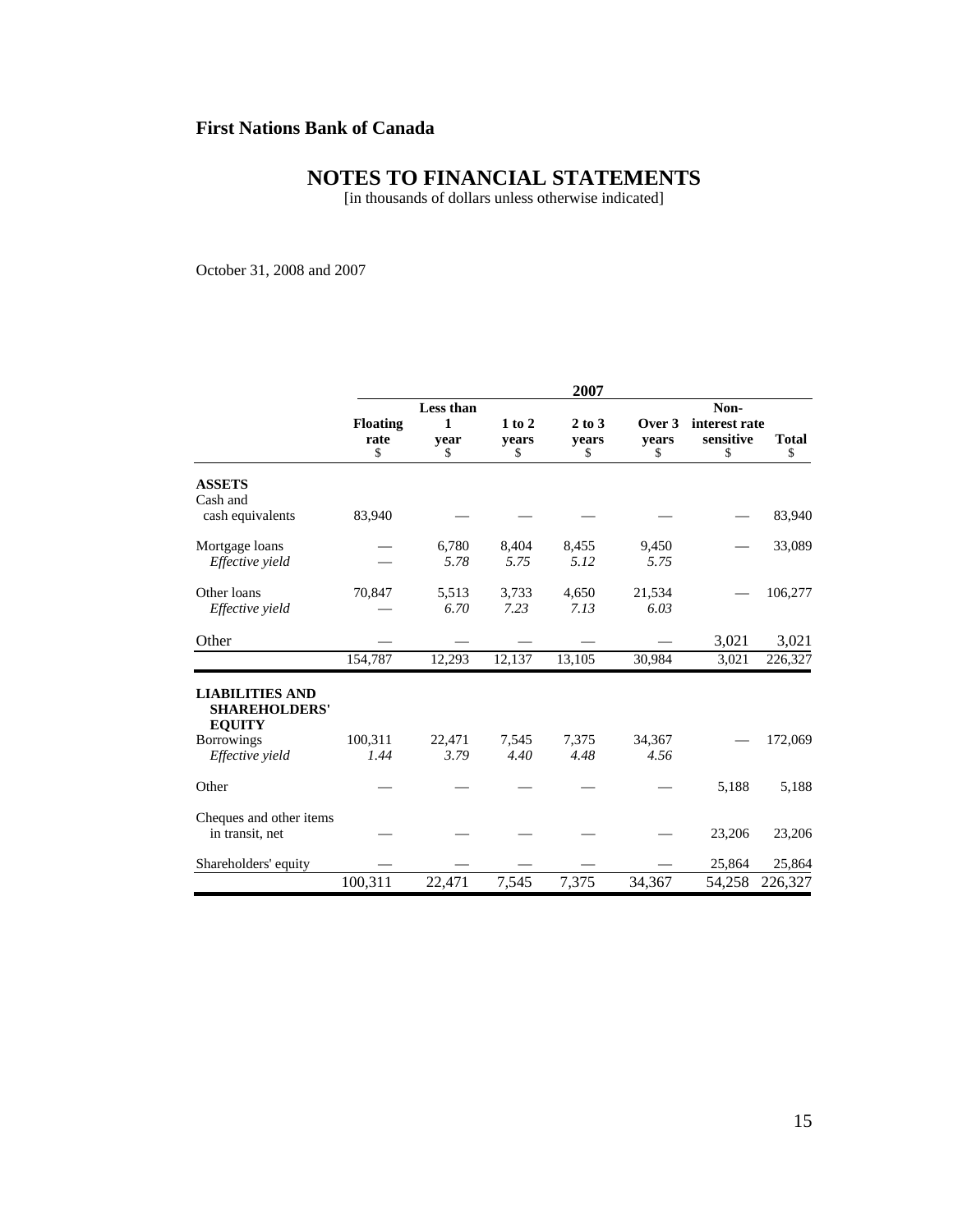# **NOTES TO FINANCIAL STATEMENTS**

[in thousands of dollars unless otherwise indicated]

October 31, 2008 and 2007

## **11. RISK MANAGEMENT**

#### **Credit Risk**

Credit risk is the potential for financial loss if a borrower or counterparty in a transaction fails to meet its agreed payment obligations. Credit risk is managed through the credit risk policies, management guidelines and discretionary limits of the Bank. Guidelines are established to monitor and limit industry risk and group exposure in the portfolio. Management monitors its credit exposures daily.

#### **Liquidity risk**

The Bank monitors its risk to a shortage of funds using a recurring liquidity planning tool. This tool considers the maturity of both its financial investments and financial assets and projected cash flows from operations. The Bank's objective is to ensure sufficient readily marketable assets are available at all times to cover three months of expected operational cash flows. The Bank also maintains a combination of readily marketable assets and available bank overdraft to meet cash outflow requirements that may arise from a disruption to the normal course of business. This requirement is defined as 10% of total non-term deposits and term deposits expiring within 30 days. The Bank also measures and monitors concentration of funding sources.

#### **Interest rate risk**

The Bank's exposure to the risk of changes in market interest rates relates primarily to mismatches in the Bank's assets and liabilities. The Bank's policy is to measure and manage interest rate risk exposure in earnings and economic value perspectives. The Bank analyzes interest rate shock scenarios to estimate the impact of changes in interest rates on both the annual earnings at risk and the economic value of the Bank's equity at risk. The Bank's policy is to limit the variation in annual net interest income caused by a 1% increase (decrease) in market interest to 5% of annual net interest income. In addition, the Bank's policy limits the change in the Bank's economic value caused by a 1% increase (decrease) in market interest rates to 5% of shareholders' equity.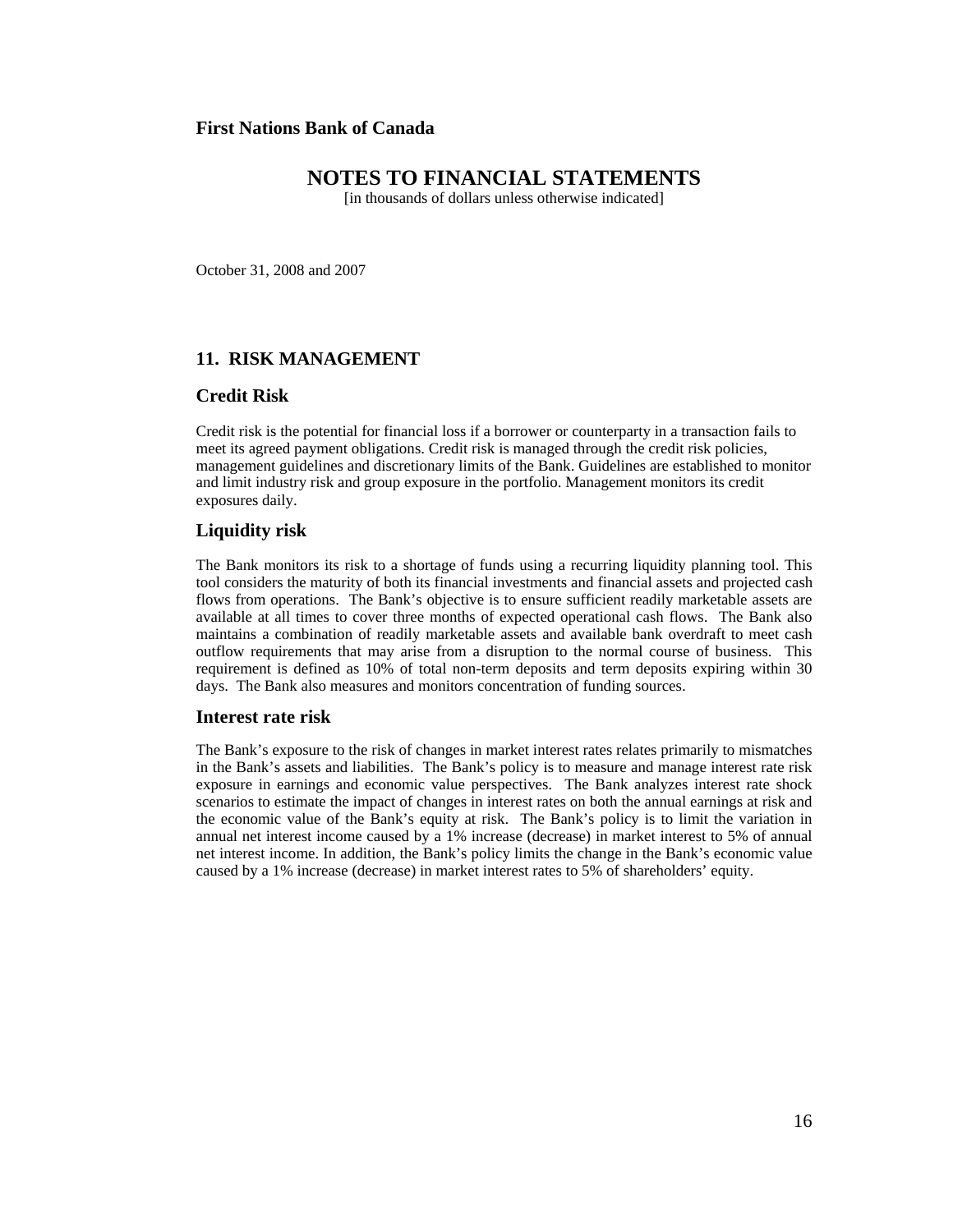# **NOTES TO FINANCIAL STATEMENTS**

[in thousands of dollars unless otherwise indicated]

October 31, 2008 and 2007

## **12. LEASE COMMITMENTS**

The Bank has obligations under long-term, non-cancellable leases for premises as follows:

|                                             | \$  |
|---------------------------------------------|-----|
|                                             |     |
|                                             | 214 |
| $\begin{array}{c} 2009 \\ 2010 \end{array}$ | 215 |
| $2011\,$                                    | 221 |
| 2012                                        | 171 |
| 2013                                        | 92  |

#### **13. CONTINGENT LIABILITIES, COMMITMENTS AND GUARANTEES**

In the normal course of operations, the Bank, as set out in its By-laws, indemnifies directors and officers in certain circumstances, to the extent permitted by law, against certain claims that may be made against them as a result of their services to the Bank. The Bank may be required to indemnify directors, officers and such person's heirs or legal representatives for costs incurred as a result of civil, criminal or administrative actions to which such person is made a party in certain circumstances. The duty of the Bank to indemnify is further contingent on the director or officer meeting certain criteria in the By-laws such as to have acted honestly and in good faith with a view to the best interest of the Bank. The nature of the indemnification prevents the Bank from making a reasonable estimate of the maximum potential amount that the Bank would be required to pay such persons. No amount has been accrued in the financial statements with respect to this indemnification.

## **14. COMPARATIVE FINANCIAL STATEMENTS**

The comparative financial statements have been reclassified from statements previously presented to conform to the presentation of the 2008 financial statements.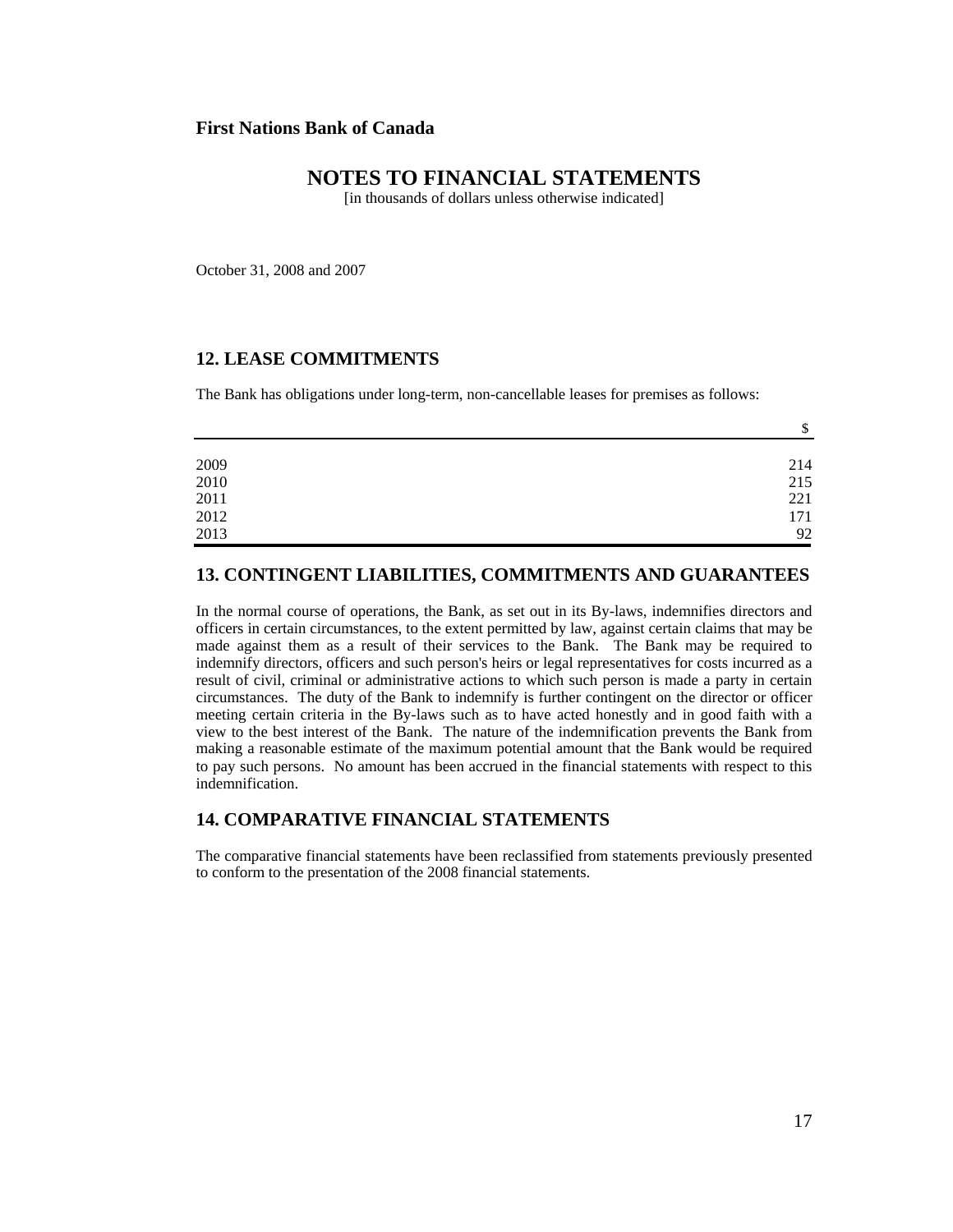Financial Statements

# **First Nations Bank of Canada**

October 31, 2009 and 2008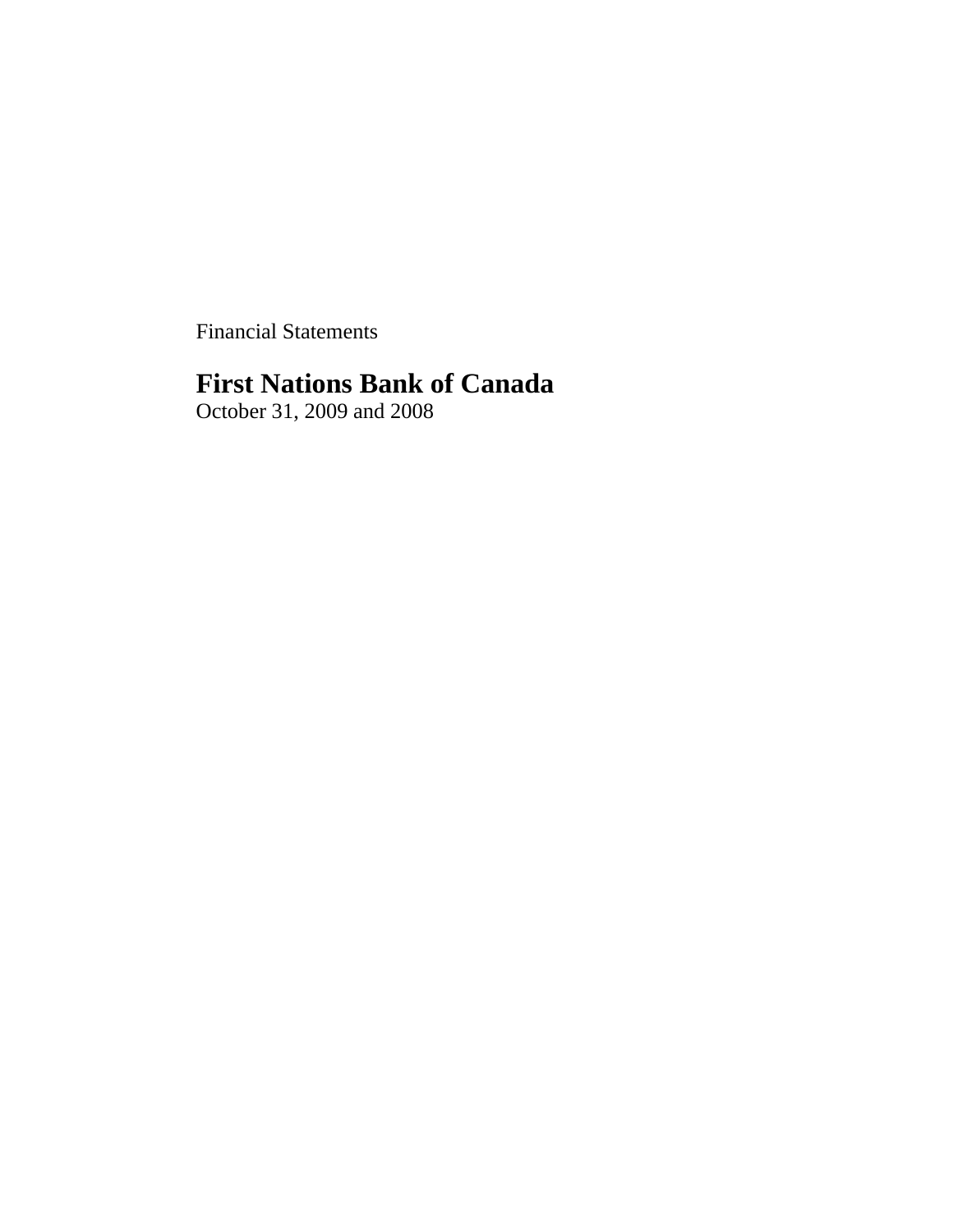# **AUDITORS' REPORT**

## To the Shareholders of **First Nations Bank of Canada**

We have audited the balance sheets of **First Nations Bank of Canada** as at October 31, 2009 and 2008 and the statements of income and comprehensive income, changes in shareholders' equity and cash flows for the years then ended. These financial statements are the responsibility of the Bank's management. Our responsibility is to express an opinion on these financial statements based on our audits.

We conducted our audits in accordance with Canadian generally accepted auditing standards. Those standards require that we plan and perform an audit to obtain reasonable assurance whether the financial statements are free of material misstatement. An audit includes examining, on a test basis, evidence supporting the amounts and disclosures in the financial statements. An audit also includes assessing the accounting principles used and significant estimates made by management, as well as evaluating the overall financial statement presentation.

In our opinion, these financial statements present fairly, in all material respects, the financial position of the Bank as at October 31, 2009 and 2008 and the results of its operations and its cash flows for the years then ended in accordance with Canadian generally accepted accounting principles.

Toronto, Canada, January 8, 2010.

Ernst + young LLP

**Chartered Accountants Licensed Public Accountants**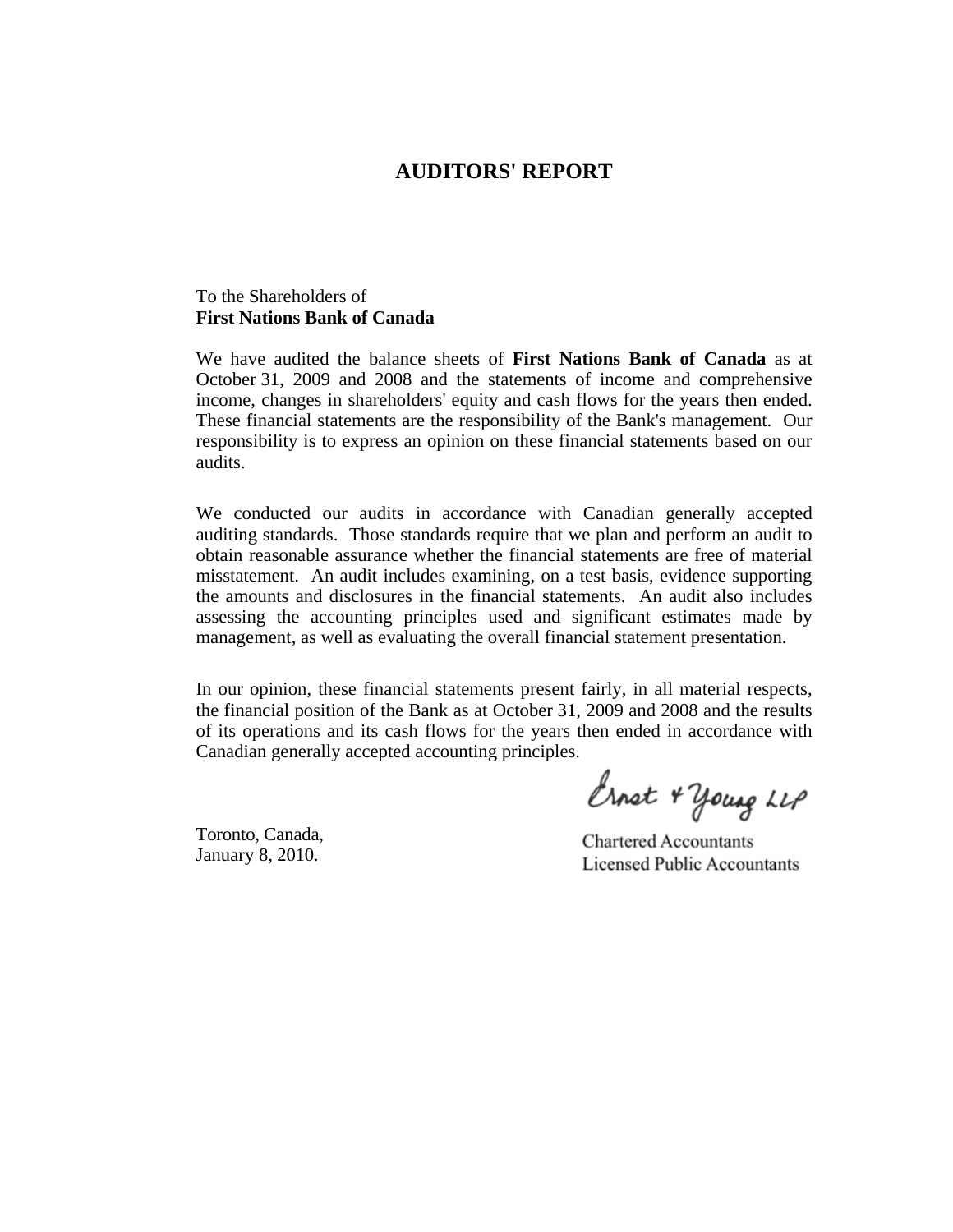# **BALANCE SHEETS**

[in thousands of dollars]

As at October 31

|                                                                                                                                            | 2009                        | 2008                        |
|--------------------------------------------------------------------------------------------------------------------------------------------|-----------------------------|-----------------------------|
|                                                                                                                                            | \$                          | \$                          |
| <b>ASSETS</b>                                                                                                                              |                             |                             |
| Cash and cash equivalents [note 5[a]]                                                                                                      | 99,406                      | 115,417                     |
| Loans, net of allowance for credit losses [note 3]                                                                                         |                             |                             |
| Mortgage loans                                                                                                                             | 35,327                      | 32,752                      |
| Other loans                                                                                                                                | 124,898                     | 100,484                     |
|                                                                                                                                            | 160,225                     | 133,236                     |
| Cheques and other items in transit, net [note 5[e]]                                                                                        | 3,580                       | 1,208                       |
| Interest receivable                                                                                                                        | 894                         | 1,285                       |
| Future tax assets [note 9]                                                                                                                 | 296                         | 407                         |
| Capital assets, net [note 4]                                                                                                               | 2,028                       | 1,510                       |
| Deferred costs                                                                                                                             | 117                         | 135                         |
| Other receivable                                                                                                                           | 1                           | 1                           |
|                                                                                                                                            | 266,547                     | 253,199                     |
| <b>Liabilities</b><br><b>Borrowings</b><br>Notice deposits<br>Medium-term certificates<br>Loans from The Toronto-Dominion Bank [note 5[c]] | 172,100<br>45,236<br>18,654 | 158,049<br>41,662<br>20,780 |
|                                                                                                                                            | 235,990                     | 220,491                     |
| Payable to The Toronto-Dominion Bank                                                                                                       | 1,028                       | 3,991                       |
| Interest payable                                                                                                                           | 458                         | 778                         |
| Other liabilities                                                                                                                          | 821                         | 495                         |
| <b>Total liabilities</b>                                                                                                                   | 238,297                     | 225,755                     |
| Contingencies, commitments and guarantees [note 12]                                                                                        |                             |                             |
| <b>Shareholders' equity</b>                                                                                                                |                             |                             |
| Share capital [note 6]                                                                                                                     | 23,259                      | 23,259                      |
| Retained earnings                                                                                                                          | 4,991                       | 4,185                       |
| <b>Total shareholders' equity</b>                                                                                                          | 28,250                      | 27,444                      |
|                                                                                                                                            | 266,547                     | 253,199                     |

*See accompanying notes*

On behalf of the Board:

Keith Mater

PD

Director Director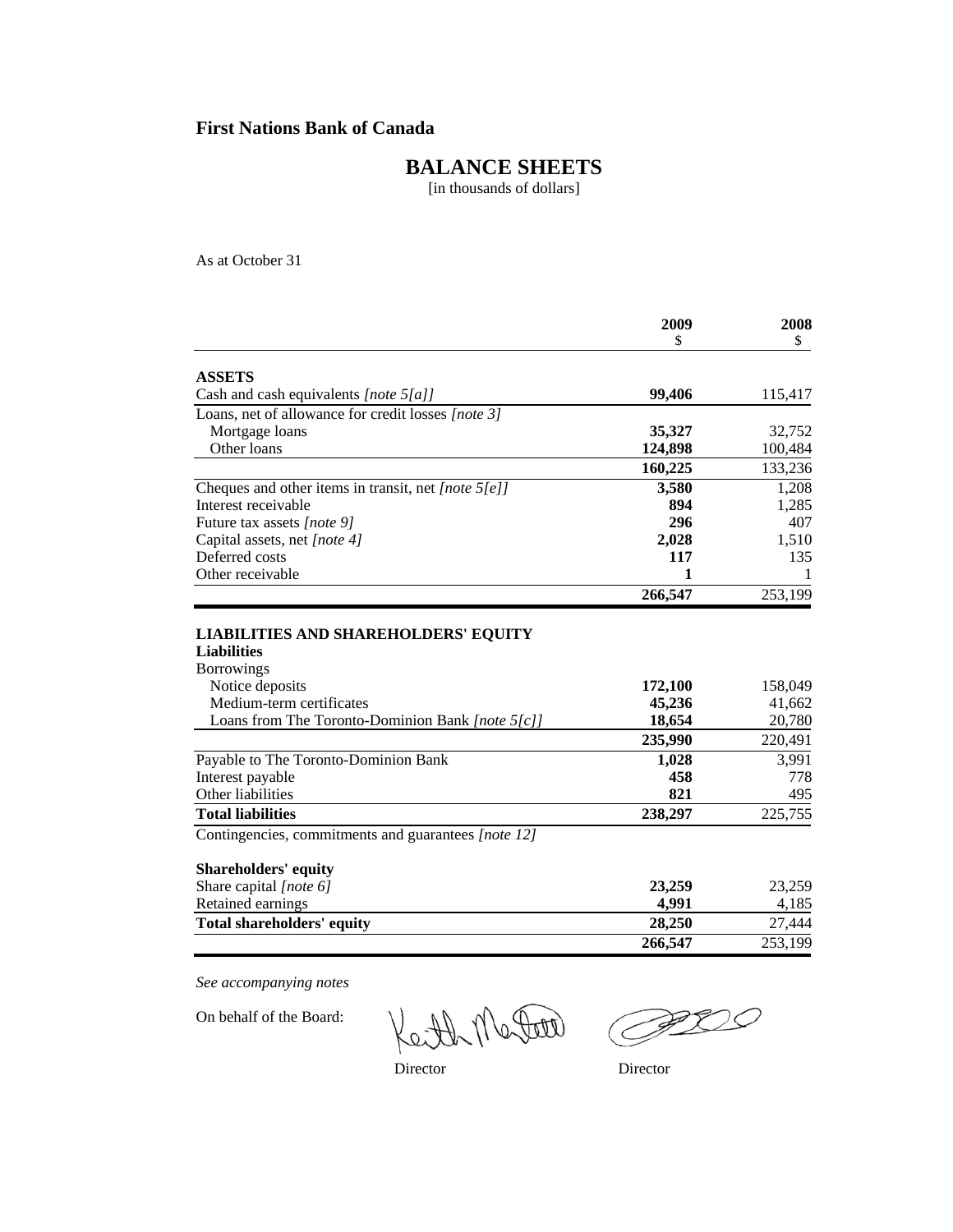# **STATEMENTS OF INCOME AND COMPREHENSIVE INCOME**

[in thousands of dollars]

Years ended October 31

|                                                       | 2009  | 2008   |
|-------------------------------------------------------|-------|--------|
|                                                       | \$    | \$.    |
| <b>INTEREST INCOME</b>                                |       |        |
| Term and bank deposits                                | 1,280 | 3,982  |
| Loans                                                 |       |        |
| Mortgage loans                                        | 1,780 | 1,753  |
| Other loans                                           | 5,860 | 6,271  |
|                                                       | 8,920 | 12,006 |
| <b>INTEREST EXPENSE</b>                               |       |        |
| Notice deposits                                       | 563   | 2,770  |
| Medium-term certificates                              | 528   | 1,438  |
| Loans from The Toronto-Dominion Bank [note 5[c]]      | 875   | 1,009  |
|                                                       | 1,966 | 5,217  |
| Net interest income                                   | 6,954 | 6,789  |
| Provision for credit losses [note 3]                  | 321   | 236    |
| Net interest income after provision for credit losses | 6,633 | 6,553  |
| Other income                                          | 2,460 | 2,383  |
| Net interest and other income                         | 9,093 | 8,936  |
| <b>NON-INTEREST EXPENSES</b> [note 5[b]]              |       |        |
| Salary and staff benefits                             | 3,770 | 2,957  |
| Occupancy                                             | 813   | 617    |
| Marketing                                             | 284   | 209    |
| Professional fees                                     | 497   | 372    |
| Central services                                      | 754   | 668    |
| Travel                                                | 186   | 149    |
| Service Agreement                                     | 398   | 448    |
| Capital taxes                                         | 470   | 462    |
| Other                                                 | 598   | 560    |
| Depreciation and amortization                         | 134   | 99     |
|                                                       | 7,904 | 6,541  |
| Income before income taxes                            | 1,189 | 2,395  |
| Provision for income taxes [note 9]                   | 383   | 705    |
| Net income for the year                               | 806   | 1,690  |
| Other comprehensive income for the year               |       |        |
| Net income and other comprehensive income             | 806   | 1,690  |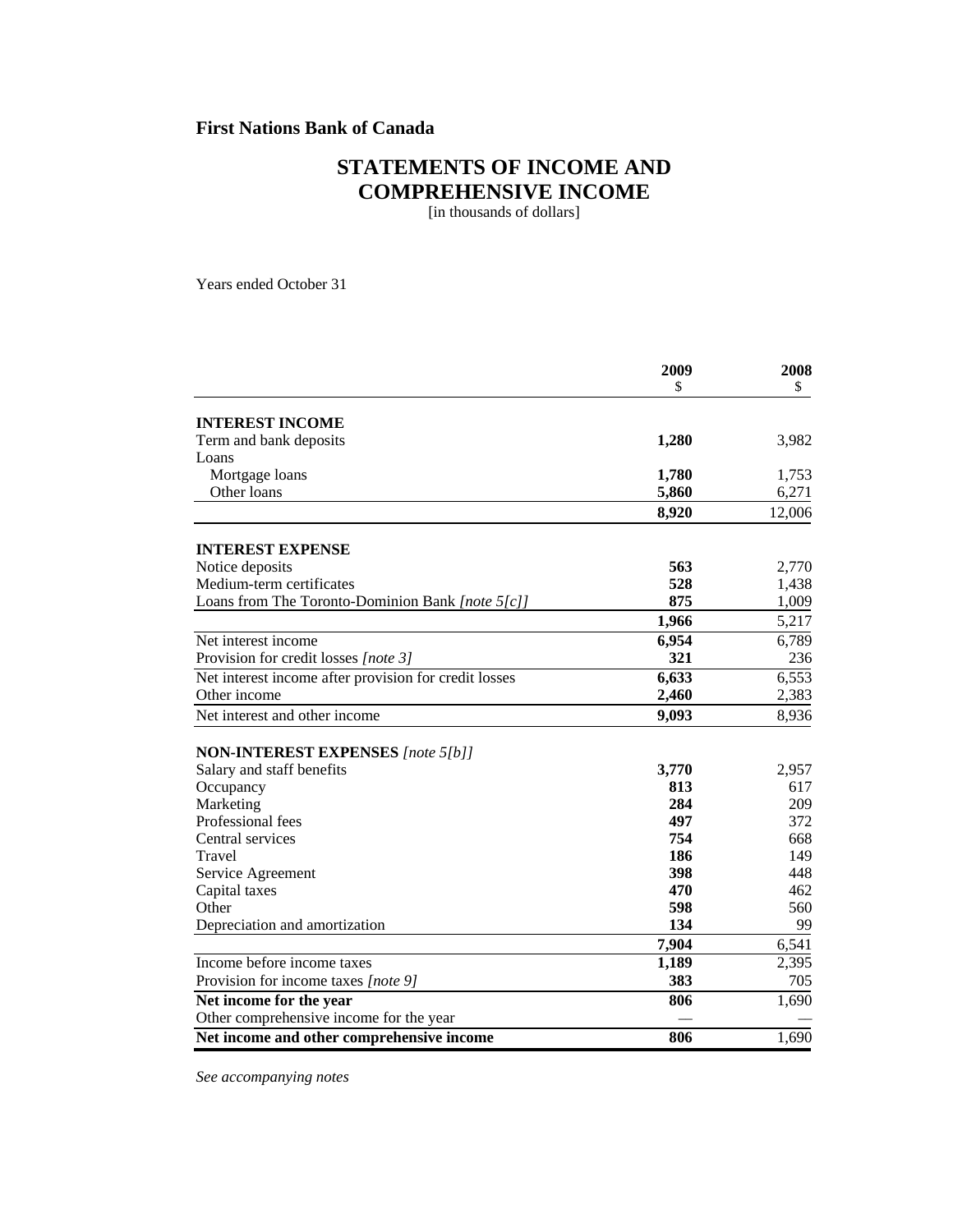# **STATEMENTS OF CHANGES IN SHAREHOLDERS' EQUITY**

[in thousands of dollars]

Years ended October 31

|                                         | 2009   | 2008   |  |
|-----------------------------------------|--------|--------|--|
|                                         | S      |        |  |
| <b>Share capital</b> [note 6]           | 23,259 | 23,259 |  |
| Retained earnings, beginning of year    | 4,185  | 2,605  |  |
| Future tax expense for share issuance   |        | (110)  |  |
| Net income for the year                 | 806    | 1,690  |  |
| Retained earnings, end of year          | 4.991  | 4,185  |  |
| Total shareholders' equity, end of year | 28,250 | 27,444 |  |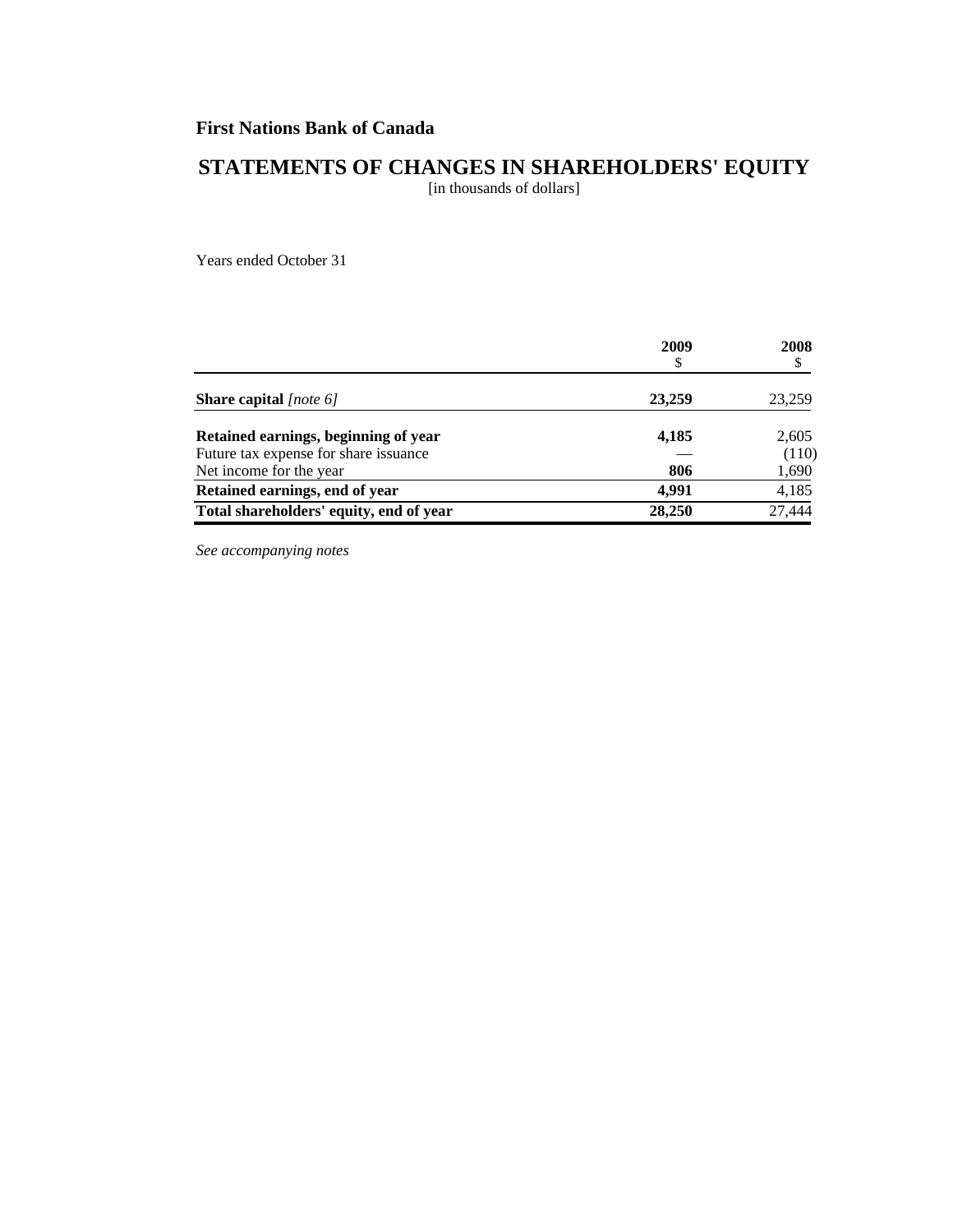# **STATEMENTS OF CASH FLOWS**

[in thousands of dollars]

Years ended October 31

| 2009     | 2008                                                                                                                                |
|----------|-------------------------------------------------------------------------------------------------------------------------------------|
| \$       | \$                                                                                                                                  |
|          |                                                                                                                                     |
| 806      | 1,690                                                                                                                               |
|          |                                                                                                                                     |
| 321      | 236                                                                                                                                 |
| 111      | 47                                                                                                                                  |
| 134      | 99                                                                                                                                  |
|          |                                                                                                                                     |
|          |                                                                                                                                     |
| 391      | (243)                                                                                                                               |
| (320)    | (146)                                                                                                                               |
|          | (1,190)                                                                                                                             |
| (2, 637) | (22, 984)                                                                                                                           |
| (3,548)  | (22, 491)                                                                                                                           |
|          |                                                                                                                                     |
|          |                                                                                                                                     |
|          | 39,627                                                                                                                              |
|          | 10,871                                                                                                                              |
|          | (2,076)                                                                                                                             |
|          | 48,422                                                                                                                              |
|          |                                                                                                                                     |
|          | (348)                                                                                                                               |
|          | 337                                                                                                                                 |
|          | 5,557                                                                                                                               |
| (27,962) | 5,546                                                                                                                               |
|          |                                                                                                                                     |
|          | 31,477                                                                                                                              |
|          | 83,940                                                                                                                              |
|          | 115,417                                                                                                                             |
|          |                                                                                                                                     |
|          | 5,363                                                                                                                               |
|          | 598                                                                                                                                 |
|          | (2, 354)<br>14,051<br>3,574<br>(2,126)<br>15,499<br>(652)<br>(2,575)<br>(24, 735)<br>(16, 011)<br>115,417<br>99,406<br>2,286<br>350 |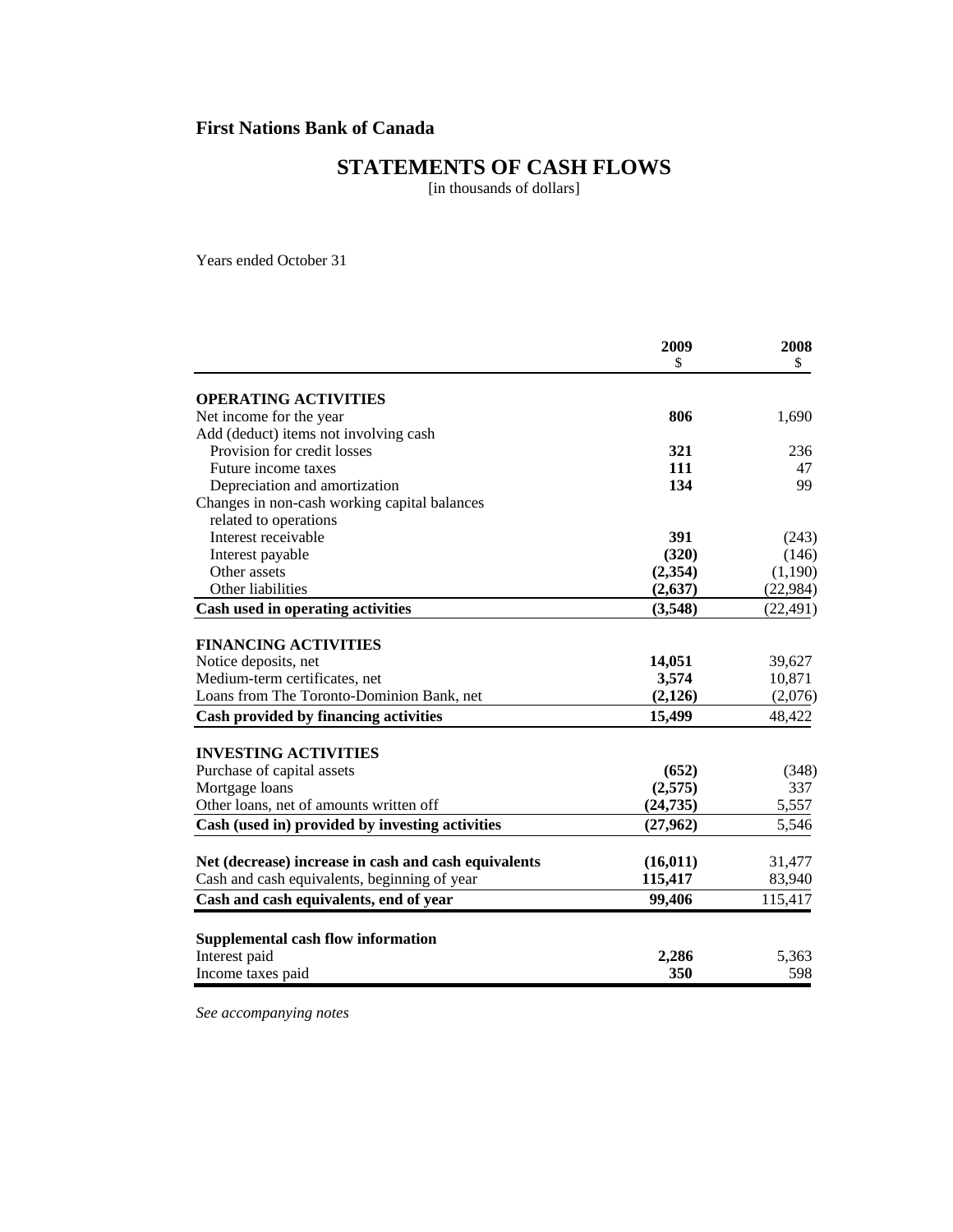# **NOTES TO FINANCIAL STATEMENTS**

[in thousands of dollars unless otherwise indicated]

October 31, 2009 and 2008

## **1. INCORPORATION**

First Nations Bank of Canada [the "Bank"] was incorporated under the Bank Act [1992 as amended] by Letters Patent dated November 19, 1996.

## **2. SIGNIFICANT ACCOUNTING POLICIES**

The accounting policies followed by the Bank, including the accounting requirements of the Office of the Superintendent of Financial Institutions Canada ["OSFI"], conform with Canadian generally accepted accounting principles and include the following significant accounting policies:

#### **Use of estimates**

The preparation of the financial statements of the Bank requires management to make estimates and assumptions based on information available as of the date of the financial statements. Therefore, actual results could differ from those estimates. The accounting for loan losses, fair value of financial instruments and income taxes are areas where management makes such estimates and assumptions.

#### **Changes in accounting policies**

#### *Financial instruments disclosures*

In March 2009, the Accounting Standards Board ["AcSB"] amended The Canadian Institute of Chartered Accountants ["CICA"] Handbook Section 3862, Financial Instruments – Disclosures, to enhance the disclosure requirements regarding fair value measurements including the relative reliability of the inputs used in those measurements and the liquidity risk of financial instruments. The standard also requires disclosure of a three-level hierarchy for fair value measurements based upon the transparency of inputs to the valuation of an asset or liability as of the measurement date. The amendments are effective for the Bank's 2009 annual Financial Statements and its adoption did not have an impact on the financial position, cash flows, or earnings of the Bank as Section 3862 relates to disclosures.

#### **Cash and cash equivalents**

Cash and cash equivalents consist of cash and amounts due from The Toronto-Dominion Bank ["TD Bank"].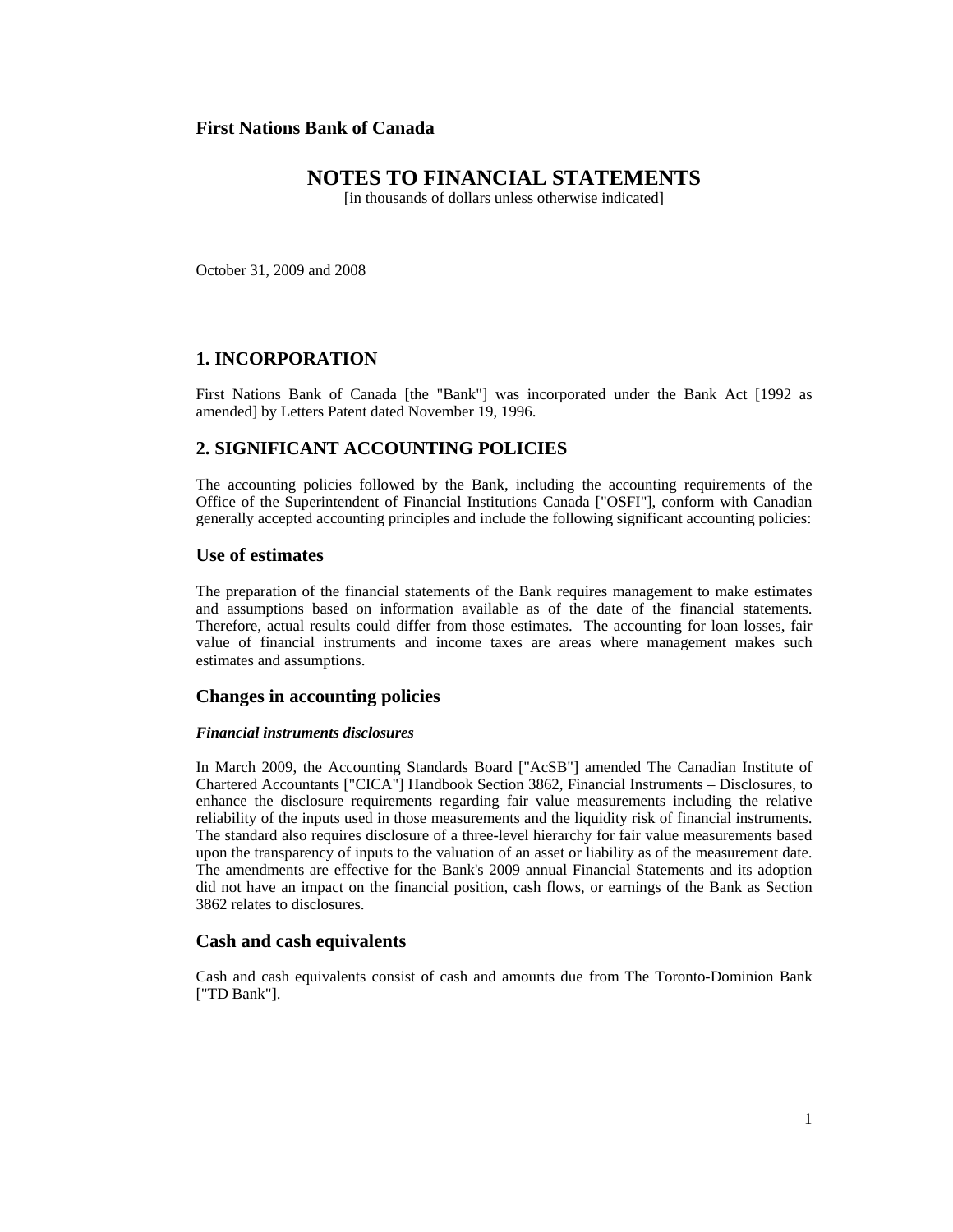# **NOTES TO FINANCIAL STATEMENTS**

[in thousands of dollars unless otherwise indicated]

October 31, 2009 and 2008

## **Loans**

Loans are recorded at amortized cost using the effective interest rate method, net of an allowance for credit losses and net of unearned income. Interest income is recorded on an accrual basis until such time as the loan is classified as impaired. Interest on impaired loans subsequently received is recorded as income only when management has reasonable assurance as to the timely collection of the full amount of the principal and interest. An impaired loan is any loan where, in management's opinion, there has been a deterioration of credit quality to the extent that the Bank no longer has reasonable assurance as to the timely collection of the full amount of the principal and interest.

#### **Mortgage loans**

Mortgage loans are carried at cost net of unamortized discounts, premiums and buy-down fees. Interest, including amounts received on prepayment and discharges of mortgages is recorded in income using the effective interest rate method.

## **Allowance for credit losses**

An allowance is maintained that is considered adequate to absorb all credit-related losses in the Bank's portfolio of loans and mortgages. The allowance is deducted from the applicable asset in the balance sheets.

The allowance consists of specific and general allowances.

Specific allowances include all the accumulated provisions for losses on particular assets required to reduce the book values to estimated realizable amounts in the ordinary course of business.

General allowances include all the accumulated provisions for losses that are considered to have occurred but cannot be determined on an item-by-item basis. The level of the general allowance depends upon an assessment of business and economic conditions, historical and expected loss experience, loan portfolio composition and other relevant indicators. The resulting allowance is considered adequate, when combined with the specific allowances, to absorb all credit losses in the portfolio.

Actual write-offs, net of recoveries, are deducted from the allowance for credit losses. The provision for credit losses, which is charged to the statements of income and comprehensive income, is added to bring the allowance to a level that management considers adequate to absorb probable credit-related losses in the portfolio.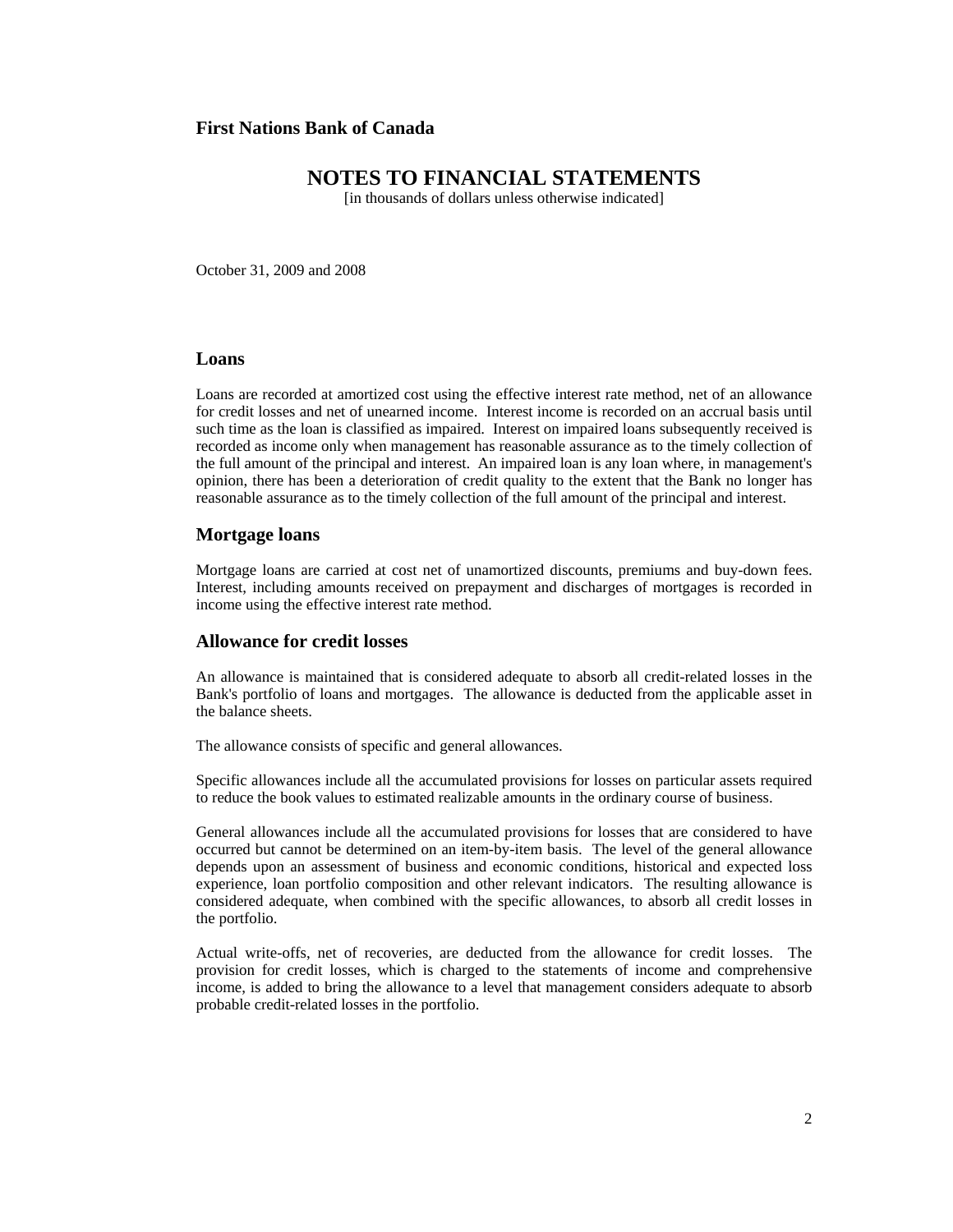# **NOTES TO FINANCIAL STATEMENTS**

[in thousands of dollars unless otherwise indicated]

October 31, 2009 and 2008

## **Capital assets**

Capital assets are recorded at cost less accumulated depreciation and amortization. Depreciation and amortization are provided over the estimated useful lives of the assets using the following annual rates and methods:

Furniture, fixtures and other equipment 20% declining balance Leasehold improvements<br>
Website development<br>
Straight-line over the term of the lease<br>
Straight-line over three years

straight-line over three years

#### **Deferred costs**

Deferred costs include the cash rebates paid on cashback mortgages which are deferred and amortized over the term of the mortgage. Deferred costs also include prepaid insurance costs.

#### **Income taxes**

The Bank follows the liability method of tax allocation for accounting for income taxes. Under this method, future tax assets and liabilities are determined based on differences between the financial reporting and tax bases of assets and liabilities and are measured using the substantively enacted tax rates and laws that will be in effect when the differences are expected to reverse.

#### **Future Accounting and Reporting Changes**

#### *Conversion to International Financial Reporting Standards*

The AcSB of the CICA confirmed that Canadian Generally Accepted Accounting Principles for publicly accountable entities will converge with International Financial Reporting Standards ["IFRS"]. For the Bank, IFRS will be effective for the year beginning November 1, 2011. The fiscal 2012 financial statements will include comparative fiscal 2011 financial results under IFRS. The Bank is assessing the impact of IFRS on its financial statements upon adoption in 2012.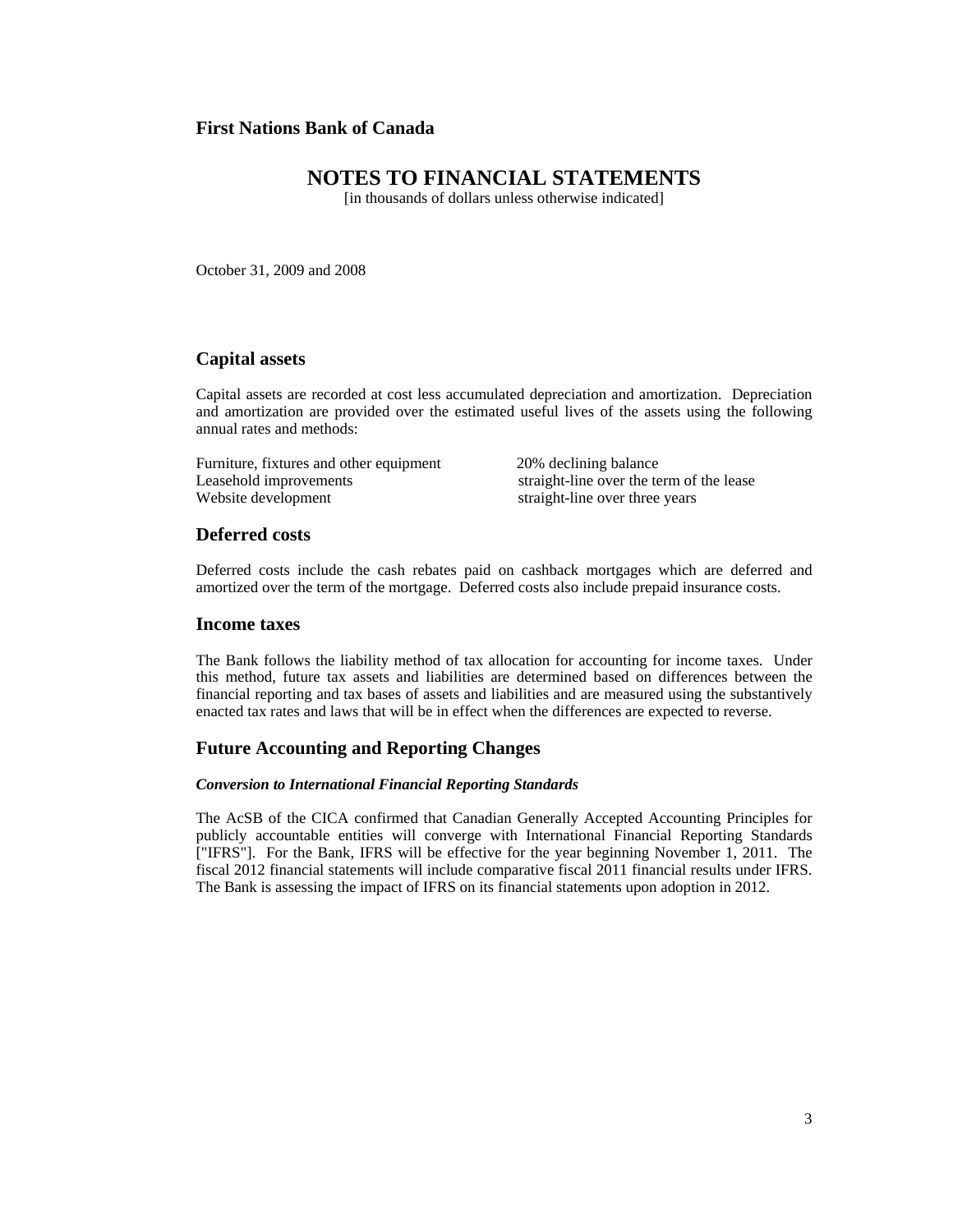# **NOTES TO FINANCIAL STATEMENTS**

[in thousands of dollars unless otherwise indicated]

October 31, 2009 and 2008

## **3. LOANS, IMPAIRED LOANS AND ALLOWANCE FOR CREDIT LOSSES**

|                               | 2009                                    |                                    |                                   |                                 |                                       |                                         |  |
|-------------------------------|-----------------------------------------|------------------------------------|-----------------------------------|---------------------------------|---------------------------------------|-----------------------------------------|--|
|                               | Gross<br>amount<br>of loans<br>S        | <b>Specific</b><br>allowance<br>\$ | <b>General</b><br>allowance<br>\$ | <b>Total</b><br>allowance<br>\$ | <b>Net</b><br>amount<br>of loans<br>S | <b>Gross</b><br>impaired<br>loans<br>\$ |  |
| Mortgage loans                | 35,332                                  |                                    | 5                                 | 5                               | 35,327                                |                                         |  |
| Other loans                   | 125,734                                 |                                    | 836                               | 836                             | 124,898                               | 48                                      |  |
|                               | 161,066                                 |                                    | 841                               | 841                             | 160,225                               | 48                                      |  |
|                               |                                         |                                    | 2008                              |                                 |                                       |                                         |  |
|                               | <b>Gross</b><br>amount<br>of loans<br>S | <b>Specific</b><br>allowance<br>\$ | <b>General</b><br>allowance<br>S  | <b>Total</b><br>allowance<br>S  | <b>Net</b><br>amount<br>of loans<br>S | <b>Gross</b><br>impaired<br>loans<br>\$ |  |
| Mortgage loans<br>Other loans | 32,756<br>101,164                       |                                    | 4<br>680                          | 4<br>680                        | 32,752<br>100,484                     | 56                                      |  |
|                               | 133,920                                 |                                    | 684                               | 684                             | 133,236                               | 56                                      |  |

# **Allowance for credit losses**

|                                   | 2009  | 2008  |
|-----------------------------------|-------|-------|
|                                   | \$    | \$    |
| <b>Balance, beginning of year</b> | 684   | 625   |
| Write-offs                        | (164) | (177) |
| Provision for credit losses       |       |       |
| Specific                          | 164   | 177   |
| General                           | 157   | 59    |
|                                   | 321   | 236   |
| Balance, end of year              | 841   | 684   |

Mortgage loans include \$33,363 [2008 - \$31,174] of insured loans. Other loans include \$14,876 [2008 - \$15,793] of government guaranteed loans.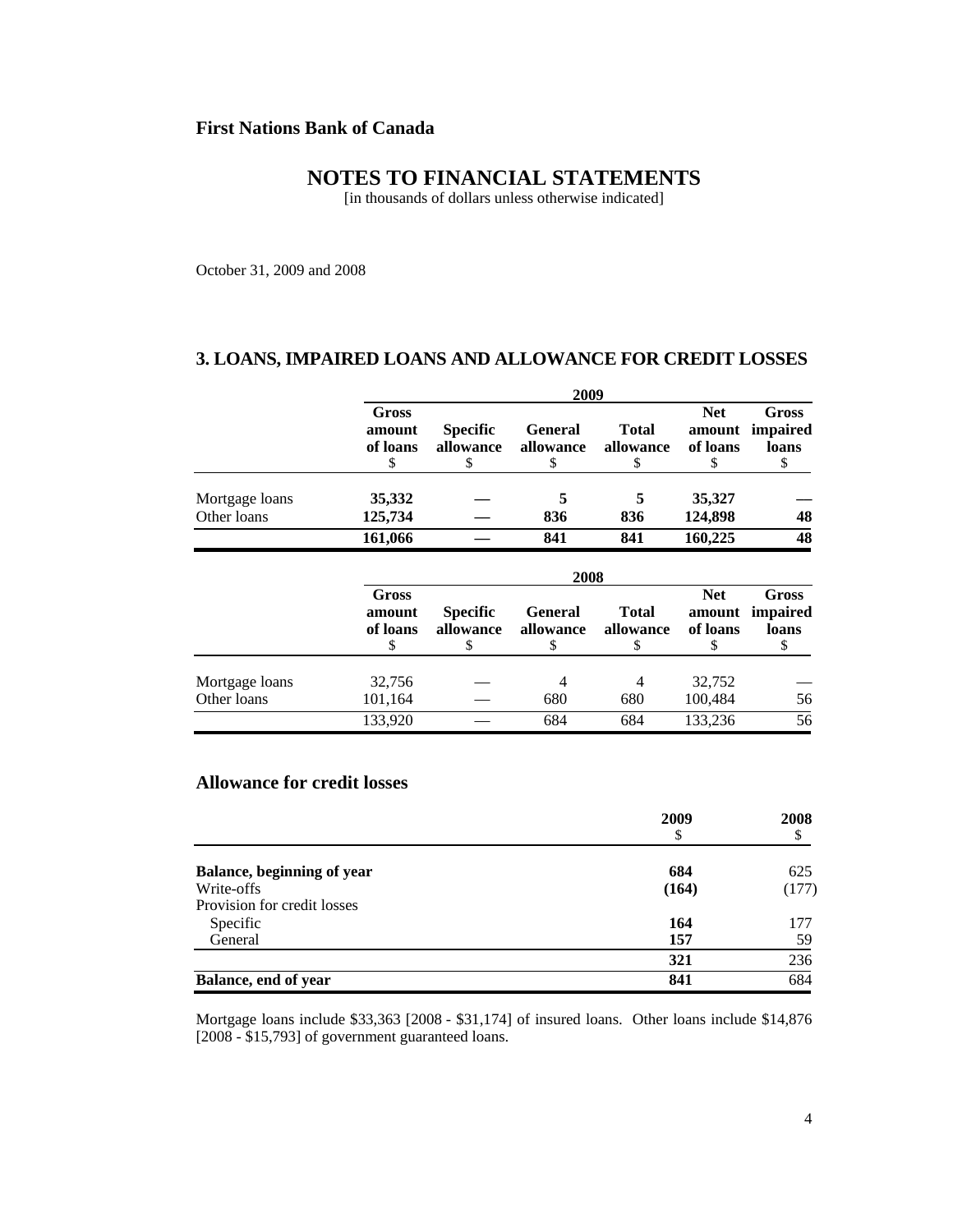# **NOTES TO FINANCIAL STATEMENTS**

[in thousands of dollars unless otherwise indicated]

October 31, 2009 and 2008

### **Loans past due but not impaired**

A loan is past due when a counterparty has failed to make a payment by the contractual due date. The following table provides aging information for loans that are past due but not impaired. A grace period has been incorporated if it is common to a product type and provided to the counterparties. The grace period represents the additional time period [e.g. three days] beyond the contractual due date during which a counterparty is permitted to make the payment without the loan being classified as past due.

#### **Gross amount of loans past due but not impaired as at October 31, 2009**

|                                              | $1 - 30$<br>days | 31-60<br>days | 61-89<br>days | 90<br>days<br>or more | <b>Total</b> |
|----------------------------------------------|------------------|---------------|---------------|-----------------------|--------------|
| Residential mortgages                        | 224              | 648           |               |                       | 872          |
| Consumer instalment and other personal loans | 20               | 4             | 5             |                       | 29           |
| Business and government                      | 2.504            |               |               |                       | 2,504        |
|                                              | 2.748            | 652           |               |                       | 3,405        |

#### **Gross amount of loans past due but not impaired as at October 31, 2008**

|                                              | $1 - 30$<br>days | 31-60<br>days | 61-89<br>days | 90<br>days<br>or more | <b>Total</b> |
|----------------------------------------------|------------------|---------------|---------------|-----------------------|--------------|
| Residential mortgages                        | 232              | 315           |               | 74                    | 621          |
| Consumer instalment and other personal loans | 46               |               | 23            | 3                     | 72           |
| Business and government                      | 2,635            |               |               |                       | 2,635        |
|                                              | 2.913            | 315           | 23            |                       | 3,328        |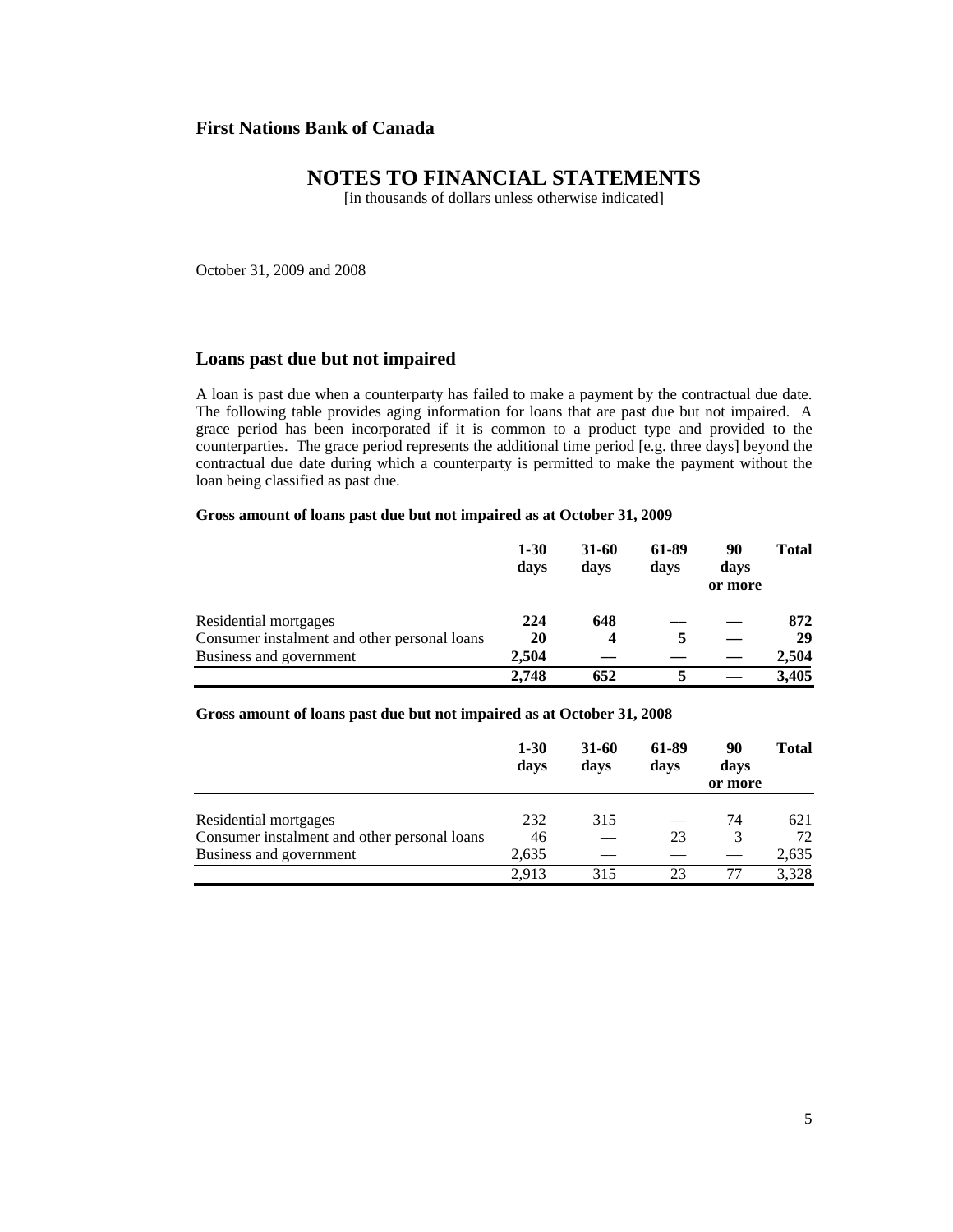# **NOTES TO FINANCIAL STATEMENTS**

[in thousands of dollars unless otherwise indicated]

October 31, 2009 and 2008

# **4. CAPITAL ASSETS**

Capital assets consist of the following:

|                                         | 2009       |                                                        |                             | 2008                        |
|-----------------------------------------|------------|--------------------------------------------------------|-----------------------------|-----------------------------|
|                                         | Cost<br>\$ | <b>Accumulated</b><br>depreciation and<br>amortization | <b>Net</b><br>book<br>value | <b>Net</b><br>book<br>value |
| Furniture, fixtures and other equipment | 363        | 126                                                    | 237                         | 218                         |
| Leasehold improvements                  | 2,181      | 435                                                    | 1,746                       | 1,292                       |
| Website development                     | 50         |                                                        | 45                          |                             |
|                                         | 2.594      | 566                                                    | 2.028                       | 1.510                       |

# **5. RELATED PARTY TRANSACTIONS**

All related party transactions are measured at carrying value.

## **[a] Cash and cash equivalents**

Cash and cash equivalents are held with TD Bank and consist of the following:

|                                                   | 2009<br>\$ | 2008<br>\$ |
|---------------------------------------------------|------------|------------|
|                                                   |            |            |
| Deposit bearing accounts                          | 59,406     | 35,417     |
| Term deposit bearing interest at 3.20% per annum, |            |            |
| maturing November 4, 2008                         |            | 20,000     |
| Term deposit bearing interest at 3.20% per annum, |            |            |
| maturing November 10, 2008                        |            | 10,000     |
| Term deposit bearing interest at 3.20% per annum, |            |            |
| maturing December 8, 2008                         |            | 30,000     |
| Term deposit bearing interest at 3.20% per annum, |            |            |
| maturing January 6, 2009                          |            | 20,000     |
| Term deposit bearing interest at .61% per annum,  |            |            |
| maturing November 19, 2009                        | 20,000     |            |
| Term deposit bearing interest at .59% per annum,  |            |            |
| maturing December 29, 2009                        | 20,000     |            |
|                                                   | 99,406     | 115.417    |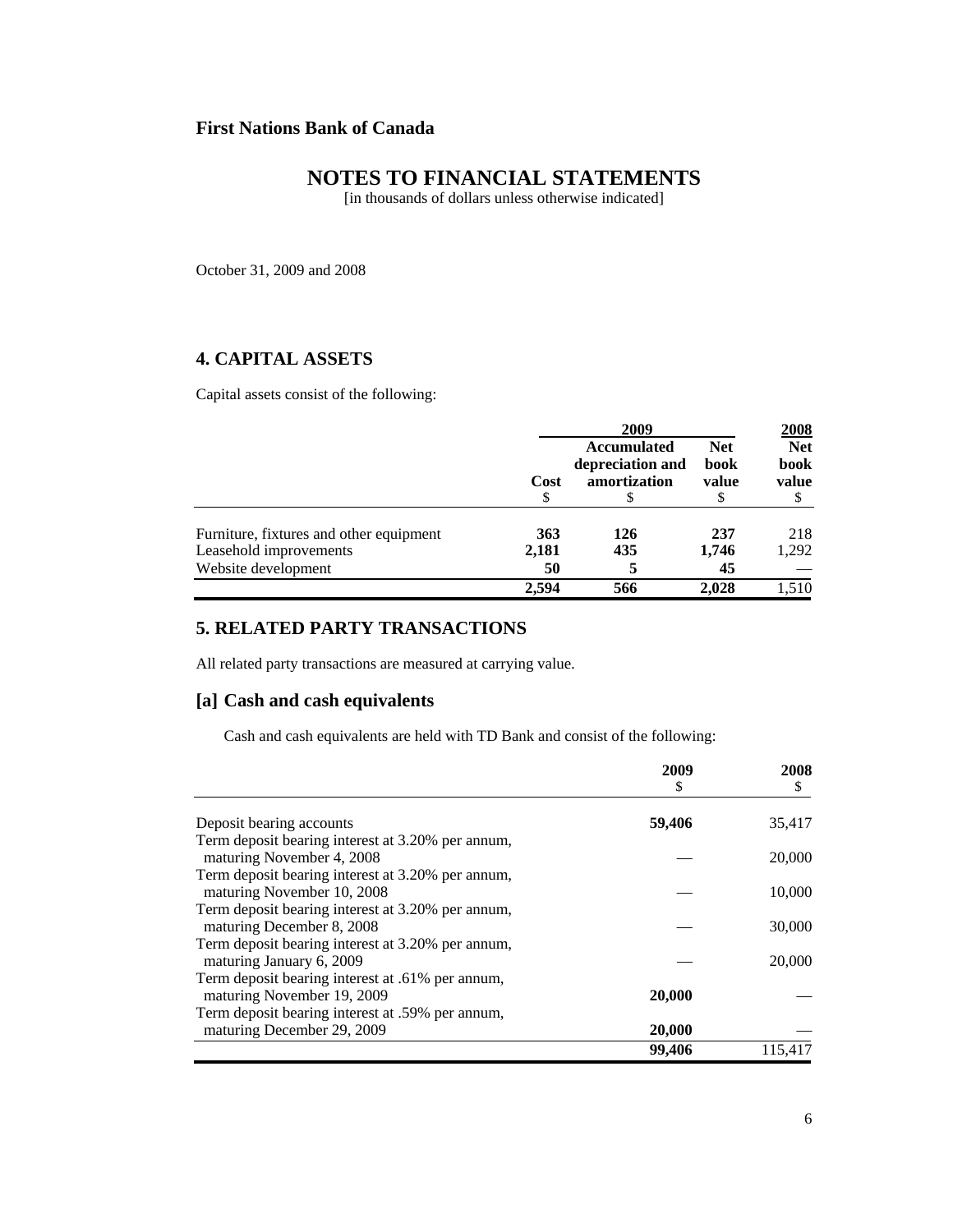# **NOTES TO FINANCIAL STATEMENTS**

[in thousands of dollars unless otherwise indicated]

October 31, 2009 and 2008

#### **[b] Services**

The Bank has entered into the TD/FNBC Services Agreement (2007), pursuant to which TD Bank performs banking, financial and discretionary services, including but not limited to financial accounting and reporting, head office and divisional support, corporate secretarial and treasury services. Payments to TD Bank for its services are on market terms and conditions. Some of the Bank's capital assets are also supplied monthly from TD Bank. During the year, the Bank incurred \$1,195 [2008 - \$1,339] for these services.

#### **[c] Loans from TD Bank**

The Bank has entered into agreements under which TD Bank has agreed to provide the Bank with credit facilities for purposes of managing liquidity and interest rate risk. The credit facilities are established at market terms and interest rates. At October 31, 2009, the available credit facilities totalled \$23,654 [2008 - \$27,780]; the total outstanding balance was \$18,654 [2008 - \$20,780] and matures between January 2010 and February 2011. Interest payable to TD Bank as at October 31, 2009 amounted to \$344 [2008 - \$373].

#### **[d] Loans to directors and employees**

At October 31, 2009, loans provided to the Bank's directors and employees amounted to \$2,143 [2008 - \$1,554]. Loans provided to employees are at discounts to customer rates.

#### **[e] Cheques and other items in transit, net**

The Bank uses TD Bank as its settlement agent. The balance from the daily settlement with TD Bank at October 31, 2009 was a receivable of \$4,572 [2008 - payable of \$1,436] and a payable of \$992 [2008 - \$228].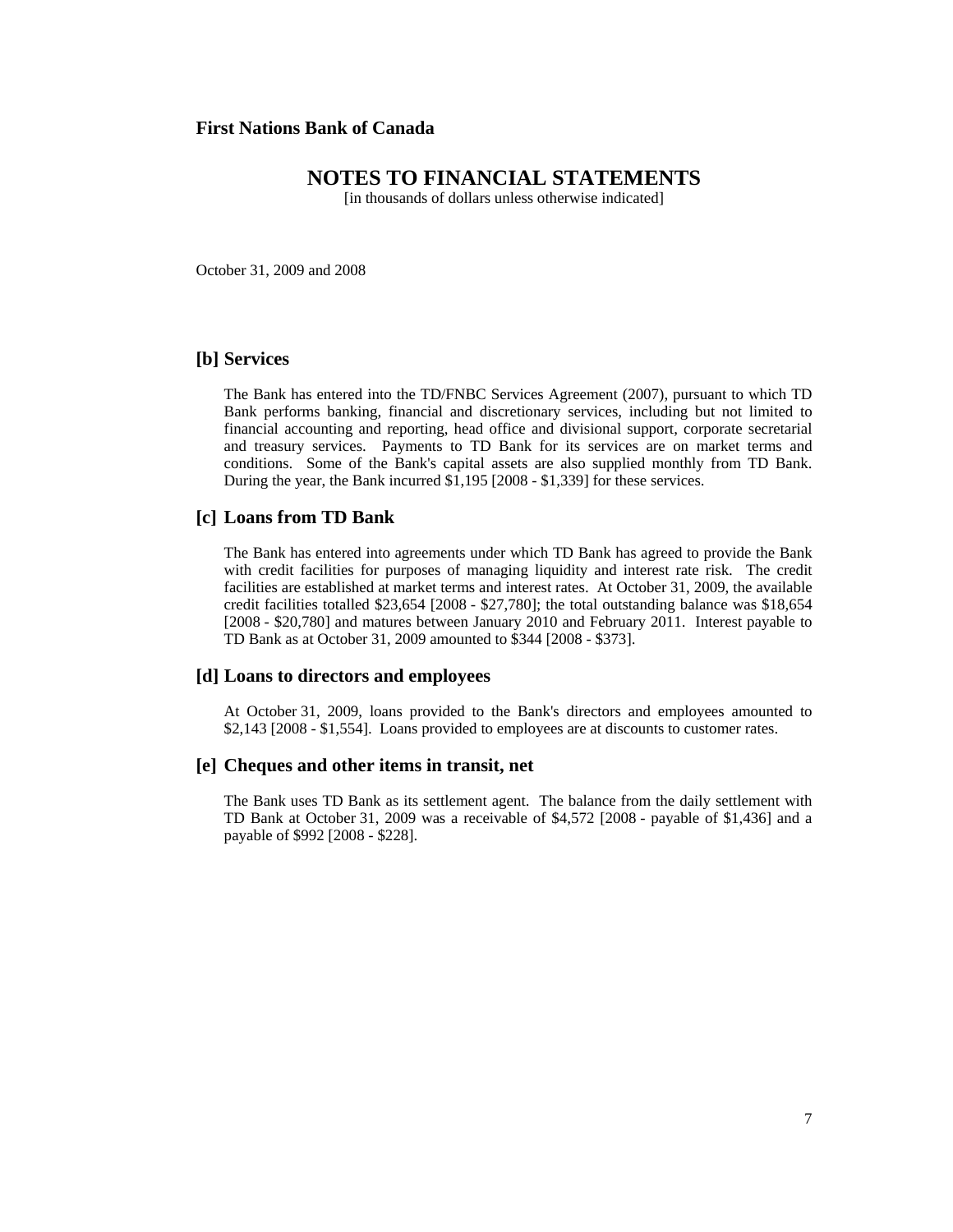# **NOTES TO FINANCIAL STATEMENTS**

[in thousands of dollars unless otherwise indicated]

October 31, 2009 and 2008

# **6. SHARE CAPITAL**

Share capital consists of the following:

|                                               |            | 2009   | 2008       |        |
|-----------------------------------------------|------------|--------|------------|--------|
|                                               | #          | \$     | #          | \$     |
| <b>Authorized</b>                             |            |        |            |        |
| Unlimited common shares                       |            |        |            |        |
| Unlimited Class A non-voting preferred shares |            |        |            |        |
| Unlimited Class B voting preferred shares     |            |        |            |        |
| Unlimited Class C non-voting preferred shares |            |        |            |        |
| <b>Issued and outstanding</b>                 |            |        |            |        |
| <b>Common shares</b>                          |            |        |            |        |
| Balance, beginning of year                    | 11,085,052 | 19,890 | 11,085,052 | 19,890 |
| Balance, end of year                          | 11,085,052 | 19,890 | 11,085,052 | 19,890 |
| <b>Class B preferred shares</b>               |            |        |            |        |
| Balance, beginning of year                    | 1,497,719  | 3,369  | 1,497,719  | 3,369  |
| Balance, end of year                          | 1,497,719  | 3,369  | 1,497,719  | 3,369  |
| <b>Total share capital</b>                    |            | 23,259 |            | 23,259 |

Under the terms of the By-laws of the Bank, common shares may be owned only by First Nations Investors as defined in the By-laws and by TD Bank or one of its affiliates. The Class B voting preferred shares may be owned only by TD Bank or one of its affiliates. Owners of all classes of shares are entitled to dividends, if declared by the Board of Directors of the Bank. No dividends may be declared on common shares unless the Bank concurrently declares or pays an equal dividend per Class B preferred share. No dividends were declared during the year.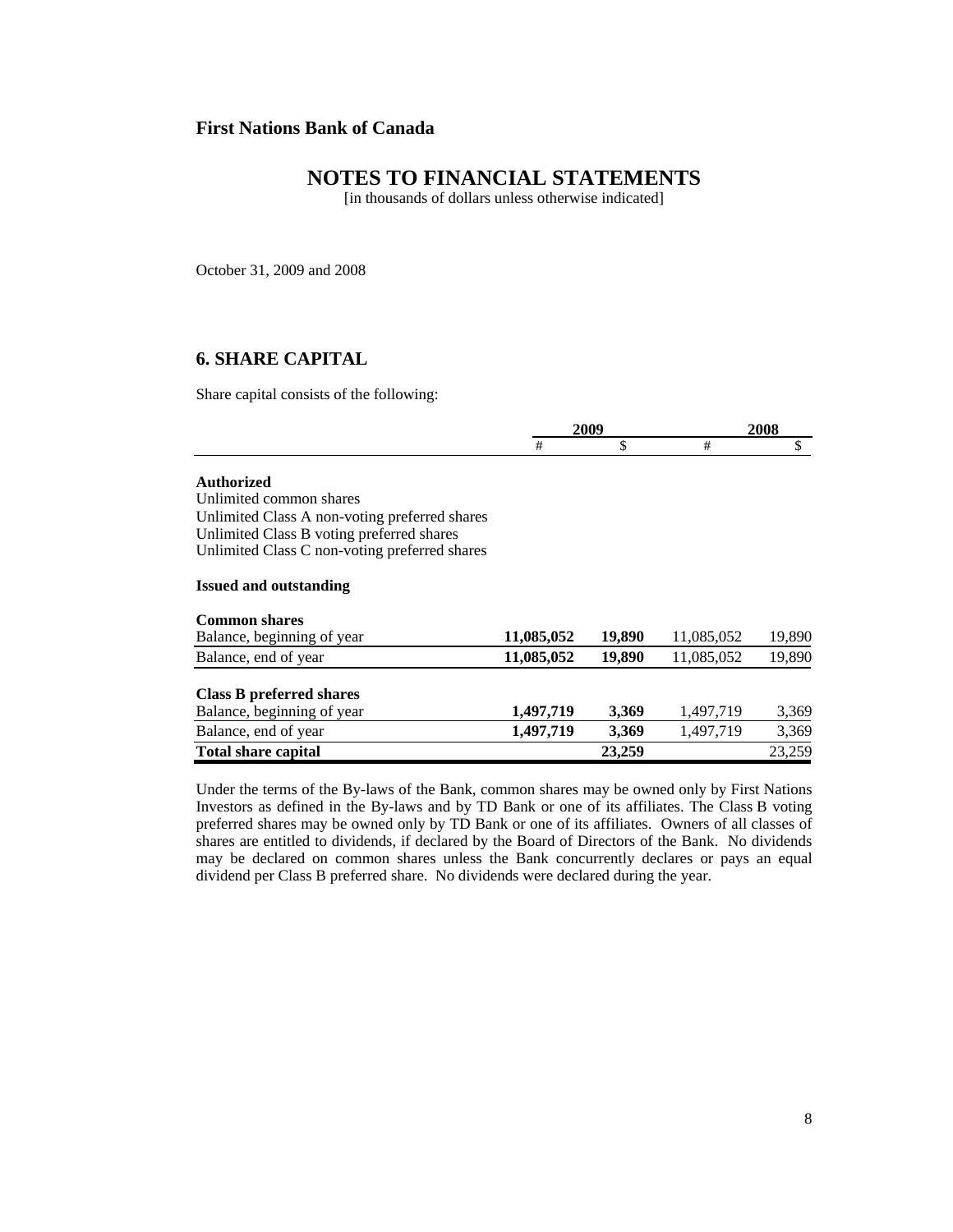# **NOTES TO FINANCIAL STATEMENTS**

[in thousands of dollars unless otherwise indicated]

October 31, 2009 and 2008

## **7. REGULATORY CAPITAL**

The Bank manages its capital under guidelines established by OSFI. The regulatory capital guidelines measure capital in relation to credit, market and operational risks. The Bank has a capital management policy, procedures and controls that it utilizes to achieve its goals and objectives.

The Bank's objectives include:

- Ensure that the quality and quantity of capital is adequate, at a minimum, to meet all applicable regulatory requirements; and
- Provide that at least half of the Bank's capital is permanent, free from mandatory fixed charges and subordinate to the rights of depositors and other creditors.

The Bank's total capital consists of one tier of capital approved under OSFI's regulatory capital guidelines. As at October 31, 2009 and 2008, Tier 1 capital includes items such as common shares and preferred shares and retained earnings.

During the years ended October 31, 2009 and 2008, the Bank complied with the capital guidelines for capital ratios and asset-to-capital multiple. This guideline is based on the "International Convergence of Capital Measurement and Capital Standards – A Revised Framework" ["Basel II"] issued by the Basel Committee on Banking Supervision.

The Bank's regulatory capital position as at October 31 is as follows:

|                                         | 2009     | 2008     |
|-----------------------------------------|----------|----------|
| Tier 1 capital                          | \$28,250 | \$27,444 |
| Tier 1 capital ratio                    | 19%      | 22.3%    |
| Total capital <sup>1</sup>              | \$28,250 | \$27,444 |
| Total capital ratio <sup>2</sup>        | 19%      | 22.3%    |
| Assets-to-capital multiple <sup>3</sup> | 9.45     | 9.20     |

OSFI's target Tier 1 and total capital ratios for the Bank are 7% and 10%.

<sup>&</sup>lt;sup>1</sup> Tier 1 capital ratio is calculated as Tier 1 capital divided by risk-weighted assets ["RWA"].<br><sup>2</sup> Total capital ratio is calculated as total capital divided by RWA.<br><sup>3</sup> The assets-to-capital multiple is calculated as of credit and guarantees divided by total adjusted capital.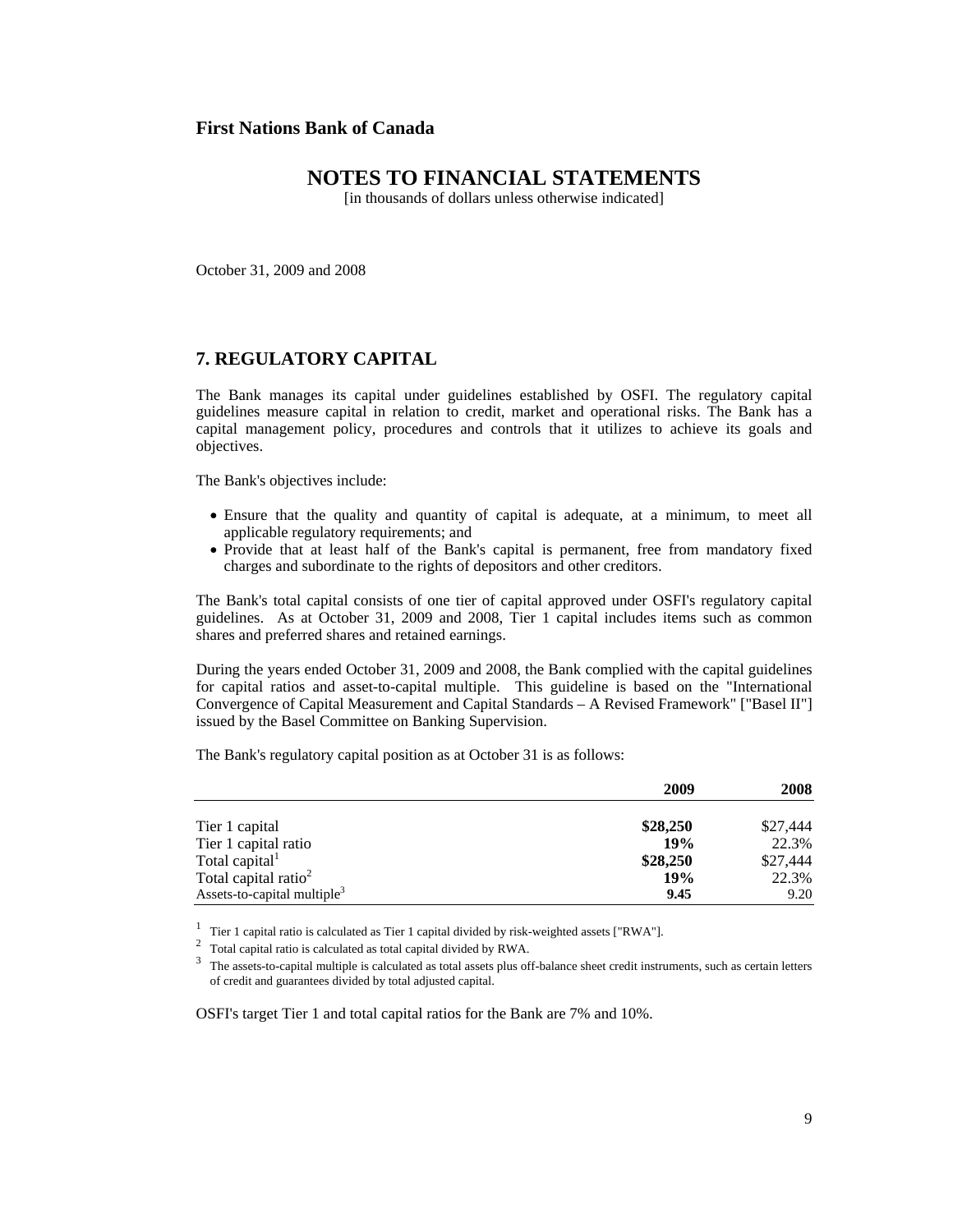# **NOTES TO FINANCIAL STATEMENTS**

[in thousands of dollars unless otherwise indicated]

October 31, 2009 and 2008

# **8. FAIR VALUE OF FINANCIAL INSTRUMENTS**

|                                         |                   | 2009                           |                   |                                      |
|-----------------------------------------|-------------------|--------------------------------|-------------------|--------------------------------------|
| <b>Balance sheets</b>                   | Carrying<br>value | <b>Estimated</b><br>fair value | Carrying<br>value | <b>Estimated</b><br>fair value<br>\$ |
| <b>ASSETS</b><br>Loans, net             | 160,225           | 162,124                        | 133.236           | 136,190                              |
| <b>LIABILITIES</b><br><b>Borrowings</b> | 235,990           | 236,069                        | 220,491           | 222.122                              |

The aggregate of the estimated fair value amounts presented does not represent management's estimate of the underlying value of the Bank. Moreover, fair values disclosed represent estimates of values made at a specific point in time and may not be reflective of future fair values.

Fair values are based on the following methods of valuation and assumptions:

In the case of items which are short-term in nature or contain variable rate features, fair value is considered to be equal to carrying value.

The estimated fair value reflects changes in general interest rates which have occurred since the loans and borrowings were originated.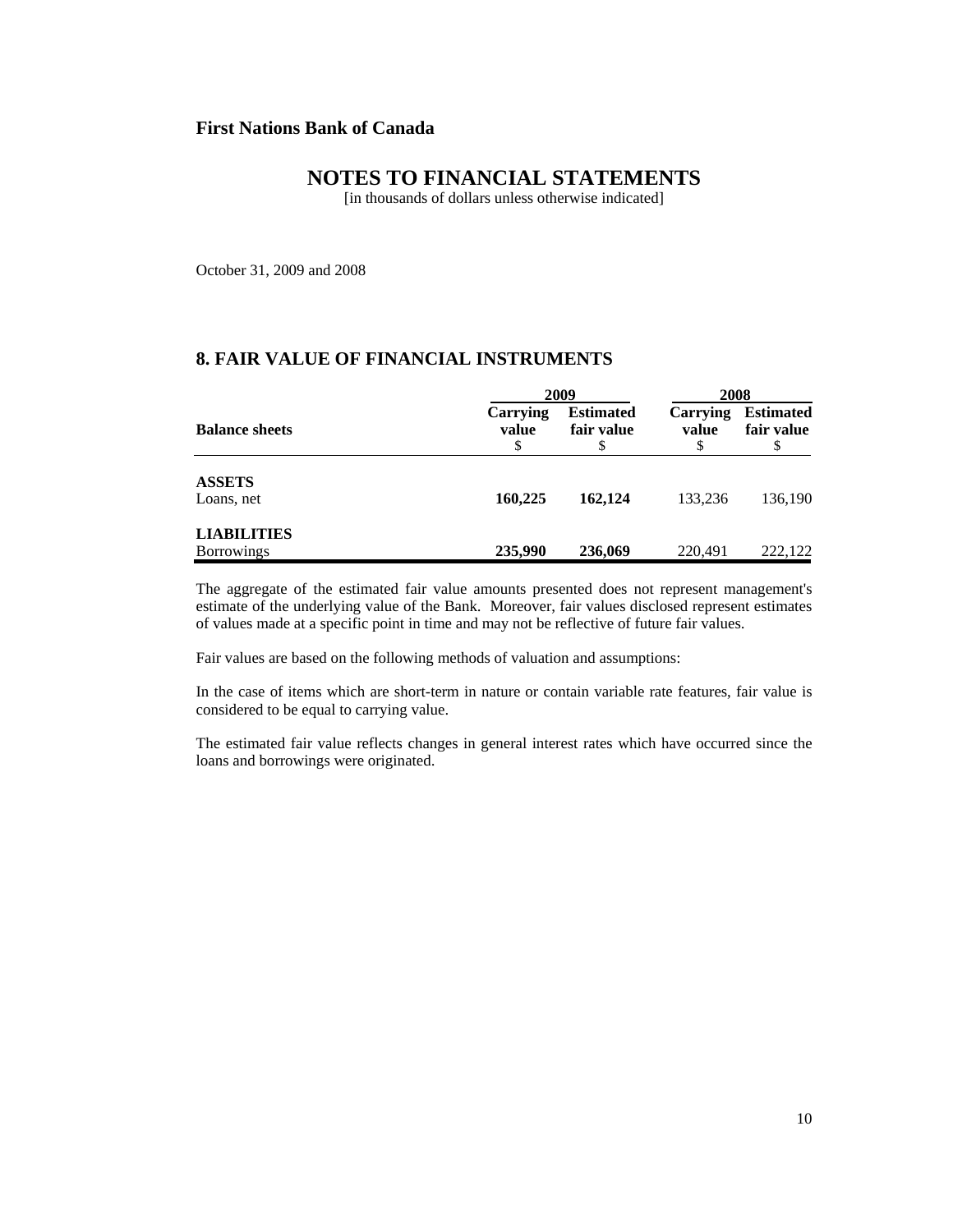# **NOTES TO FINANCIAL STATEMENTS**

[in thousands of dollars unless otherwise indicated]

October 31, 2009 and 2008

# **9. INCOME TAXES**

Significant components of the Bank's future tax assets are as follows:

|                             | 2009  | 2008 |
|-----------------------------|-------|------|
|                             | S     |      |
| <b>Future tax assets</b>    |       |      |
| Allowance for credit losses | 259   | 216  |
| Capital assets              | (115) | (51) |
| Other                       | 152   | 242  |
|                             | 296   | 407  |

Significant components of the provision for income taxes are as follows:

|                                                                                            | 2009 | 2008 |
|--------------------------------------------------------------------------------------------|------|------|
| Current income tax expense                                                                 | 272  | 658  |
| Future income tax expense relating to origination<br>and reversal of temporary differences | 111  |      |
| <b>Provision for income taxes</b>                                                          | 383  | 705  |

The provision for income taxes shown in the statements of income and comprehensive income differs from that obtained by applying statutory tax rates to the income before income taxes for the following reasons:

|                                         | 2009     |               |             | 2008            |  |
|-----------------------------------------|----------|---------------|-------------|-----------------|--|
|                                         |          | $\%$          |             | $\%$            |  |
| Income before income taxes              | 1,189    |               | 2.395       |                 |  |
| Income taxes at statutory rate<br>Other | 377<br>6 | 31.71<br>0.50 | 785<br>(80) | 32.78<br>(3.34) |  |
| <b>Effective tax</b>                    | 383      | 32.21         | 705         | 29.44           |  |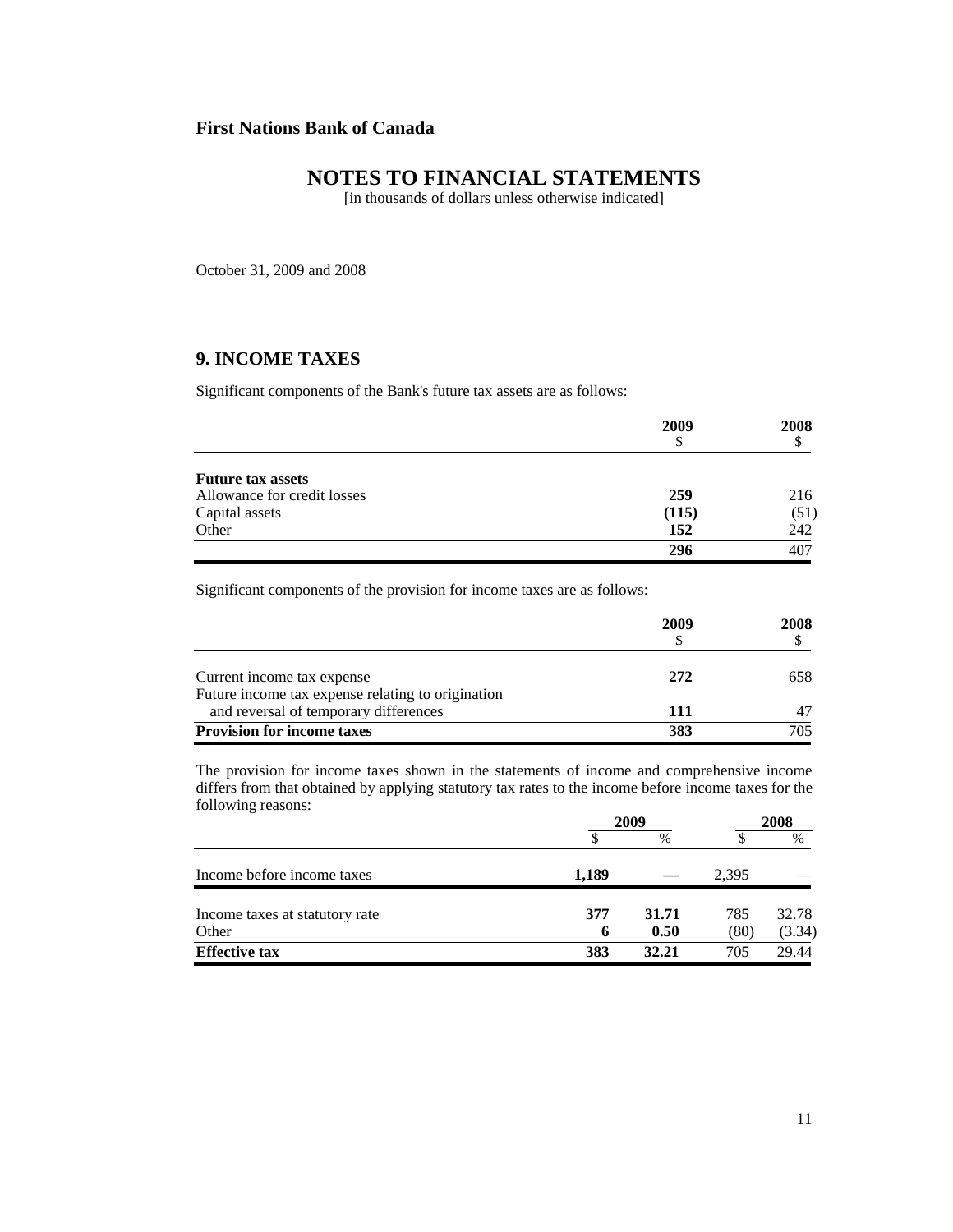# **NOTES TO FINANCIAL STATEMENTS**

[in thousands of dollars unless otherwise indicated]

October 31, 2009 and 2008

## **10. INTEREST RATE RISK**

The following tables set out the assets and liabilities on the date of the earlier of contractual maturity or when they re-price. Use of these tables to derive information about the Bank's interest rate risk position is limited by the fact that the date the financial instruments re-price may be different from the earlier of contractual maturity or re-pricing date. Examples of this include mortgages which are shown at contractual maturity but which often prepay earlier, and certain borrowings, which are shown at contractual maturity but which are often cashed before their contractual maturity.

|                                                                 |                 |                |                | 2009        |             |               |              |
|-----------------------------------------------------------------|-----------------|----------------|----------------|-------------|-------------|---------------|--------------|
|                                                                 |                 | Less than      |                |             |             | Non-          |              |
|                                                                 | <b>Floating</b> | 1              | $1$ to $2$     | $2$ to $3$  | Over 3      | interest rate |              |
|                                                                 | rate            | year           | years          | years       | years       | sensitive     | <b>Total</b> |
|                                                                 | \$              | \$             | \$             | \$          | \$          | \$            | \$           |
| <b>ASSETS</b>                                                   |                 |                |                |             |             |               |              |
| Cash and                                                        |                 |                |                |             |             |               |              |
| cash equivalents                                                | 59,406          | 40,000         |                |             |             |               | 99,406       |
| Effective yield                                                 |                 | 0.60           |                |             |             |               |              |
| Mortgage loans                                                  | 967             | 12,758         | 5,665          | 7,654       | 8,283       |               | 35,327       |
| Effective yield                                                 |                 | 5.37           | 5.57           | 5.47        | 5.38        |               |              |
| Other loans                                                     | 55,089          | 26,661         | 29,587         | 6,095       | 7,466       |               | 124,898      |
| Effective yield                                                 |                 | 5.11           | 5.97           | 5.49        | 5.04        |               |              |
| Other                                                           |                 |                |                |             |             | 3,336         | 3,336        |
| Cheques and other                                               |                 |                |                |             |             |               |              |
| items in transit, net                                           |                 |                |                |             |             | 3,580         | 3,580        |
|                                                                 | 115,462         | 79,419         | 35,252         | 13,749      | 15,749      | 6,916         | 266,547      |
| <b>LIABILITIES AND</b><br><b>SHAREHOLDERS'</b><br><b>EQUITY</b> |                 |                |                |             |             |               |              |
| <b>Borrowings</b><br>Effective yield                            | 172,100         | 47,772<br>0.99 | 15,039<br>4.48 | 873<br>3.39 | 206<br>3.70 |               | 235,990      |
| Other                                                           |                 |                |                |             |             | 2,307         | 2,307        |
| Shareholders' equity                                            |                 |                |                |             |             | 28,250        | 28,250       |
|                                                                 | 172,100         | 47,772         | 15,039         | 873         | 206         | 30,557        | 266,547      |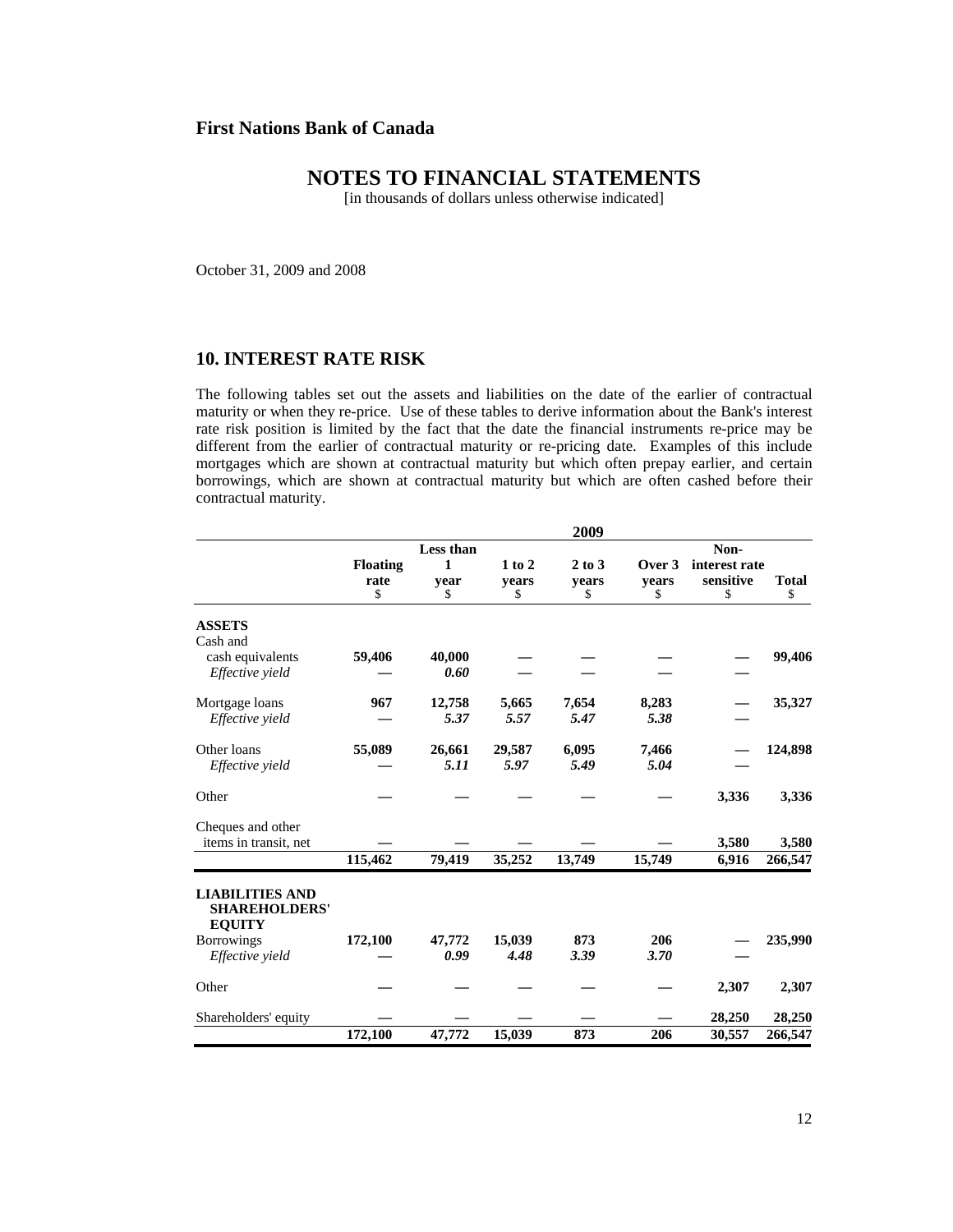# **NOTES TO FINANCIAL STATEMENTS**

[in thousands of dollars unless otherwise indicated]

October 31, 2009 and 2008

|                                                                 |                 |           |        | 2008       |        |               |              |  |
|-----------------------------------------------------------------|-----------------|-----------|--------|------------|--------|---------------|--------------|--|
|                                                                 |                 | Less than |        |            |        | Non-          |              |  |
|                                                                 | <b>Floating</b> | 1         | 1 to 2 | $2$ to $3$ | Over 3 | interest rate |              |  |
|                                                                 | rate            | vear      | vears  | vears      | vears  | sensitive     | <b>Total</b> |  |
|                                                                 | \$              | \$        | \$     | \$         | \$     | \$            | \$           |  |
| <b>ASSETS</b><br>Cash and                                       |                 |           |        |            |        |               |              |  |
| cash equivalents                                                | 115,417         |           |        |            |        |               | 115,417      |  |
| Mortgage loans                                                  |                 | 6,086     | 9,308  | 8,567      | 8,791  |               | 32,752       |  |
| Effective yield                                                 |                 | 5.72      | 5.26   | 5.90       | 5.84   |               |              |  |
| Other loans                                                     | 65,776          | 6,750     | 5,128  | 21,535     | 1,295  |               | 100,484      |  |
| Effective yield                                                 |                 | 6.24      | 7.25   | 6.04       | 7.21   |               |              |  |
| Other                                                           |                 |           |        |            |        | 3,338         | 3,338        |  |
| Cheques and other<br>items in transit, net                      |                 |           |        |            |        | 1,208         | 1,208        |  |
|                                                                 | 181,193         | 12,836    | 14,436 | 30,102     | 10,086 |               | 253,199      |  |
|                                                                 |                 |           |        |            |        | 4,546         |              |  |
| <b>LIABILITIES AND</b><br><b>SHAREHOLDERS'</b><br><b>EQUITY</b> |                 |           |        |            |        |               |              |  |
| <b>Borrowings</b>                                               | 143,130         | 28,521    | 9,983  | 25,534     | 13,323 |               | 220,491      |  |
| Effective yield                                                 | 0.77            | 3.33      | 4.37   | 4.57       | 4.65   |               |              |  |
| Other                                                           |                 |           |        |            |        | 5,264         | 5,264        |  |
| Shareholders' equity                                            |                 |           |        |            |        | 27,444        | 27,444       |  |
|                                                                 | 143,130         | 28,521    | 9,983  | 25,534     | 13,323 | 32,708        | 253,199      |  |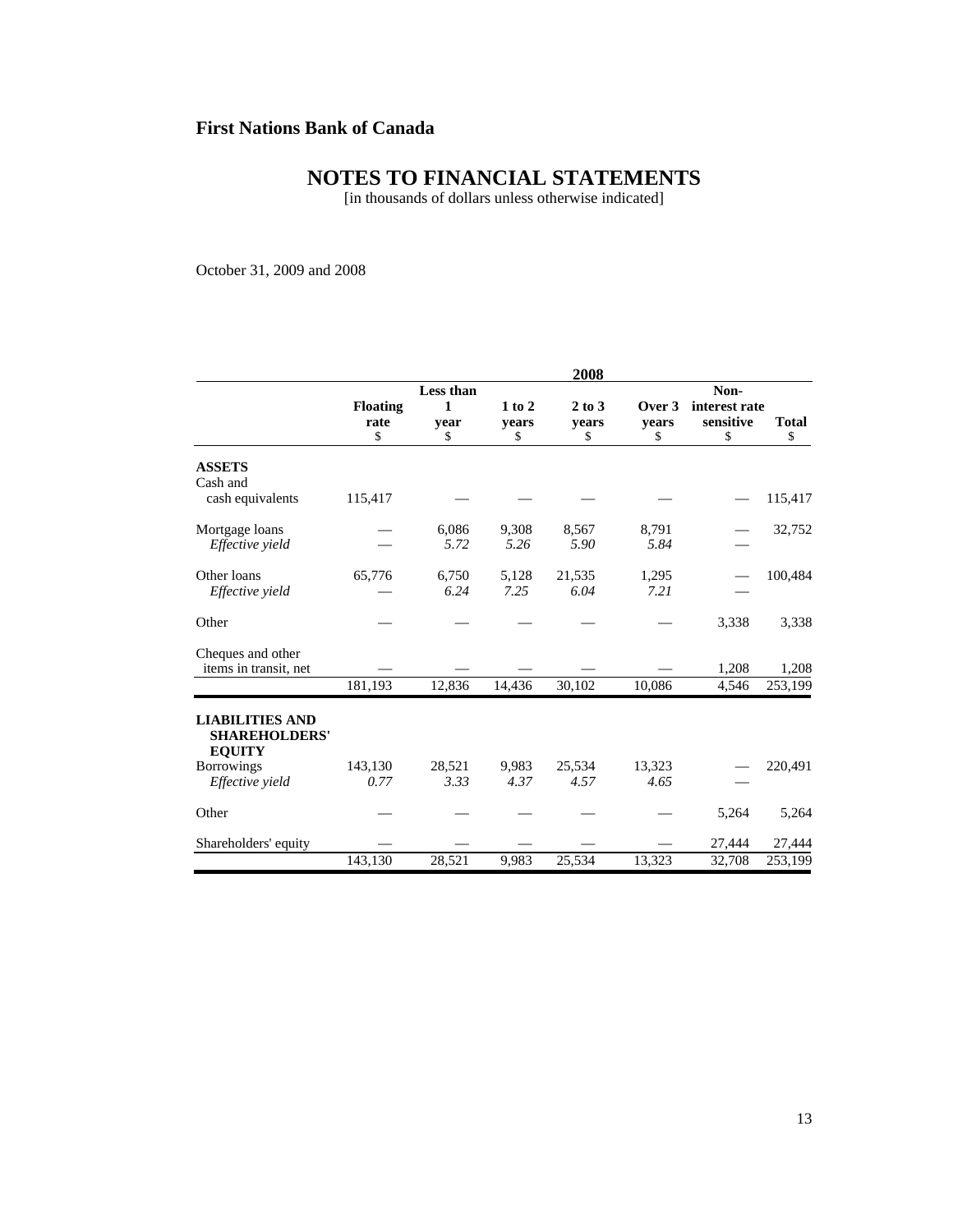# **NOTES TO FINANCIAL STATEMENTS**

[in thousands of dollars unless otherwise indicated]

October 31, 2009 and 2008

## **11. RISK MANAGEMENT**

#### **Credit Risk**

Credit risk is the potential for financial loss if a borrower or counterparty in a transaction fails to meet its agreed payment obligations. Credit risk is managed through the credit risk policies, management guidelines and discretionary limits of the Bank. Guidelines are established to monitor and limit industry risk and group exposure in the portfolio. Management monitors its credit exposures daily.

#### **Liquidity risk**

The Bank monitors its risk to a shortage of funds using a recurring liquidity planning tool. This tool considers the maturity of both its financial investments and financial assets and projected cash flows from operations. The Bank's objective is to ensure sufficient readily marketable assets are available at all times to cover three months of expected operational cash flows. The Bank also maintains a combination of readily marketable assets and available bank overdraft to meet cash outflow requirements that may arise from a disruption to the normal course of business. This requirement is defined as 10% of total non-term deposits and term deposits expiring within 30 days. The Bank also measures and monitors concentration of funding sources.

#### **Interest rate risk**

The Bank's exposure to the risk of changes in market interest rates relates primarily to mismatches in the Bank's assets and liabilities. The Bank's policy is to measure and manage interest rate risk exposure in earnings and economic value perspectives. The Bank analyzes interest rate shock scenarios to estimate the impact of changes in interest rates on both the annual earnings at risk and the economic value of the Bank's equity at risk. The Bank's policy is to limit the variation in annual net interest income caused by a 1% increase (decrease) in market interest to 5% of annual net interest income. In addition, the Bank's policy limits the change in the Bank's economic value caused by a 1% increase (decrease) in market interest rates to 5% of shareholders' equity.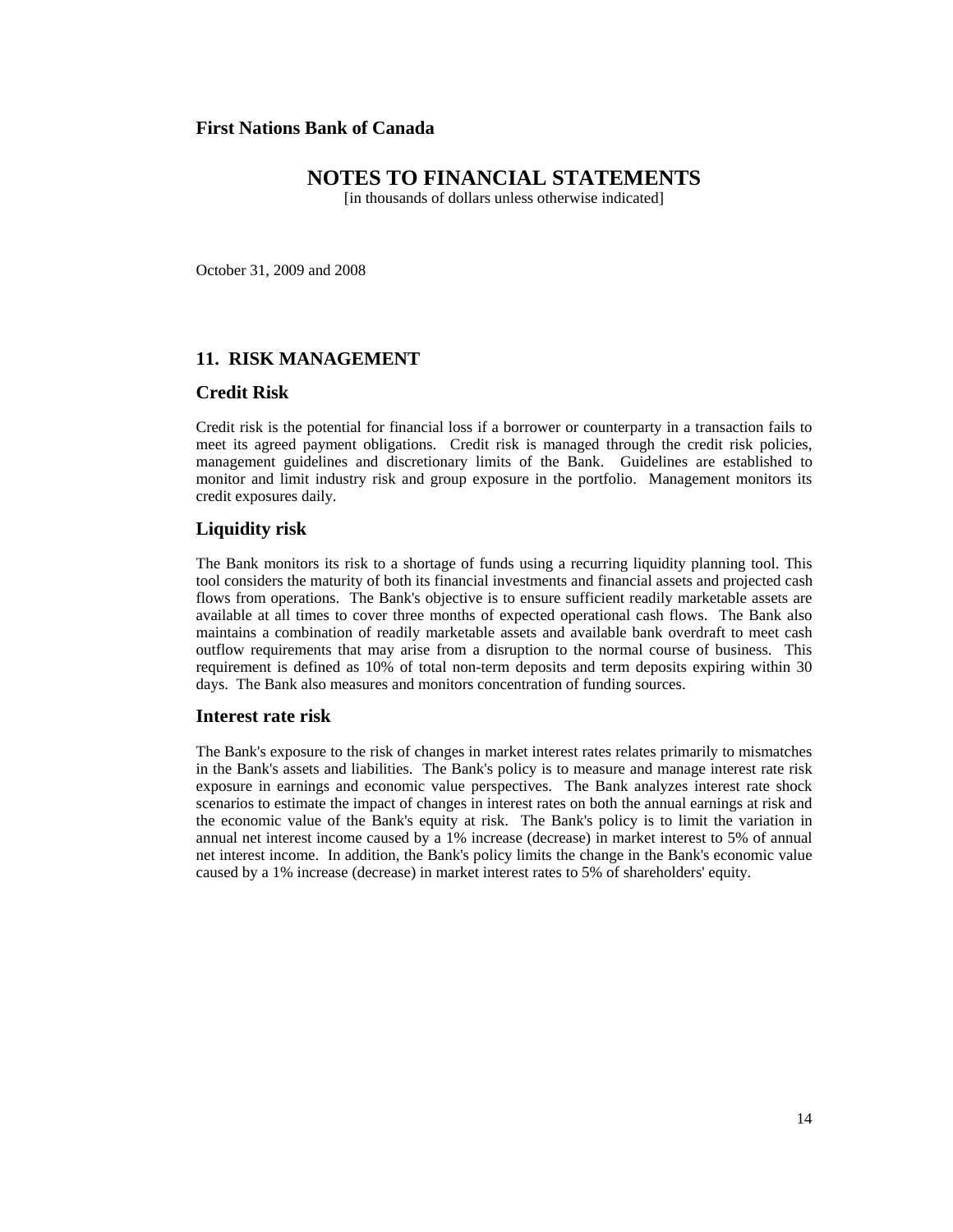# **NOTES TO FINANCIAL STATEMENTS**

[in thousands of dollars unless otherwise indicated]

October 31, 2009 and 2008

## **12. CONTINGENCIES, COMMITMENTS AND GUARANTEES**

#### *Lease commitments*

The Bank has obligations under long-term, non-cancellable leases for premises as follows:

|      | \$  |
|------|-----|
|      |     |
| 2010 | 455 |
| 2011 | 443 |
| 2012 | 359 |
| 2013 | 192 |
| 2014 | 192 |

#### *Guarantees*

Letters of credit have been provided to third parties in the amount of \$566,058 [2008 - \$494,978].

In the normal course of operations, the Bank, as set out in its By-laws, indemnifies directors and officers in certain circumstances, to the extent permitted by law, against certain claims that may be made against them as a result of their services to the Bank. The Bank may be required to indemnify directors, officers and such person's heirs or legal representatives for costs incurred as a result of civil, criminal or administrative actions to which such person is made a party in certain circumstances. The duty of the Bank to indemnify is further contingent on the director or officer meeting certain criteria in the By-laws such as to have acted honestly and in good faith with a view to the best interest of the Bank. The nature of the indemnification prevents the Bank from making a reasonable estimate of the maximum potential amount that the Bank would be required to pay such persons. No amount has been accrued in the financial statements with respect to this indemnification.

#### **13. SUBSEQUENT EVENT**

Effective November 1, 2009, all of the Class B preferred shares owned by TD Bank were converted to Common Shares on the basis of one Common Share for one Class B preferred share.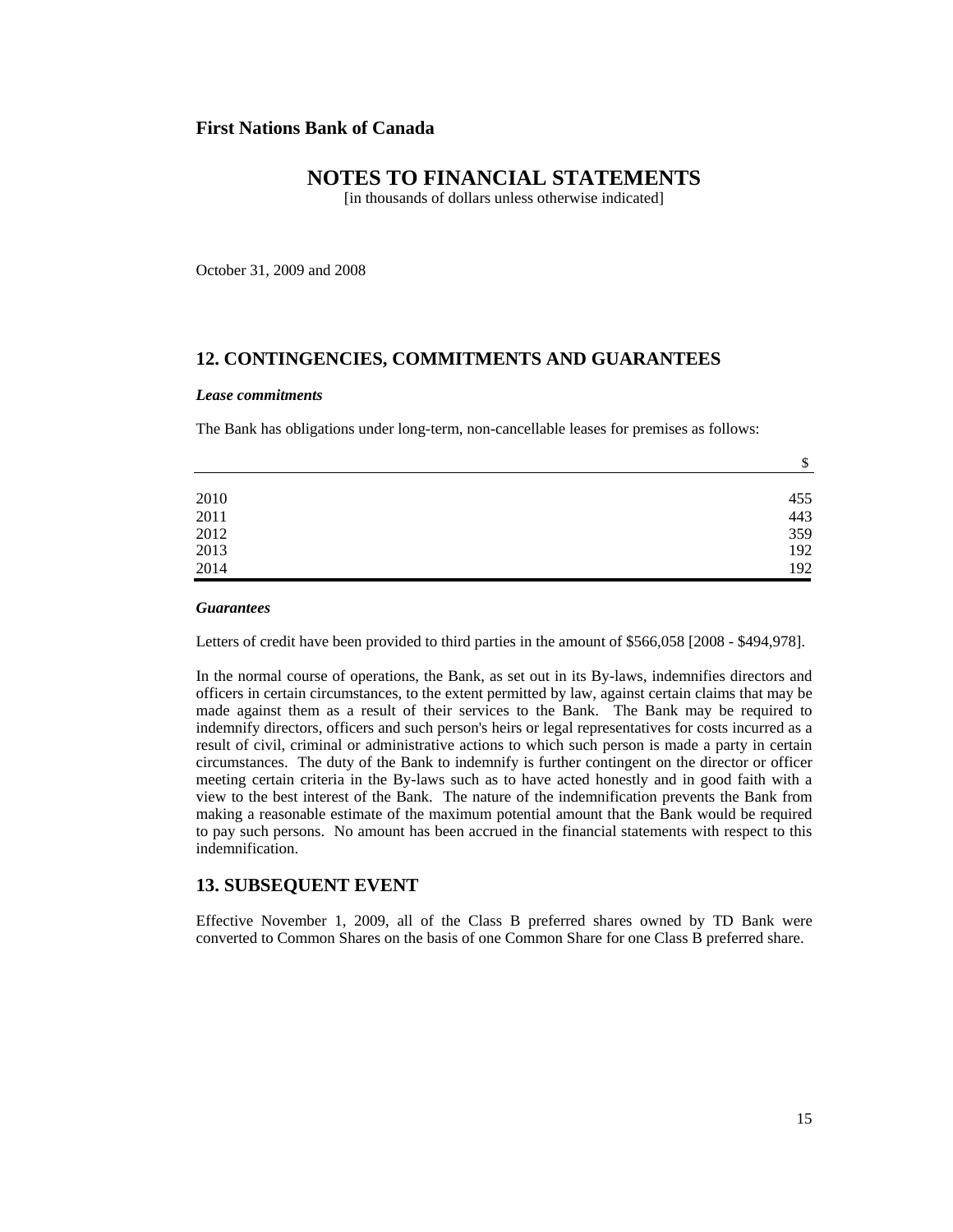Financial Statements

# **First Nations Bank of Canada**

October 31, 2010 and 2009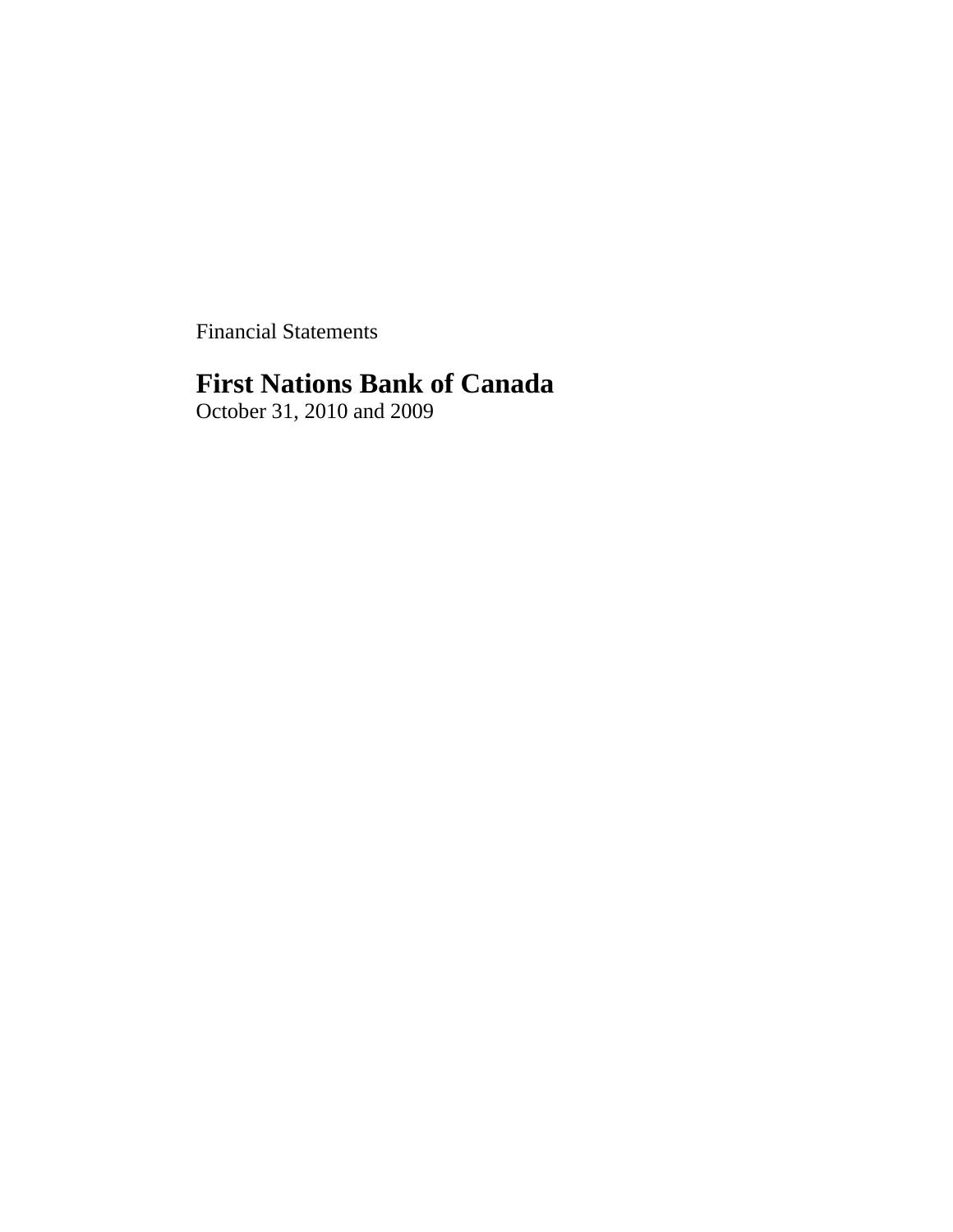# **AUDITORS' REPORT**

# To the Shareholders of **First Nations Bank of Canada**

We have audited the balance sheets of **First Nations Bank of Canada** as at October 31, 2010 and 2009 and the statements of income and comprehensive income, changes in shareholders' equity and cash flows for the years then ended. These financial statements are the responsibility of the Bank's management. Our responsibility is to express an opinion on these financial statements based on our audits.

We conducted our audits in accordance with Canadian generally accepted auditing standards. Those standards require that we plan and perform an audit to obtain reasonable assurance whether the financial statements are free of material misstatement. An audit includes examining, on a test basis, evidence supporting the amounts and disclosures in the financial statements. An audit also includes assessing the accounting principles used and significant estimates made by management, as well as evaluating the overall financial statement presentation.

In our opinion, these financial statements present fairly, in all material respects, the financial position of the Bank as at October 31, 2010 and 2009 and the results of its operations and its cash flows for the years then ended in accordance with Canadian generally accepted accounting principles.

Edmonton, Canada,

Ernst + Young LLP

December 16, 2010. Chartered Accountants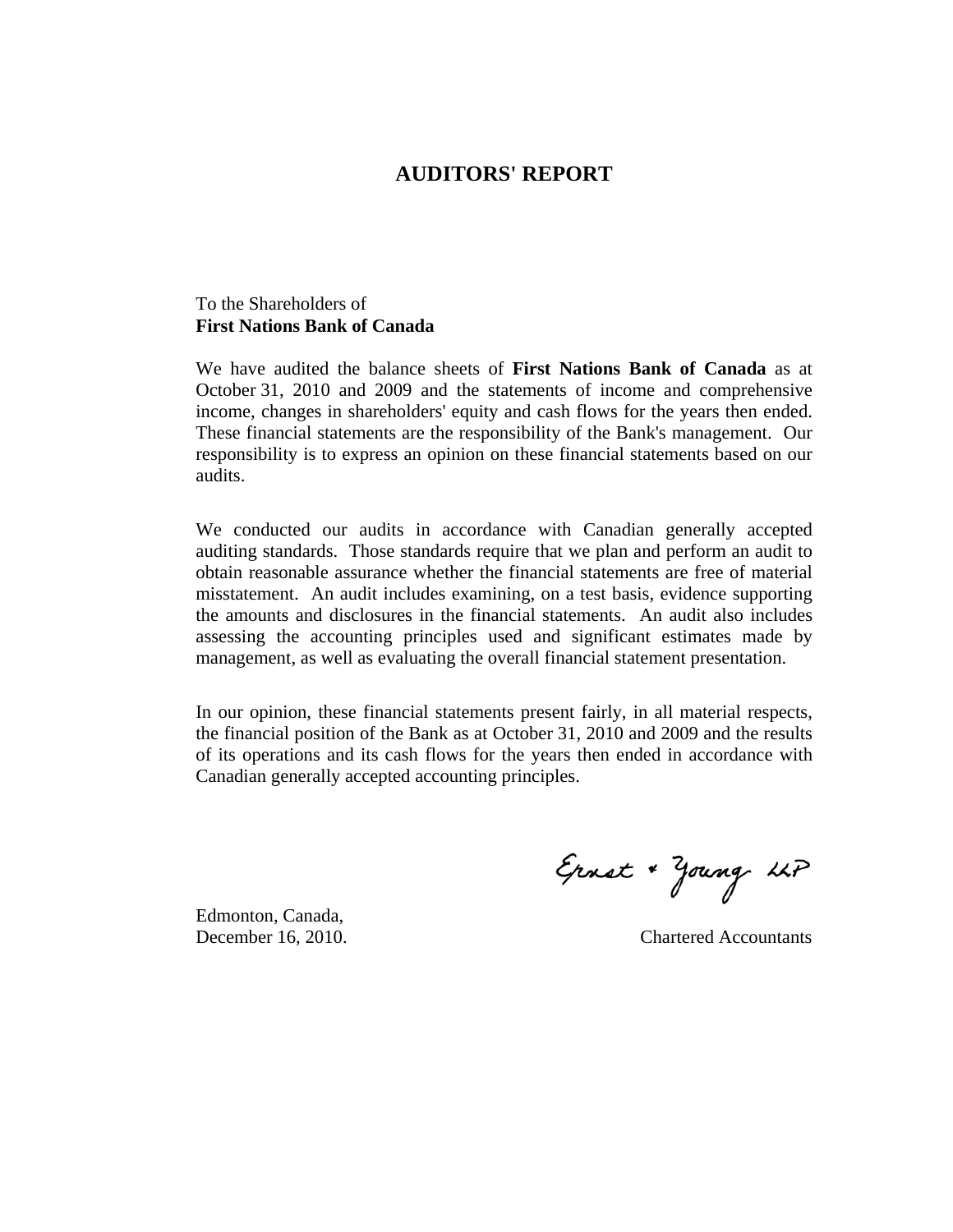# **BALANCE SHEETS**

[in thousands of dollars]

As at October 31

|                                                                  | 2010              | 2009              |
|------------------------------------------------------------------|-------------------|-------------------|
|                                                                  | \$                | \$                |
| <b>ASSETS</b>                                                    |                   |                   |
| Cash and cash equivalents [note 6[a]]                            | 96,484            | 99,406            |
| Loans, net of allowance for credit losses [note 3]               |                   |                   |
| Mortgage loans                                                   | 40,889            | 35,327            |
| Other loans                                                      | 154,413           | 124,898           |
|                                                                  | 195,302           | 160,225           |
| Cheques and other items in transit, net [note $6[e]$ ]           |                   | 3,580             |
| Interest receivable                                              | 911               | 894               |
| Future tax assets [note 10]                                      | 193               | 296               |
| Property and equipment, net [note 4]                             | 2,489             | 1,983             |
| Intangible assets, net [note 5]                                  | 211               | 45                |
| Deferred costs                                                   | 199               | 117               |
| Other receivables                                                | 59                | -1                |
|                                                                  | 295,848           | 266.547           |
| <b>Borrowings</b><br>Notice deposits<br>Medium-term certificates | 178,064<br>61,813 | 172,100<br>45,236 |
| Loans from The Toronto-Dominion Bank [note 6[c]]                 | 16,574            | 18,654            |
|                                                                  | 256,451           | 235,990           |
| Cheques and other items in transit, net [note $6[e]$ ]           | 7,580             |                   |
| Payable to The Toronto-Dominion Bank                             | 940               | 1,028             |
| Interest payable                                                 | 494               | 458               |
| Other liabilities                                                | 1,269             | 821               |
| <b>Total liabilities</b>                                         | 266,734           | 238,297           |
| Contingencies, commitments and guarantees [note 13]              |                   |                   |
| <b>Shareholders' equity</b>                                      |                   |                   |
| Share capital [note 7]                                           | 23,259            | 23,259            |
| Retained earnings                                                | 5,855             | 4,991             |
| Total shareholders' equity                                       | 29,114            | 28,250            |
|                                                                  | 295,848           | 266.547           |

*See accompanying notes*

On behalf of the Board:

 $\overline{\phantom{1}}$ woon 20

Director Director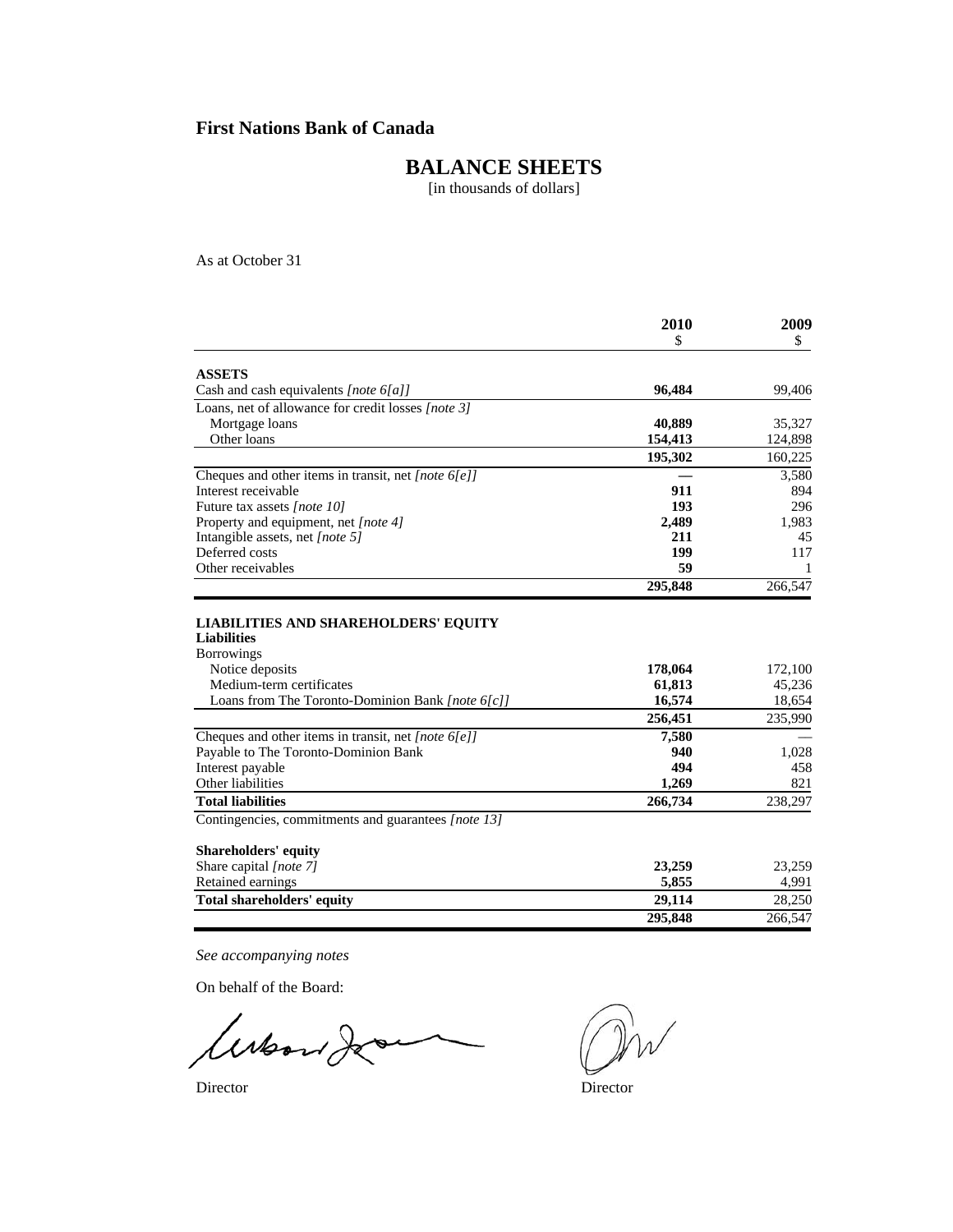# **STATEMENTS OF INCOME AND COMPREHENSIVE INCOME**

[in thousands of dollars]

Years ended October 31

|                                                                       | 2010       | 2009  |
|-----------------------------------------------------------------------|------------|-------|
|                                                                       | \$         | \$    |
| <b>INTEREST INCOME</b>                                                |            |       |
| Term and bank deposits                                                | 744        | 1,280 |
| Loans                                                                 |            |       |
| Mortgage loans                                                        | 1,901      | 1,780 |
| Other loans                                                           | 6,490      | 5,860 |
|                                                                       | 9,135      | 8,920 |
| <b>INTEREST EXPENSE</b>                                               |            |       |
| Notice deposits                                                       | 290        | 563   |
| Medium-term certificates                                              | 372        | 528   |
| Loans from The Toronto-Dominion Bank                                  | 785        | 875   |
|                                                                       | 1,447      | 1,966 |
| Net interest income                                                   | 7,688      | 6,954 |
| Provision for credit losses [note 3]                                  | 361        | 321   |
| Net interest income after provision for credit losses                 | 7,327      | 6,633 |
| Other income                                                          | 2,868      | 2,460 |
| Net interest and other income                                         | 10,195     | 9,093 |
|                                                                       |            |       |
| <b>NON-INTEREST EXPENSES</b> [note 6[b]]<br>Salary and staff benefits | 4,420      | 3,770 |
| Occupancy                                                             | 980        | 813   |
| Marketing                                                             | 352        | 284   |
| Professional fees                                                     | 738        | 497   |
| Central services                                                      | 789        | 754   |
| Travel                                                                | 199        | 186   |
| Service Agreement                                                     | <b>110</b> | 398   |
| Capital taxes                                                         | 208        | 470   |
| Other                                                                 | 662        | 598   |
| Depreciation and amortization                                         | 294        | 134   |
|                                                                       | 8,752      | 7,904 |
| Income before income taxes                                            | 1,443      | 1,189 |
| Provision for income taxes [note 10]                                  | 485        | 383   |
| Net income for the year                                               | 958        | 806   |
| Other comprehensive income for the year                               |            |       |
| Net income and other comprehensive income                             | 958        | 806   |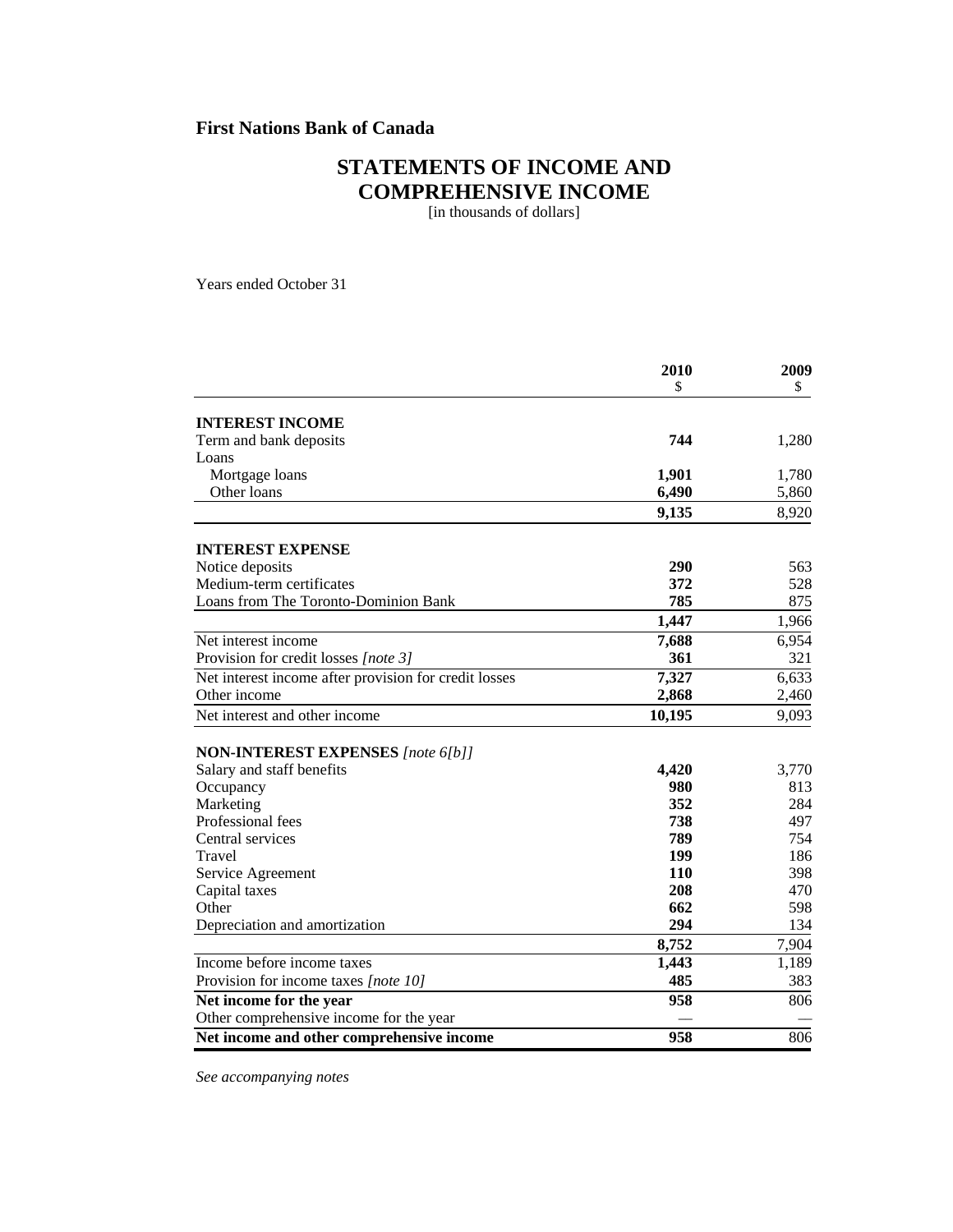# **STATEMENTS OF CHANGES IN SHAREHOLDERS' EQUITY**

[in thousands of dollars]

Years ended October 31

|                                         | 2010<br>\$ | 2009<br>\$ |
|-----------------------------------------|------------|------------|
| <b>Share capital</b> [note 7]           | 23,259     | 23,259     |
| Retained earnings, beginning of year    | 4.991      | 4,185      |
| Net income for the year                 | 958        | 806        |
| Dividends paid                          | (94)       |            |
| Retained earnings, end of year          | 5,855      | 4,991      |
| Total shareholders' equity, end of year | 29.114     | 28,250     |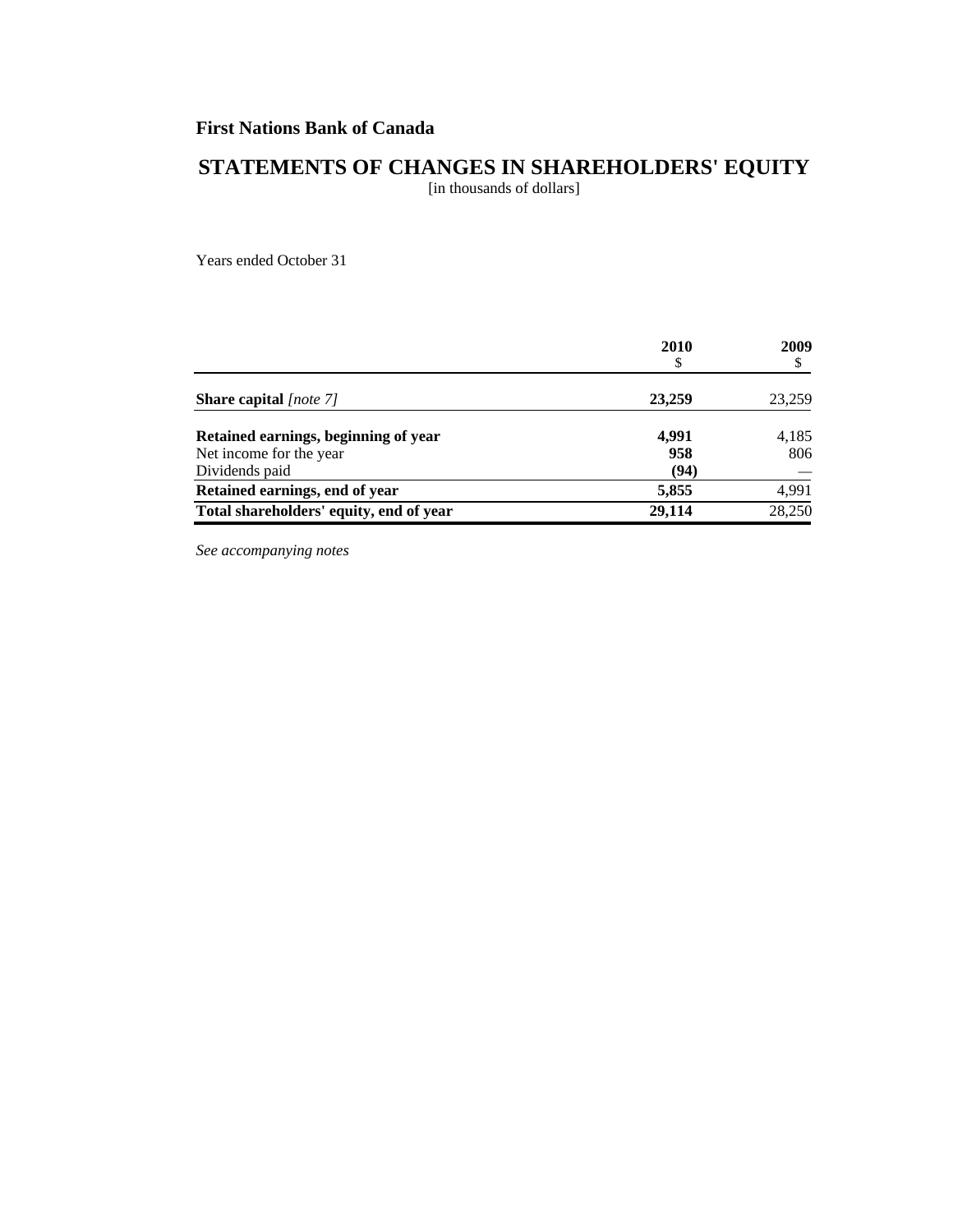# **STATEMENTS OF CASH FLOWS**

[in thousands of dollars]

Years ended October 31

|                                                                    | 2010      | 2009      |
|--------------------------------------------------------------------|-----------|-----------|
|                                                                    | \$        | \$        |
| <b>OPERATING ACTIVITIES</b>                                        |           |           |
| Net income for the year                                            | 958       | 806       |
| Add (deduct) items not involving cash                              |           |           |
| Provision for credit losses                                        | 361       | 321       |
| Future income taxes                                                | 103       | 111       |
| Depreciation and amortization                                      | 294       | 134       |
| Changes in non-cash working capital balances related to operations |           |           |
| Interest receivable                                                | (17)      | 391       |
| Interest payable                                                   | 36        | (320)     |
| Other assets                                                       | 3,440     | (2, 354)  |
| Other liabilities                                                  | 7,940     | (2,637)   |
| Cash provided by (used in) operating activities                    | 13,115    | (3,548)   |
|                                                                    |           |           |
| <b>FINANCING ACTIVITIES</b>                                        |           |           |
| Notice deposits, net                                               | 5,964     | 14,051    |
| Medium-term certificates, net                                      | 16,577    | 3,574     |
| Loans from The Toronto-Dominion Bank, net                          | (2,080)   | (2,126)   |
| Dividends paid                                                     | (94)      |           |
| Cash provided by financing activities                              | 20,367    | 15,499    |
| <b>INVESTING ACTIVITIES</b>                                        |           |           |
| Property and equipment                                             | (780)     | (602)     |
| Intangible assets                                                  | (186)     | (50)      |
| Mortgage loans                                                     | (5,562)   | (2,575)   |
| Other loans, net of provision for credit losses                    | (29, 876) | (24, 735) |
| Cash used in investing activities                                  | (36, 404) | (27,962)  |
|                                                                    |           |           |
| Net decrease in cash and cash equivalents during the year          | (2,922)   | (16,011)  |
| Cash and cash equivalents, beginning of year                       | 99,406    | 115,417   |
| Cash and cash equivalents, end of year                             | 96,484    | 99,406    |
| Supplemental cash flow information                                 |           |           |
| Interest paid                                                      | 1,411     | 2,286     |
| Income taxes paid                                                  | 184       | 350       |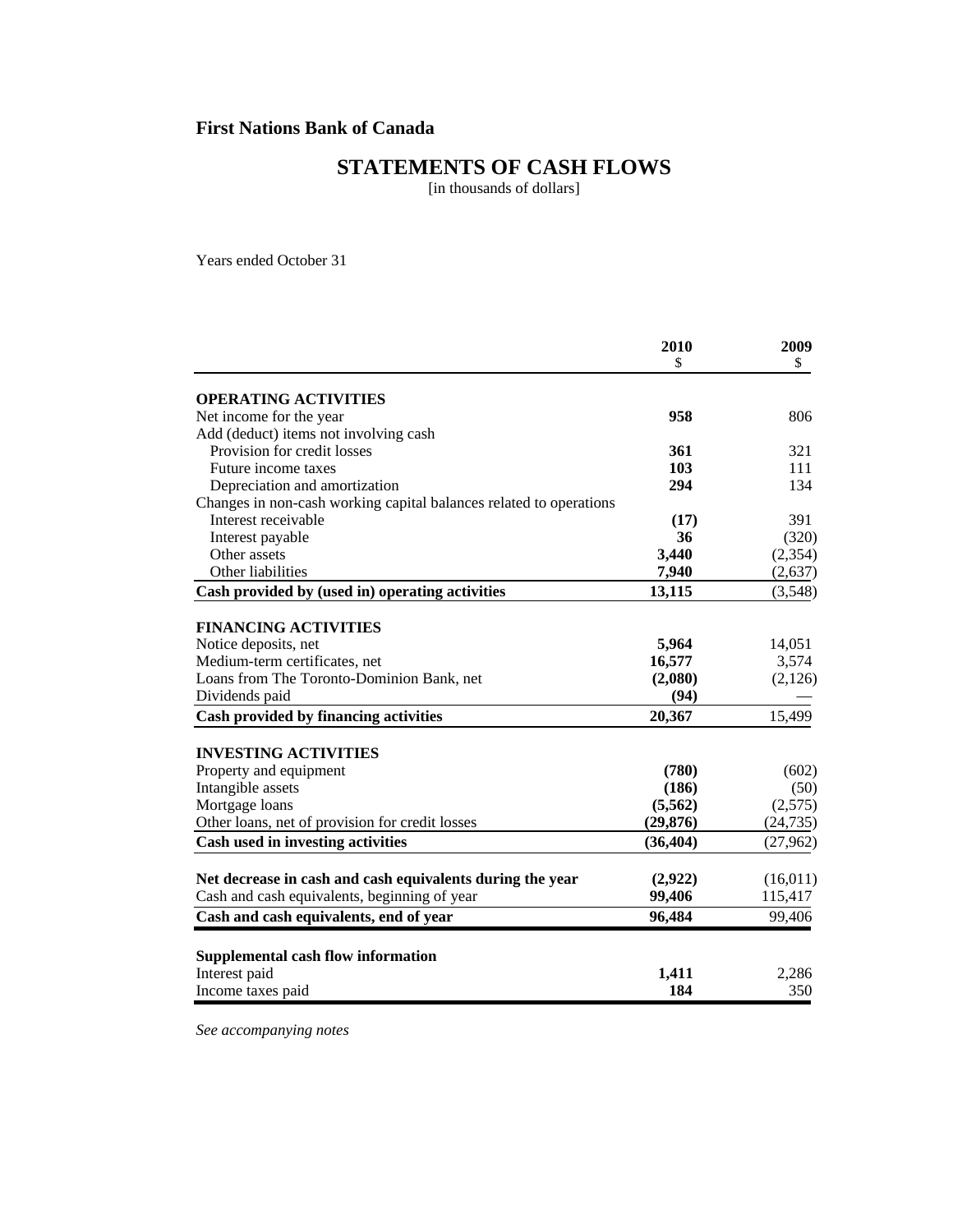# **NOTES TO FINANCIAL STATEMENTS**

[in thousands of dollars unless otherwise indicated]

October 31, 2010 and 2009

## **1. INCORPORATION**

First Nations Bank of Canada [the "Bank"] was incorporated under the Bank Act [1992 as amended] by Letters Patent dated November 19, 1996.

## **2. SIGNIFICANT ACCOUNTING POLICIES**

The accounting policies followed by the Bank, including the accounting requirements of the Office of the Superintendent of Financial Institutions Canada ["OSFI"], conform with Canadian generally accepted accounting principles and include the following significant accounting policies:

#### **Use of estimates**

The preparation of the financial statements of the Bank requires management to make estimates and assumptions based on information available as of the date of the financial statements. Therefore, actual results could differ from those estimates. The accounting for loan losses, fair value of financial instruments and income taxes are areas where management makes such estimates and assumptions.

#### **Changes in accounting policies**

#### **Intangible assets**

During the year, the Bank adopted Canadian Institute of Chartered Accountants ["CICA"] Handbook Section 3064, *Goodwill and Intangible Assets*, which replaces CICA Handbook Section 3062, *Goodwill and Other Intangible Assets*, and Section 3450, *Research and Development Costs*. The new section establishes standards for recognition, measurement, presentation and disclosure of goodwill and intangible assets. The adoption of this standard resulted in the reclassification of website development costs from property and equipment to intangible assets with a cost and net book value of \$50 and \$45, respectively.

#### **Financial instruments disclosures**

In March 2009, the Accounting Standards Board ["AcSB"] amended CICA Handbook Section 3862, *Financial Instruments – Disclosures*, to enhance the disclosure requirements regarding fair value measurements including the relative reliability of the inputs used in those measurements and the liquidity risk of financial instruments. The standard also requires disclosure of a three-level hierarchy for fair value measurements based upon the transparency of inputs to the valuation of an asset or liability as of the measurement date. The amendments were effective for the Bank's 2009 annual financial statements and its adoption did not have an impact on the financial position, cash flows, or earnings of the Bank as Section 3862 relates to disclosures.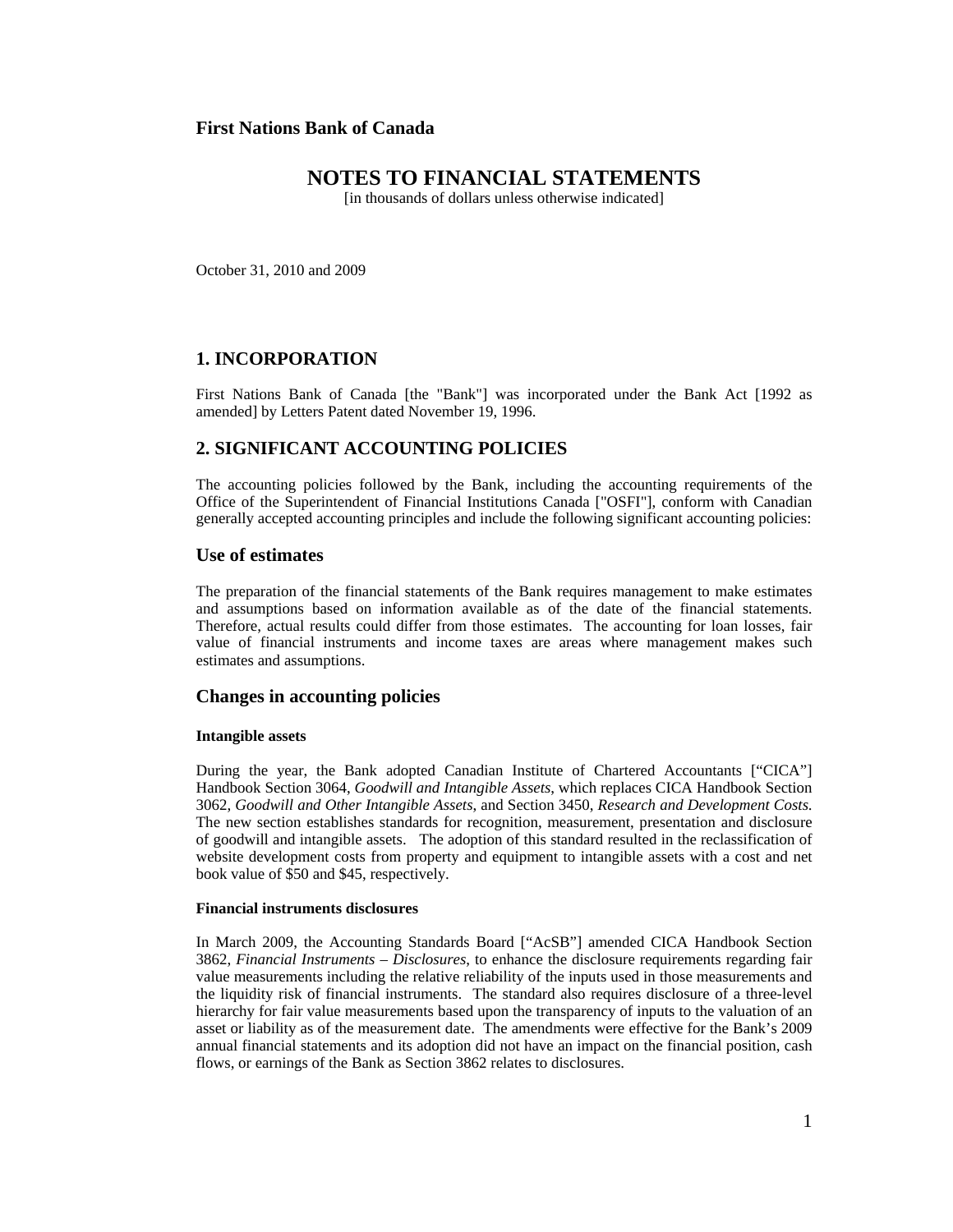# **NOTES TO FINANCIAL STATEMENTS**

[in thousands of dollars unless otherwise indicated]

October 31, 2010 and 2009

#### **Cash and cash equivalents**

Cash and cash equivalents consist of cash and amounts due from The Toronto-Dominion Bank ["TD Bank"].

## **Financial Instruments**

All financial instruments are classified into one of the following five categories: held for trading, held to maturity investments, loans and receivables, available for sale financial assets and other financial liabilities. The classification depends on the purpose for which the financial instruments were acquired and their characteristics. The Bank had no available for sale investments during the years ended October 31, 2010 and 2009. All financial instruments are initially measured on the balance sheet at fair value except for loans and receivables, other financial liabilities and financial instruments that arise on certain related party transactions that are required to be recorded at carrying amounts. Subsequent measurement and changes in fair value classification will depend on initial classification.

## **Loans**

Loans are recorded at amortized cost using the effective interest rate method, net of an allowance for credit losses and net of unearned income. Interest income is recorded on an accrual basis until such time as the loan is classified as impaired. Interest on impaired loans subsequently received is recorded as income only when management has reasonable assurance as to the timely collection of the full amount of the principal and interest. An impaired loan is any loan where, in management's opinion, there has been a deterioration of credit quality to the extent that the Bank no longer has reasonable assurance as to the timely collection of the full amount of the principal and interest.

#### **Mortgage loans**

Mortgage loans are carried at cost net of unamortized discounts, premiums and buy-down fees. Interest, including amounts received on prepayment and discharges of mortgages is recorded in income using the effective interest rate method.

#### **Allowance for credit losses**

An allowance is maintained that is considered adequate to absorb all credit-related losses in the Bank's portfolio of loans and mortgages. The allowance is deducted from the applicable asset in the balance sheets.

The allowance consists of specific and general allowances.

Specific allowances include all the accumulated provisions for losses on particular assets required to reduce the book values to estimated realizable amounts in the ordinary course of business.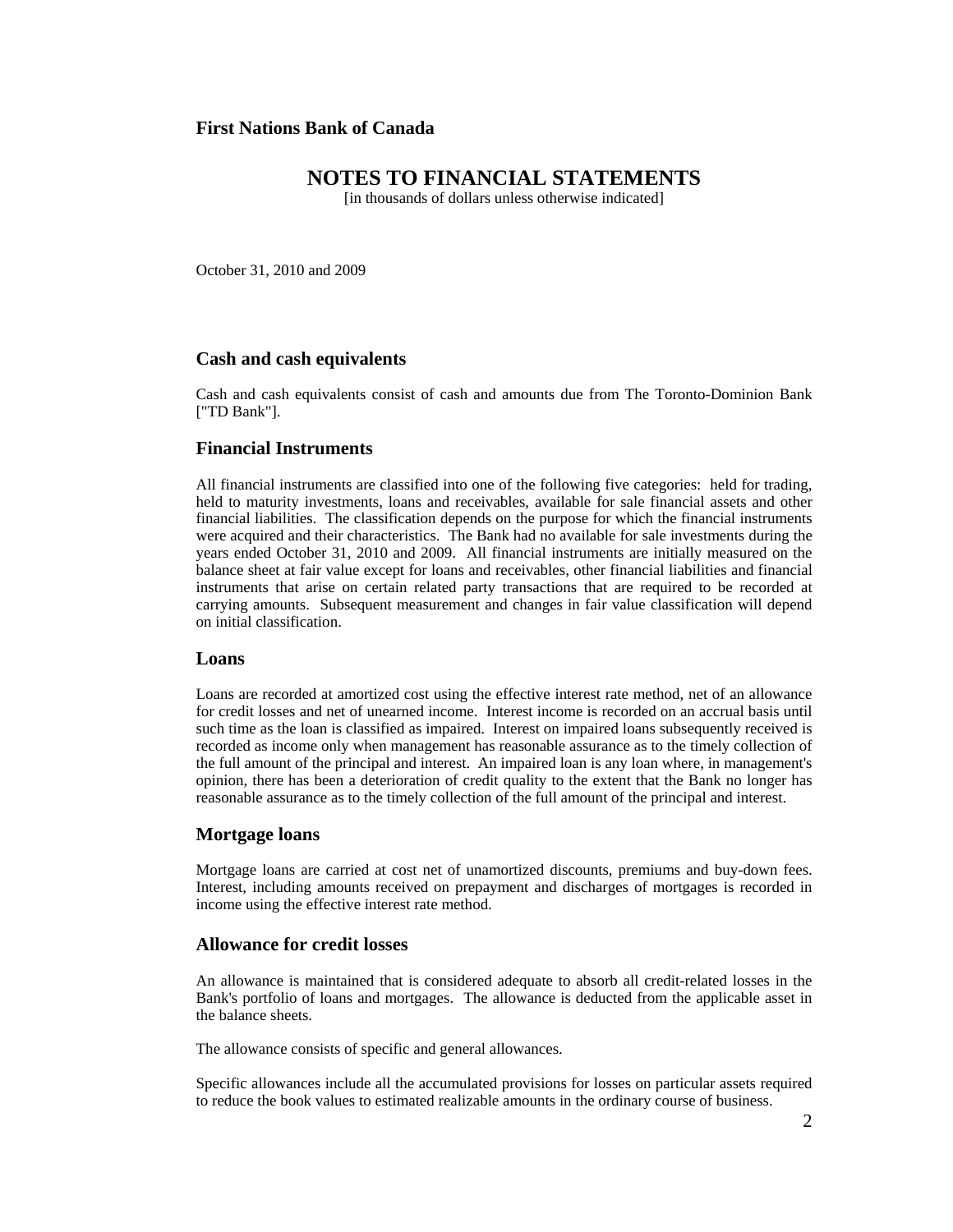# **NOTES TO FINANCIAL STATEMENTS**

[in thousands of dollars unless otherwise indicated]

October 31, 2010 and 2009

General allowances include all the accumulated provisions for losses that are considered to have occurred but cannot be determined on an item-by-item basis. The level of the general allowance depends upon an assessment of business and economic conditions, historical and expected loss experience, loan portfolio composition and other relevant indicators. The resulting allowance is considered adequate, when combined with the specific allowances, to absorb all credit losses in the portfolio.

Actual write-offs, net of recoveries, are deducted from the allowance for credit losses. The provision for credit losses, which is charged to the statements of income and comprehensive income, is added to bring the allowance to a level that management considers adequate to absorb probable credit-related losses in the portfolio.

#### **Property and equipment**

Property and equipment is stated at cost less accumulated depreciation and amortization. Depreciation and amortization are provided over the estimated lives of the assets using the following annual rates and methods:

Furniture, fixtures and other equipment 20% declining balance Leasehold improvements straight-line over the expected lease term

#### **Intangible assets**

Intangible assets with finite lives are stated at cost less accumulated amortization. Amortization is provided over the estimated lives of the assets using the following annual rates and methods:

Website development straight-line over three years Computer systems straight-line over three years

#### **Deferred costs**

Deferred costs include the cash rebates paid on cashback mortgages which are deferred and amortized over the term of the mortgage. Deferred costs also include prepaid insurance costs.

#### **Income taxes**

The Bank follows the liability method of tax allocation for accounting for income taxes. Under this method, future tax assets and liabilities are determined based on differences between the financial reporting and tax bases of assets and liabilities and are measured using the substantively enacted tax rates and laws that will be in effect when the differences are expected to reverse.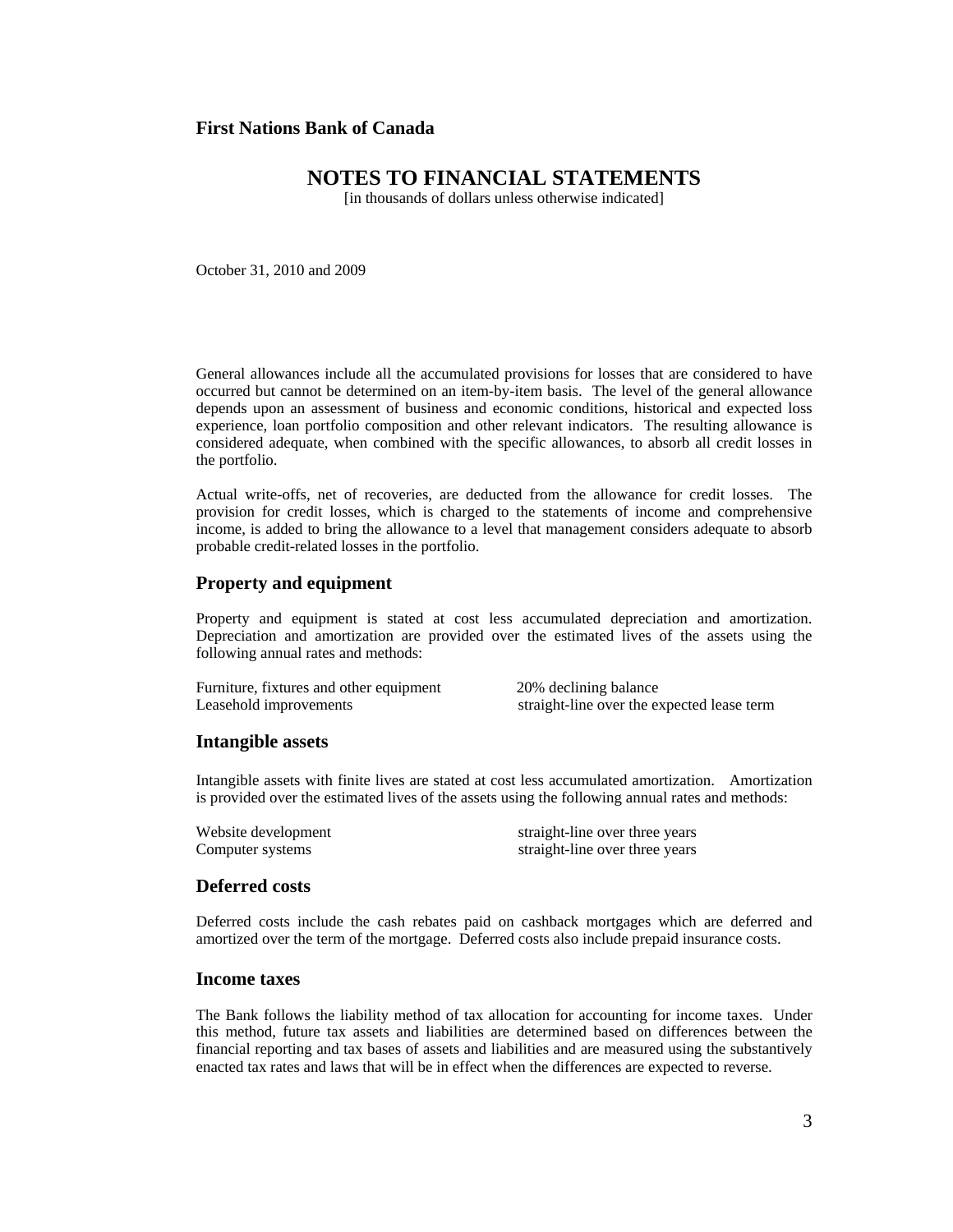# **NOTES TO FINANCIAL STATEMENTS**

[in thousands of dollars unless otherwise indicated]

October 31, 2010 and 2009

### **Future accounting and reporting changes**

#### **Conversion to International Financial Reporting Standards**

The AcSB of the CICA confirmed that Canadian generally accepted accounting principles for publicly accountable entities will converge with International Financial Reporting Standards ["IFRS"]. For the Bank, IFRS will be effective for the year beginning November 1, 2011. The fiscal 2012 financial statements will include comparative fiscal 2011 financial results under IFRS. The Bank is assessing the impact of IFRS on its financial statements upon adoption in 2012.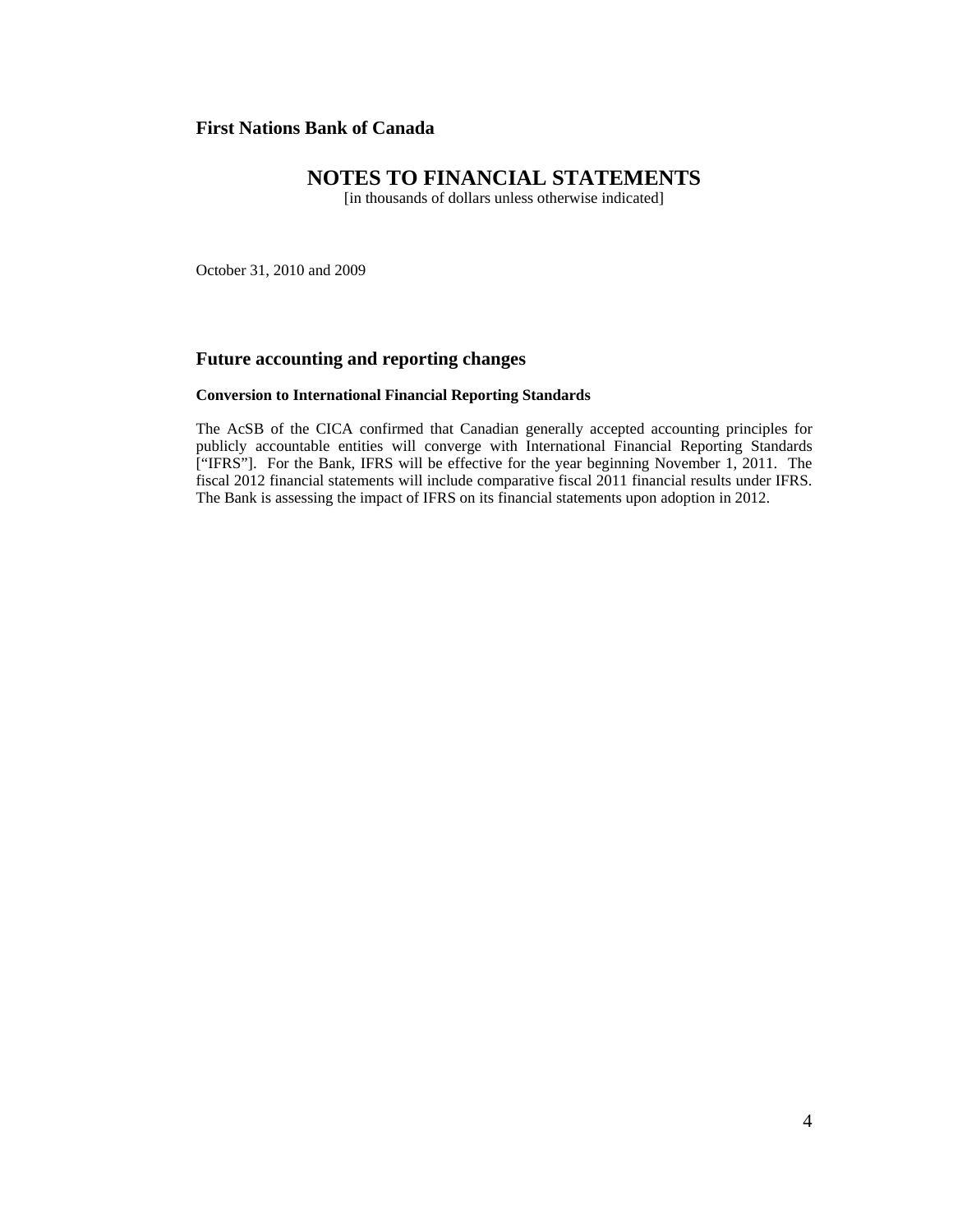# **NOTES TO FINANCIAL STATEMENTS**

[in thousands of dollars unless otherwise indicated]

October 31, 2010 and 2009

#### **3. LOANS, IMPAIRED LOANS AND ALLOWANCE FOR CREDIT LOSSES**

|                               |                                   |                                    | 2010                              |                                 |                                        |                                         |
|-------------------------------|-----------------------------------|------------------------------------|-----------------------------------|---------------------------------|----------------------------------------|-----------------------------------------|
|                               | Gross<br>amount<br>of loans<br>\$ | <b>Specific</b><br>allowance<br>\$ | <b>General</b><br>allowance<br>\$ | <b>Total</b><br>allowance<br>\$ | <b>Net</b><br>amount<br>of loans<br>\$ | <b>Gross</b><br>impaired<br>loans<br>\$ |
| Mortgage loans                | 40,898                            |                                    | 9                                 | 9                               | 40,889                                 |                                         |
| Other loans                   | 155,562                           | 204                                | 945                               | 1,149                           | 154,413                                | 2,060                                   |
|                               | 196,460                           | 204                                | 954                               | 1,158                           | 195,302                                | 2,060                                   |
|                               |                                   |                                    | 2009                              |                                 |                                        |                                         |
|                               | Gross<br>amount<br>of loans<br>\$ | <b>Specific</b><br>allowance<br>\$ | <b>General</b><br>allowance<br>S  | <b>Total</b><br>allowance<br>\$ | <b>Net</b><br>amount<br>of loans<br>S  | <b>Gross</b><br>impaired<br>loans<br>S  |
| Mortgage loans<br>Other loans | 35,332<br>125,734                 |                                    | 5<br>836                          | 5<br>836                        | 35,327<br>124,898                      | 48                                      |
|                               | 161,066                           |                                    | 841                               | 841                             | 160,225                                | 48                                      |

### **Allowance for credit losses**

|                             | 2010<br>\$ | 2009<br>\$ |
|-----------------------------|------------|------------|
| Balance, beginning of year  | 841        | 684        |
| Write-offs                  | (44)       | (164)      |
| Provision for credit losses |            |            |
| Specific                    | 248        | 164        |
| General                     | 113        | 157        |
|                             | 361        | 321        |
| Balance, end of year        | 1,158      | 841        |

Mortgage loans include \$37,439 [2009 - \$33,263] of insured loans. Other loans include \$28,776 [2009 - \$14,876] of government guaranteed loans.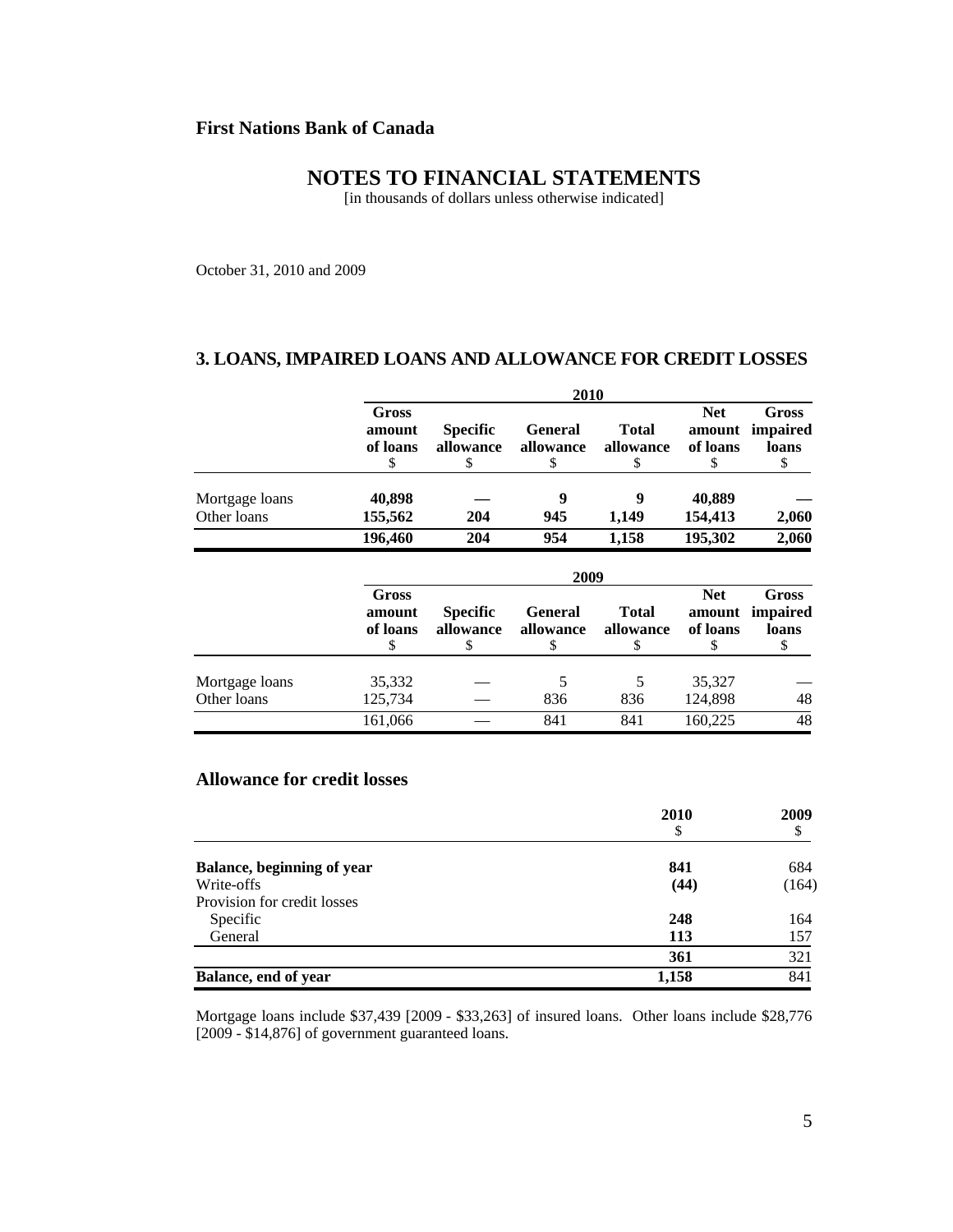### **NOTES TO FINANCIAL STATEMENTS**

[in thousands of dollars unless otherwise indicated]

October 31, 2010 and 2009

#### **Loans past due but not impaired**

A loan is past due when a counterparty has failed to make a payment by the contractual due date. The following table provides aging information for loans that are past due but not impaired. A grace period has been incorporated if it is common to a product type and provided to the counterparties. The grace period represents the additional time period [e.g. three days] beyond the contractual due date during which a counterparty is permitted to make the payment without the loan being classified as past due.

#### **Gross amount of loans past due but not impaired as at October 31, 2010**

|                                              |                  |               |               | 90              |                    |
|----------------------------------------------|------------------|---------------|---------------|-----------------|--------------------|
|                                              | $1 - 30$<br>days | 31-60<br>days | 61-89<br>days | davs<br>or more | <b>Total</b><br>\$ |
| Residential mortgages                        | 204              | 411           | 69            |                 | 684                |
| Consumer instalment and other personal loans | 42               | 15            |               |                 | 58                 |
| Business and government                      |                  |               |               |                 |                    |
|                                              | 246              |               | 70            |                 | 742                |

**Gross amount of loans past due but not impaired as at October 31, 2009** 

|                                              |                  |               |               | 90              |                    |
|----------------------------------------------|------------------|---------------|---------------|-----------------|--------------------|
|                                              | $1 - 30$<br>days | 31-60<br>days | 61-89<br>davs | davs<br>or more | <b>Total</b><br>\$ |
|                                              |                  |               |               |                 |                    |
| Residential mortgages                        | 224              | 648           |               |                 | 872                |
| Consumer instalment and other personal loans | 20               | 4             |               |                 | 29                 |
| Business and government                      | 2.504            |               |               |                 | 2,504              |
|                                              | 2.748            | 652           |               |                 | 3,405              |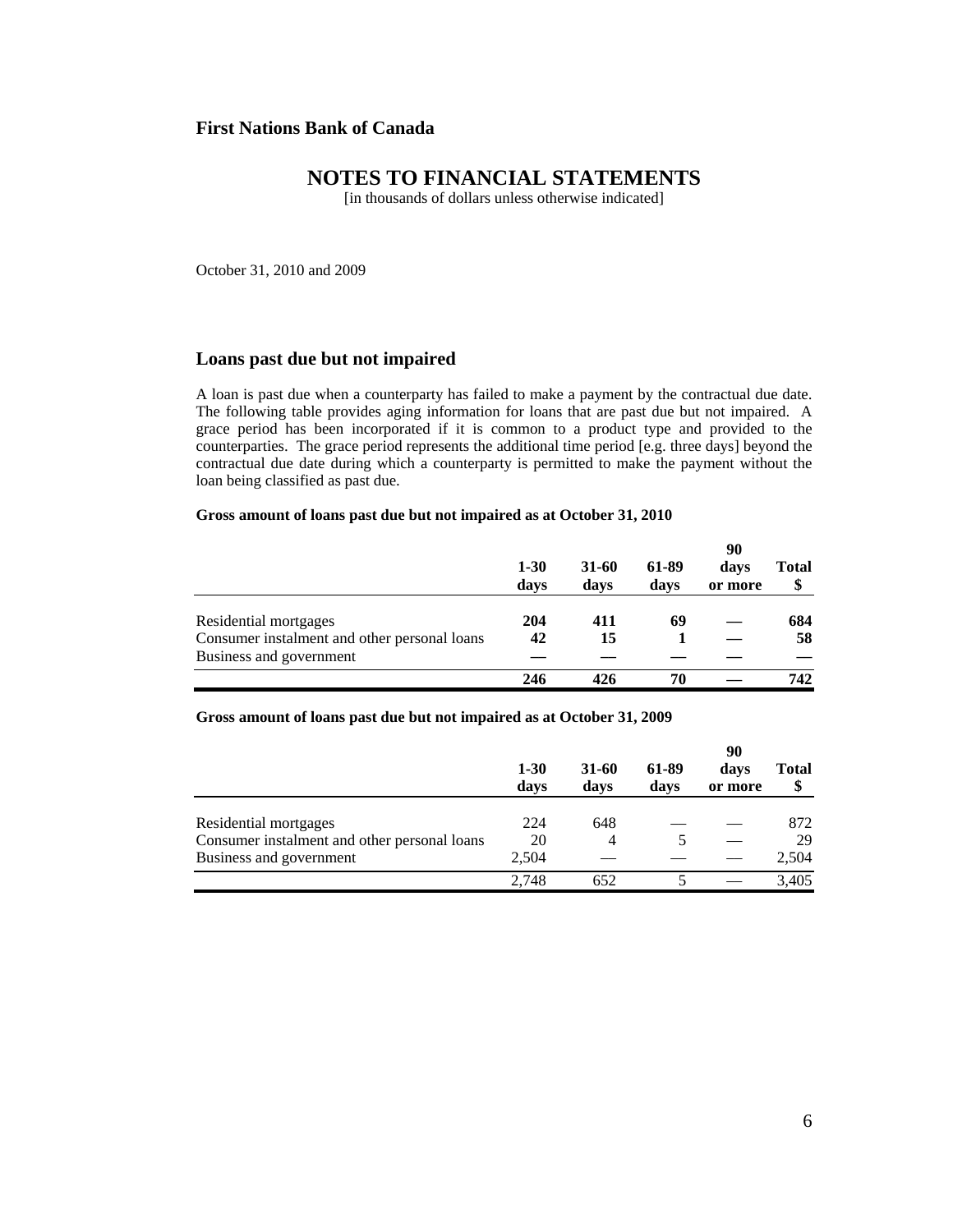# **NOTES TO FINANCIAL STATEMENTS**

[in thousands of dollars unless otherwise indicated]

October 31, 2010 and 2009

# **4. PROPERTY AND EQUIPMENT**

Property and equipment consists of the following:

|                                                                   |              | 2010                                                   |                             | <u>2009</u>                      |
|-------------------------------------------------------------------|--------------|--------------------------------------------------------|-----------------------------|----------------------------------|
|                                                                   | Cost<br>\$   | <b>Accumulated</b><br>depreciation and<br>amortization | <b>Net</b><br>book<br>value | <b>Net</b><br>book<br>value<br>Φ |
| Furniture, fixtures and other equipment<br>Leasehold improvements | 303<br>3,022 | 181<br>655                                             | 122<br>2.367                | 237<br>1,746                     |
|                                                                   | 3,325        | 836                                                    | 2.489                       | 1,983                            |

Depreciation and amortization of property and equipment for the year ended October 31, 2010 totalled \$274 [2009 - \$129].

#### **5. INTANGIBLE ASSETS**

Intangible assets consist of the following:

|                     |            | 2010                                                        |                             | 2009                              |
|---------------------|------------|-------------------------------------------------------------|-----------------------------|-----------------------------------|
|                     | Cost<br>\$ | <b>Accumulated</b><br>depreciation and<br>amortization<br>S | <b>Net</b><br>book<br>value | <b>Net</b><br>book<br>value<br>\$ |
| Website development | 65         | 25                                                          | 40                          | 45                                |
| Computer systems    | 171        |                                                             | 171                         |                                   |
|                     | 236        | 25                                                          | 211                         | 45                                |

Amortization of finite life intangibles for the year ended October 31, 2010 totalled \$20 [2009 - \$5].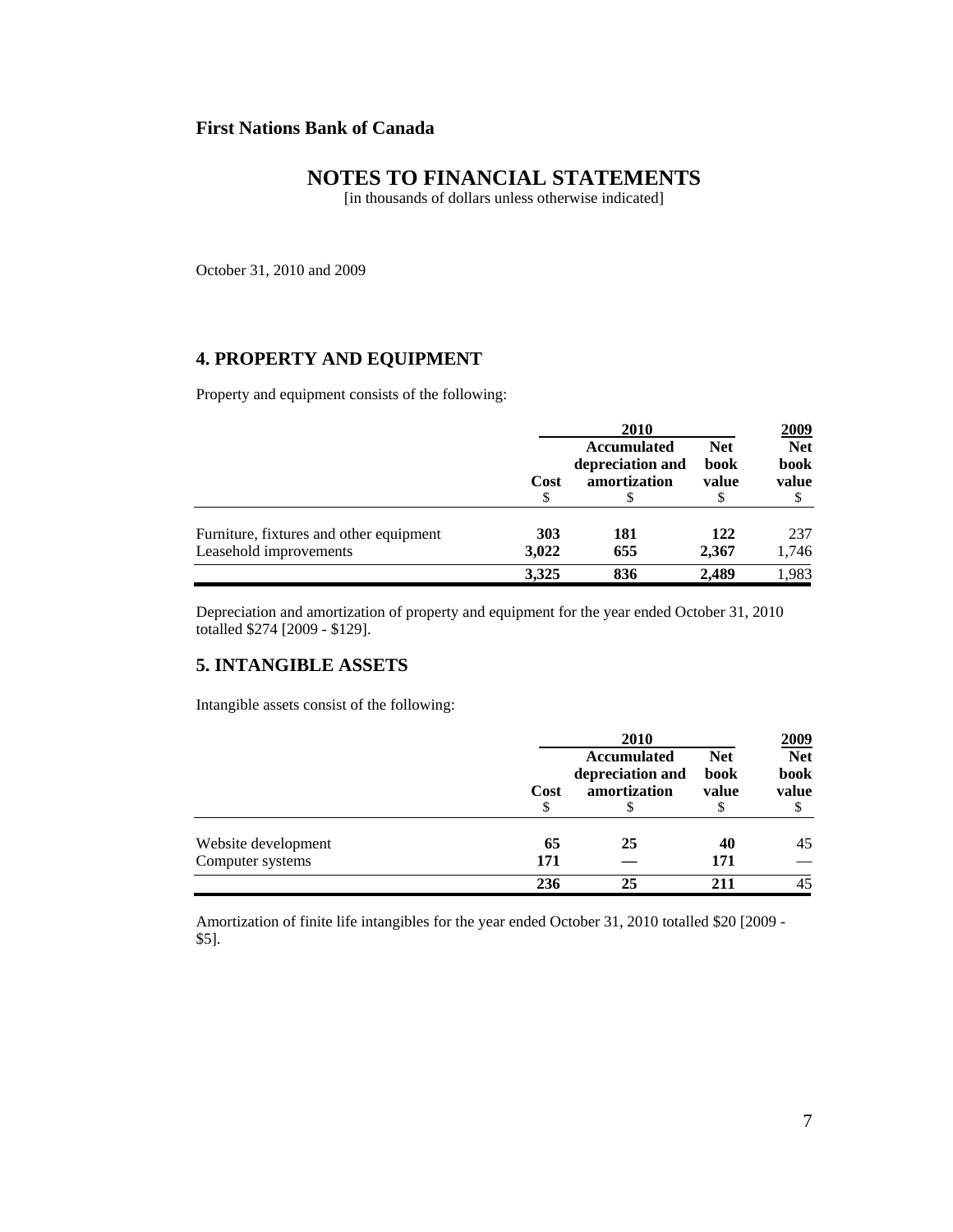### **NOTES TO FINANCIAL STATEMENTS**

[in thousands of dollars unless otherwise indicated]

October 31, 2010 and 2009

#### **6. RELATED PARTY TRANSACTIONS**

TD Bank is a 19% shareholder of the Bank that provides banking services pursuant to the TD/FNBC Services Agreement. All related party transactions are measured at carrying value.

#### **[a] Cash and cash equivalents**

Cash and cash equivalents are held with TD Bank and consist of the following:

|                                                   | 2010<br>\$ | 2009   |
|---------------------------------------------------|------------|--------|
| Deposit bearing accounts                          | 76,484     | 59,406 |
| Term deposit bearing interest at 1.29% per annum, |            |        |
| maturing December 7, 2010                         | 20,000     |        |
| Term deposit bearing interest at 0.61% per annum, |            |        |
| maturing November 19, 2009                        |            | 20,000 |
| Term deposit bearing interest at 0.59% per annum, |            |        |
| maturing December 29, 2009                        |            | 20,000 |
|                                                   | 96,484     | 99.406 |

#### **[b] Services**

Payments to TD Bank for its services are on market terms and conditions. Some of the Bank's property and equipment are also supplied monthly from TD Bank. During the year, the Bank incurred \$899 [2009 - \$1,195] for these services.

#### **[c] Loans from TD Bank**

The Bank has entered into agreements under which TD Bank has agreed to provide the Bank with credit facilities for purposes of managing liquidity and interest rate risk. The credit facilities are established at market terms and interest rates. At October 31, 2010, the available credit facilities totalled \$16,574 [2009 - \$23,654]; the total outstanding balance was \$16,574 [2009 - \$18,654] and matures between November 2010 and February 2011. Interest payable to TD Bank as at October 31, 2010 amounted to \$317 [2009 - \$344].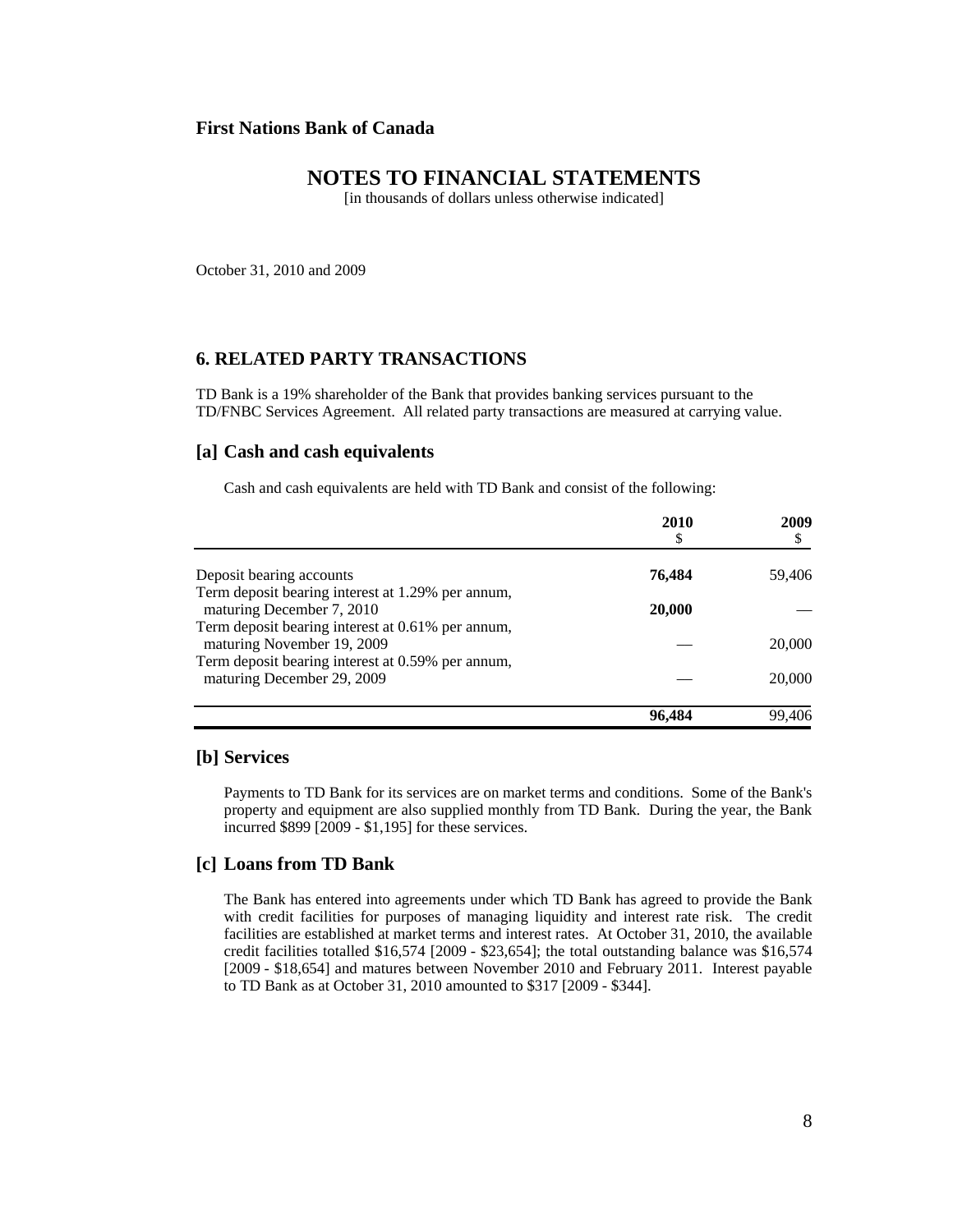# **NOTES TO FINANCIAL STATEMENTS**

[in thousands of dollars unless otherwise indicated]

October 31, 2010 and 2009

#### **[d] Loans to directors and employees**

At October 31, 2010, loans provided to the Bank's directors and employees amounted to \$2,909 [2009 - \$2,143]. Loans provided to employees are at discounts to customer rates.

#### **[e] Cheques and other items in transit, net**

The Bank uses TD Bank as its settlement agent. The balance from the daily settlement with TD Bank at October 31, 2010 was a payable of \$7,580 [2009 – receivable of \$3,580].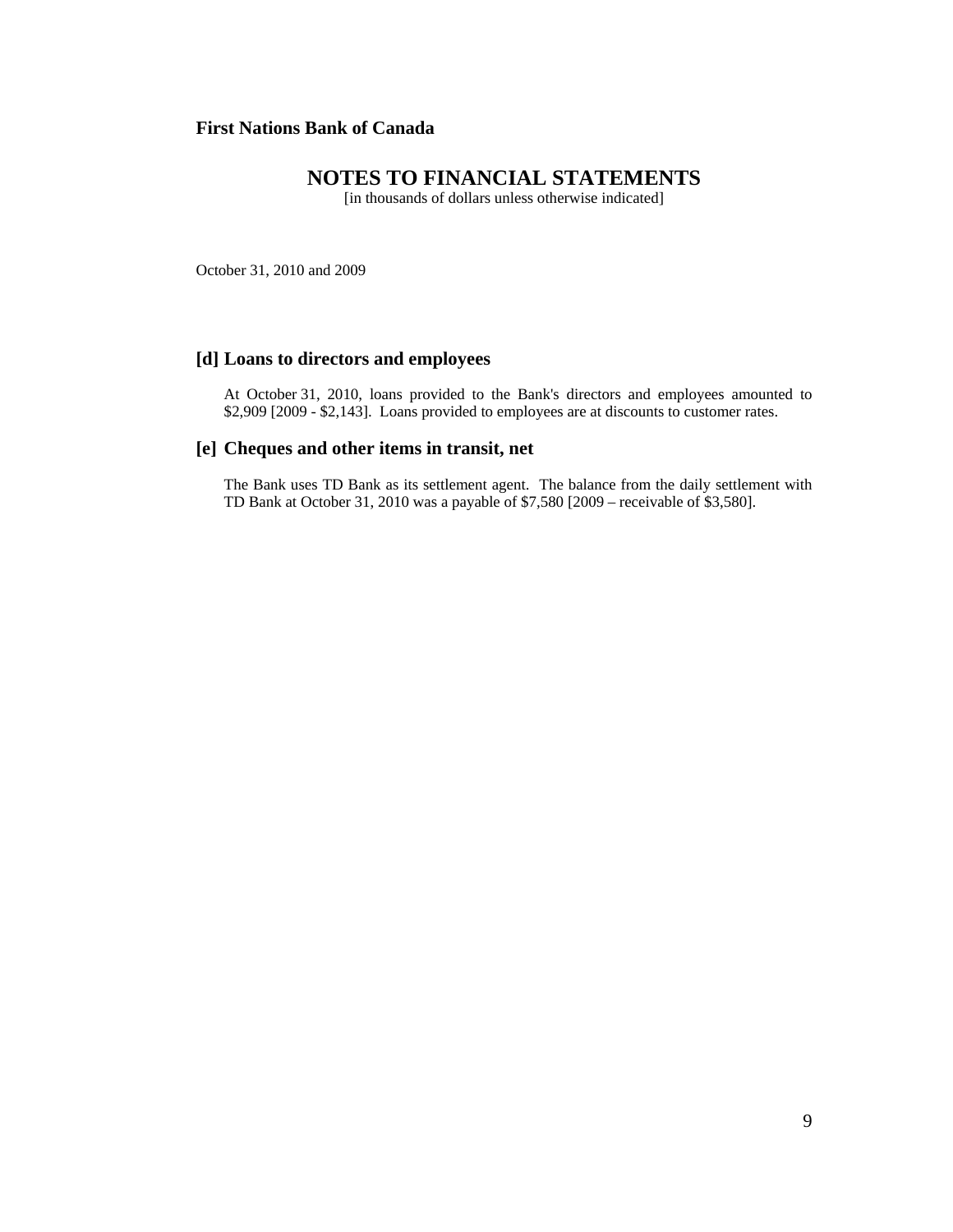# **NOTES TO FINANCIAL STATEMENTS**

[in thousands of dollars unless otherwise indicated]

October 31, 2010 and 2009

# **7. SHARE CAPITAL**

Share capital consists of the following:

|                                     |               | 2010    |            | 2009   |
|-------------------------------------|---------------|---------|------------|--------|
|                                     | #             | \$      | #          | \$     |
| <b>Authorized</b>                   |               |         |            |        |
| Unlimited common shares             |               |         |            |        |
| <b>Issued and outstanding</b>       |               |         |            |        |
| <b>Common shares</b>                |               |         |            |        |
| Balance, beginning of year          | 11,085,052    | 19,890  | 11,085,052 | 19,890 |
| Class B preferred shares conversion | 1,497,719     | 3,369   |            |        |
| Balance, end of year                | 12,582,771    | 23,259  | 11,085,052 | 19,890 |
| Class B preferred shares            |               |         |            |        |
| Balance, beginning of year          | 1,497,719     | 3,369   | 1,497,719  | 3,369  |
| Conversion to common shares         | (1, 497, 719) | (3,369) |            |        |
| Balance, end of year                |               |         | 1,497,719  | 3,369  |
| <b>Total share capital</b>          |               | 23,259  |            | 23,259 |

Under the terms of the By-laws of the Bank, common shares may be owned only by First Nations Investors as defined in the By-laws and by TD Bank or one of its affiliates.

Effective November 1, 2009 the Class B preferred shares were converted to common shares on the basis of one common share for one Class B preferred share.

Dividends of \$94 [2009 – nil] were declared and paid during the year.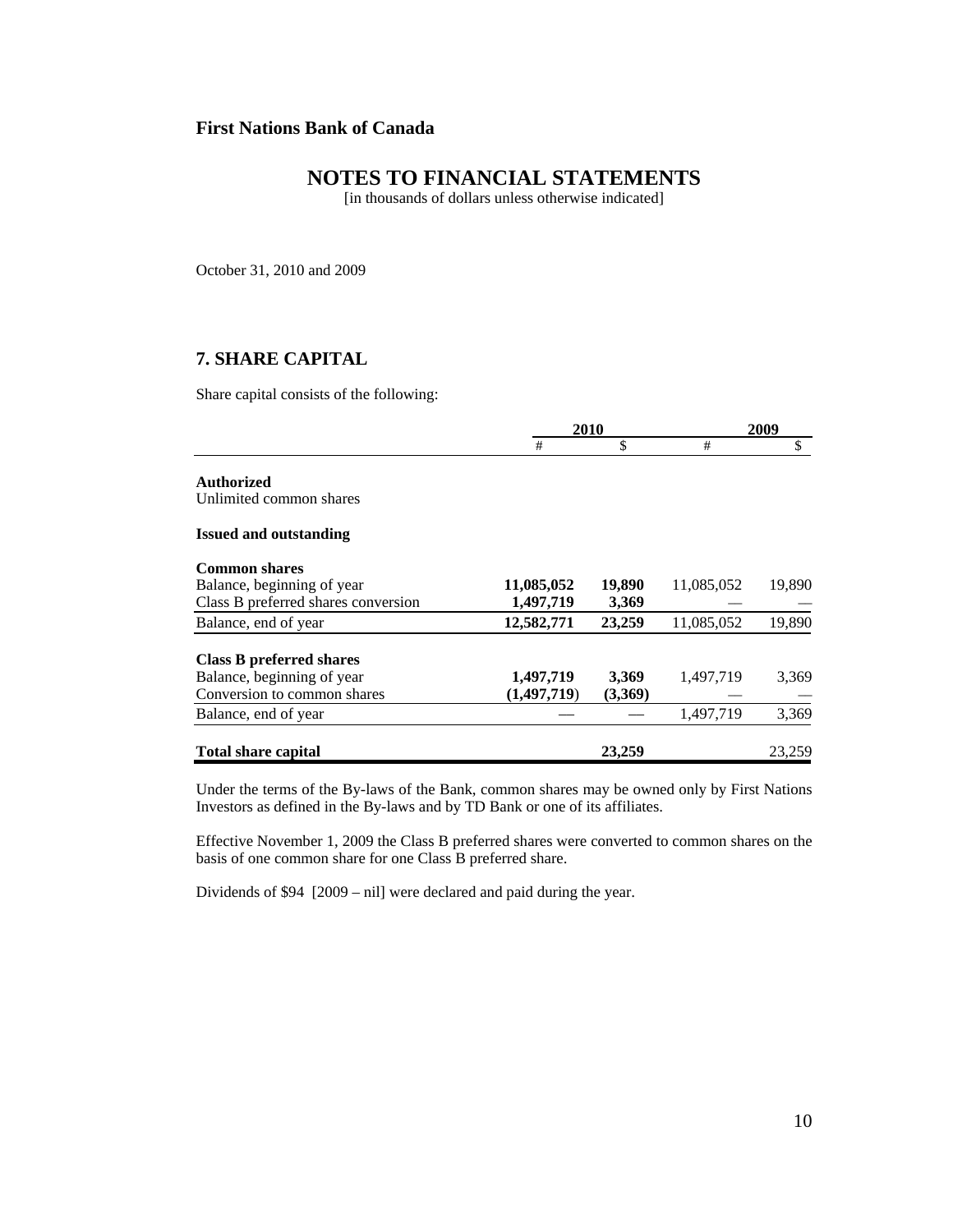### **NOTES TO FINANCIAL STATEMENTS**

[in thousands of dollars unless otherwise indicated]

October 31, 2010 and 2009

#### **8. REGULATORY CAPITAL**

The Bank manages its capital under guidelines established by OSFI. The regulatory capital guidelines measure capital in relation to credit, market and operational risks. The Bank has a capital management policy, procedures and controls that it utilizes to achieve its goals and objectives.

The Bank's objectives include:

- Ensure that the quality and quantity of capital is adequate, at a minimum, to meet all applicable regulatory requirements; and
- Provide that at least half of the Bank's capital is permanent, free from mandatory fixed charges and subordinate to the rights of depositors and other creditors.

The Bank's total capital consists of one tier of capital approved under OSFI's regulatory capital guidelines. As at October 31, 2010 and 2009, Tier 1 capital includes items such as common shares and preferred shares and retained earnings.

During the years ended October 31, 2010 and 2009, the Bank complied with the capital guidelines for capital ratios and asset-to-capital multiple. This guideline is based on the *International Convergence of Capital Measurement and Capital Standards – A Revised Framework* ["Basel II"] issued by the Basel Committee on Banking Supervision.

The Bank's regulatory capital position as at October 31, 2010 and 2009 was as follows:

|                                         | 2010     | 2009     |
|-----------------------------------------|----------|----------|
| Tier 1 capital                          | \$29,114 | \$28,250 |
| Tier 1 capital ratio                    | 17.64%   | 19.00%   |
| Total capital <sup>1</sup>              | \$29,114 | \$28,250 |
| Total capital ratio <sup>2</sup>        | 17.64%   | 19.00%   |
| Assets-to-capital multiple <sup>3</sup> | 10.18    | 9.45     |

1 Tier 1 capital ratio is calculated as Tier 1 capital divided by risk-weighted assets ["RWA"]. Total capital ratio is calculated as total capital divided by RWA. 2

3 The assets-to-capital multiple is calculated as total assets plus off-balance sheet credit instruments, such as certain letters of credit and guarantees divided by total adjusted capital.

OSFI's target Tier 1 and total capital ratios for the Bank are 7% and 10% respectively.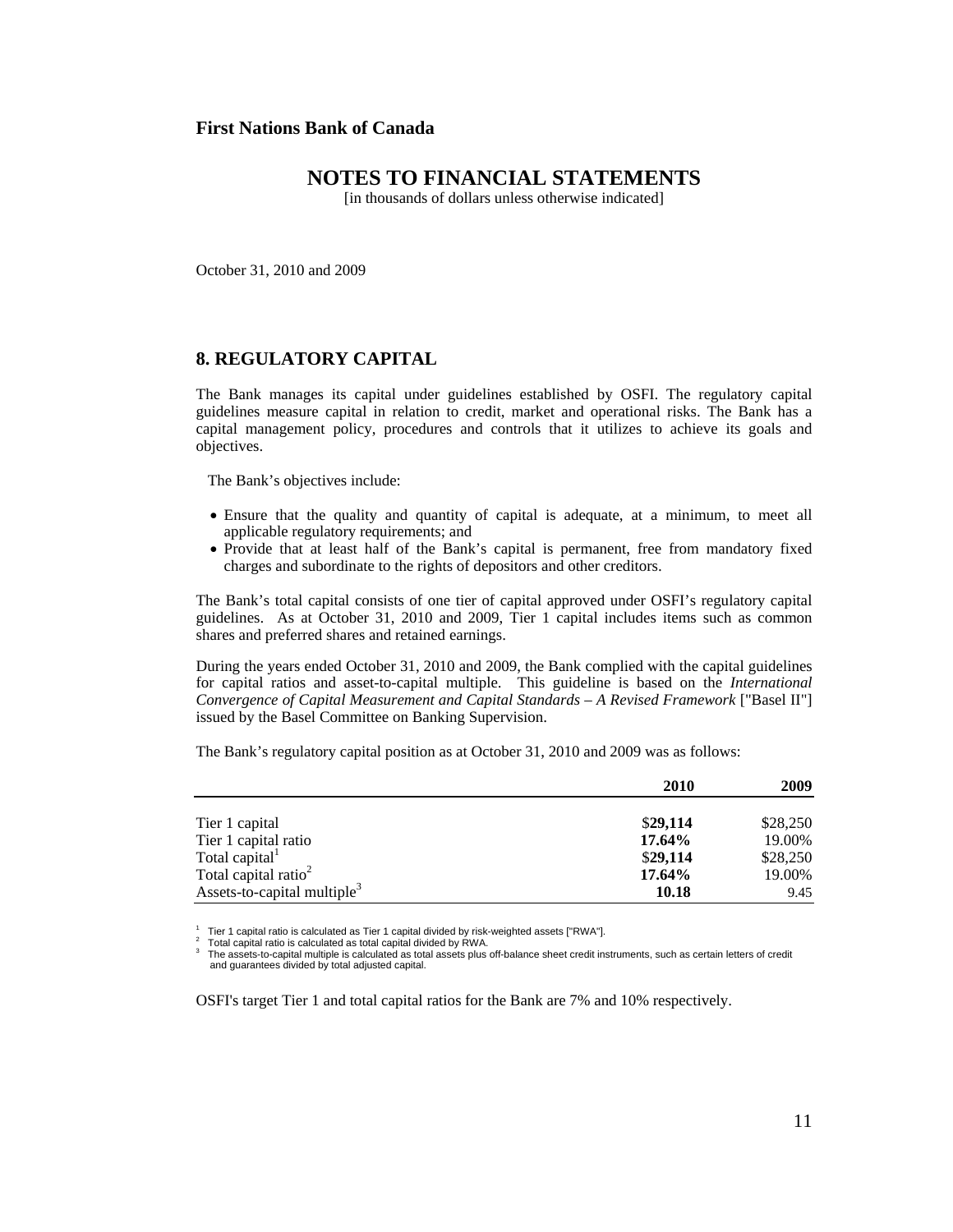### **NOTES TO FINANCIAL STATEMENTS**

[in thousands of dollars unless otherwise indicated]

October 31, 2010 and 2009

#### **9. FAIR VALUE OF FINANCIAL INSTRUMENTS**

Several of the Bank's significant financial instruments, such as loans and deposits, lack an available trading market as they are not typically exchanged. Therefore, these instruments have been valued assuming they will not be sold, using present value or other suitable techniques and are not necessarily representative of the amounts realizable in an immediate settlement of the instrument.

Changes in interest rates are the main cause of changes in the fair value of the Bank's financial instruments. The carrying value of loans and deposits are not adjusted to reflect increases or decreases in fair value due to interest rate changes as the Bank's intention is to realize their value over time by holding them to maturity.

The table below sets out the fair values of financial instruments using the valuation methods and assumptions referred to below the table. The table does not include assets and liabilities that are not considered financial instruments.

|                                         |                         | 2010                           |                   | 2009                                 |  |
|-----------------------------------------|-------------------------|--------------------------------|-------------------|--------------------------------------|--|
| <b>Balance sheets</b>                   | Carrying<br>value<br>\$ | <b>Estimated</b><br>fair value | Carrying<br>value | <b>Estimated</b><br>fair value<br>\$ |  |
| <b>ASSETS</b><br>Loans, net             | 195,302                 | 198.714                        | 160.225           | 162,124                              |  |
| <b>LIABILITIES</b><br><b>Borrowings</b> | 256,451                 | 256,488                        | 235,990           | 236,069                              |  |

The aggregate of the estimated fair value amounts presented does not represent management's estimate of the underlying value of the Bank. Moreover, fair values disclosed represent estimates of values made at a specific point in time and may not be reflective of future fair values.

Fair values are based on the following methods of valuation and assumptions:

In the case of items which are short-term in nature or contain variable rate features, fair value is considered to be equal to carrying value.

The estimated fair value reflects changes in general interest rates which have occurred since the loans and borrowings were originated.

The allowance for credit losses is used as a proxy for any potential change in credit spreads on assets as it is not otherwise observable, given the nature of the Bank's portfolio.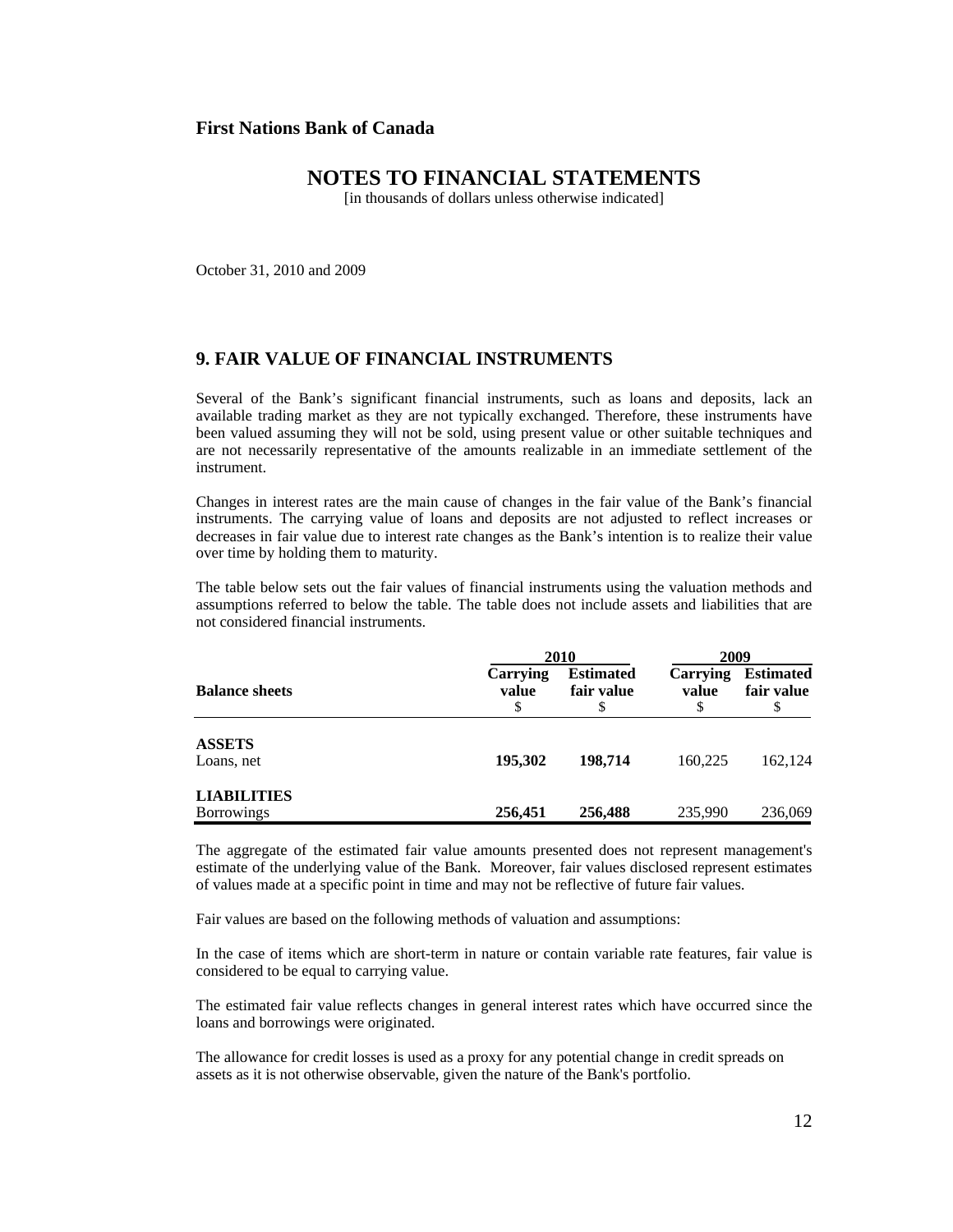# **NOTES TO FINANCIAL STATEMENTS**

[in thousands of dollars unless otherwise indicated]

October 31, 2010 and 2009

# **10. INCOME TAXES**

Significant components of the Bank's future tax assets are as follows:

|                             | 2010  | 2009  |
|-----------------------------|-------|-------|
|                             | \$    |       |
| <b>Future tax assets</b>    |       |       |
| Allowance for credit losses | 273   | 259   |
| Property and equipment      | (153) | (115) |
| Other                       | 73    | 152   |
|                             | 193   | 296   |

Significant components of the provision for income taxes are as follows:

|                                                                                            | 2010 | 2009 |
|--------------------------------------------------------------------------------------------|------|------|
| Current income tax expense                                                                 | 382  | 272  |
| Future income tax expense relating to origination<br>and reversal of temporary differences | 103  | 111  |
| <b>Provision for income taxes</b>                                                          | 485  | 383  |

The provision for income taxes shown in the statements of income and comprehensive income differs from that obtained by applying statutory tax rates to the income before income taxes for the following reasons:

|                                | 2010  |       |       | 2009  |  |
|--------------------------------|-------|-------|-------|-------|--|
|                                |       | $\%$  |       | $\%$  |  |
| Income before income taxes     | 1,443 |       | 1,189 |       |  |
| Income taxes at statutory rate | 443   | 30.73 | 377   | 31.71 |  |
| Other                          | 42    | 2.72  | 6     | 0.50  |  |
| <b>Effective tax</b>           | 485   | 33.45 | 383   | 32.21 |  |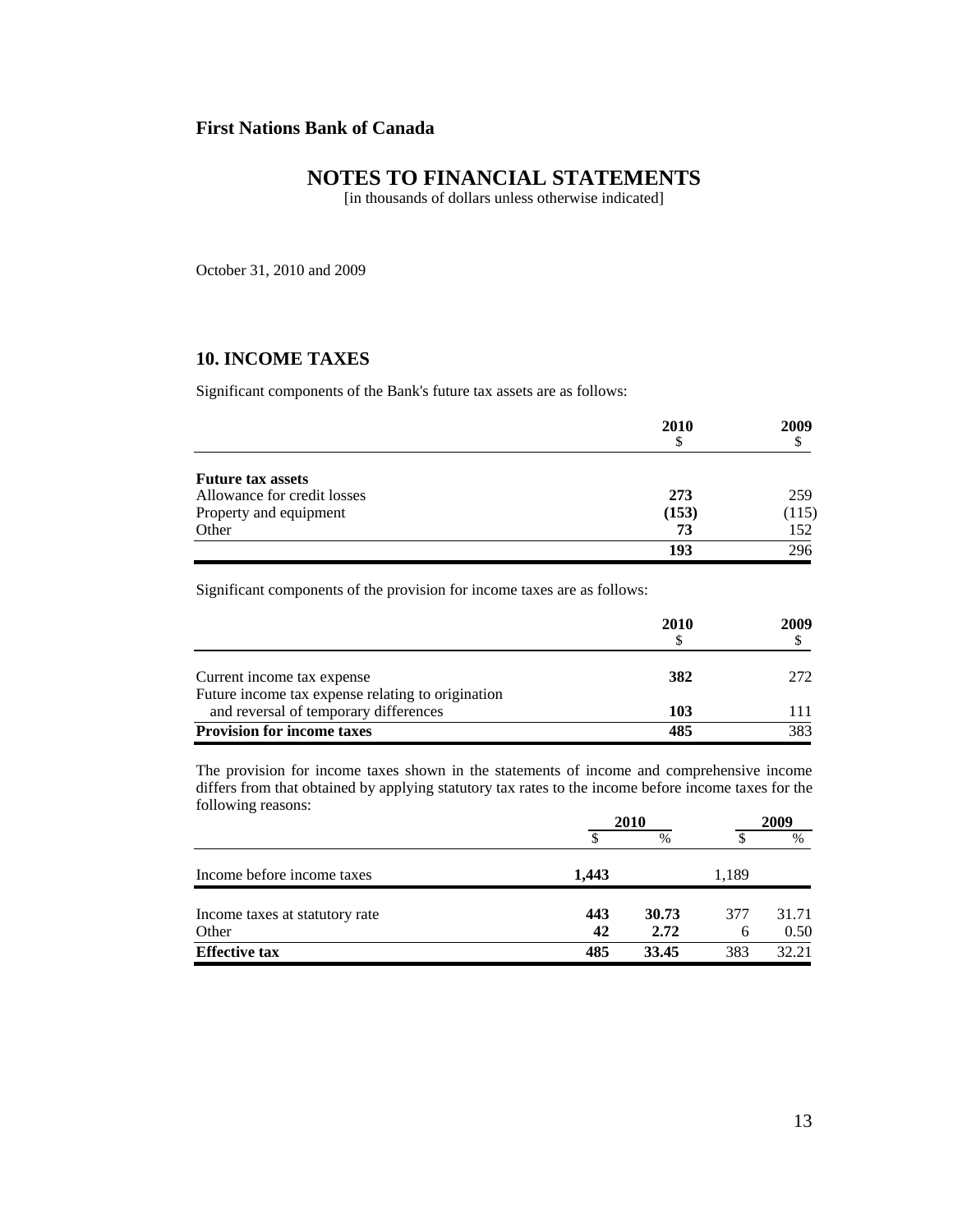# **NOTES TO FINANCIAL STATEMENTS**

[in thousands of dollars unless otherwise indicated]

October 31, 2010 and 2009

### **11. INTEREST RATE RISK**

The following tables set out the assets and liabilities on the date of the earlier of contractual maturity or when they re-price. Use of these tables to derive information about the Bank's interest rate risk position is limited by the fact that the date the financial instruments re-price may be different from the earlier of contractual maturity or re-pricing date. Examples of this include mortgages which are shown at contractual maturity but which often prepay earlier, and certain borrowings, which are shown at contractual maturity but which are often cashed before their contractual maturity.

|                                                                 |                 |           |            | 2010       |        |               |              |  |
|-----------------------------------------------------------------|-----------------|-----------|------------|------------|--------|---------------|--------------|--|
|                                                                 |                 | Less than |            | Non-       |        |               |              |  |
|                                                                 | <b>Floating</b> | 1         | $1$ to $2$ | $2$ to $3$ | Over 3 | interest rate |              |  |
|                                                                 | rate            | vear      | vears      | vears      | vears  | sensitive     | <b>Total</b> |  |
|                                                                 | \$              | \$        | \$         | \$         | \$     | \$            | \$           |  |
| <b>ASSETS</b>                                                   |                 |           |            |            |        |               |              |  |
| Cash and                                                        |                 |           |            |            |        |               |              |  |
| cash equivalents                                                | 76,484          | 20,000    |            |            |        |               | 96,484       |  |
| Effective yield                                                 |                 | 1.29      |            |            |        |               |              |  |
| Mortgage loans                                                  | 885             | 8,774     | 10,673     | 6.443      | 14.114 |               | 40,889       |  |
| Effective yield                                                 |                 | 5.08      | 5.13       | 5.03       | 4.77   |               |              |  |
| Other loans                                                     | 58,955          | 61,981    | 10,519     | 6,388      | 16,570 |               | 154,413      |  |
| Effective yield                                                 |                 | 4.38      | 5.35       | 5.24       | 4.52   |               |              |  |
|                                                                 |                 |           |            |            |        |               |              |  |
| Other                                                           |                 |           |            |            |        | 4,062         | 4,062        |  |
|                                                                 | 136,324         | 90,755    | 21,192     | 12,831     | 30,684 | 4,062         | 295,848      |  |
| <b>LIABILITIES AND</b><br><b>SHAREHOLDERS'</b><br><b>EQUITY</b> |                 |           |            |            |        |               |              |  |
| <b>Borrowings</b>                                               | 178,064         | 73,725    | 1,268      | 2,163      | 1,231  |               | 256,451      |  |
| Effective yield                                                 |                 | 1.85      | 1.82       | 2.18       | 3.18   |               |              |  |
| Other                                                           |                 |           |            |            |        | 10,283        | 10,283       |  |
| Shareholders' equity                                            |                 |           |            |            |        | 29,114        | 29,114       |  |
|                                                                 | 178,064         | 73,725    | 1,268      | 2,163      | 1,231  | 39,397        | 295,848      |  |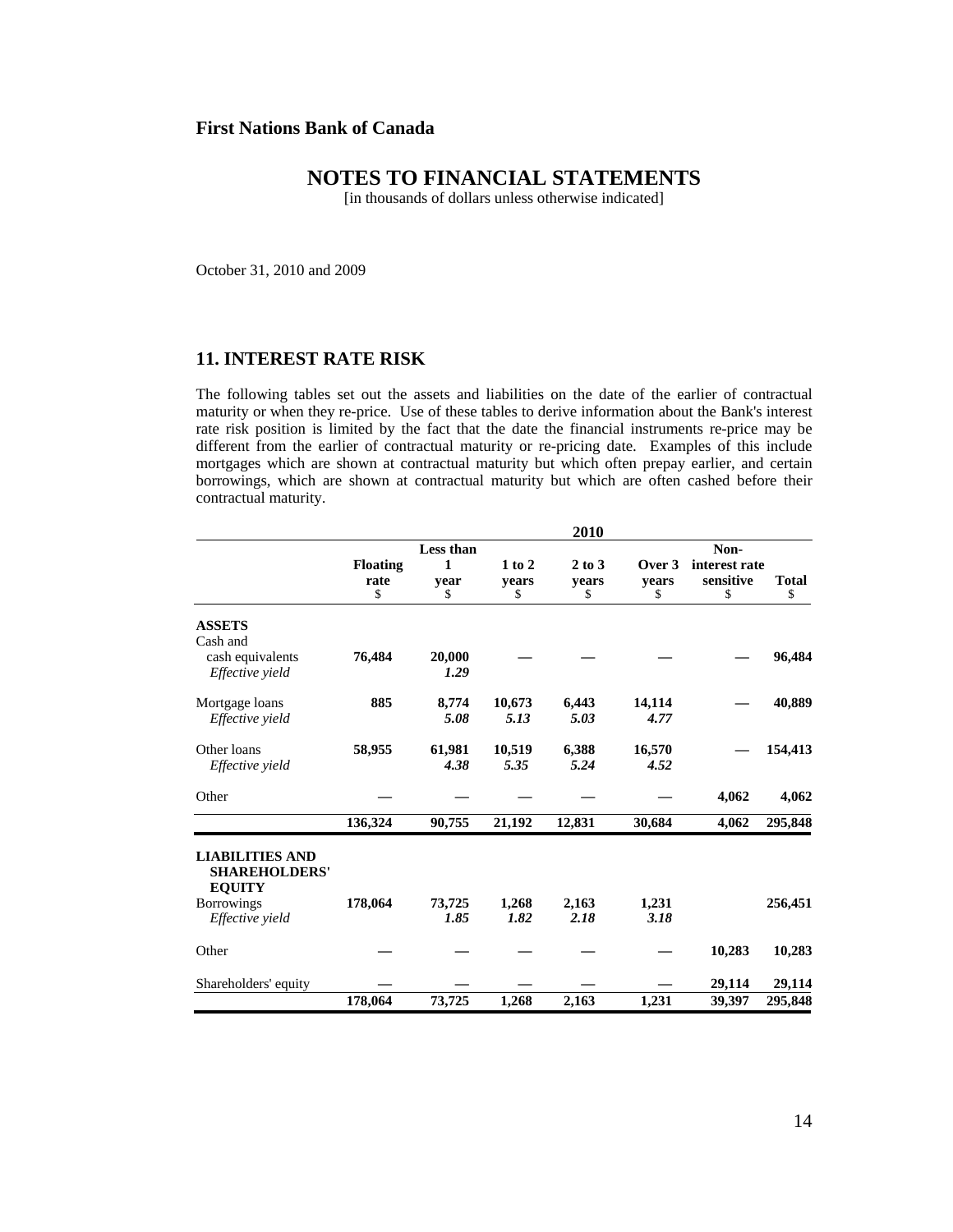# **NOTES TO FINANCIAL STATEMENTS**

[in thousands of dollars unless otherwise indicated]

October 31, 2010 and 2009

|                                                                                      |                               |                              |                           | 2009                      |                       |                                          |                    |
|--------------------------------------------------------------------------------------|-------------------------------|------------------------------|---------------------------|---------------------------|-----------------------|------------------------------------------|--------------------|
|                                                                                      | <b>Floating</b><br>rate<br>\$ | Less than<br>1<br>year<br>\$ | $1$ to $2$<br>years<br>\$ | $2$ to $3$<br>years<br>\$ | Over 3<br>years<br>\$ | Non-<br>interest rate<br>sensitive<br>\$ | <b>Total</b><br>\$ |
| <b>ASSETS</b><br>Cash and<br>cash equivalents<br>Effective yield                     | 59,406                        | 40,000<br>.60                |                           |                           |                       |                                          | 99,406             |
| Mortgage loans<br>Effective yield                                                    | 967                           | 12,758<br>5.37               | 5,665<br>5.57             | 7,654<br>5.47             | 8,283<br>5.38         |                                          | 35,327             |
| Other loans<br>Effective yield                                                       | 55,089                        | 26,661<br>5.11               | 29,587<br>5.97            | 6,095<br>5.49             | 7,466<br>5.04         |                                          | 124,898            |
| Other                                                                                |                               |                              |                           |                           |                       | 3,336                                    | 3,336              |
| Cheques and other<br>items in transit, net                                           |                               |                              |                           |                           |                       | 3,580                                    | 3,580              |
|                                                                                      | 115,462                       | 79,419                       | 35,252                    | 13,749                    | 15,749                | 6,916                                    | 266,547            |
| <b>LIABILITIES AND</b><br><b>SHAREHOLDERS'</b><br><b>EQUITY</b><br><b>Borrowings</b> | 172,100                       | 47,772                       | 15,039                    | 873                       | 206                   |                                          | 235,990            |
| Effective yield                                                                      |                               | .99                          | 4.48                      | 3.39                      | 3.70                  |                                          |                    |
| Other                                                                                |                               |                              |                           |                           |                       | 2,307                                    | 2,307              |
| Shareholders' equity                                                                 | 172,100                       | 47,772                       | 15,039                    | 873                       | 206                   | 28,250<br>30,557                         | 28,250<br>266,547  |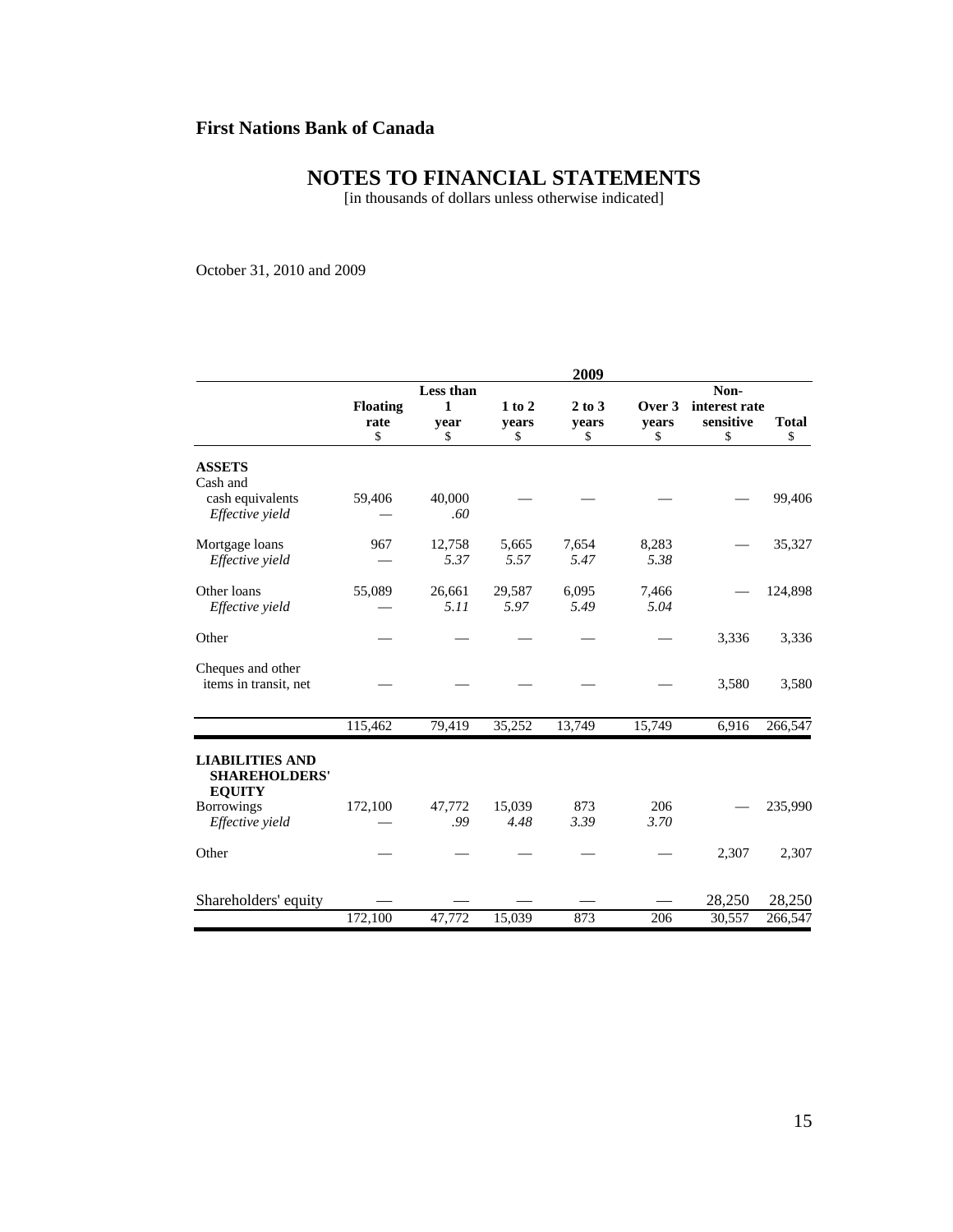### **NOTES TO FINANCIAL STATEMENTS**

[in thousands of dollars unless otherwise indicated]

October 31, 2010 and 2009

#### **12. RISK MANAGEMENT**

#### **Credit risk**

Credit risk is the potential for financial loss if a borrower or counterparty in a transaction fails to meet its agreed payment obligations. Credit risk is managed through the credit risk policies, management guidelines and discretionary limits of the Bank. Guidelines are established to monitor and limit industry risk and group exposure in the portfolio. Management monitors its credit exposures daily.

#### **Liquidity risk**

The Bank monitors its risk to a shortage of funds using a recurring liquidity planning tool. This tool considers the maturity of both its financial investments and financial assets and projected cash flows from operations. The Bank's objective is to ensure sufficient readily marketable assets are available at all times to cover three months of expected operational cash flows. The Bank also maintains a combination of readily marketable assets and available bank overdraft to meet cash outflow requirements that may arise from a disruption to the normal course of business. This requirement is defined as 10% of total non-term deposits and term deposits expiring within 30 days. The Bank also measures and monitors concentration of funding sources.

#### **Interest rate risk**

The Bank's exposure to the risk of changes in market interest rates relates primarily to mismatches in the Bank's assets and liabilities. The Bank's policy is to measure and manage interest rate risk exposure in earnings and economic value perspectives. The Bank analyzes interest rate shock scenarios to estimate the impact of changes in interest rates on both the annual earnings at risk and the economic value of the Bank's equity at risk. The Bank's policy is to limit the variation in annual net interest income caused by a 1% increase (decrease) in market interest to 5% of annual net interest income. In addition, the Bank's policy limits the change in the Bank's economic value caused by a 1% increase (decrease) in market interest rates to 5% of shareholders' equity.

Effective November 1, 2010, the Bank entered into a fixed for floating amortizing interest rate swap with TD Bank in order to hedge against interest rate fluctuations. The notional value of the swap is \$13.4 million. It is the Bank's intention to apply hedge accounting to this transaction.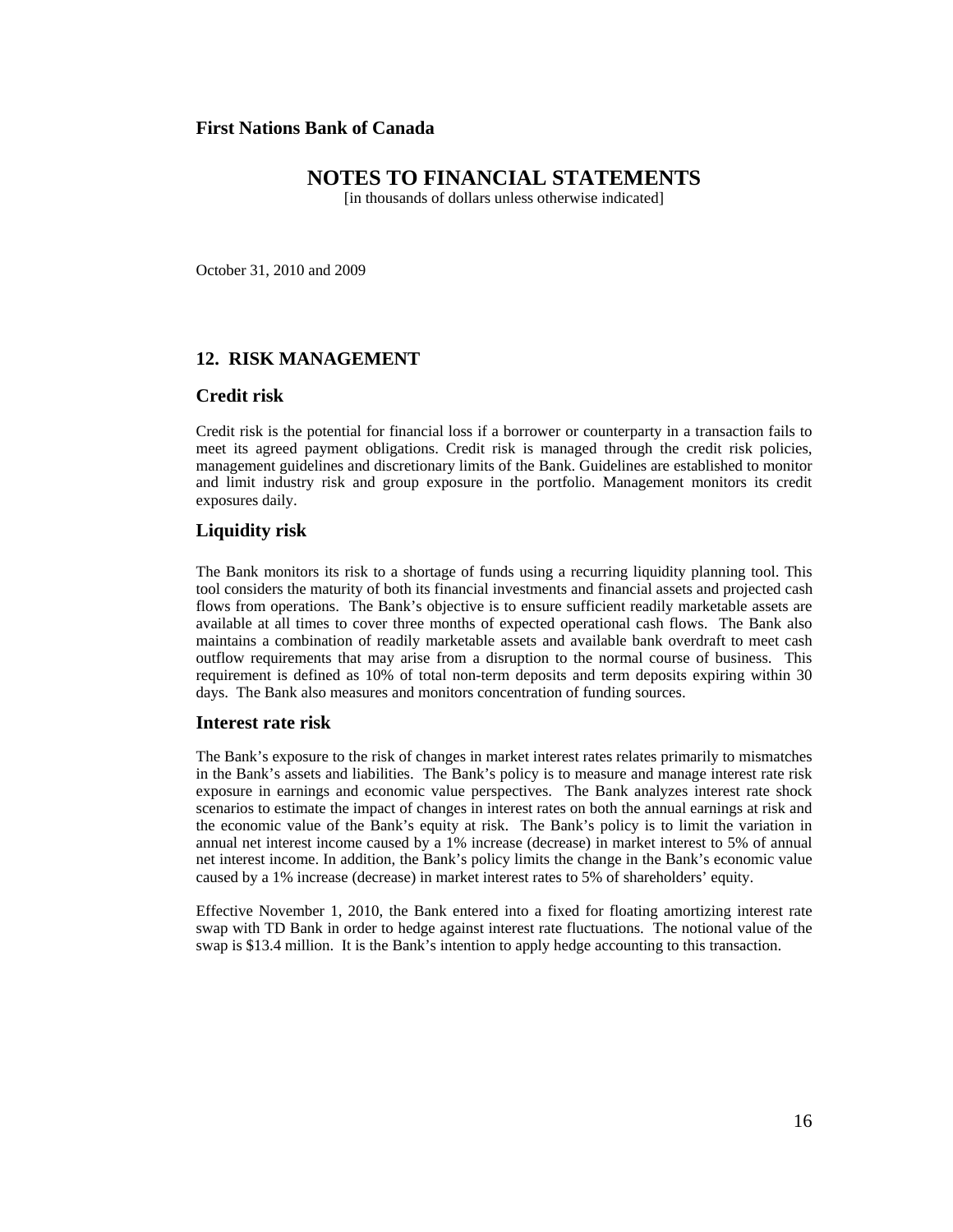### **NOTES TO FINANCIAL STATEMENTS**

[in thousands of dollars unless otherwise indicated]

October 31, 2010 and 2009

#### **13. CONTINGENCIES, COMMITMENTS AND GUARANTEES**

#### **Lease commitments**

The Bank has obligations under long-term, non-cancellable leases for premises as follows:

| 773 |
|-----|
| 241 |
| 319 |
| 435 |
| 525 |
| 565 |
|     |

#### **Guarantees**

Letters of credit have been provided to third parties in the amount of \$599 [2009 - \$566].

In the normal course of operations, the Bank, as set out in its By-laws, indemnifies directors and officers in certain circumstances, to the extent permitted by law, against certain claims that may be made against them as a result of their services to the Bank. The Bank may be required to indemnify directors, officers and such person's heirs or legal representatives for costs incurred as a result of civil, criminal or administrative actions to which such person is made a party in certain circumstances. The duty of the Bank to indemnify is further contingent on the director or officer meeting certain criteria in the By-laws such as to have acted honestly and in good faith with a view to the best interest of the Bank. The nature of the indemnification prevents the Bank from making a reasonable estimate of the maximum potential amount that the Bank would be required to pay such persons. No amount has been accrued in the financial statements with respect to this indemnification.

#### **Legal Matter**

There has been a lawsuit filed against the Bank in the ordinary course of business. The outcome of the lawsuit is not determinable and the amount of the loss, if any, cannot be reasonably estimated. Management considers the exposure to the lawsuit, to the extent not covered by the Bank's insurance policies, not to be material to these financial statements.

\$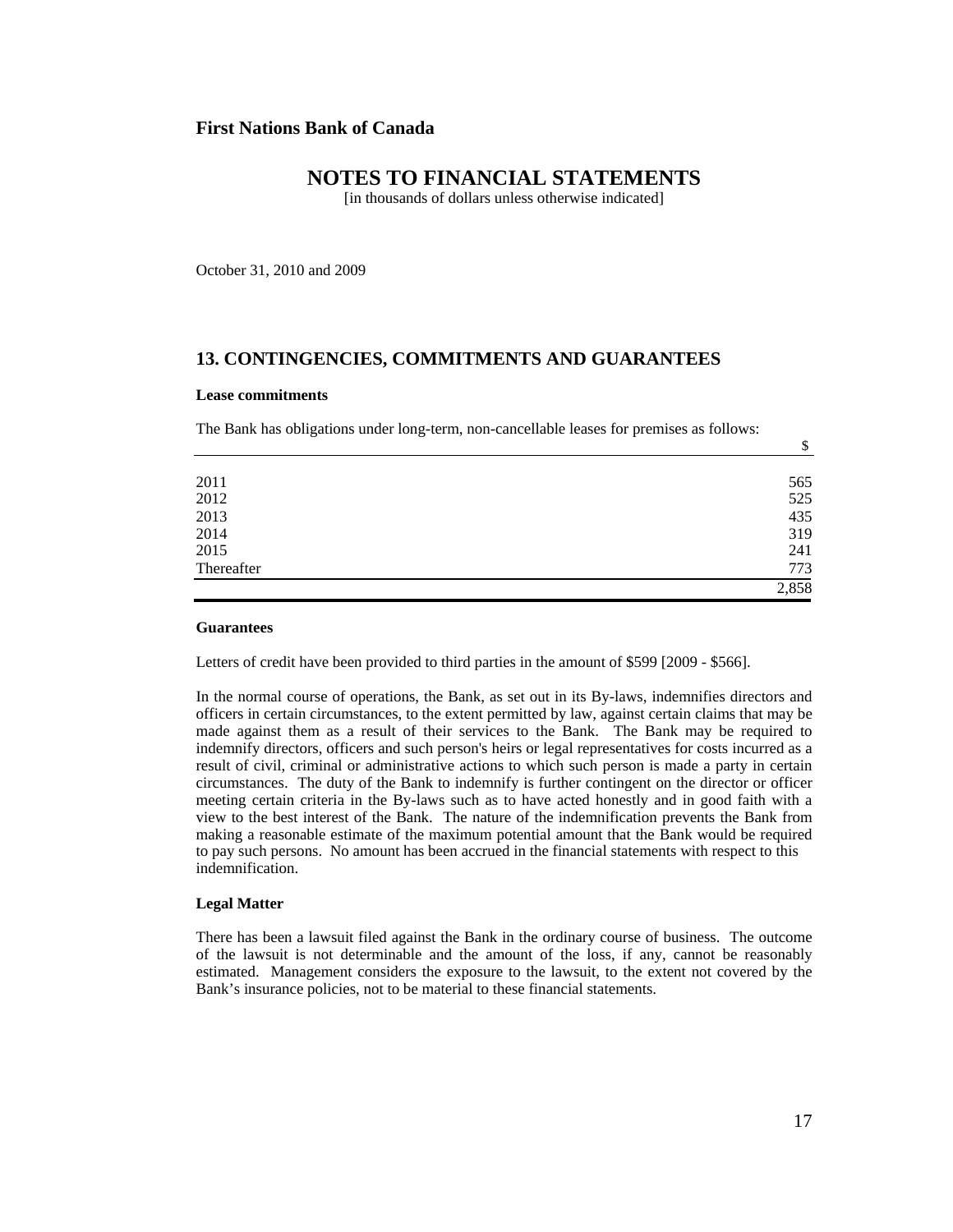Financial Statements

# **First Nations Bank of Canada**

October 31, 2011 and 2010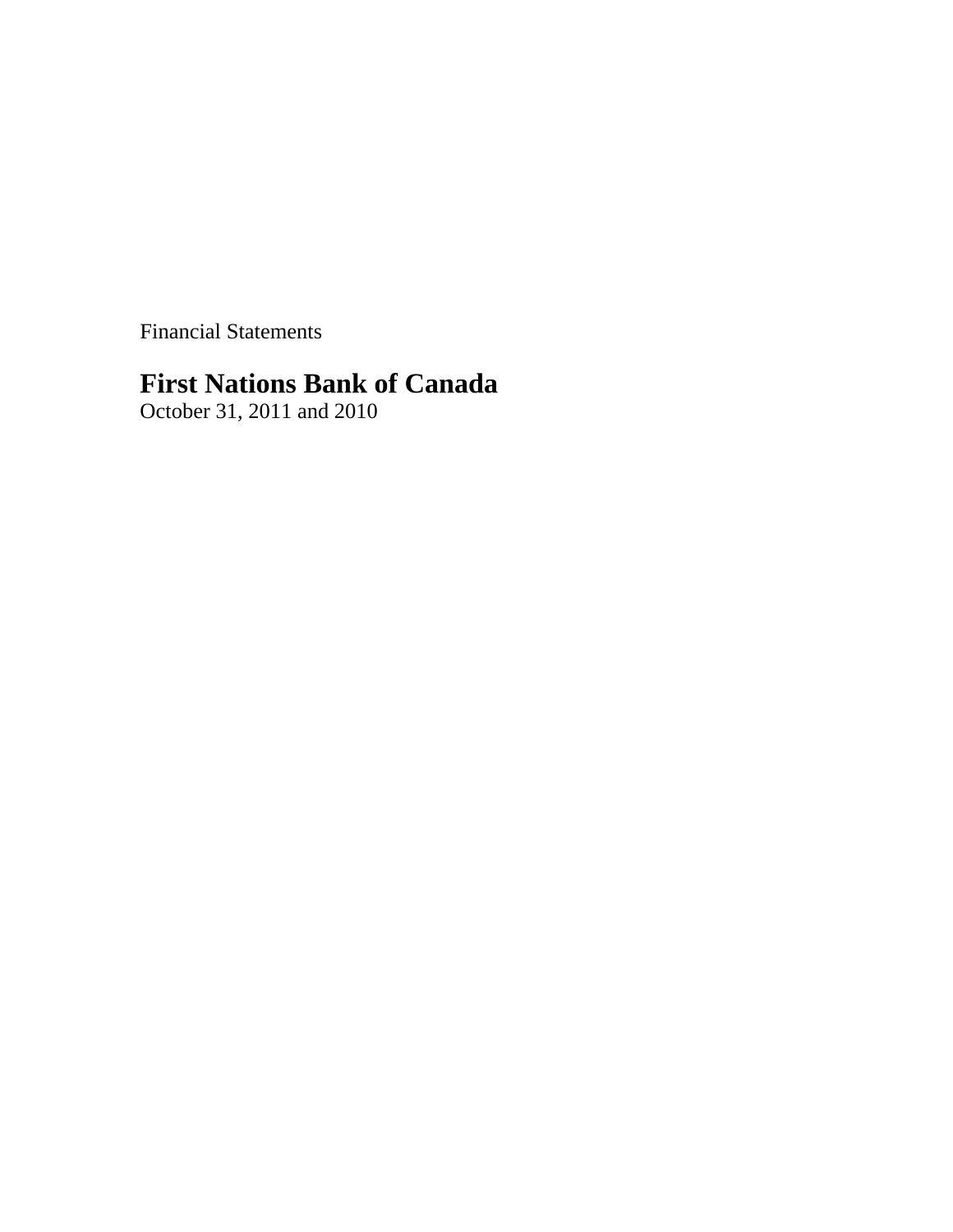# **AUDITORS' REPORT**

### To the Shareholders of **First Nations Bank of Canada**

We have audited the accompanying financial statements of **First Nations Bank of Canada** which comprise the balance sheets as at October 31, 2011 and 2010 and the statements of income and comprehensive income, changes in shareholders' equity and cash flows for the years then ended, and a summary of significant accounting policies and other explanatory information.

Management is responsible for the preparation and fair presentation of these financial statements in accordance with Canadian generally accepted accounting principles, and for such internal control as management determines is necessary to enable the preparation of financial statements that are free from material misstatement, whether due to fraud or error.

Our responsibility is to express an opinion on these financial statements based on our audits. We conducted our audits in accordance with Canadian generally accepted auditing standards. Those standards require that we comply with ethical requirements and plan and perform the audit to obtain reasonable assurance about whether the financial statements are free of material misstatement.

An audit involves performing procedures to obtain audit evidence about the amounts and disclosures in the financial statements. The procedures selected depend on the auditors' judgment, including the assessment of the risks of material misstatement of the financial statements, whether due to fraud or error. In making those risk assessments, the auditors consider internal control relevant to the Bank's preparation and fair presentation of the financial statements in order to design audit procedures that are appropriate in the circumstances, but not for the purpose of expressing an opinion on the effectiveness of the Bank's internal control. An audit also includes evaluating the appropriateness of accounting policies used and the reasonableness of accounting estimates made by management, as well as evaluating the overall presentation of financial statements.

We believe that the audit evidence we have obtained is sufficient and appropriate to provide a basis for our audit opinion.

In our opinion, these financial statements present fairly, in all material respects, the financial position of **First Nations Bank of Canada** as at October 31, 2011 and 2010 and the results of its operations and its cash flows for the years then ended in accordance with Canadian generally accepted accounting principles.

Edmonton, Canada,

Ernst + Young LLP

December 15, 2011 Chartered Accountants

 $H$  FRNST & YOUNG -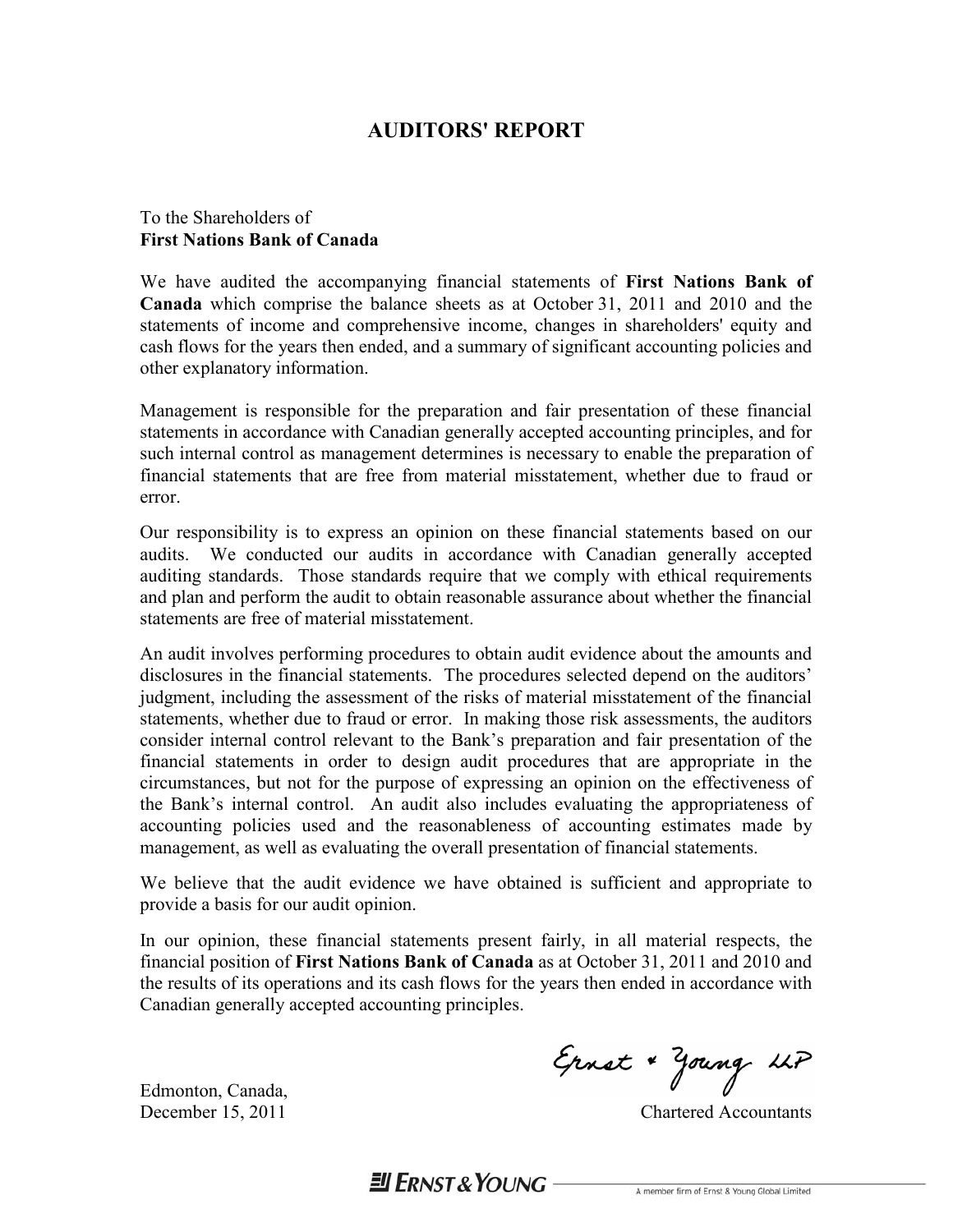# **BALANCE SHEETS**

[in thousands of dollars]

As at October 31

|                                                                                                                                            | 2011              | 2010                        |
|--------------------------------------------------------------------------------------------------------------------------------------------|-------------------|-----------------------------|
|                                                                                                                                            | \$                | \$                          |
| <b>ASSETS</b>                                                                                                                              |                   |                             |
| Cash and cash equivalents [note 8[a]]                                                                                                      | 90,217            | 88,904                      |
| Loans, net of allowance for credit losses [note 3]                                                                                         |                   |                             |
| Mortgage loans                                                                                                                             | 45,413            | 40,889                      |
| Personal loans                                                                                                                             | 9,482             | 9,422                       |
| Business loans                                                                                                                             | 161,293           | 144,991                     |
|                                                                                                                                            | 216,188           | 195,302                     |
|                                                                                                                                            |                   |                             |
| Future tax assets [note 12]                                                                                                                | 97                | 193                         |
| Property and equipment, net [note 4]                                                                                                       | 2,407             | 2,489                       |
| Intangible assets, net [note 5]                                                                                                            | 1,857             | 211                         |
| Other assets [note 6]                                                                                                                      | 1,201             | 1,169                       |
|                                                                                                                                            | 311,967           | 288,268                     |
| <b>Liabilities</b><br><b>Borrowings</b><br>Notice deposits<br>Medium-term certificates<br>Loans from The Toronto-Dominion Bank [note 8[c]] | 212,983<br>65,841 | 178,064<br>61,813<br>16,574 |
|                                                                                                                                            | 278,824           | 256,451                     |
| Derivative liability [note 15]                                                                                                             | 229               |                             |
| Other liabilities [note 7]                                                                                                                 | 2,616             | 2,703                       |
| <b>Total liabilities</b>                                                                                                                   | 281,669           | 259,154                     |
| Contingencies, commitments and guarantees [note 16]                                                                                        |                   |                             |
| <b>Shareholders' equity</b>                                                                                                                |                   |                             |
| Share capital [note 9]                                                                                                                     | 23,259            | 23,259                      |
| Retained earnings                                                                                                                          | 7,039             | 5,855                       |
| <b>Total shareholders' equity</b>                                                                                                          | 30,298            | 29,114                      |
|                                                                                                                                            | 311.967           | 288,268                     |
|                                                                                                                                            |                   |                             |

*See accompanying notes*

On behalf of the Board:

lubord de .

Director Director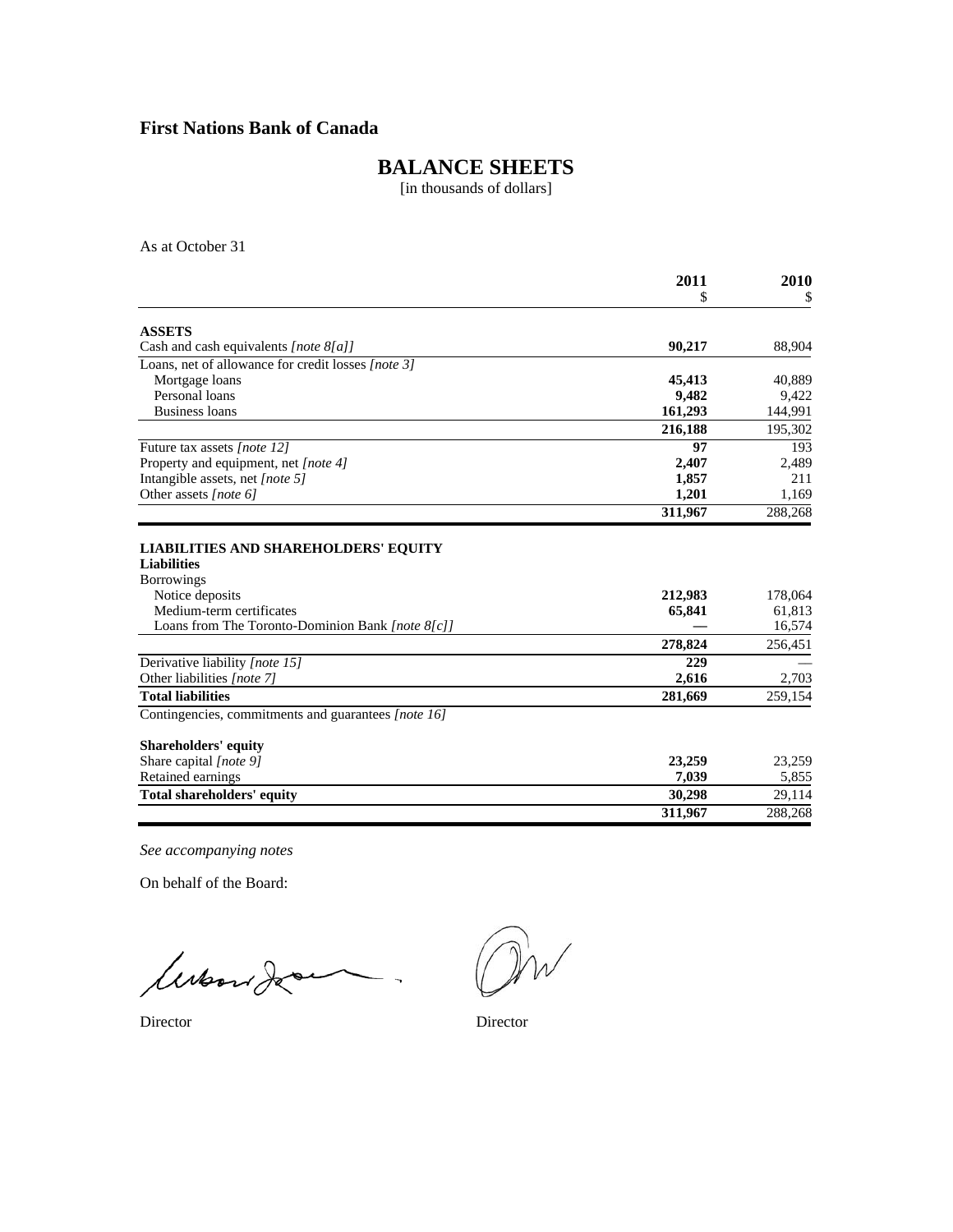# **STATEMENTS OF INCOME AND COMPREHENSIVE INCOME**

[in thousands of dollars]

Years ended October 31

|                                                       | 2011   | 2010   |
|-------------------------------------------------------|--------|--------|
|                                                       | \$     |        |
| <b>INTEREST INCOME</b>                                |        |        |
| Term and bank deposits                                | 1,110  | 744    |
| Loans                                                 |        |        |
| Mortgage loans                                        | 2,028  | 1,901  |
| Personal loans                                        | 663    | 587    |
| <b>Business loans</b>                                 | 6,651  | 5,903  |
|                                                       | 10,452 | 9,135  |
| <b>INTEREST EXPENSE</b>                               |        |        |
| Notice deposits                                       | 659    | 290    |
| Medium-term certificates                              | 780    | 372    |
| Loans from The Toronto-Dominion Bank [note 8[c]]      | 40     | 785    |
|                                                       | 1,479  | 1,447  |
| Net interest income                                   | 8,973  | 7,688  |
| Provision for credit losses [note 3]                  | 481    | 361    |
| Net interest income after provision for credit losses | 8,492  | 7,327  |
| Other income                                          | 3,011  | 2,868  |
| Net interest and other income                         | 11,503 | 10,195 |
| <b>NON-INTEREST EXPENSES</b>                          |        |        |
| Salary and staff benefits                             | 5,026  | 4,420  |
| Occupancy                                             | 1,270  | 980    |
| Marketing                                             | 363    | 352    |
| Professional fees                                     | 825    | 738    |
| Central services [note 8[b]]                          | 830    | 789    |
| Travel                                                | 200    | 199    |
| Service Agreement [note 8[b]]                         | 125    | 110    |
| Other                                                 | 683    | 870    |
| Depreciation and amortization [notes 4 and 5]         | 334    | 294    |
|                                                       | 9,656  | 8,752  |
| Income before income taxes                            | 1,847  | 1,443  |
| Provision for income taxes [note 12]                  | 569    | 485    |
| Net income and other comprehensive income             | 1,278  | 958    |

*See accompanying notes*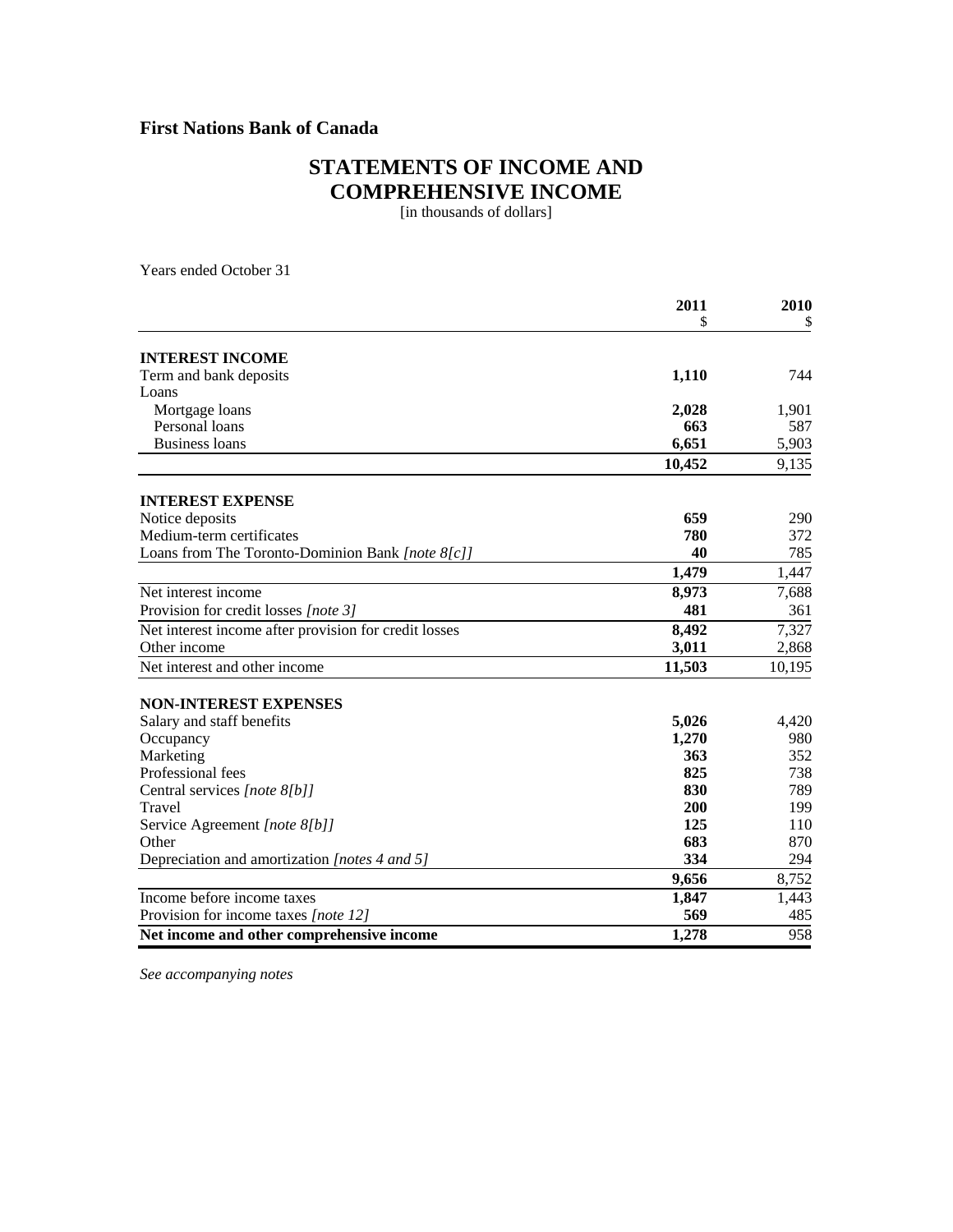# **STATEMENTS OF CHANGES IN SHAREHOLDERS' EQUITY**

[in thousands of dollars]

Years ended October 31

|                                         | 2011   | 2010   |
|-----------------------------------------|--------|--------|
| <b>Share capital</b> $ note 9 $         | 23,259 | 23,259 |
| Retained earnings, beginning of year    | 5,855  | 4,991  |
| Net income for the year                 | 1,278  | 958    |
| Dividends paid [note 9]                 | (94)   | (94)   |
| Retained earnings, end of year          | 7,039  | 5,855  |
| Total shareholders' equity, end of year | 30,298 | 29,114 |

*See accompanying notes*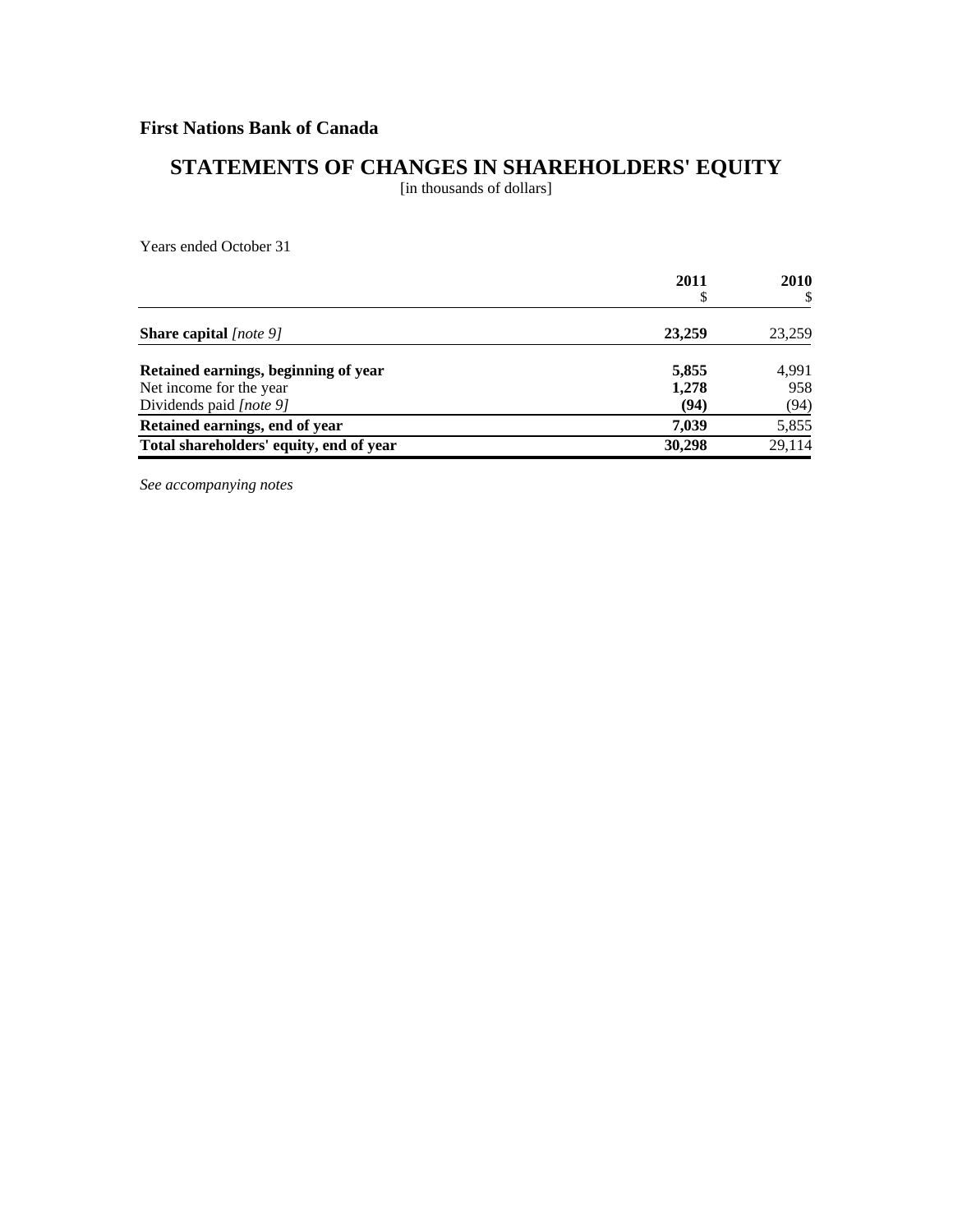# **STATEMENTS OF CASH FLOWS**

[in thousands of dollars]

Years ended October 31

|                                                                      | 2011      | 2010      |
|----------------------------------------------------------------------|-----------|-----------|
|                                                                      | \$        |           |
| <b>OPERATING ACTIVITIES</b>                                          |           |           |
| Net income for the year                                              | 1,278     | 958       |
| Add (deduct) items not involving cash                                |           |           |
| Provision for credit losses                                          | 481       | 361       |
| Future income taxes                                                  | 96        | 103       |
| Depreciation and amortization                                        | 334       | 294       |
| Changes in non-cash working capital balances related to operations   |           |           |
| Other assets                                                         | (32)      | (157)     |
| Derivative liability and other liabilities                           | 142       | 396       |
| Cash provided by operating activities                                | 2,299     | 1,955     |
| <b>FINANCING ACTIVITIES</b>                                          |           |           |
| Notice deposits                                                      | 34,919    | 5,964     |
| Medium-term certificates                                             | 4,028     | 16,577    |
| Loans from The Toronto-Dominion Bank                                 | (16, 574) | (2,080)   |
| Dividends paid                                                       | (94)      | (94)      |
|                                                                      |           |           |
| Cash provided by financing activities                                | 22,279    | 20,367    |
| <b>INVESTING ACTIVITIES</b>                                          |           |           |
| Property and equipment                                               | (230)     | (780)     |
| Intangible assets                                                    | (1,668)   | (186)     |
| Mortgage loans                                                       | (4,528)   | (5,562)   |
| Personal loans                                                       | (144)     | (571)     |
| <b>Business loans</b>                                                | (16, 695) | (29, 305) |
| Cash used in investing activities                                    | (23,265)  | (36, 404) |
|                                                                      |           |           |
| Net increase (decrease) in cash and cash equivalents during the year | 1,313     | (14,082)  |
| Cash and cash equivalents, beginning of year                         | 88,904    | 102,986   |
| Cash and cash equivalents, end of year                               | 90,217    | 88,904    |
| <b>Supplemental cash flow information</b>                            |           |           |
| Interest paid                                                        | 1,685     | 1,411     |
| Income taxes paid                                                    | 281       | 184       |
|                                                                      |           |           |

*See accompanying notes*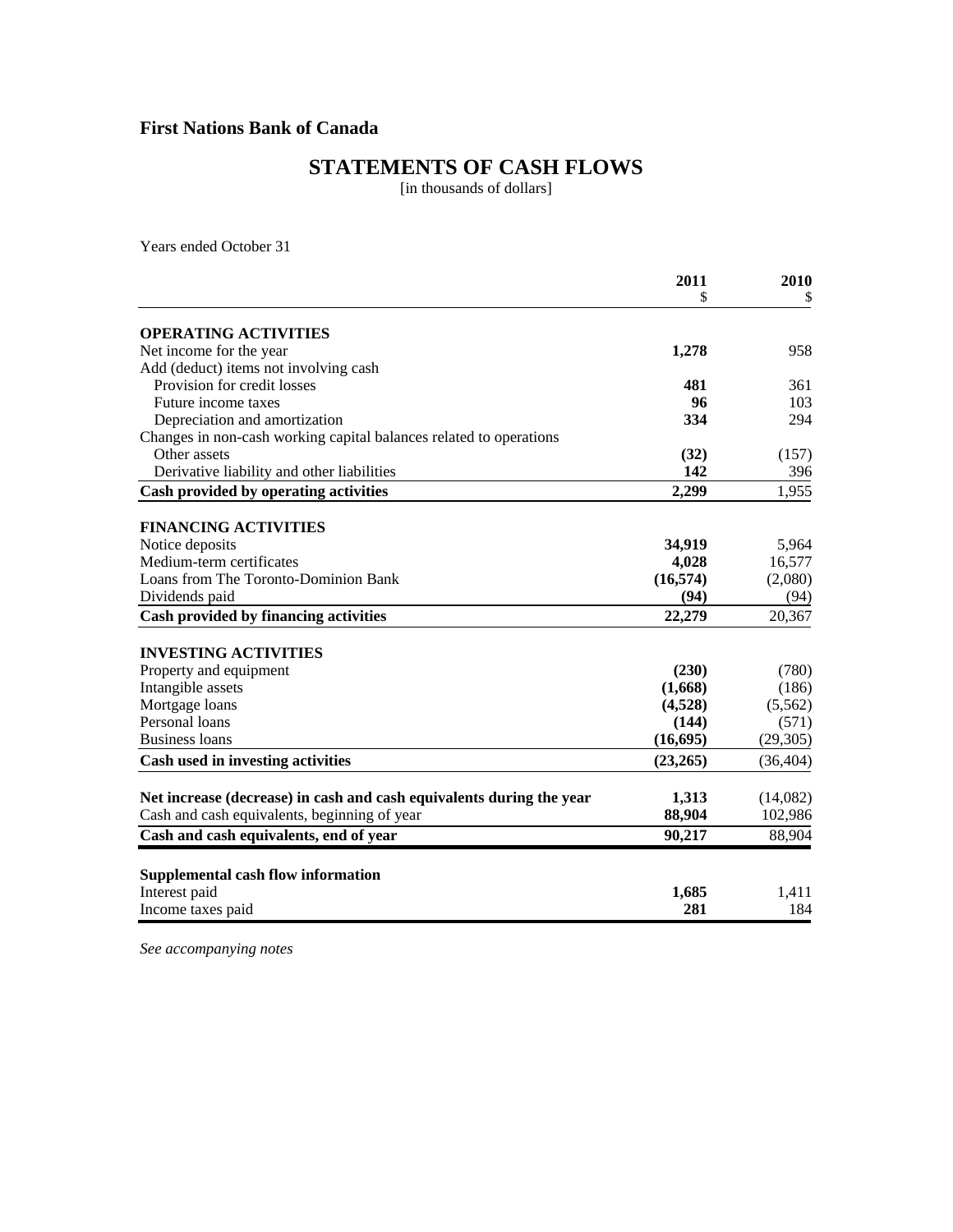### **NOTES TO FINANCIAL STATEMENTS**

[in thousands of dollars unless otherwise indicated]

October 31, 2011 and 2010

### **1. INCORPORATION**

First Nations Bank of Canada [the "Bank"] was incorporated under the Bank Act [1992 as amended] by Letters Patent dated November 19, 1996.

### **2. SIGNIFICANT ACCOUNTING POLICIES**

The accounting policies followed by the Bank, including the accounting requirements of the Office of the Superintendent of Financial Institutions Canada ["OSFI"], conform with Canadian generally accepted accounting principles and include the following significant accounting policies:

#### **Use of estimates**

The preparation of the financial statements of the Bank requires management to make estimates and assumptions based on information available as at the date of the financial statements. Therefore, actual results could differ from those estimates. The accounting for loan losses, fair value of financial instruments and income taxes are areas where management makes such estimates and assumptions.

#### **Revenue Recognition**

Other income includes fees, commissions and service charges. Other income is recognized as earned.

Revenue recognition policies related to loans and interest income are described in the accounting policies below.

#### **Financial instruments**

All financial instruments are classified into one of the following five categories: held for trading, held to maturity investments, loans and receivables, available for sale financial assets and other financial liabilities. The classification depends on the purpose for which the financial instruments were acquired and their characteristics. All financial instruments are initially measured on the balance sheets at fair value except for loans and receivables, other financial liabilities and financial instruments that arise on certain related party transactions that are required to be recorded at carrying amounts. Subsequent measurement and changes in fair value classification will depend on initial classification.

The Bank categorizes its fair value measurements according to a three level hierarchy. The hierarchy prioritizes the inputs used by the Bank's valuation techniques. A level is assigned to each fair value measurement based on the lowest level input. The three levels of the fair value hierarchy are:

- Level 1 fair value measurements are those inputs derived from quoted prices in active markets for identical assets and liabilities.
- Level 2 fair value measurements are those inputs derived from observable data other than quoted prices.
- Level 3 fair value measurements are those derived from valuation techniques that include inputs for the asset or liability that are not based on observable data.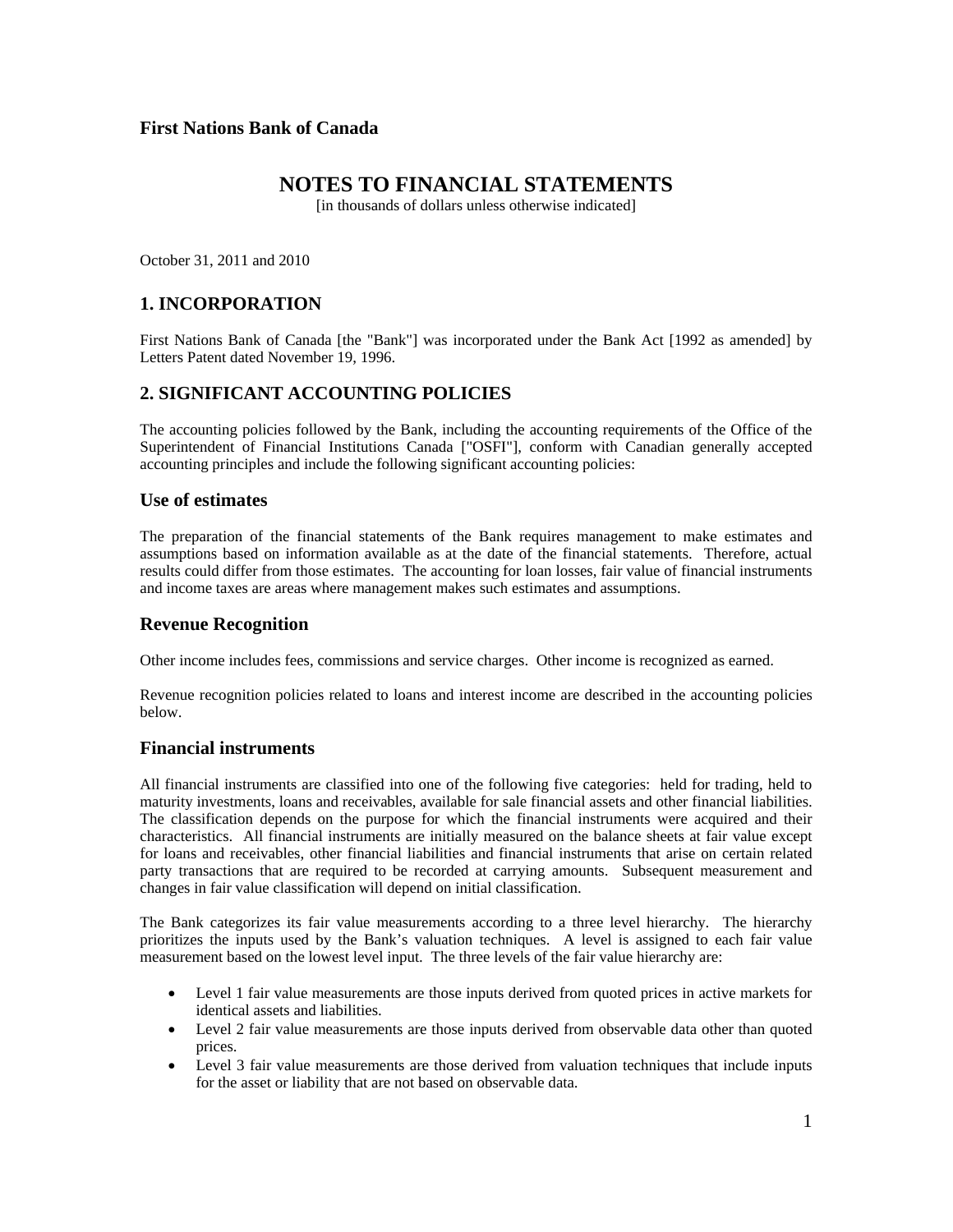### **NOTES TO FINANCIAL STATEMENTS**

[in thousands of dollars unless otherwise indicated]

October 31, 2011 and 2010

#### *Derivatives and hedge accounting*

Derivative financial instruments are contracts that require or provide the opportunity to exchange cash flows or payments determined by applying certain rates, indices or changes therein to notional contract amounts. The Bank uses derivative financial instruments, primarily interest rate swaps, in order to manage interest rate exposure. Derivatives are carried at fair value and are reported as assets where they have a positive fair value and as liabilities where they have a negative fair value.

To date, the Bank has only entered into fair value hedges. The Bank designates fair value hedges primarily as part of interest rate risk management strategies that use derivatives to hedge changes in the fair value of fixed rate loans provided to its customers. Changes in fair value attributed to the hedged interest rate risk are accounted for as adjustments to the hedged fixed rate loans and are recognized in interest income. Changes in fair value from the hedging derivatives are also recognized in interest income. Accordingly, any hedge ineffectiveness, representing the difference between changes in fair value of the hedging derivative and changes in the basis adjustment to the fixed rate loans, is also recognized in interest income.

#### **Loans**

Personal and business loans are recorded at amortized cost using the effective interest rate method, net of an allowance for credit losses and net of unearned income. Interest income is recorded on an accrual basis until such time as the loan is classified as impaired.

Mortgage loans are carried at cost net of unamortized discounts, premiums and buy-down fees. Interest, including amounts received on prepayment and discharges of mortgages, is recorded in income using the effective interest rate method.

An impaired loan is any loan where, in management's opinion, there has been a deterioration of credit quality to the extent that the Bank no longer has reasonable assurance as to the timely collection of the full amount of the principal and interest. Impairment is measured as the difference between the carrying value of the loan at the time it is classified as impaired and the present value of the expected cash flows ["estimated realizable amount"], using the interest rate inherent in the loan at the date it was classified as impaired. When the timing and amounts of future cash flows cannot be reasonably estimated, either the fair value of the underlying collateral, net of costs to realize the collateral, or the current market price of the loan may be used to measure the estimated realizable amount.

At the time a loan is classified as impaired, interest income will cease to be recognized, and any accrued interest will be added to the carrying value of the loan. Subsequent payments received on an impaired loan are recorded as a reduction to the carrying value of the loan. Interest on impaired loans subsequently received is recorded as income only when management has reasonable assurance as to the timely collection of the full amount of the principal and interest.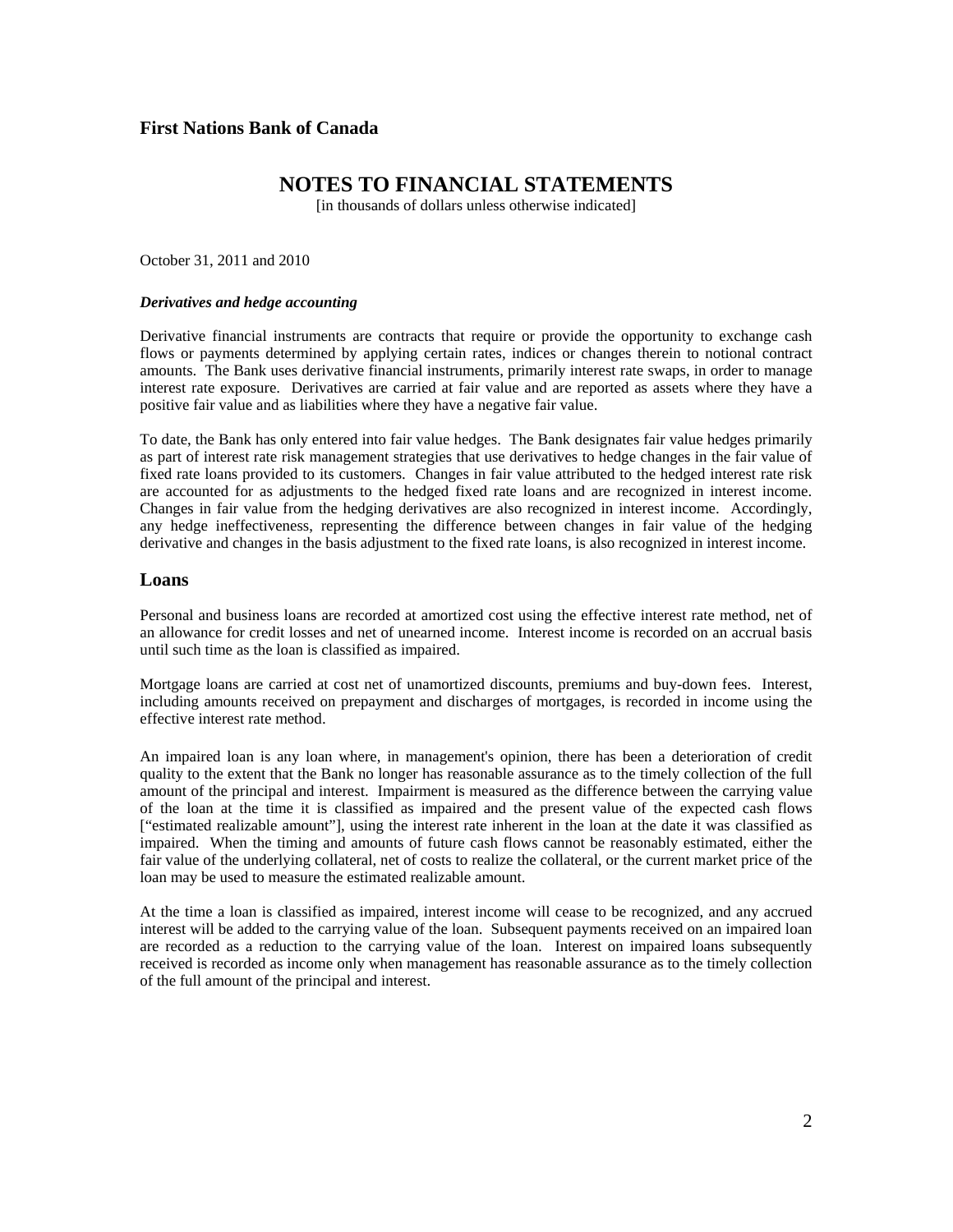### **NOTES TO FINANCIAL STATEMENTS**

[in thousands of dollars unless otherwise indicated]

October 31, 2011 and 2010

#### **Allowance for credit losses**

An allowance is maintained that is considered adequate to absorb all credit-related losses in the Bank's portfolio of loans and mortgages. The allowance is deducted from the applicable asset in the balance sheets. The allowance consists of specific and general allowances.

Specific allowances include all the accumulated provisions for losses on particular assets required to reduce the book values to estimated realizable amounts in the ordinary course of business.

General allowances include all the accumulated provisions for losses that are considered to have occurred but cannot be determined on an item-by-item basis. The level of the general allowance depends upon an assessment of business and economic conditions, historical and expected loss experience, loan portfolio composition and other relevant indicators. The resulting allowance is considered adequate, when combined with the specific allowances, to absorb all credit losses in the portfolio.

Actual write-offs, net of recoveries, are deducted from the allowance for credit losses. A provision for credit losses is then recorded, which is charged to the statements of income and comprehensive income to bring the allowance to a level that management considers adequate to absorb probable credit-related losses in the portfolio.

#### **Property and equipment**

Property and equipment are stated at cost less accumulated depreciation and amortization. Depreciation and amortization are provided over the estimated useful lives of the assets using the following annual rates and methods:

| Furniture, fixtures and other equipment | 20% declining balance                      |
|-----------------------------------------|--------------------------------------------|
| Leasehold improvements                  | straight-line over the expected lease term |
| Computer equipment                      | straight-line over three years             |

#### **Intangible assets**

Intangible assets with finite lives are stated at cost less accumulated amortization. Amortization is provided over the estimated lives of the assets using the following annual rates and methods:

| Website development | straight-line over three years        |
|---------------------|---------------------------------------|
| Computer systems    | straight-line over three to ten years |

#### **Deferred costs**

Deferred costs include prepaid insurance costs and prepaid chip card stock.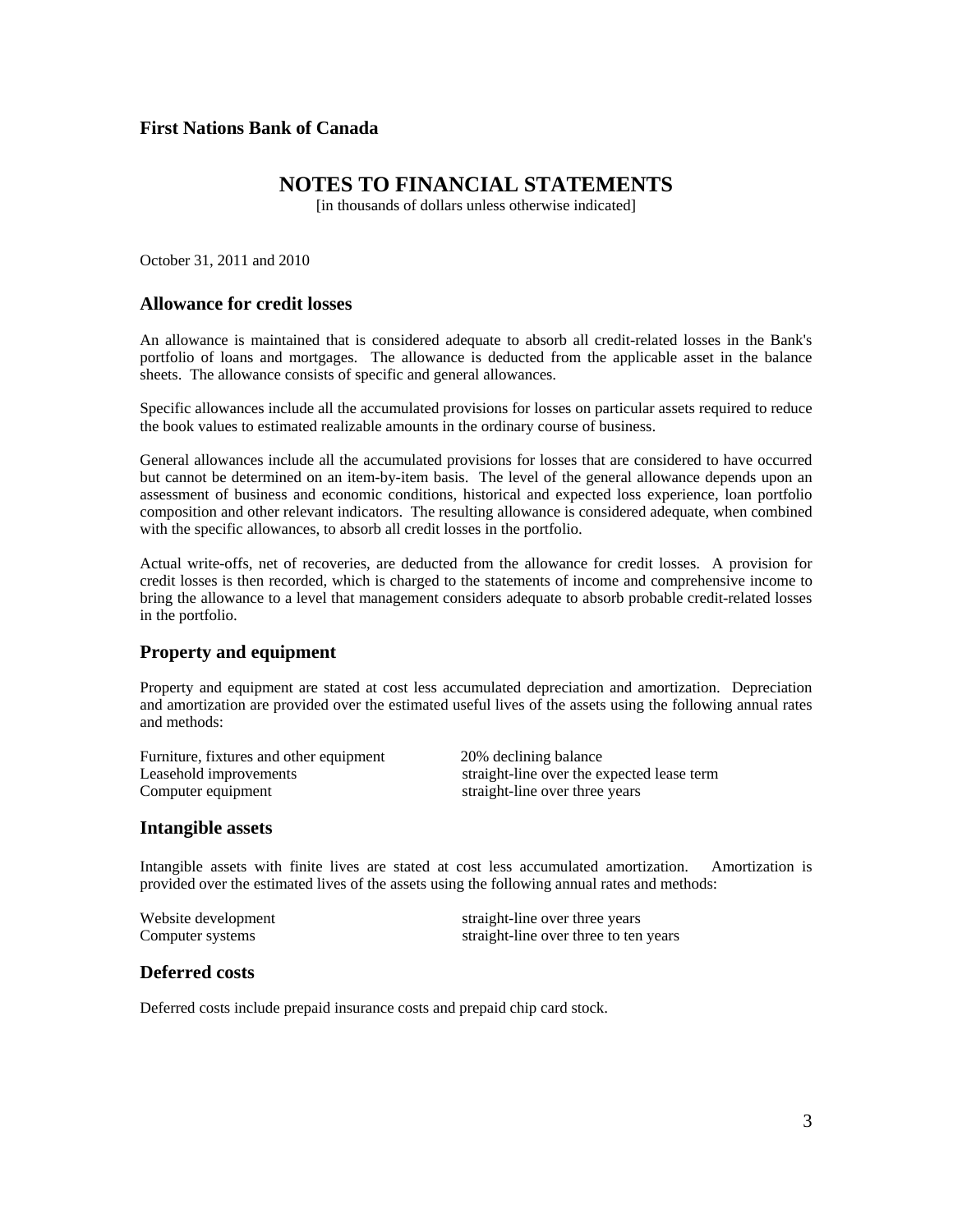### **NOTES TO FINANCIAL STATEMENTS**

[in thousands of dollars unless otherwise indicated]

October 31, 2011 and 2010

#### **Income taxes**

The Bank follows the liability method of tax allocation for accounting for income taxes. Under this method, future tax assets and liabilities are determined based on differences between the financial reporting and tax bases of assets and liabilities and are measured using the substantively enacted tax rates and laws that will be in effect when the differences are expected to reverse.

#### **Conversion to International Financial Reporting Standards**

International Financial Reporting Standards ["IFRS"] will be effective for the Bank for the year beginning November 1, 2011. The fiscal 2012 financial statements will include comparative fiscal 2011 financial results under IFRS. The Bank is in the final stages of completion which is the implementation stage. Areas of impact are expected to include financial instruments (including recognition, measurement and hedging) and financial statement disclosures. The quantitative impact of the adjustments, if any, will be made to the opening statement of financial position as of the transition date, November 1, 2010. The Bank will continue to monitor ongoing changes to IFRS during the transition to IFRS.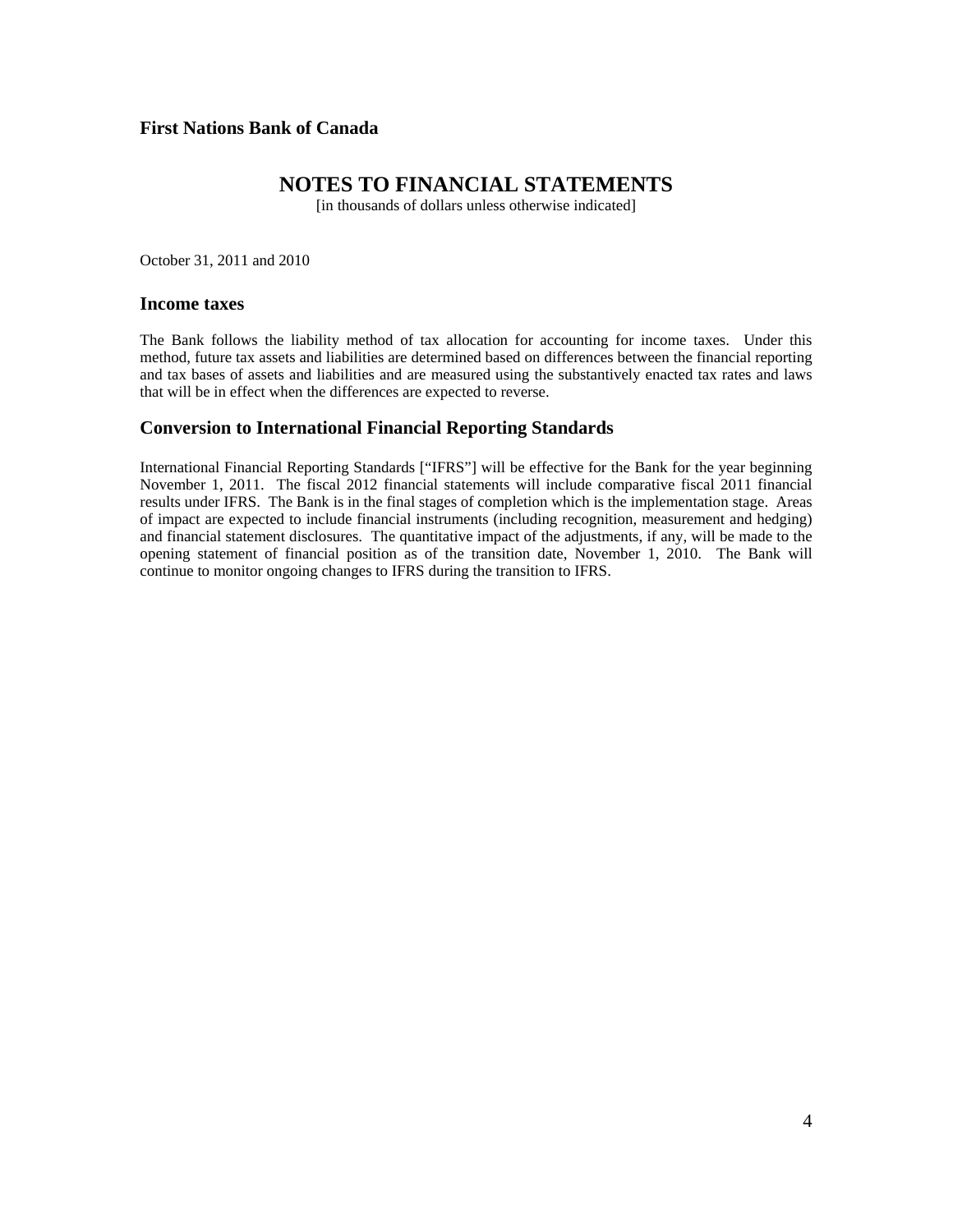# **NOTES TO FINANCIAL STATEMENTS**

[in thousands of dollars unless otherwise indicated]

October 31, 2011 and 2010

# **3. LOANS, IMPAIRED LOANS AND ALLOWANCE FOR CREDIT LOSSES**

|                |                             | 2011                         |                      |                           |                                  |                                          |  |  |  |
|----------------|-----------------------------|------------------------------|----------------------|---------------------------|----------------------------------|------------------------------------------|--|--|--|
|                | Gross<br>amount<br>of loans | <b>Specific</b><br>allowance | General<br>allowance | <b>Total</b><br>allowance | <b>Net</b><br>amount<br>of loans | <b>Gross</b><br><i>impaired</i><br>loans |  |  |  |
| Mortgage loans | 45,426                      |                              | 13                   | 13                        | 45,413                           |                                          |  |  |  |
| Personal loans | 9,736                       |                              | 254                  | 254                       | 9.482                            | 35                                       |  |  |  |
| Business loans | 162,577                     | 408                          | 876                  | 1.284                     | 161,293                          | 1,855                                    |  |  |  |
|                | 217,739                     | 408                          | 1.143                | 1.551                     | 216,188                          | 1,890                                    |  |  |  |

|                |                             | 2010                         |                             |                           |                                  |                                  |  |  |  |
|----------------|-----------------------------|------------------------------|-----------------------------|---------------------------|----------------------------------|----------------------------------|--|--|--|
|                | Gross<br>amount<br>of loans | <b>Specific</b><br>allowance | <b>General</b><br>allowance | <b>Total</b><br>allowance | <b>Net</b><br>amount<br>of loans | Gross<br>impaired<br>loans<br>\$ |  |  |  |
| Mortgage loans | 40,898                      |                              |                             |                           | 40,889                           |                                  |  |  |  |
| Personal loans | 9,680                       |                              | 258                         | 258                       | 9.422                            | 21                               |  |  |  |
| Business loans | 145,882                     | 204                          | 687                         | 891                       | 144.991                          | 2,039                            |  |  |  |
|                | 196,460                     | 204                          | 954                         | 1,158                     | 195,302                          | 2,060                            |  |  |  |

#### **Allowance for credit losses**

|                                   | 2011  | <b>2010</b> |
|-----------------------------------|-------|-------------|
|                                   | \$    | \$          |
| <b>Balance, beginning of year</b> | 1,158 | 841         |
| Write-offs                        | (88)  | (44)        |
| Provision for credit losses       |       |             |
| Specific                          | 293   | 248         |
| General                           | 188   | 113         |
|                                   | 481   | 361         |
| Balance, end of year              | 1,551 | 1,158       |

Mortgage loans include \$39,651 [2010 - \$37,439] of insured loans. Business loans include \$12,875 [2010 - \$28,776] of government guaranteed loans.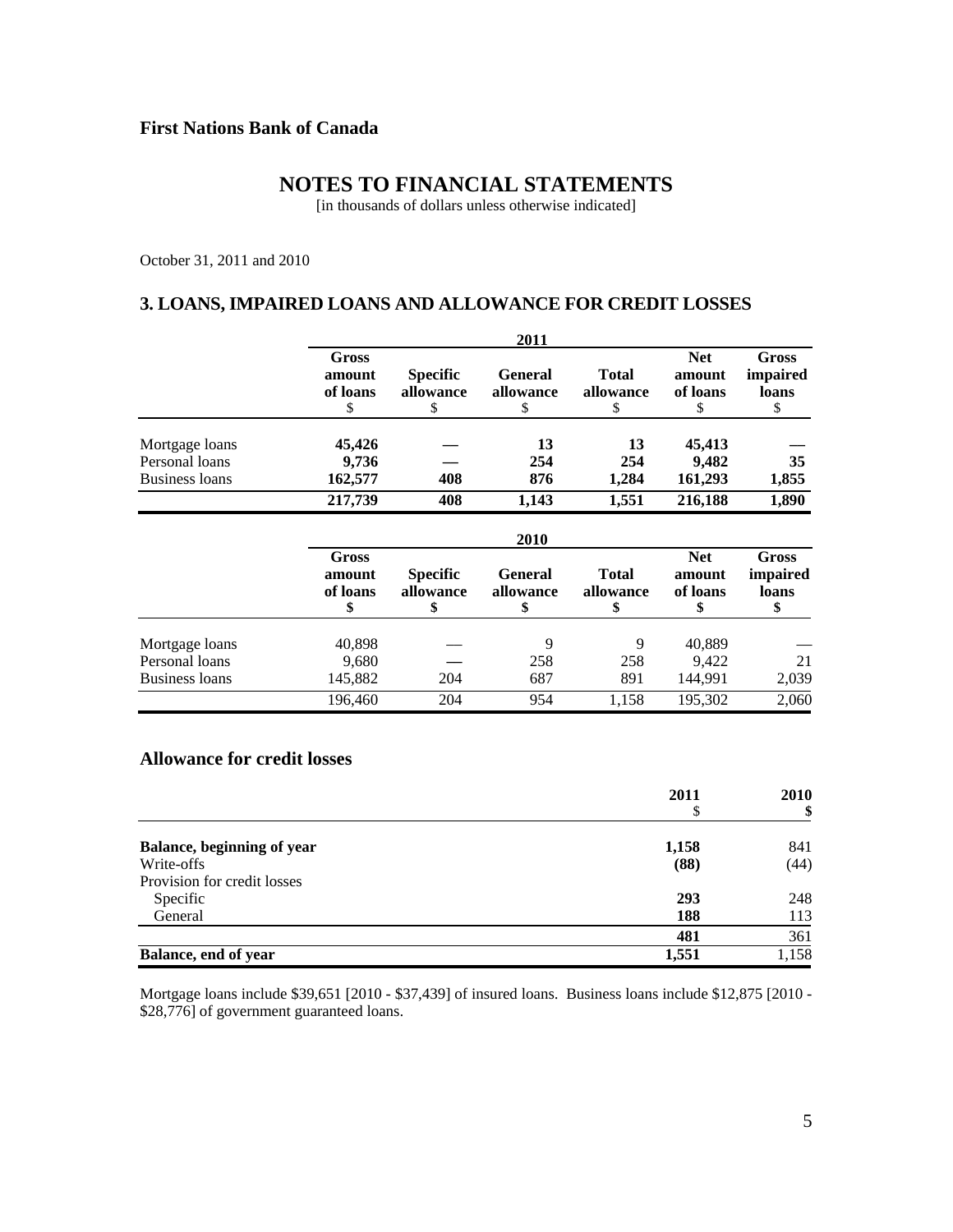### **NOTES TO FINANCIAL STATEMENTS**

[in thousands of dollars unless otherwise indicated]

October 31, 2011 and 2010

#### **Loans past due but not impaired**

A loan is past due when a counterparty has failed to make a payment by the contractual due date. The following table provides aging information for loans that are past due but not impaired. A grace period has been incorporated if it is common to a product type and provided to the counterparties. The grace period represents the additional time period [e.g. three days] beyond the contractual due date during which a counterparty is permitted to make the payment without the loan being classified as past due.

#### **Gross amount of loans past due but not impaired as at October 31, 2011**

|                |                  |               |               | 90              |             |
|----------------|------------------|---------------|---------------|-----------------|-------------|
|                | $1 - 30$<br>days | 31-60<br>days | 61-89<br>days | days<br>or more | Total<br>\$ |
| Mortgage loans | 214              | 35            | 616           | 638             | 1,503       |
| Personal loans | 307              |               |               | 41              | 349         |
| Business loans |                  |               |               |                 |             |
|                | 521              | 36            | 616           | 679             | 1,852       |

#### **Gross amount of loans past due but not impaired as at October 31, 2010**

|                | $1 - 30$<br>days | 31-60<br>days | 61-89<br>days | 90<br>days<br>or more | Total<br>\$ |
|----------------|------------------|---------------|---------------|-----------------------|-------------|
| Mortgage loans | 204              | 411           | 69            |                       | 684         |
| Personal loans | 456              | 15            |               |                       | 472         |
| Business loans |                  |               |               |                       |             |
|                | 660              | 426           | 70            |                       | 1,156       |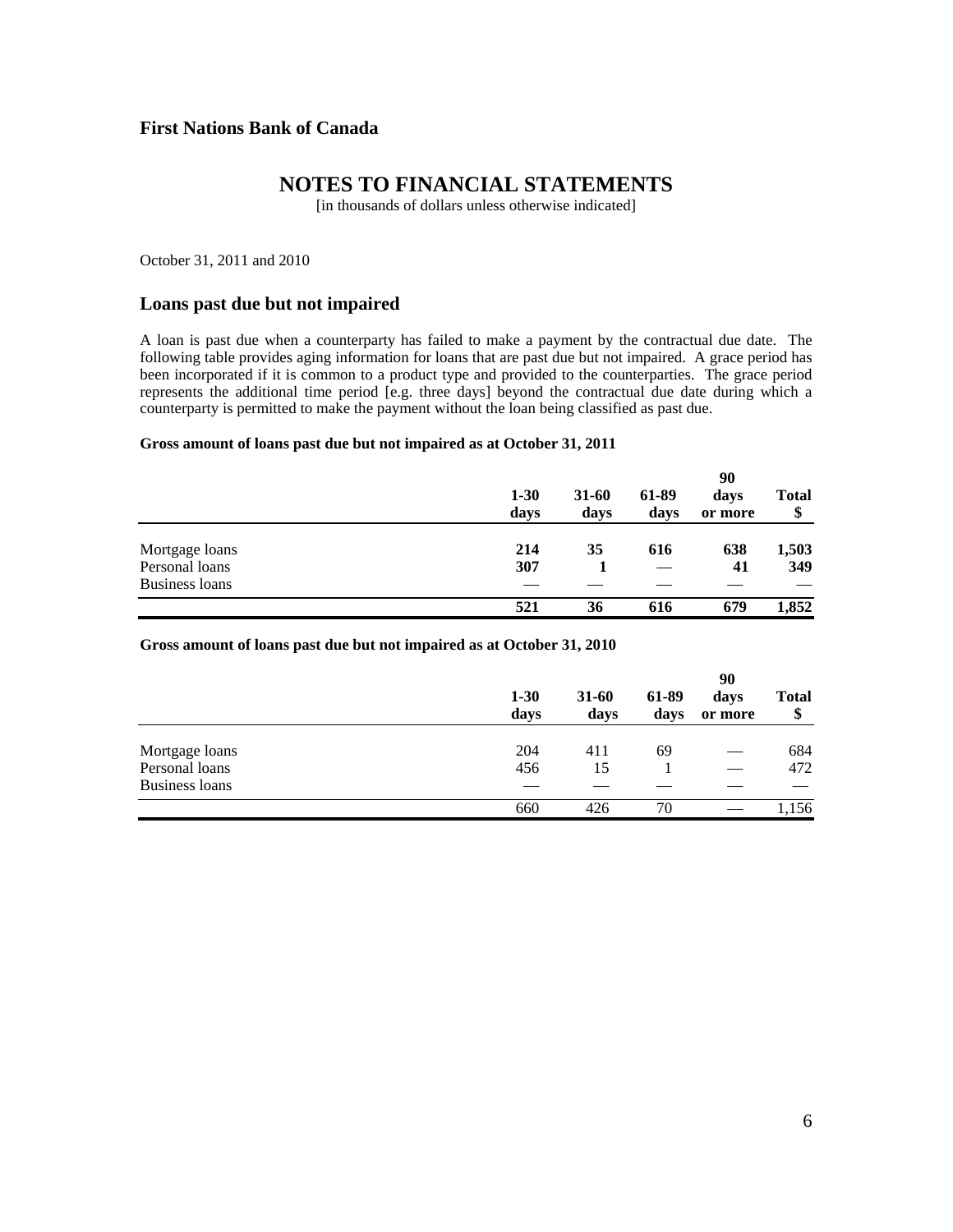# **NOTES TO FINANCIAL STATEMENTS**

[in thousands of dollars unless otherwise indicated]

October 31, 2011 and 2010

# **4. PROPERTY AND EQUIPMENT**

Property and equipment consists of the following:

|                                         | 2011  |                                                        |                                    |  |
|-----------------------------------------|-------|--------------------------------------------------------|------------------------------------|--|
|                                         | Cost  | <b>Accumulated</b><br>depreciation and<br>amortization | <b>Net</b><br><b>book</b><br>value |  |
| Furniture, fixtures and other equipment | 346   | 173                                                    | 173                                |  |
| Leasehold improvements                  | 3,104 | 975                                                    | 2,129                              |  |
| Computer equipment                      | 105   |                                                        | 105                                |  |
|                                         | 3,555 | 1,148                                                  | 2,407                              |  |

|                                         | 2010  |                                                 |                                    |  |
|-----------------------------------------|-------|-------------------------------------------------|------------------------------------|--|
|                                         | Cost  | Accumulated<br>depreciation and<br>amortization | <b>Net</b><br><b>book</b><br>value |  |
| Furniture, fixtures and other equipment | 303   | 181                                             | 122                                |  |
| Leasehold improvements                  | 3,022 | 655                                             | 2,367                              |  |
| Computer equipment                      |       |                                                 |                                    |  |
|                                         | 3,325 | 836                                             | 2.489                              |  |

Depreciation and amortization of property and equipment for the year ended October 31, 2011 totalled \$312 [2010 - \$274]. Computer equipment of \$105 [2010 – nil] is not currently in use and is not subject to amortization.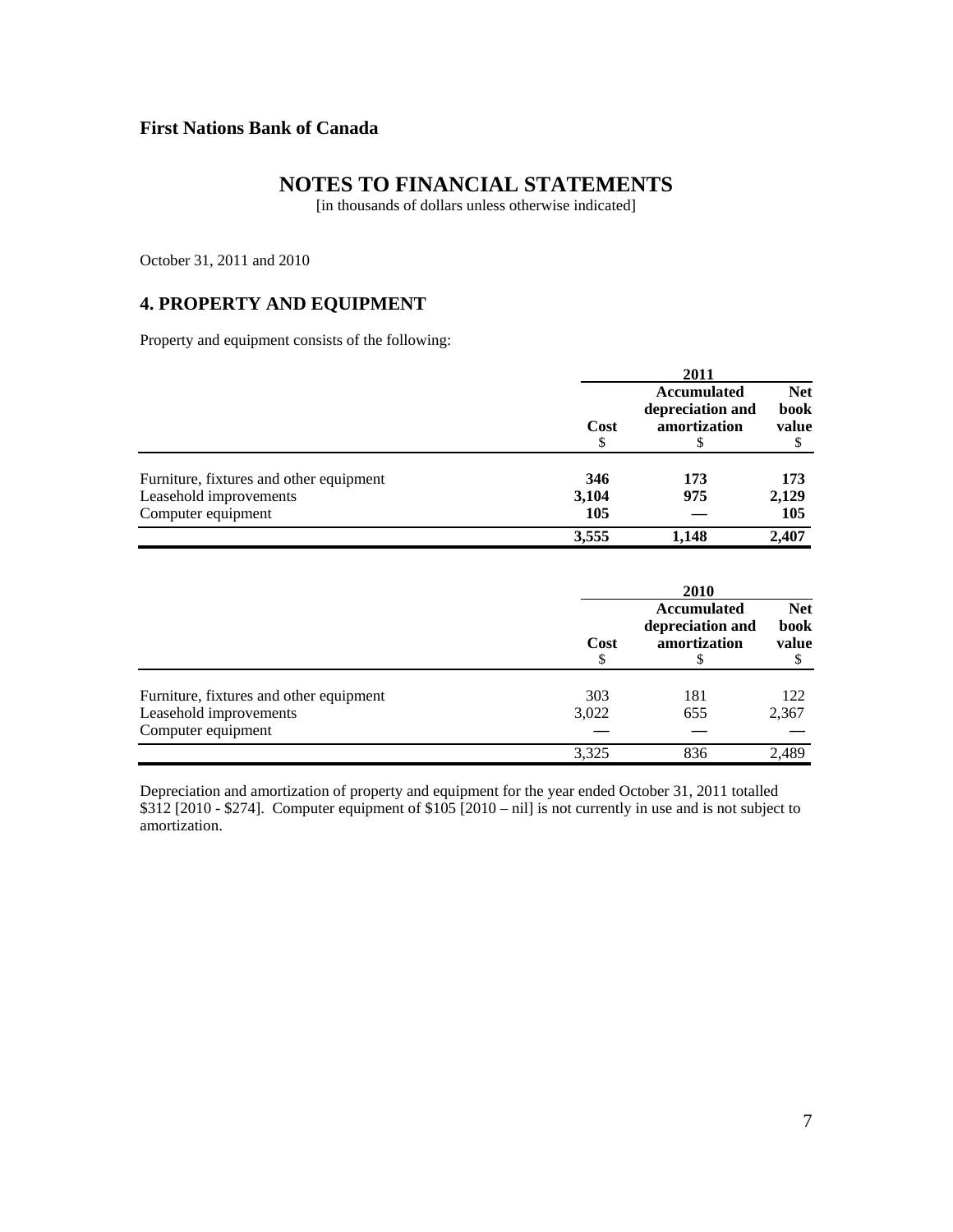# **NOTES TO FINANCIAL STATEMENTS**

[in thousands of dollars unless otherwise indicated]

October 31, 2011 and 2010

### **5. INTANGIBLE ASSETS**

Intangible assets consist of the following:

|                     |            | 2011                                                 |                                  |
|---------------------|------------|------------------------------------------------------|----------------------------------|
|                     | Cost<br>\$ | Accumulated<br>depreciation and<br>amortization<br>Φ | <b>Net</b><br>book<br>value<br>Φ |
| Website development | 65         | 47                                                   | 18                               |
| Computer systems    | 1,839      |                                                      | 1,839                            |
|                     | 1.904      | 47                                                   | 1,857                            |

|                     |      | 2010                                                   |                                    |  |  |
|---------------------|------|--------------------------------------------------------|------------------------------------|--|--|
|                     | Cost | <b>Accumulated</b><br>depreciation and<br>amortization | <b>Net</b><br><b>book</b><br>value |  |  |
| Website development | 65   | 25                                                     | 40                                 |  |  |
| Computer systems    | 171  |                                                        | 171                                |  |  |
|                     | 236  | 25                                                     | 211                                |  |  |

Amortization of finite life intangibles for the year ended October 31, 2011 totalled \$22 [2010 - \$20]. Computer systems of \$1,839 [2010 - \$171] relates to applications and systems currently under development and is not subject to amortization.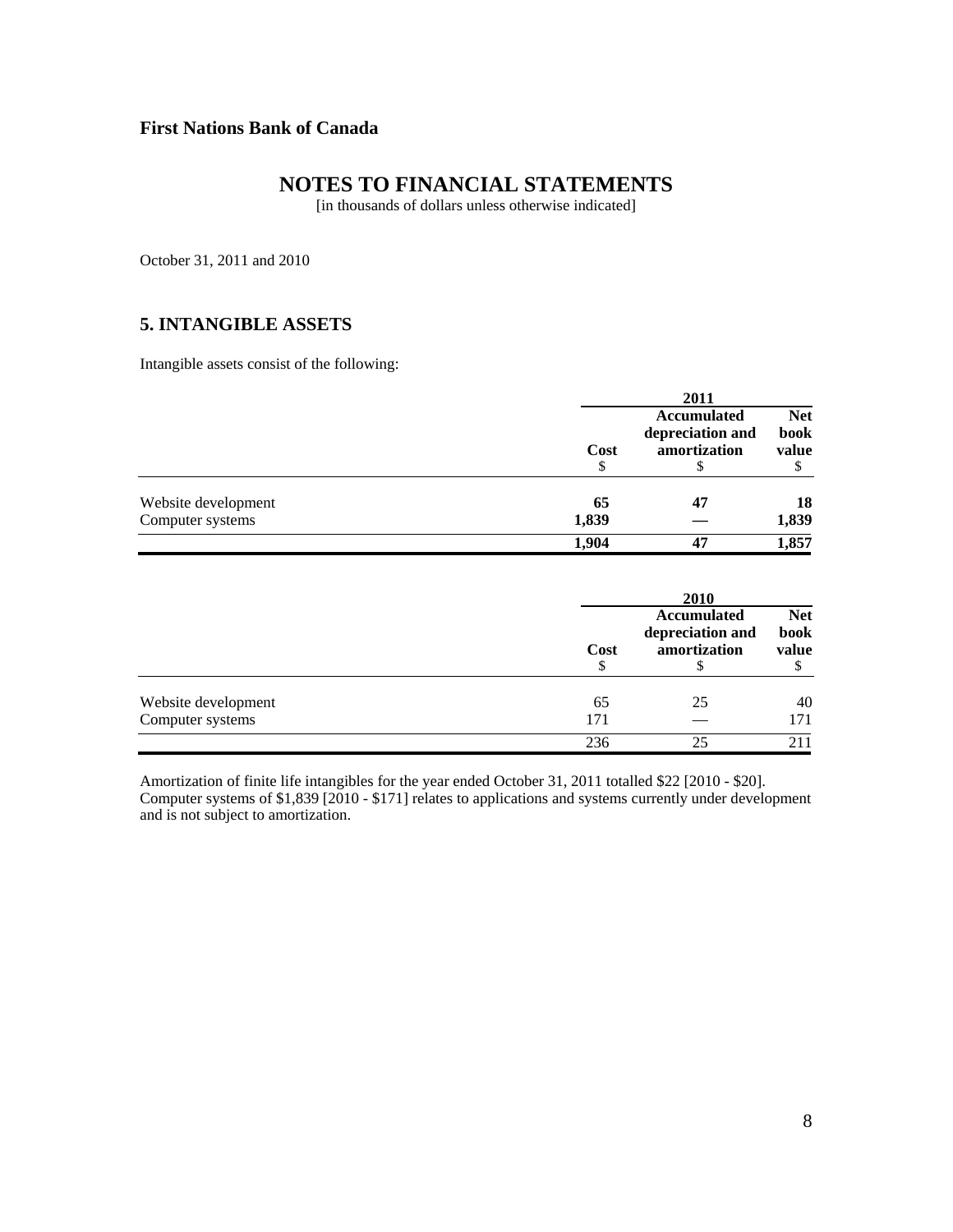# **NOTES TO FINANCIAL STATEMENTS**

[in thousands of dollars unless otherwise indicated]

October 31, 2011 and 2010

### **6. OTHER ASSETS**

Other assets consist of the following:

| ັ                      | 2011<br>S | <b>2010</b> |
|------------------------|-----------|-------------|
| Interest receivable    | 731       | 911         |
| Deferred costs         | 270       | 199         |
| Other receivables      | 42        | 59          |
| Capital tax receivable | 158       |             |
|                        | 1,201     | 1,169       |

### **7. OTHER LIABILITES**

Other liabilities consist of the following:

|                                      | 2011<br>S | <b>2010</b> |
|--------------------------------------|-----------|-------------|
|                                      |           | S           |
| Interest payable                     | 288       | 494         |
| Payable to The Toronto-Dominion Bank | 748       | 940         |
| Other liabilities                    | 1,418     | 1,136       |
| Capital tax payable                  |           | 38          |
| Income tax payable                   | 162       | 95          |
|                                      | 2,616     | 2.703       |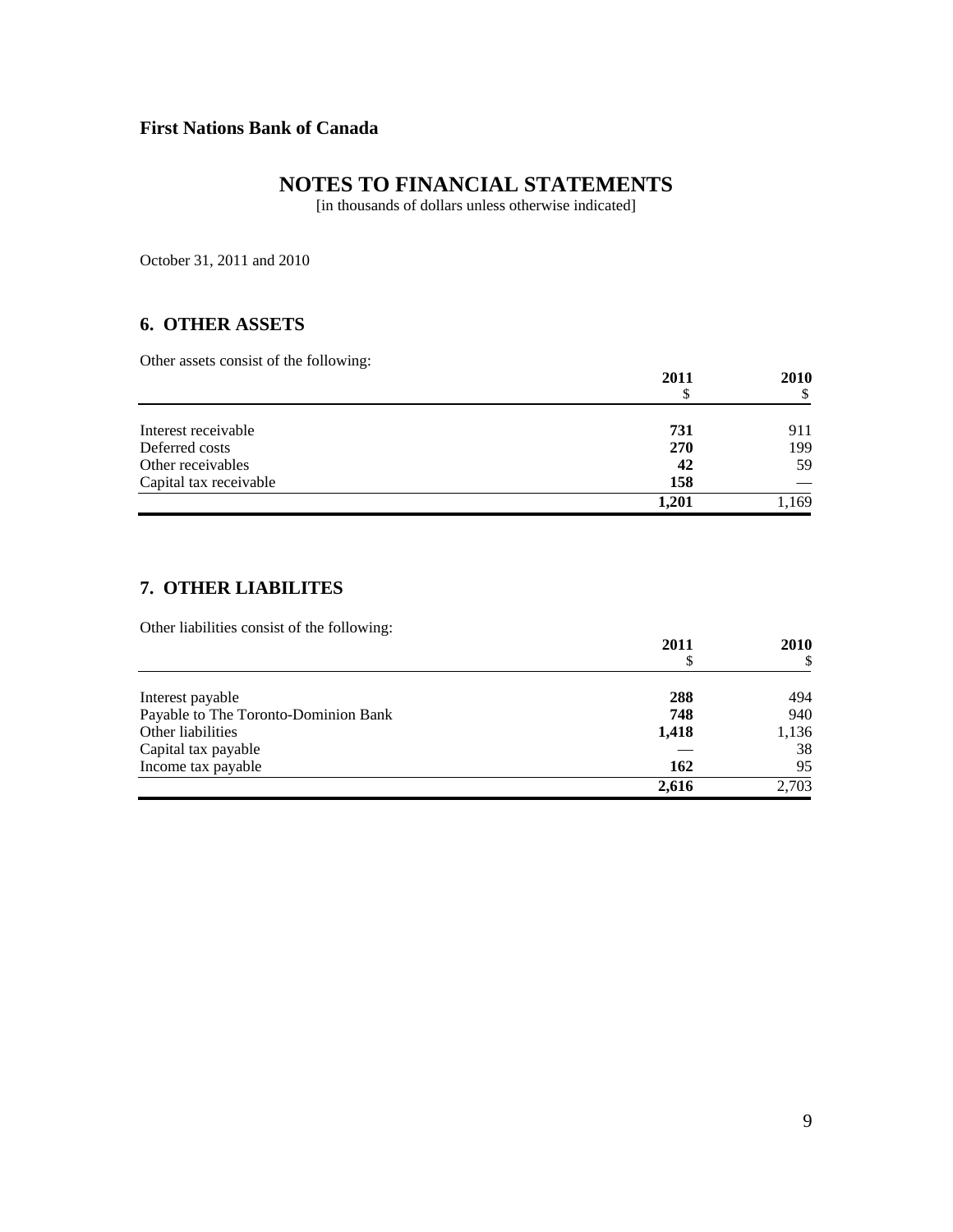### **NOTES TO FINANCIAL STATEMENTS**

[in thousands of dollars unless otherwise indicated]

October 31, 2011 and 2010

#### **8. RELATED PARTY TRANSACTIONS**

The Toronto-Dominion Bank ["TD Bank"] is a 19% shareholder of the Bank that provides banking services pursuant to the TD/FNBC Services Agreement. All related party transactions are measured at carrying value for loans and deposits and at the exchange amount for services.

#### **[a] Cash and cash equivalents**

Cash and cash equivalents are held with TD Bank and consist of the following:

|                                                   | 2011<br>\$ | 2010    |
|---------------------------------------------------|------------|---------|
| Deposit bearing accounts                          | 41,027     | 76,484  |
| Term deposit bearing interest at 1.45% per annum, |            |         |
| maturity date of December 28, 2011                | 20,000     |         |
| Term deposit bearing interest at 1.45% per annum, |            |         |
| maturity date of January 16, 2012                 | 20,000     |         |
| Term deposit bearing interest at 1.29% per annum, |            |         |
| maturity date of December 7, 2010                 |            | 20,000  |
| Cheques and other items in transit, net           | 9.190      | (7,580) |
|                                                   | 90.217     | 88.904  |

 Included in deposit bearing accounts is \$290 that has been pledged as cash collateral for the Interest Rate Swap (recorded at carrying value).

#### **[b] Services**

Payments to TD Bank for its services are on market terms and conditions. Some of the Bank's property and equipment are also supplied monthly from TD Bank. During the year, the Bank incurred \$955 [2010 - \$899] for these services.

#### **[c] Loans from TD Bank**

The Bank has entered into agreements under which TD Bank has agreed to provide the Bank with credit facilities for purposes of managing liquidity and interest rate risk. The credit facilities are established at market terms and interest rates. At October 31, 2011, the available credit facilities totalled nil [2010 - \$16,574]; the total outstanding balance was nil [2010 - \$16,574]. Interest payable to TD Bank as at October 31, 2011 amounted to nil [2010 - \$317].

#### **[d] Loans to directors and employees**

At October 31, 2011, loans provided to the Bank's directors and employees amounted to \$2,182 [2010 - \$2,196]. Loans provided to employees are at discounts to customer rates.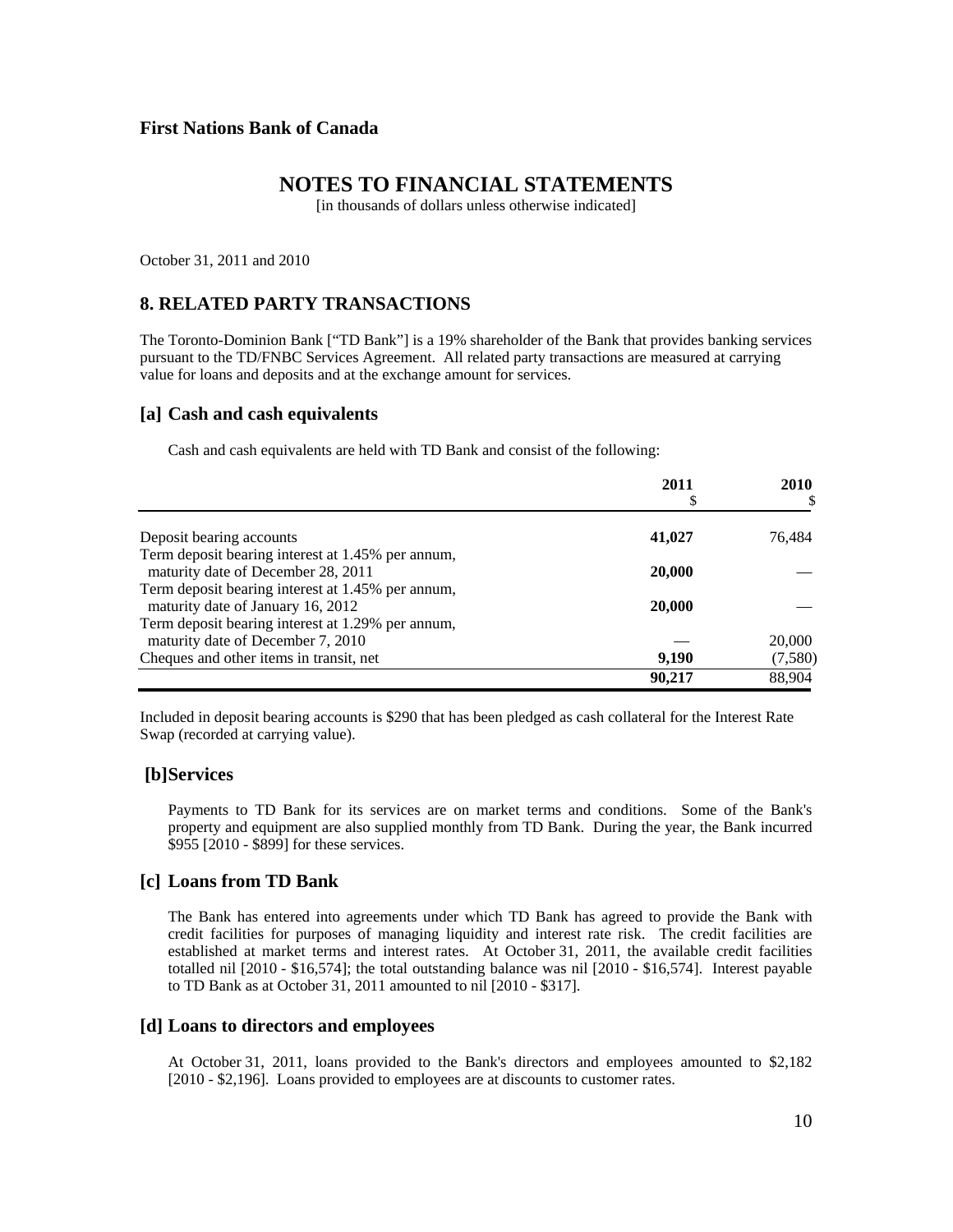# **NOTES TO FINANCIAL STATEMENTS**

[in thousands of dollars unless otherwise indicated]

October 31, 2011 and 2010

### **9. SHARE CAPITAL**

Share capital consists of the following:

|                                     | 2011       |        | 2010        |         |
|-------------------------------------|------------|--------|-------------|---------|
|                                     | #          | \$     | #           | \$      |
| <b>Authorized</b>                   |            |        |             |         |
| Unlimited common shares             |            |        |             |         |
| <b>Issued and outstanding</b>       |            |        |             |         |
| <b>Common shares</b>                |            |        |             |         |
| Balance, beginning of year          | 12,582,771 | 23,259 | 11,085,052  | 19,890  |
| Class B preferred shares conversion |            |        | 1,497,719   | 3,369   |
| Balance, end of year                | 12,582,771 | 23,259 | 12,582,771  | 23,259  |
| Class B preferred shares            |            |        |             |         |
| Balance, beginning of year          |            |        | 1,497,719   | 3,369   |
| Conversion to common shares         |            |        | (1,497,719) | (3,369) |
| Balance, end of year                |            |        |             |         |
| <b>Total share capital</b>          | 12,582,771 | 23,259 | 12,582,771  | 23,259  |

Effective November 1, 2009 the Class B preferred shares were converted to common shares on the basis of one common share for one Class B preferred share.

Dividends of \$94 [2010 – \$94] were declared and paid on common shares during the year.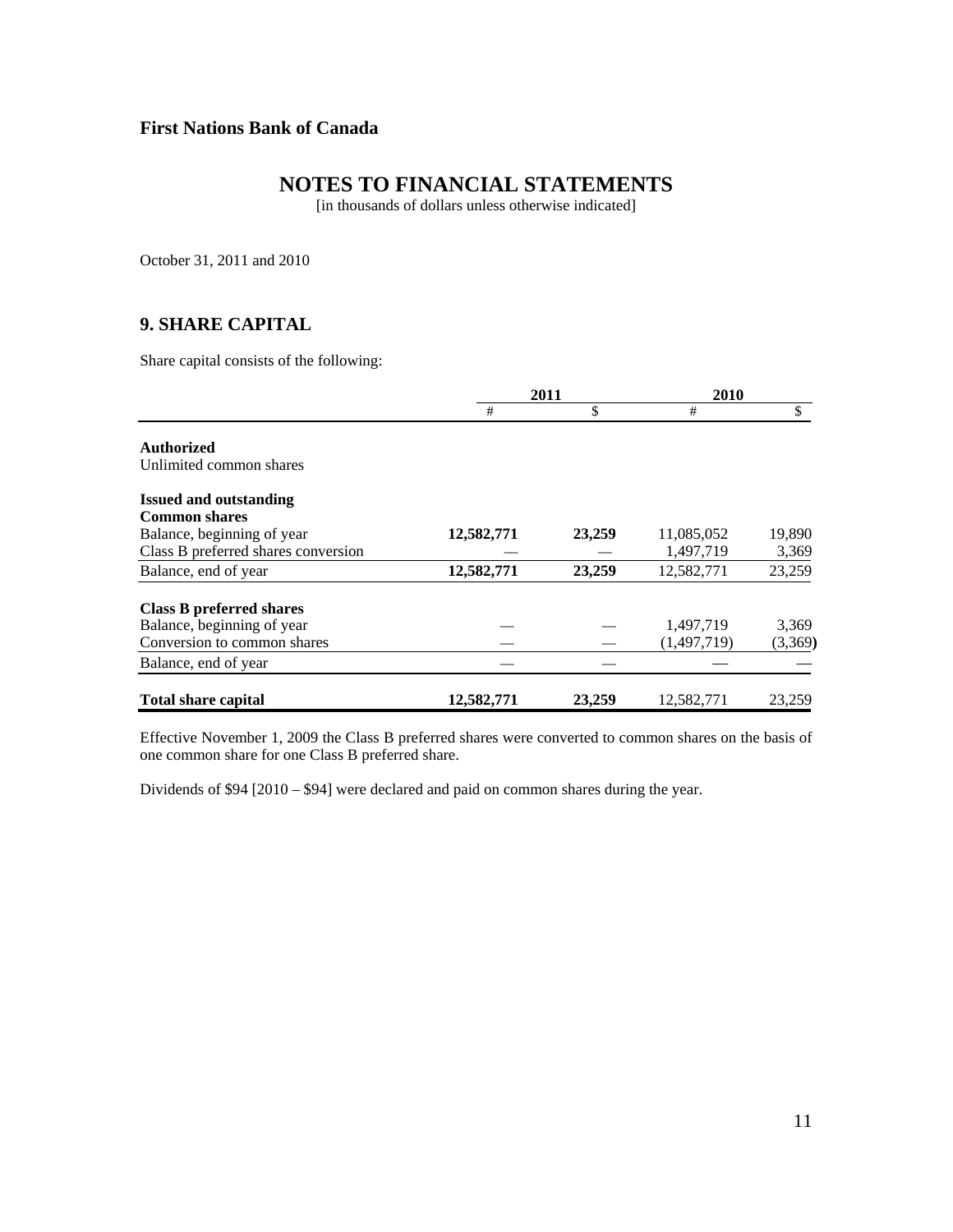#### **NOTES TO FINANCIAL STATEMENTS**

[in thousands of dollars unless otherwise indicated]

October 31, 2011 and 2010

### **10. REGULATORY CAPITAL**

The Bank manages its capital under guidelines established by OSFI. The regulatory capital guidelines measure capital in relation to credit, market and operational risks. The Bank has a capital management policy, procedures and controls that it utilizes to achieve its goals and objectives.

The Bank's objectives include:

- Ensure that the quality and quantity of capital is adequate, at a minimum, to meet all applicable regulatory requirements; and
- Provide that at least half of the Bank's capital is permanent, free from mandatory fixed charges and subordinate to the rights of depositors and other creditors.

The Bank's total capital consists of one tier of capital approved under OSFI's regulatory capital guidelines. As at October 31, 2011 and 2010, Tier 1 capital includes items such as common shares and preferred shares and retained earnings.

During the years ended October 31, 2011 and 2010, the Bank complied with the capital guidelines for capital ratios and asset-to-capital multiple. This guideline is based on the *International Convergence of Capital Measurement and Capital Standards – A Revised Framework* ["Basel II"] issued by the Basel Committee on Banking Supervision.

The Bank's regulatory capital position as at October 31, 2011 and 2010 was as follows:

|                                         | 2011     | <b>2010</b> |
|-----------------------------------------|----------|-------------|
|                                         |          |             |
| Tier 1 capital                          | \$30,339 | \$29,114    |
| Tier 1 capital ratio <sup>1</sup>       | 15.48%   | 17.64%      |
| Total capital                           | \$30,339 | \$29,114    |
| Total capital ratio <sup>2</sup>        | 15.48%   | 17.64%      |
| Assets-to-capital multiple <sup>3</sup> | 10.31    | 10.18       |

 $1$  Tier 1 capital ratio is calculated as Tier 1 capital divided by risk-weighted assets ["RWA"].

2 Total capital ratio is calculated as total capital divided by RWA.

3 The assets-to-capital multiple is calculated as total assets plus off-balance sheet credit instruments, such as certain letters of credit and guarantees divided by total adjusted capital.

OSFI's target Tier 1 and total capital ratios for the Bank are 7% and 10%, respectively.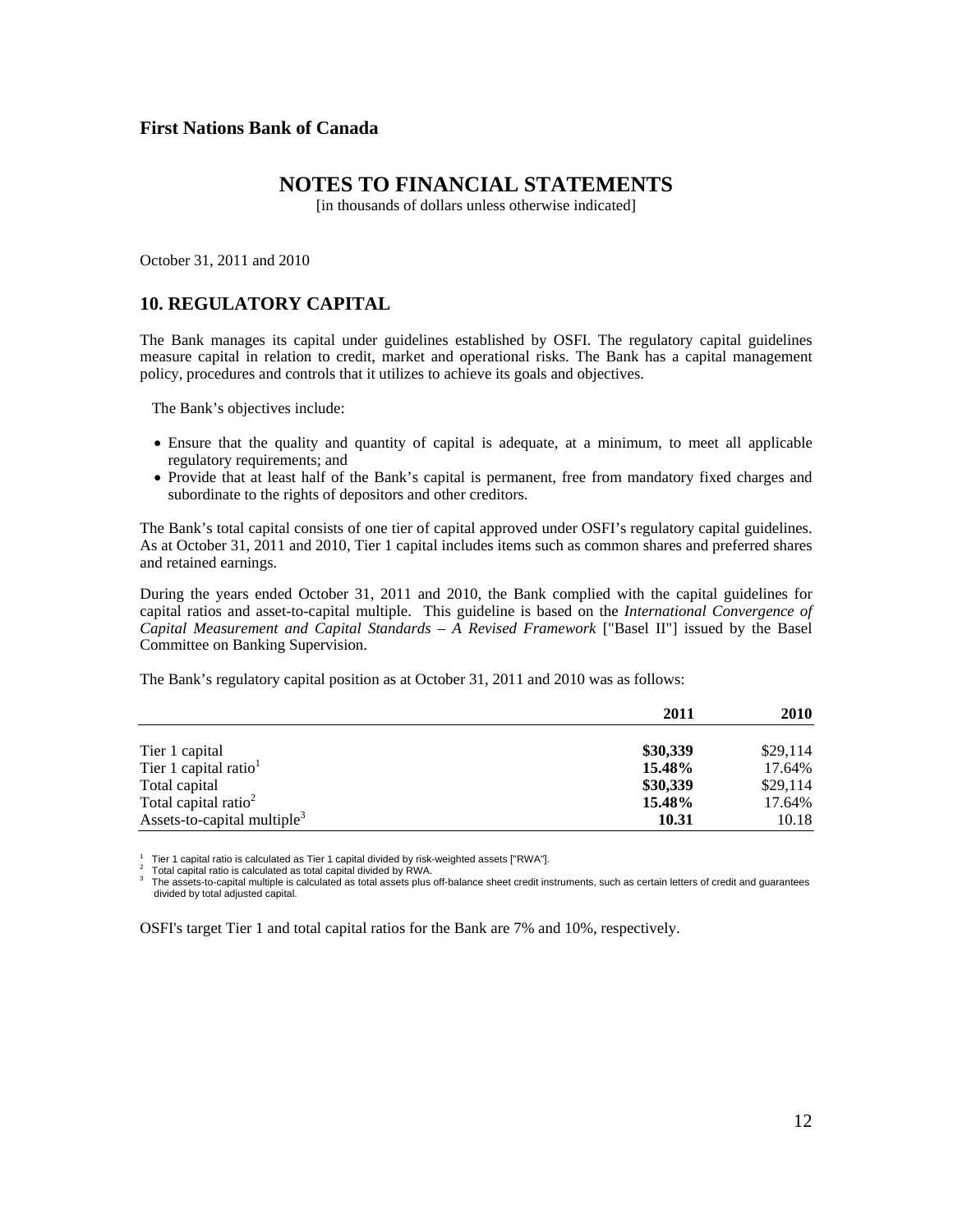### **NOTES TO FINANCIAL STATEMENTS**

[in thousands of dollars unless otherwise indicated]

October 31, 2011 and 2010

# **11. FAIR VALUE OF FINANCIAL INSTRUMENTS**

Several of the Bank's significant financial instruments, such as loans and deposits, lack an available trading market as they are not typically exchanged. Therefore, these instruments have been valued assuming they will not be sold, using Level 2 inputs in a present value or other suitable technique and are not necessarily representative of the amounts realizable in an immediate settlement of the instrument.

The fair value of interest rate swap recorded in the balance sheets was determined using a valuation technique with observable market data (Level 2 inputs). Changes in interest rates are the main cause of changes in the fair value of the Bank's financial instruments. The carrying value of loans and deposits are not adjusted to reflect increases or decreases in fair value due to interest rate changes as the Bank's intention is to realize their value over time by holding them to maturity.

The table below sets out the fair values of financial instruments using the valuation methods and assumptions referred to below the table. The table does not include assets and liabilities that are not considered financial instruments.

|                                                                 | 2011                    | 2010                                 |                         |                                |  |
|-----------------------------------------------------------------|-------------------------|--------------------------------------|-------------------------|--------------------------------|--|
| <b>Balance sheets</b>                                           | Carrying<br>value<br>\$ | <b>Estimated</b><br>fair value<br>\$ | Carrying<br>value<br>\$ | <b>Estimated</b><br>fair value |  |
| <b>ASSETS</b><br>Loans, net                                     | 216,188                 | 221,704                              | 195,302                 | 198.714                        |  |
| <b>LIABILITIES</b><br><b>Borrowings</b><br>Derivative liability | 278,824<br>229          | 278,925<br>229                       | 256,451                 | 256,488                        |  |

The aggregate of the estimated fair value amounts presented does not represent management's estimate of the underlying value of the Bank. Moreover, fair values disclosed represent estimates of values made at a specific point in time and may not be reflective of future fair values.

Fair values are based on the following methods of valuation and assumptions:

In the case of items which contain variable rate features, fair value is considered to be equal to carrying value.

The estimated fair value reflects changes in general interest rates which have occurred since the loans and borrowings were originated.

The allowance for credit losses is used as a proxy for any potential change in credit spreads on assets as it is not otherwise observable, given the nature of the Bank's portfolio.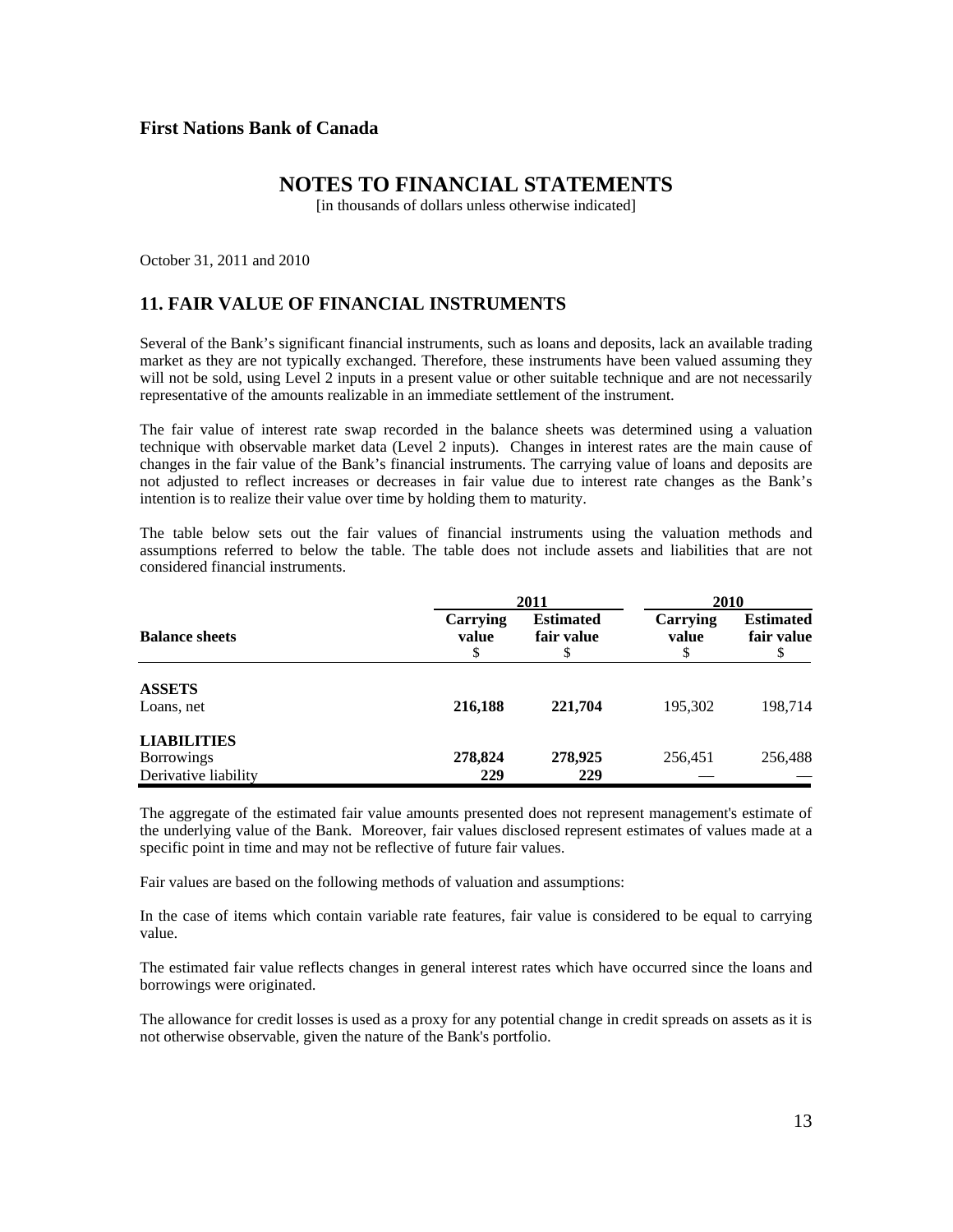# **NOTES TO FINANCIAL STATEMENTS**

[in thousands of dollars unless otherwise indicated]

October 31, 2011 and 2010

### **12. INCOME TAXES**

Significant components of the Bank's future tax assets are as follows:

|                             | 2011  | <b>2010</b> |  |
|-----------------------------|-------|-------------|--|
|                             |       | S           |  |
| <b>Future tax assets</b>    |       |             |  |
| Allowance for credit losses | 328   | 273         |  |
| Property and equipment      | (247) | (153)       |  |
| Other                       | 16    | 73          |  |
|                             | 97    | 193         |  |

Significant components of the provision for income taxes are as follows:

|                                                                                            | 2011 | <b>2010</b> |
|--------------------------------------------------------------------------------------------|------|-------------|
| Current income tax expense                                                                 | 530  | 382         |
| Future income tax expense relating to origination<br>and reversal of temporary differences | 39   | 103         |
| <b>Provision for income taxes</b>                                                          | 569  | 485         |

The provision for income taxes shown in the statements of income and comprehensive income differs from that obtained by applying statutory tax rates to the income before income taxes for the following reasons:

|                                | 2011  |       | 2010  |       |
|--------------------------------|-------|-------|-------|-------|
|                                | S     | $\%$  |       | %     |
| Income before income taxes     | 1,847 |       | 1,443 |       |
| Income taxes at statutory rate | 540   | 29.21 | 443   | 30.73 |
| Other                          | 29    | 1.59  | 42    | 2.72  |
| <b>Effective tax</b>           | 569   | 30.80 | 485   | 33.45 |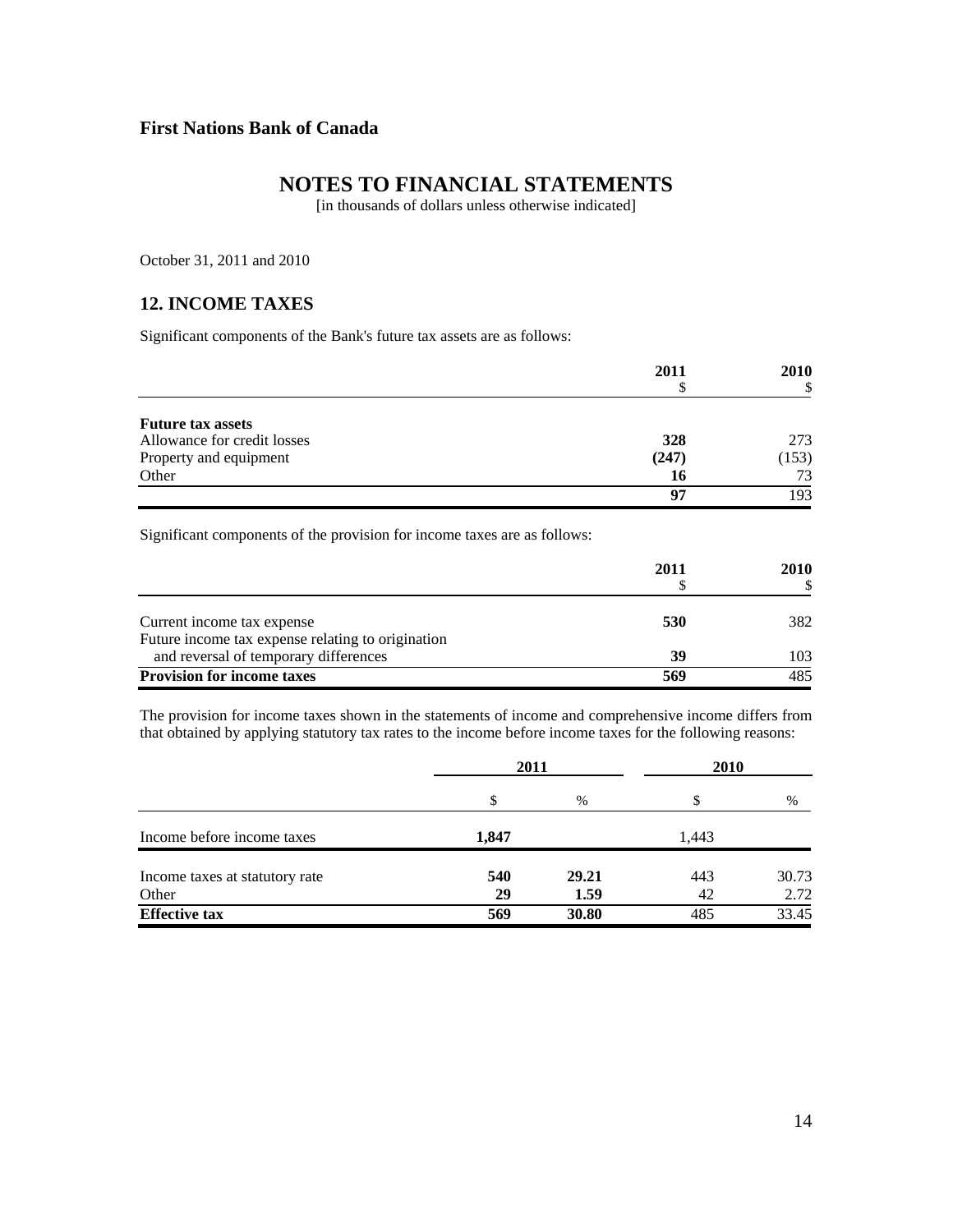# **NOTES TO FINANCIAL STATEMENTS**

[in thousands of dollars unless otherwise indicated]

October 31, 2011 and 2010

### **13. INTEREST RATE RISK**

The following tables set out the assets and liabilities on the date of the earlier of contractual maturity or when they re-price. Use of these tables to derive information about the Bank's interest rate risk position is limited by the fact that the date the financial instruments re-price may be different from the earlier of contractual maturity or re-pricing date. Examples of this include mortgages which are shown at contractual maturity but which often prepay earlier, and certain borrowings, which are shown at contractual maturity but which are often cashed before their contractual maturity.

|                                                                 |                               |                              |                           | 2011                      |                       |                                          |                    |
|-----------------------------------------------------------------|-------------------------------|------------------------------|---------------------------|---------------------------|-----------------------|------------------------------------------|--------------------|
|                                                                 | <b>Floating</b><br>rate<br>\$ | Less than<br>1<br>year<br>\$ | $1$ to $2$<br>years<br>\$ | $2$ to $3$<br>years<br>\$ | Over 3<br>years<br>\$ | Non-<br>interest rate<br>sensitive<br>\$ | <b>Total</b><br>\$ |
| <b>ASSETS</b>                                                   |                               |                              |                           |                           |                       |                                          |                    |
| Cash and-                                                       |                               |                              |                           |                           |                       |                                          |                    |
| cash equivalents<br>Effective yield                             | 41,027                        | 40,000<br>1.45               |                           |                           |                       | 9,190                                    | 90,217             |
| Mortgage loans                                                  | 2,931                         | 13,186                       | 7,948                     | 9,161                     | 12,187                |                                          | 45,413             |
| Effective yield                                                 |                               | 5.22                         | 4.90                      | 4.82                      | 4.50                  |                                          |                    |
| Personal loans                                                  | 5,011                         | 3,360                        | 561                       | 337                       | 213                   |                                          | 9,482              |
| Effective yield                                                 |                               | 7.40                         | 9.54                      | 8.91                      | 8.52                  |                                          |                    |
| <b>Business loans</b>                                           | 79,321                        | 29,354                       | 12,482                    | 16,564                    | 23,572                |                                          | 161,293            |
| Effective yield                                                 |                               | 3.90                         | 4.86                      | 4.66                      | 4.15                  |                                          |                    |
| Other                                                           |                               |                              |                           |                           |                       | 5,562                                    | 5,562              |
|                                                                 | 128,290                       | 85,900                       | 20,991                    | 26,062                    | 35,972                | 14,752                                   | 311,967            |
| <b>LIABILITIES AND</b><br><b>SHAREHOLDERS'</b><br><b>EQUITY</b> |                               |                              |                           |                           |                       |                                          |                    |
| <b>Borrowings</b><br>Effective yield                            | 212,983                       | 55,211<br>1.01               | 3,175<br>2.08             | 3,015<br>2.35             | 4,440<br>2.89         |                                          | 278,824            |
| Other                                                           |                               |                              |                           |                           |                       | 2,845                                    | 2,845              |
| Shareholders' equity                                            |                               |                              |                           |                           |                       | 30,298                                   | 30,298             |
|                                                                 | 212,983                       | 55,211                       | 3,175                     | 3,015                     | 4,440                 | 33,143                                   | 311,967            |
| Derivative financial                                            |                               |                              |                           |                           |                       |                                          |                    |
| instrument                                                      | (12, 839)                     | 1,168                        | 1,208                     | 1,249                     | 9,214                 |                                          |                    |
| Effective yield                                                 |                               | 3.34                         | 3.34                      | 3.34                      | 3.34                  |                                          |                    |
|                                                                 | 200,144                       | 56,379                       | 4,383                     | 4,264                     | 13,654                | 33,143                                   | 311,967            |
| Net 2011 Position                                               | (71, 854)                     | 29,521                       | 16,608                    | 21,798                    | 22,318                | (18,391)                                 |                    |
|                                                                 |                               |                              |                           |                           |                       |                                          | 15                 |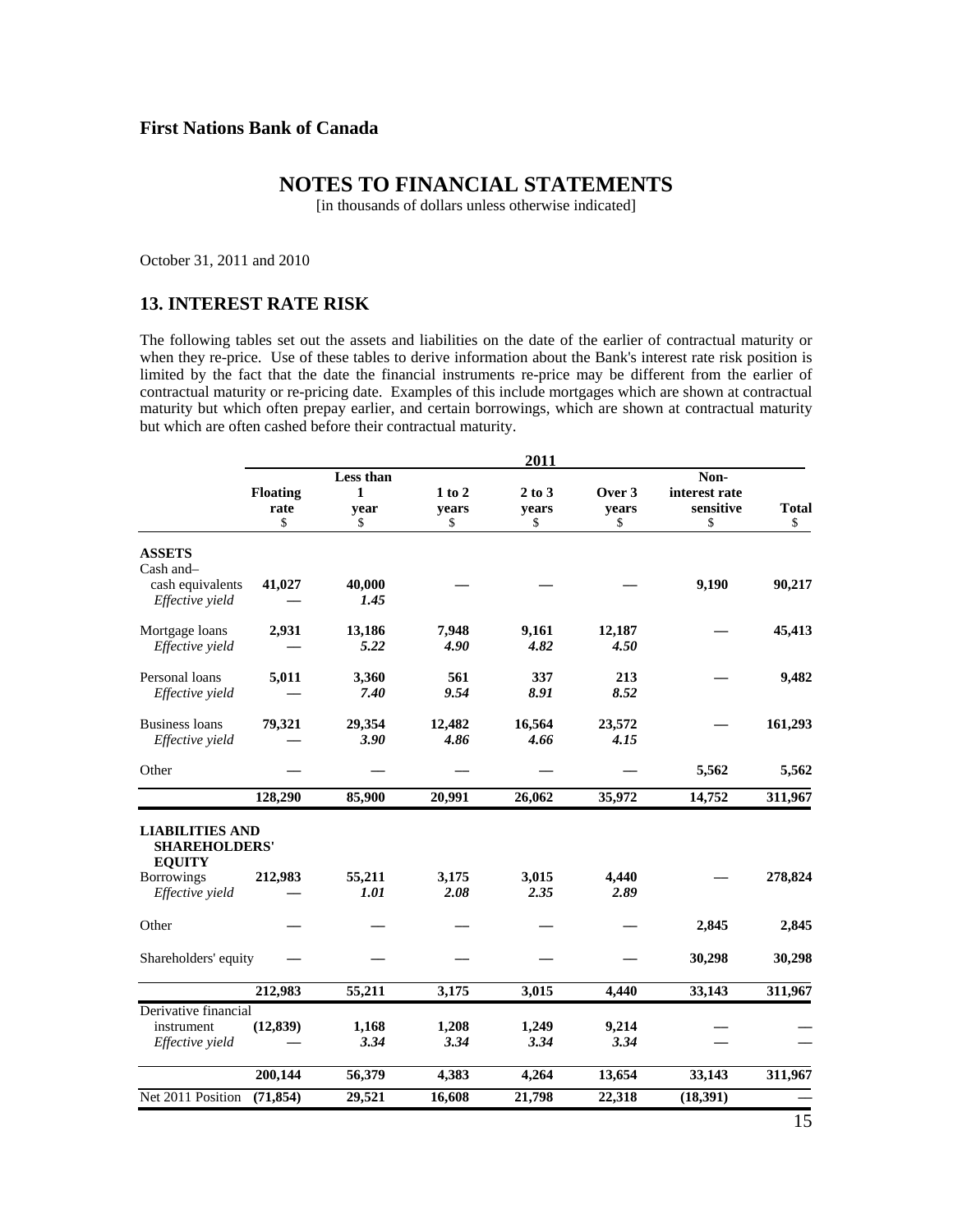# **NOTES TO FINANCIAL STATEMENTS**

[in thousands of dollars unless otherwise indicated]

October 31, 2011 and 2010

|                                                                 |                         |              |             | 2010        |             |                            |              |
|-----------------------------------------------------------------|-------------------------|--------------|-------------|-------------|-------------|----------------------------|--------------|
|                                                                 |                         | Less than    |             |             |             | Non-                       |              |
|                                                                 | <b>Floating</b><br>rate | $\mathbf{1}$ | 1 to 2      | $2$ to $3$  | Over 3      | interest rate<br>sensitive | <b>Total</b> |
|                                                                 | \$                      | year<br>\$   | years<br>\$ | years<br>\$ | years<br>\$ | \$                         | \$           |
| <b>ASSETS</b><br>Cash and                                       |                         |              |             |             |             |                            |              |
| cash equivalents                                                | 68,904                  | 20,000       |             |             |             |                            | 88,904       |
| Effective yield                                                 |                         | 1.29         |             |             |             |                            |              |
| Mortgage loans                                                  | 885                     | 8,774        | 10,673      | 6,443       | 14,114      |                            | 40,889       |
| Effective vield                                                 |                         | 5.08         | 5.13        | 5.03        | 4.77        |                            |              |
| Personal loans                                                  | 6,799                   | 1,683        | 489         | 273         | 178         |                            | 9,422        |
| Effective yield                                                 |                         | 7.73         | 10.20       | 9.85        | 9.92        |                            |              |
| <b>Business loans</b>                                           | 52,154                  | 60,298       | 10,030      | 6,117       | 16,392      |                            | 144,991      |
| Effective yield                                                 |                         | 4.28         | 5.11        | 5.03        | 4.46        |                            |              |
| Other                                                           |                         |              |             |             |             | 4,062                      | 4,062        |
|                                                                 | 128.742                 | 90,755       | 21.192      | 12.833      | 30.684      | 4,062                      | 288,268      |
| <b>LIABILITIES AND</b><br><b>SHAREHOLDERS'</b><br><b>EQUITY</b> |                         |              |             |             |             |                            |              |
| <b>Borrowings</b>                                               | 178,064                 | 73,725       | 1,268       | 2,163       | 1,231       |                            | 256,451      |
| Effective yield                                                 |                         | 1.85         | 1.82        | 2.18        | 3.18        |                            |              |
| Other                                                           |                         |              |             |             |             | 2,703                      | 2,703        |
| Shareholders' equity                                            |                         |              |             |             |             | 29,114                     | 29,114       |
|                                                                 | 178,064                 | 73,725       | 1,268       | 2,163       | 1,231       | 31,817                     | 288,268      |
| Net 2010 Position                                               | (49, 322)               | 17,030       | 19,924      | 10,670      | 29,453      | (27, 755)                  |              |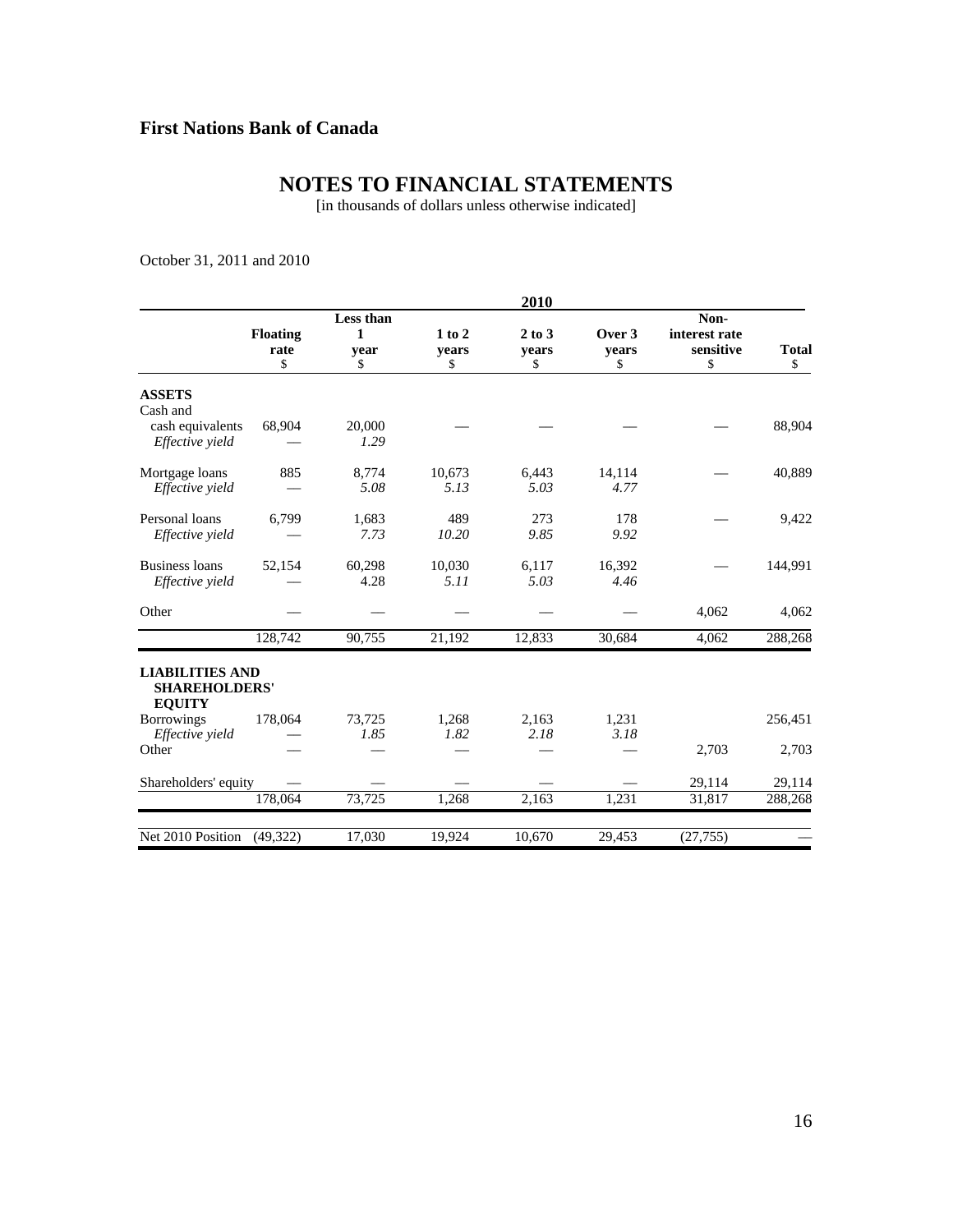# **NOTES TO FINANCIAL STATEMENTS**

[in thousands of dollars unless otherwise indicated]

October 31, 2011 and 2010

# **14. RISK MANAGEMENT**

### **Credit risk**

Credit risk is the potential for financial loss if a borrower or counterparty in a transaction fails to meet its agreed payment obligations. The Audit and Risk Management Committee and the Credit Committee oversee the management of credit risk through the following: approval of credit policy, approval of limits of authority allocated to management and credit approval in excess of management limits. Credit risk is managed through the credit risk policies, management guidelines and discretionary limits of the Bank. Management monitors its credit exposures daily.

The Bank uses internal scoring measures to assess the credit quality of business borrowers. These measures are derived from the underlying credit experience, collateral, management expertise, and other objective financial measures. Credit quality of personal borrowers is measured in part by a standardized credit rating system, which considers payment history, current debt, age of accounts, type of credit and credit enquiries.

## **Liquidity risk**

The Bank monitors its risk to a shortage of funds using a recurring liquidity planning tool. This tool considers the maturity of both its financial investments and financial assets and projected cash flows from operations. The Bank's objective is to ensure sufficient readily marketable assets are available at all times to cover three months of expected operational cash flows. The Bank also maintains a combination of readily marketable assets to meet cash outflow requirements that may arise from a disruption to the normal course of business. This requirement is defined as a minimum of the following: 1/5 of the average of the top 5 depositors to cover depositor concentration risk, 10% of total non-term deposits and term deposits expiring within 30 days. As at October 31, 2011, the Bank had \$90,217 of cash and cash equivalents and complied with the requirement. The Bank also measures and monitors concentration of funding sources.

#### **Interest rate risk**

The Bank's exposure to the risk of changes in market interest rates relates primarily to mismatches in the Bank's assets and liabilities. The Bank's policy is to measure and manage interest rate risk exposure in earnings and economic value perspectives. The Bank analyzes interest rate shock scenarios to estimate the impact of changes in interest rates on both the annual earnings at risk and the economic value of the Bank's equity at risk. The Bank's policy is to limit the variation in annual net interest income caused by a 1% increase or decrease in market interest to 5% of annual net interest income. In addition, the Bank's policy limits the change in the Bank's economic value caused by a 1% increase or decrease in market interest rates to 5% of shareholders' equity. At October 31, 2011, a 1% increase in market interest rates would result in a 0.8% decrease of annual net interest income and 2.3% decrease of shareholders' equity. The Bank has complied with this requirement.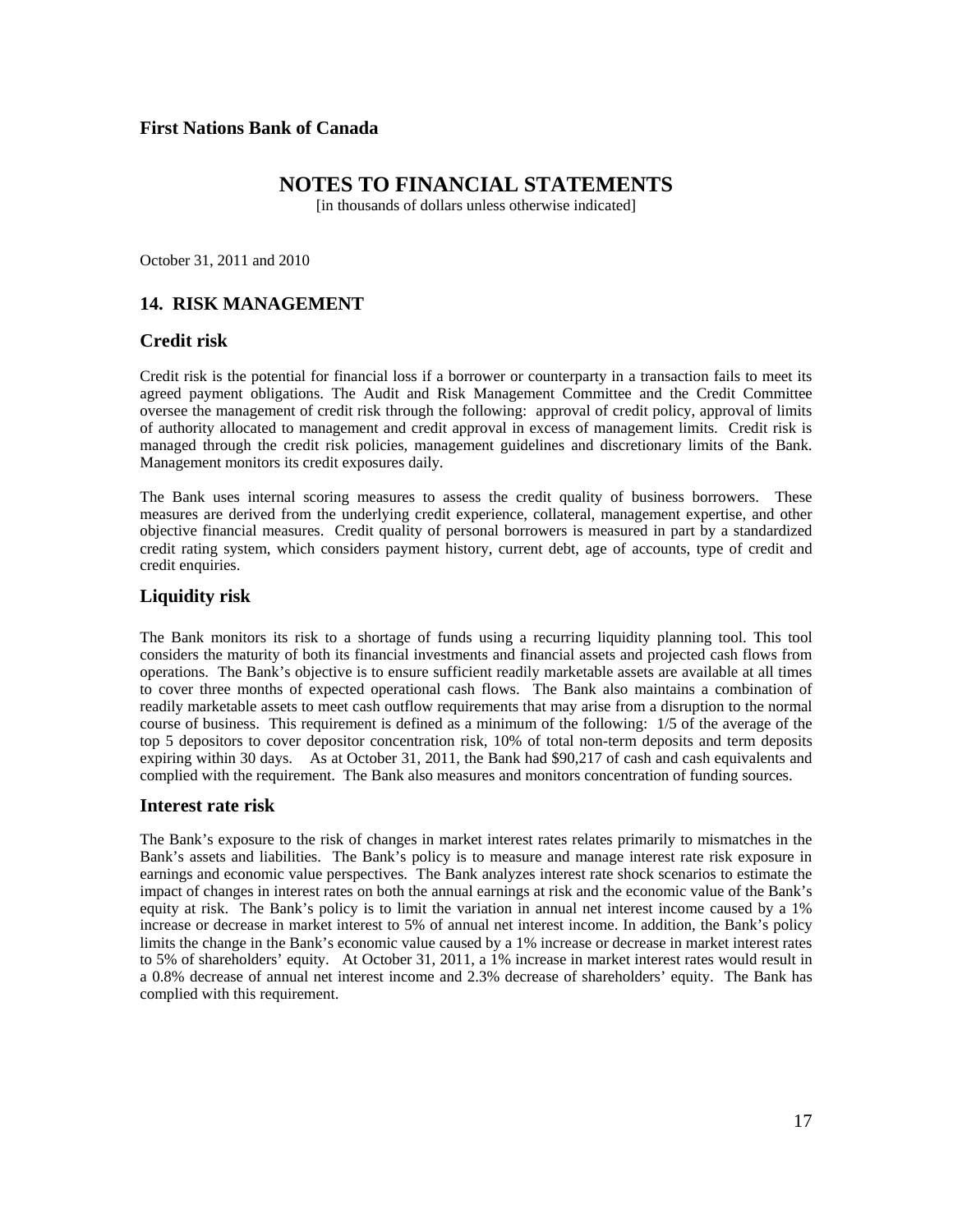## **NOTES TO FINANCIAL STATEMENTS**

[in thousands of dollars unless otherwise indicated]

October 31, 2011 and 2010

#### **15. DERIVATIVE LIABILITY**

Effective November 1, 2010, the Bank entered into a fixed for floating amortizing interest rate swap with TD Bank in order to hedge against interest rate fluctuations. No ineffectiveness from the hedge was recognized in net income during the year. A summary of the interest rate swap as at October 31, 2011 is provided below:

| <b>Counterparty</b> | <b>2011</b>               |                         |                      |                                |                |                          |               |
|---------------------|---------------------------|-------------------------|----------------------|--------------------------------|----------------|--------------------------|---------------|
|                     | <b>Notional</b><br>Amount | <b>Maturity</b><br>Date | Paving<br>rate index | <b>Receiving</b><br>rate index | Paving<br>rate | <b>Receiving</b><br>rate | Fair<br>Value |
| TD Bank             | 12.839                    | $1-Nov-15$              | Fixed                | 3-month<br><b>CDOR</b>         | 3.344%         | <b>CDOR</b><br>$+1.31%$  | 229           |

### **16. CONTINGENCIES, COMMITMENTS AND GUARANTEES**

#### **Lease commitments**

The Bank has obligations under long-term, non-cancellable leases for premises as follows:

|            | $\downarrow$ |
|------------|--------------|
|            |              |
| 2012       | 584          |
| 2013       | 497          |
| 2014       | 337          |
| 2015       | 262          |
| 2016       | 247          |
| Thereafter | 554          |
|            | 2,481        |

#### **Guarantees**

Letters of credit have been provided to third parties in the amount of \$997 [2010 - \$599].

In the normal course of operations, the Bank, as set out in its By-laws, indemnifies directors and officers in certain circumstances, to the extent permitted by law, against certain claims that may be made against them as a result of their services to the Bank. The Bank may be required to indemnify directors, officers and such person's heirs or legal representatives for costs incurred as a result of civil, criminal or administrative actions to which such person is made a party in certain circumstances. The duty of the Bank to indemnify is further contingent on the director or officer meeting certain criteria in the By-laws such as to have acted honestly and in good faith with a view to the best interest of the Bank. The nature of the indemnification prevents the Bank from making a reasonable estimate of the maximum potential amount that the Bank would be required to pay such persons. No amount has been accrued in the financial statements with respect to this indemnification.

 $\ddot{\textbf{C}}$